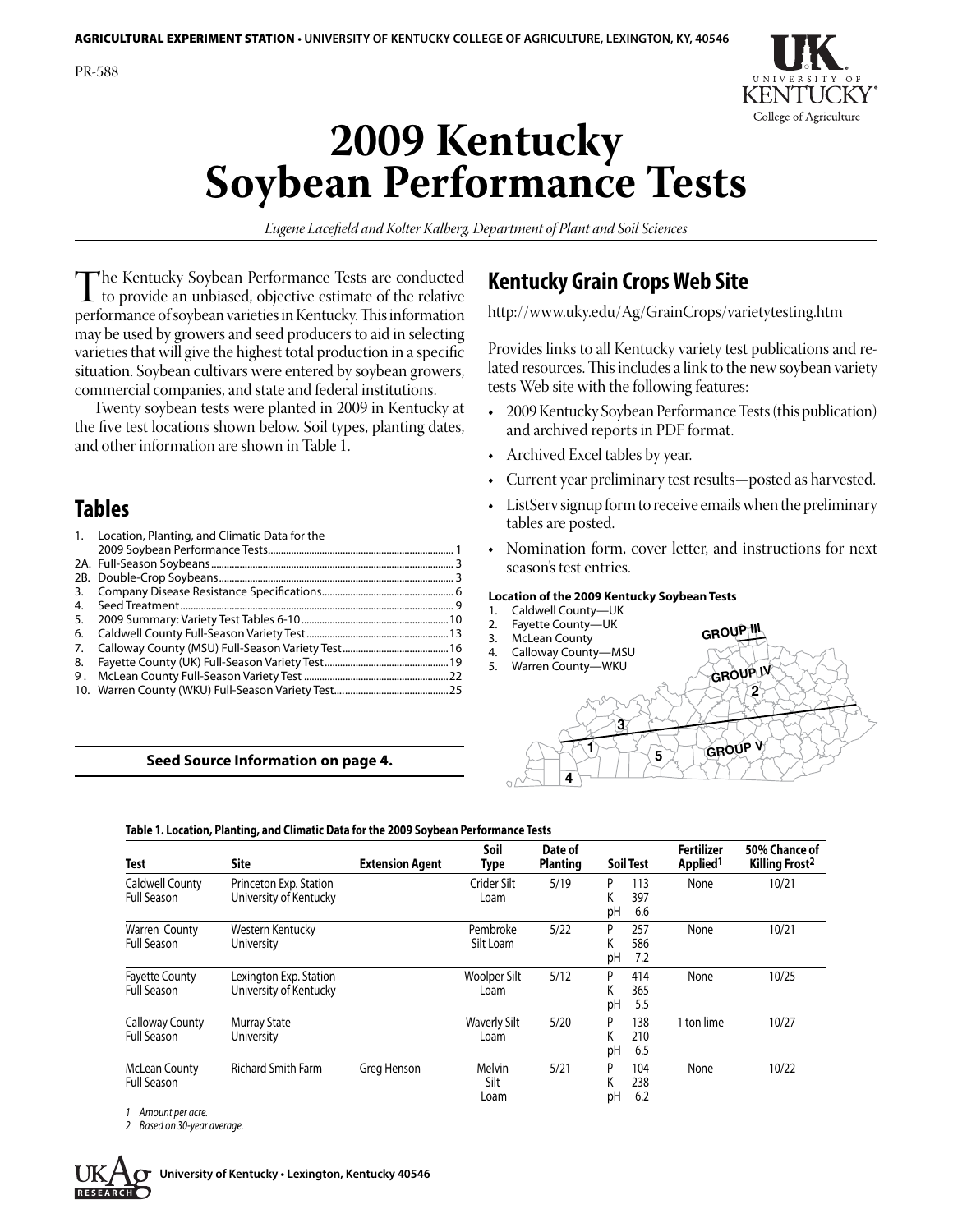# **Methods**

All tests were planted in a randomized complete block design by maturity group. The tests (Tables 6-10) had two replications (plots) of each variety. The individual plots were 20 feet long and six rows wide with 16 inches between rows (seeding rate: five to six viable seeds per foot of row). All plots were treated with herbicides and maintained as weed-free as possible. All plots were chemically end-trimmed to 16 feet approximately one month after planting. Companies could choose to treat their seed with fungicides and insecticides. Table 4 presents treatment data and code numbers for each treatment. The treatment code number for each variety is provided in column one of Tables 5-10.

Harvesting was done with a small plot combine according to maturity; thus, several harvests were made at each location. Sixteen feet of the four center rows were harvested from the plots. No allowances were made for soybeans that may have been lost because of combining or shattering.

**Yield**—Yield is reported in bushels (60 pounds) per acre adjusted to 13% moisture. An electronic moisture monitor located on the combine was used for moisture readings for each plot.

**Lodging**—Lodging is rated on a scale of 1 to 5, where 1 = almost all plants erect; 2 = all plants over slightly or a few down;  $3$  = all plants over moderately or 25% down;  $4$  = all plants over considerably or 50% to 80% down; 5 = all plants over badly.

**Maturity date**—A variety is considered mature when 99% of the pods have turned their normal mature color. One to two weeks of good drying weather may be needed beyond the date given before the beans will be ready to combine. Maturity dates were recorded at the Fayette County location.

**Plant height**—Plant height was measured in inches from the soil surface to the tip of the main stem. Plant height was recorded at the Fayette County location.

**Protein, Oil**—Variety protein and oil concentration were determined at the McLean County location (all test locations for novel special-trait entries [NS]) and expressed on the basis of 13% moisture.

# **Summary Table 5 is the recommended table for variety performance.**

# **Interpretation**

An important step in profitable soybean production is selecting good quality seed of the best varieties for your management system. The Kentucky Soybean Performance Tests are conducted to provide information useful in making this selection.

Performance of soybean varieties is affected by many factors, including year, location, soil type, and time of planting. A particular soybean variety is adapted for full-season growth in a band approximately 100 miles wide from north to south (see map, page 1). Thus, the best variety in northern Kentucky may not be the best in southern areas. For this reason, the Kentucky Soybean Performance Tests are conducted at several locations in the major soybean-producing areas of the state. The yields as reported in this publication should be used for relative comparisons; actual yields on a grower's farm may be different.

Performance of soybean varieties will vary from year to year and location to location depending on adaptability, weather conditions, and management. The data presented in the Table 5 summary have been averaged across years and locations, and it is recommended as the table to use for evaluating variety performance. Performance of a variety across a period of years and at several locations in the state is the best indicator of its production potential. (See the University of Kentucky publication *Agronomy Notes*, Volume 21, No. 3, "Using Performance Test Results in Soybean Variety Selection in Kentucky.")

Small differences in yield are usually of little importance. The yield of two varieties at a single location can differ because of chance factors (difference in soil characteristics, fertility, or availability of moisture), although the inherent yielding ability is the same. To decide if an observed yield difference is real, use the least significant difference (LSD) values cited at the bottom of each maturity group. The significance level used in the tables is 0.10. If the difference in yield between two varieties is greater than the LSD value, you can be reasonably certain that the varieties actually do differ in yielding ability. Shaded yields in the tables represent top-yielding varieties that are not significantly different from the top-yielding variety (bold data) of the maturity group and year in which the bold data are located.

Yield is only one factor to consider in selecting a variety for your production system. Maturity, lodging resistance, disease resistance, and availability of time and equipment are other factors that need to be considered. The economic management and control of weeds are additional factors to consider.

Varieties with oil and protein levels that are eligible for premium prices are available in some markets. Oil and protein levels are influenced by variety and weather (primarily temperature) during seed filling. (See UK's *Corn & Soybean Newsletter*, Volume 6, Issue 1, "Soybean Oil and Protein".) Our recommendation is that you create a list of varieties that meet your needs for agronomic characteristics: yield, maturity group, soybean cyst nematode resistance, etc. Then, using the protein and oil data from Table 5, remove from consideration those varieties with below-average oil percentages. Select from the remaining varieties those that have the highest average protein concentration. This approach should give a variety that has the best chance of producing acceptable yield and meeting the oil and protein standards.

The data provided have been divided into maturity groups. Due to weather patterns at a location, maturity alone can affect yield; this impact will be reflected by large differences in the maturity group averages. Selecting varieties from several maturity groups can reduce the impact of these maturity group fluctuations. (See UK's *Agronomy Notes*, Volume 25, No. 3, "Growing Soybean Varieties from Multiple Maturity Groups Can Reduce Yearly Yield Volatility.")

The date of a 50% chance of a fall killing frost is important in determining which variety you select to plant. The dates presented in Table 1 are average dates over a long term. Actual dates will vary from year to year. For the date of a one-year-out-of-10 chance of a fall killing frost, subtract 13 to 18 days from the dates in Table 1. For maximum yield, a variety must mature before the first killing frost in the fall. The relative maturity for each variety is found in Table 3.

If you have soybean cyst nematode (SCN) problems, a resistant variety (indicated by a "\*"prefix) should be used in your production system with a recommended crop rotation program. (See Kentucky Cooperative Extension Service publication PPA-42: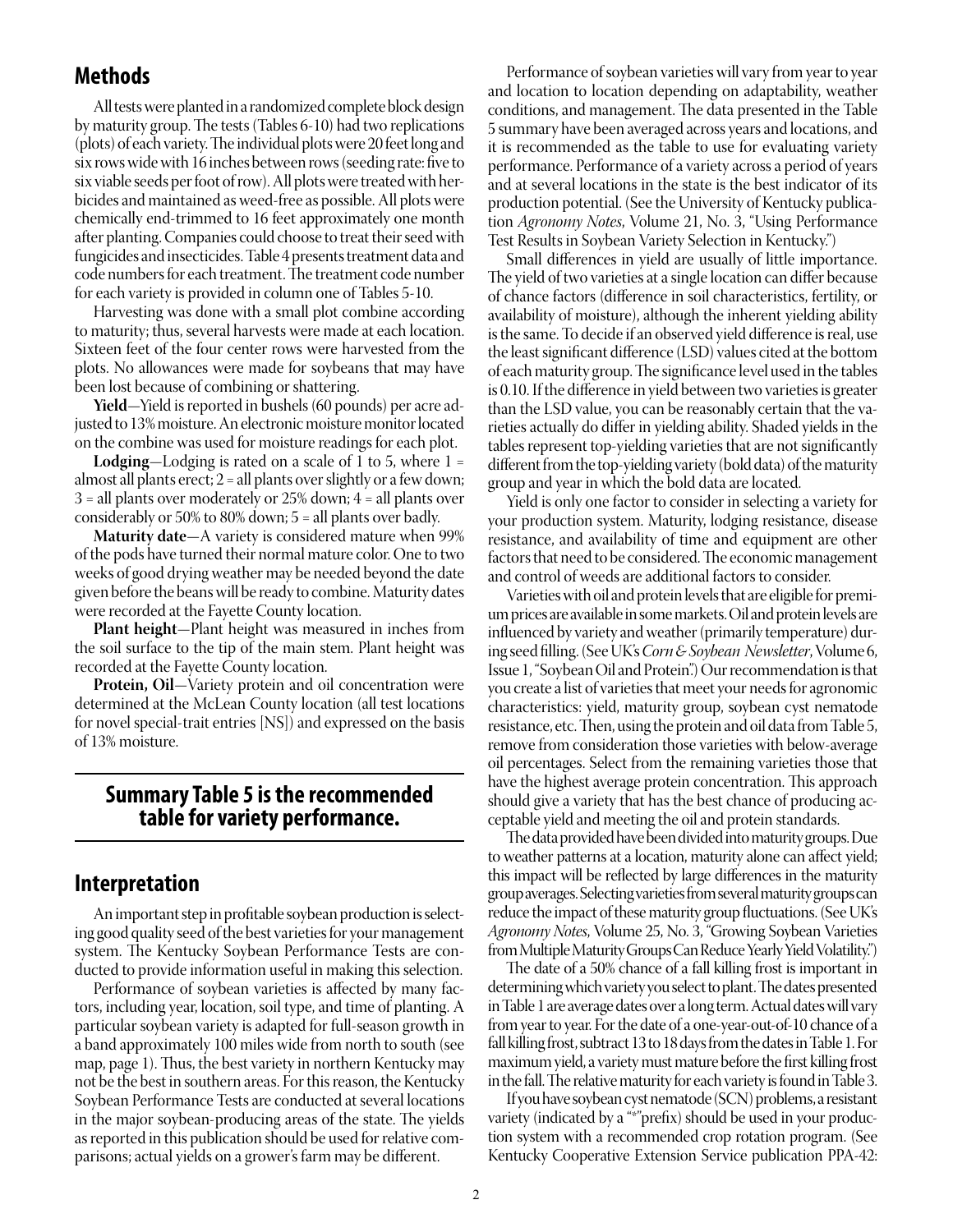*Soybean Cyst Nematode*, available at both your county Extension office and on the Grain Crops Web site.) The importance of resistant varieties has increased as the number of acres affected by SCN has increased. SCN occurs in 32 western Kentucky counties, representing 90% of the state's soybean acreage. Low levels of SCN show few visible symptoms but can cause yield losses of up to 25%.

The level of SCN infestation as well as the SCN race can be determined through the SCN laboratory at the UK Research and Education Center at Princeton. Test your fields, and contact your county Extension office for more information on collecting and submitting samples.

Soybean mosaic virus (SMV) may cause yield loss if soybean plants are infected prior to flowering. Due to the timing of insect populations that transmit the disease, double-cropped soybeans are more likely to be affected in Kentucky. Planting SMV-resistant varieties will help eliminate this possible yield loss. However, only a few varieties have been evaluated for SMV resistance. Check Table 3, "Company Disease-Resistance Specifications," for SMV resistance ratings.

Table 5, consisting of a summary of the five full-season tests, is recommended for selecting varieties for maximum yield in double-crop systems and in full-season systems. Better yielding full-season varieties are also the better-yielding double-crop varieties (Pfeiffer, Todd 1987. *Applied Agricultural Research*, Vol. 2, No. 3, pp. 141-145). The full-season environment that maximizes gain is a better indicator of performance than lateplanted soybeans that have reduced yields. The data from five full-season tests, analyzed across years and locations, predict performance of a variety more accurately than a single test, full-season, or double crop.

Eleven novel soybean varieties (indicated by an "NS" prefix) are being tested this year. These varieties are just a few of the many that are emerging from both the public and private sectors. Some of these value-added soybean types will supply relatively small market niches; others may be of a much broader market value. Novel soybeans generally yield less, so testing them will enable soybean producers to determine whether premiums for a given trait offset possible yield lag/drag. Examples are triple-null soybeans, designed for edible soy products (this variety lacks three enzymes that produce off-flavors); natto soybeans, a small-seeded soybean used for food and export; and tofu, a big-seed/high-protein soybean also used for food and export. Other big-seed/high-protein types are used for animal food and potentially have a large U.S. market. Oil and protein data are provided in Table 4. Low linolenic acid (18:3) varieties, which entered commercial production in 2006, are another example of a novel special-trait soybean of current interest. Labeling for trans fat as required by the U.S. Food and Drug Administration began Jan. 1, 2006. Trans fats, which are undesirable for human health, result from the hydrogenation of vegetable oils. Low linolenic acid (18:3) varieties do not require this process.

# **Growing Conditions and Special Circumstances**

Wet conditions started back in March and continued through the spring, creating a slow-to-start planting and growing season. July 2009 was the fourth month straight with above-normal rainfall. August was a cool month, like much of the summer, but also drier. September and October were very wet months

with cool conditions. Of the past seven months, six have been above normal in rainfall (http://wwwagwx.ca.uky.edu/annual. shtml). As a result, growing conditions have been excellent for full-season beans, and double-crop beans have had moisture adequate to produce a good crop. Soybean production is forecast at 62.0 million bushels, up from the previous record production set in 2006, and 30 percent above 2008. Yield is forecast at 44 bushels per acre, equal to the record yield set in 2004 and 2006 (http://www.nass.usda.gov/Statistics\_by\_State/Kentucky/ Publications/Agri-News/oct128.pdf).

# **Soybean Production Information**

The Kentucky Cooperative Extension Service has a series of publications, *Soybean Production in Kentucky*, which contains a more detailed discussion of soybean production practices:

- AGR-128: *Status, Uses, and Planning (Part I)*
- AGR-129: Seed Selection, Variety Selection, and *Fertilization (Part II)*
- AGR-130: *Planting Practices and Double Cropping (Part III)*
- AGR-131: *Weed, Disease, and Insect Control (Part IV)*
- AGR-132: *Harvesting, Drying, Storage, and Marketing (Part V)*

These publications, including PPA-42, Soybean Cyst Nematode, and the Corn & Soybean Newsletter are available online at the Grain Crops Web site (URL on first page). Tables 2A & 2B are updated planting guides for your convenience. For additional research on seeding rates, see the Corn & Soybean Newsletter, Volume 6, Issue 2, "Soybean Seeding Rates" and Volume 7, Issue 4, "Soybean Seed Rates." The most recent research suggests that a final stand of 100,000 plants per acre is more than adequate for maximum yields in full-season soybeans. Seeding rate should be based on standard germination rate as well as expected

| Table 2A. Full-Season Soybeans |  |
|--------------------------------|--|
|--------------------------------|--|

|                     |             |                   |                              |     | <b>Row Spacing (inches)</b> |     |
|---------------------|-------------|-------------------|------------------------------|-----|-----------------------------|-----|
| <b>Target Stand</b> | Standard    | Assumed           | <b>Final Seeding</b><br>Rate | 7.5 | 15                          | 30  |
| plants/acre         | Germination | <b>Stand Loss</b> | seeds/acre                   |     | Seeds per foot              |     |
| 100,000             | 95%         | 5%                | 110,803                      | 1.6 | 3.2                         | 6.4 |
| 100,000             | 95%         | 10%               | 116,959                      | 1.7 | 3.4                         | 6.7 |
| 100,000             | 95%         | 20%               | 131,579                      | 1.9 | 3.8                         | 7.6 |
| 100,000             | 95%         | 30%               | 150,376                      | 2.2 | 4.3                         | 8.6 |
| 100.000             | 90%         | 5%                | 116,959                      | 1.7 | 3.4                         | 6.7 |
| 100,000             | 90%         | 10%               | 123,457                      | 1.8 | 3.5                         | 7.1 |
| 100,000             | 90%         | 20%               | 138,889                      | 2.0 | 4.0                         | 8.0 |
| 100,000             | 90%         | 30%               | 158,730                      | 2.3 | 4.6                         | 9.1 |
| 100,000             | 85%         | 5%                | 123,839                      | 1.8 | 3.6                         | 7.1 |
| 100,000             | 85%         | 10%               | 130,719                      | 1.9 | 3.8                         | 7.5 |
| 100,000             | 85%         | 20%               | 147,059                      | 2.1 | 4.2                         | 8.4 |
| 100,000             | 85%         | 30%               | 168,067                      | 2.4 | 4.8                         | 9.6 |
|                     |             |                   |                              |     |                             |     |

|  | Table 2B. Double-Crop Soybeans |  |
|--|--------------------------------|--|
|--|--------------------------------|--|

|              |                    |                   |                              |         | <b>Row Spacing (inches)</b> |      |
|--------------|--------------------|-------------------|------------------------------|---------|-----------------------------|------|
| Target Stand | Standard           | Assumed           | <b>Final Seeding</b><br>Rate | 7.5     | 15                          | 30   |
| plants/acre  | <b>Germination</b> | <b>Stand Loss</b> | seeds/acre                   |         | Seeds per foot              |      |
| 140,000      | 95%                | 5%                | 155,125                      | 2.2     | 4.5                         | 8.9  |
| 140,000      | 95%                | 10%               | 163,743                      | 2.3     | 4.7                         | 9.4  |
| 140,000      | 95%                | 20%               | 184,211                      | 2.6     | 5.3                         | 10.6 |
| 140,000      | 95%                | 30%               | 210,526                      | 3.0     | 6.0                         | 12.1 |
| 140,000      | 90%                | 5%                | 163,743                      | 2.3     | 4.7                         | 9.4  |
| 140,000      | 90%                | 10%               | 172,840                      | $2.5\,$ | 5.0                         | 9.9  |
| 140,000      | 90%                | 20%               | 194,444                      | 2.8     | 5.6                         | 11.2 |
| 140,000      | 90%                | 30%               | 222,222                      | 3.2     | 6.4                         | 12.8 |
| 140,000      | 85%                | 5%                | 173,375                      | 2.5     | 5.0                         | 10.0 |
| 140,000      | 85%                | 10%               | 183,007                      | 2.6     | 5.3                         | 10.5 |
| 140,000      | 85%                | 20%               | 205,882                      | 3.0     | 5.9                         | 11.8 |
| 140,000      | 85%                | 30%               | 235,294                      | 3.4     | 6.8                         | 13.5 |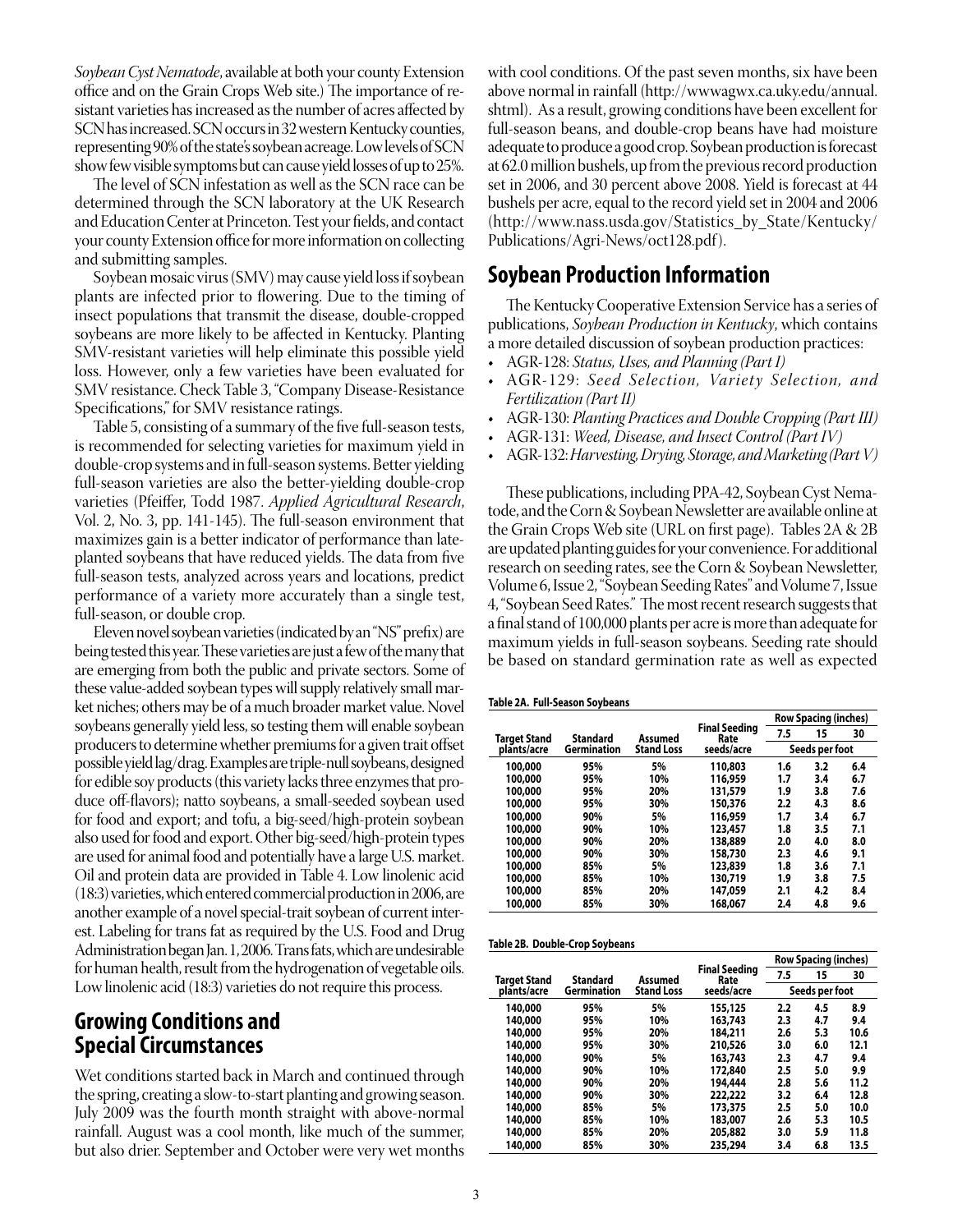stand losses. Stand losses are typically more severe in damp, cool conditions with heavy residue or with soil crusting. Stand losses are typically less with warm conditions and adequate soil moisture.

# **Kentucky State Seed Law**

The Kentucky State Seed Law requires all seed exposed, offered for sale, or sold in Kentucky to be labeled as to a) kind and variety for each agricultural seed component present in excess of 5% of the whole and b) the percentage by weight of each component. All soybean seed blends should be labeled as to the percentage of each variety that makes up the mixture. All soybean seed must be labeled by variety name; the term "variety unknown" may no longer be used in place of a variety designation for soybeans.

# **Acknowledgments**

In addition to the county agents and farm cooperators mentioned in Table 1, Tom Stefaniak, PhD, and technician Richard Green in the UK College of Agriculture have contributed to the production of this publication. Thanks go to Western Kentucky University and Murray State University for supporting the soybean variety test project by providing test sites. The testing of novel soybean varieties is funded by the New Crop Opportunities Center at the University of Kentucky through a USDA Special Grant.

# **Sources of Seeds**

The seed planted in the 2009 Soybean Performance Tests was acquired from the following sources:

# **Beck's Superior Hybrids**

| 6767 East 276th St.    |  |
|------------------------|--|
| Atlanta, IN 46031      |  |
| dougc@beckshybrids.com |  |
| <b>RFCK 491NRTM*</b>   |  |
| <b>BECK 400NR TM*</b>  |  |
| <b>RFCK 399NR</b>      |  |
| <b>BFCK 445NR</b>      |  |
| <b>RFCK 474NR</b>      |  |
| <b>BFCK 343N</b>       |  |
| <b>BFCK 414N</b>       |  |
| Caverndale Farms, Inc. |  |

Barry Welty................................................859-236-2150 1921 Bluegrass Road Danville, KY 40422 bwelty@kywimax.com CAVERNDALE CF 388n CAVERNDALE CF 410 RR/STSn CAVERNDALE CF 439 LL CAVERNDALE CF 447 RR/STSn CAVERNDALE CF 470 RR/STSn

#### **Channel Bio** Matthew Clinton.....................................515-597-5911 1551 Hwy 210 Huxley, IA 50124 CHANNEL 4551R CHANNEL 4851R CHANNEL 4852R CHANNEL 5051R

#### **Crop Production Services / Dyna-Gro**

Tim Hampton...........................................270-635-3290 641 U.S. Hwy 41 S. Henderson, KY 42420 Chris.hummel@uap.com DYNA-GRO V37P37 DYNA-GRO V42N9RS DYNA-GRO 36C44 DYNA-GRO V47N9RS DYNA-GRO 33G48 DYNA-GRO 39LL43

## **Cullum Seeds, LLC**

Scottie Blanchard ...................................870-579-2286 P.O. Box 178 Fisher, AR 72429 scottieblanchard@cullumseeds.com ARMOR ARX 938 ARMOR ARX 0431 ARMOR ARX 0432 ARMOR 47-R33 ARMOR ARX 0472 ARMOR 47-G10 ARMOR ARX0474 ARMOR 42-M1 ARMOR 44-K6 ARMOR 47-F8 ARMOR 48-J3 ARMOR 53-Z5 DELTA KING DKX 0461 DELTA KING DKR 4744s DELTA KING DK 5363

#### **Dairyland Seed Company, Inc.**

Dr. Ron Secrist..........................................800-236-0163 P.O. Box 958 West Bend, WI 53095 rsecrist@dairylandseed.com DAIRYLAND DSR-3636/R2Y DAIRYLAND DST39-000 DAIRYLAND DSR-4300/RR DAIRYLAND DSR-4500/RRSTS DAIRYLAND DSR-4890 DAIRYLAND DSR-5200/RR DAIRYLAND DSR-8474/RR DAIRYLAND DSR-8482/RR DAIRYLAND DSR-8509/RR DAIRYLAND DSR-8512/RR DAIRYLAND DST48-000/RR

#### **Delta Grow Seed**

Lee Hughes...............................................800-530-7933 220 NW 2nd St. England, AR 72046 leehughes19@hotmail.com DELTAGROW 4150 RR DELTAGROW 4470 RR/STS DELTAGROW 4770 RR DELTAGROW 4780 RR DELTAGROW 4870 RR DELTAGROW 4970 RR DELTAGROW 4975 LARR DELTAGROW 5160 RR/STS DELTAGROW 5170 RR DELTAGROW 5280 RR DELTAGROW 5300 RR/STS DELTAGROW 5450 RR DELTAGROW 5555 RR DELTAGROW 5970 RR

#### **Ebberts Field Seed, Inc.**

John Suber................................................888-802-5715 6840 North St., Route 48 Covington, OH 45318 ebbertsfieldseeds@woh.rr.com EBBERTS 1365RR EBBERTS 1390RR EBBERTS 3369 EBBERTS 3386

### **Hornbeck Seed Co., Inc.**

James D. Thomas..............................….870-946-2087 P.O. Box 472, 210 Drier Road DeWitt, AR 72042-0472 jthomas@hbkseed.com HORNBECK HBK R3927 HORNBECK HBK R4727 HORNBECK HBK R4729 HORNBECK HBK R4924 HORNBECK HBK R5229 HORNBECK HBK C4929 HORNBECK HBK C5528 HALO 4:65 HALO 4:94 HALO 5:25 HALO 5:65

#### **Kentucky Foundation Seed Project**

Letha J. Drury, Manager.......................859-281-1109 3250 Iron Works Pike Lexington, KY 40511 ltomes@uky.edu **Wooster** KS5004N

# **L&M Glick**

Trevor Glick...............................................812-343-8119 15120 E Baseline Road Columbus, IN 47203 Trevor2glick@yahoo.com L&M 843R L&M 74 STS

#### **Miles Seed**

Scott D Janes, CCA .................................888-786-4537 P.O. Box 22879 Owensboro, KY 42304-2879 scojan@milesnmore.com SOUTHERN CROSS MALACHI 3.8 N, RR2Y SOUTHERN CROSS LUCAS 3.8 N, RR SOUTHERN CROSS LOT 4.1 N, RR, STS SOUTHERN CROSS JERICHO 4.2 N, RR, STS SOUTHERN CROSS BENJAMIN 4.3 N SOUTHERN CROSS CALEB 4.4 N, RR, STS SOUTHERN CROSS ELI 4.7 N, RR, STS SOUTHERN CROSS GALILEE 4.7 N, RR SOUTHERN CROSS RUFUS 4.7 N, RR, STS SOUTHERN CROSS DAMASCUS 5.0 N, RR, STS SOUTHERN CROSS ENOS 4.3 N, LL SOUTHERN CROSS SHILOH 4.9 N, LL SOUTHERN CROSS JOSHUA 4.8

..800-335-2676

#### **Monsanto Company**

800 N. Lindbergh Blvd. St. Louis, MO 63167 www.monsanto.com www.asgrowanddekalb.com www.deltaandpine.com ASGROW AG3705 ASGROW AG3803 ASGROW AG4005 ASGROW AG4303 ASGROW AG4404 ASGROW AG4605 ASGROW AG4606 ASGROW AG4703 ASGROW AG4705 ASGROW AG4903 ASGROW AG4907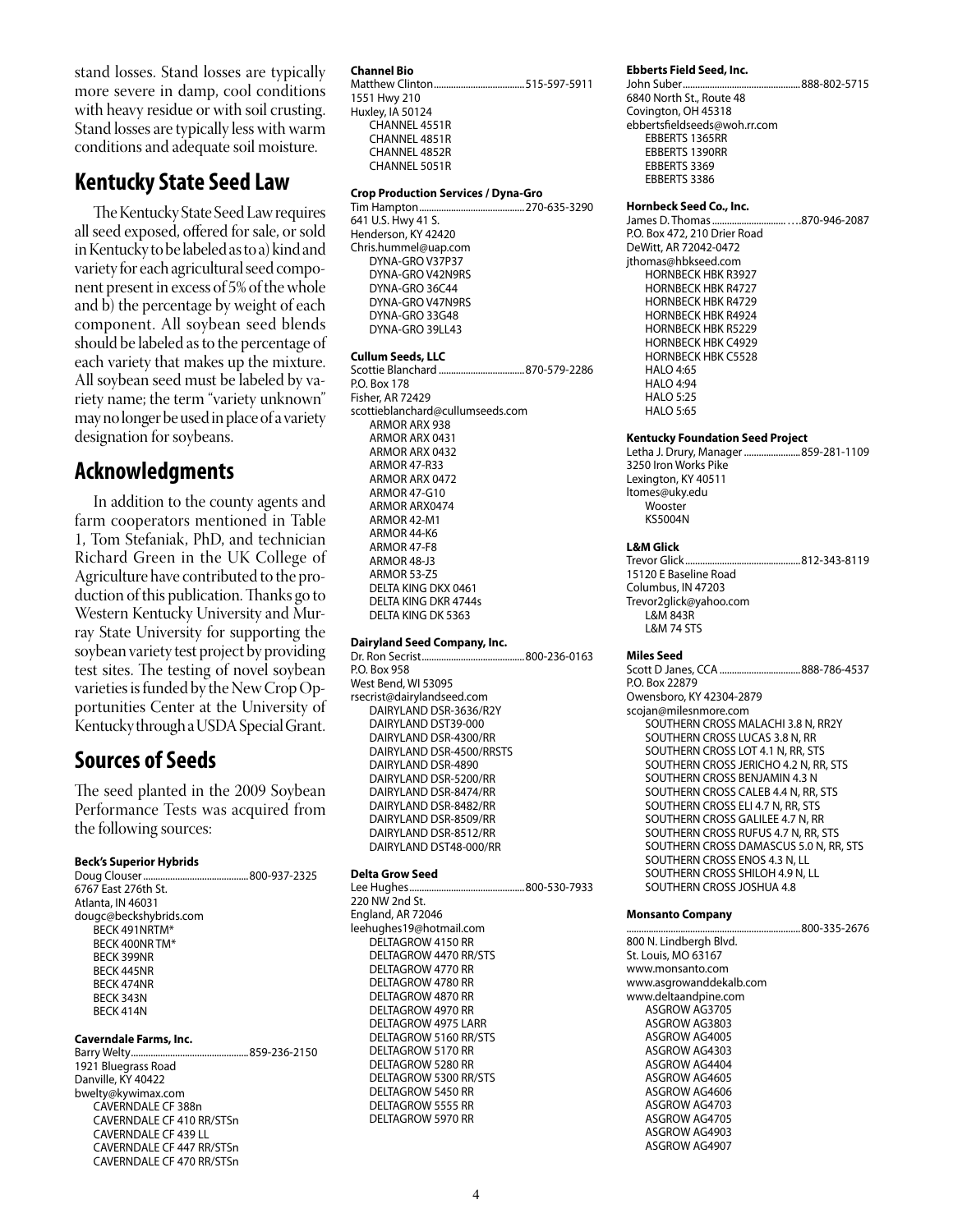ASGROW AG5301 ASGROW DKB42-51 AGEX350 AGEX370 AGEX390 AGEX391 AGEX410 AGEX411 AGEX430 AGEX431 AGEX432 AGEX440 AGEX450 AGEX451 AGEX452

#### **Pioneer Hi-Bred Int'l., Inc.**

Michael R. Hughes….............................800-331-2475 700 Blvd. S., Suite 302 Huntsville, AL 35802 michael.hughes@pioneer.com PIONEER VARIETY 93Y20 PIONEER VARIETY 93Y92 PIONEER VARIETY 94Y01 PIONEER VARIETY 94Y20 PIONEER VARIETY 94Y60 PIONEER VARIETY 94Y70 PIONEER VARIETY 94Y90 PIONEER VARIETY 95Y40

#### **Porter Hybrids, Inc.**

| 1683 S. R. 134 North    |  |
|-------------------------|--|
| Wilmington, OH 45177    |  |
| porterhybrids@yahoo.c   |  |
| PORTER HYBRIDS PH 4419N |  |

#### **Progeny Ag Products**

Brian Murray.............................................870-238-2079 1529 Hwy. 193 Wynne, AR 72396 bmurray@progenyag.com PROGENY P3909RR PROGENY P4206RR PROGENY P4508RR PROGENY P4606RR PROGENY P4706RR PROGENY P4807RR PROGENY P4906RR PROGENY P4908RR PROGENY P4949RR PROGENY P5218RR PROGENY P5319RR

# **Schillinger Seed, Inc.**

Corey Nikkel .............................................515-225-1166 4200 Corporate Drive, Suite 106 West Des Moines, IA 50266 SCHILLINGER SEED 435.TCS SCHILLINGER SEED 447.TCS SCHILLINGER SEED 4880.RC SCHILLINGER SEED 495.RC SCHILLINGER SEED 4990.RC SCHILLINGER SEED 5440.R SCHILLINGER SEED 557.RC

# **Seed Consultants, Inc.**

800-708-2676 P.O. Box 370, 648 Miami Trace Road S.W. Washington Courthouse, OH 43160 bmullen@seedconsultants.com SEED CONSULTANTS SCS 9370RR SEED CONSULTANTS SCS 9380RR SEED CONSULTANTS SCS 9390RR SEED CONSULTANTS SCS 9398RR SEED CONSULTANTS SCS 9409RR SEED CONSULTANTS SCS 9448RR SEED CONSULTANTS SCS 9450RR SEED CONSULTANTS SCS 9479RR SEED CONSULTANTS SCS 9480RR SEED CONSULTANTS SCS 9530RR

#### **Southern States Cooperative**

Howard Tabor ..........................................804-281-1203 P.O. Box 26234 Richmond, VA 23260 howard.tabor@sscoop.com SOUTHERN STATES RT 3871N SOUTHERN STATES RT 3971N SOUTHERN STATES RT 4370N SOUTHERN STATES RT 4451N SOUTHERN STATES RT 4470N SOUTHERN STATES RT 4777N SOUTHERN STATES RT 4808N SOUTHERN STATES RT 4996N SOUTHERN STATES RT 5160N SOUTHERN STATES LL 389N SOUTHERN STATES LL 410N SOUTHERN STATES LL 430N SOUTHERN STATES LL 450N SOUTHERN STATES LL 499N SOUTHERN STATES LL 511N SOUTHERN STATES 3820NR2

## **Steyer Seeds**

Joe Steyer..................................................800-231-4274 6154 North County Road 33 Tiffin, OH 44883 joesteyer@yahoo.com STEYER 4210RR STEYER 4430RR STEYER 4620RR STEYER 4710RR STEYER 401 STEYER 410 STEYER 441sts

## **Stine Seed Company**

Brian Hartman .........................................314-707-6826 22555 Laredo Trail Adel, IA 50003-4570 brianhartman@charter.net www.stineseed.com STINE 4392-4 STINE 4782-4 STINE 4582-4 STINE 5022-4

Syngenta Seeds<br>Kevin Scholl........ Rev. 309-253-4307 RR 2, Box 12 Wyoming, IL 61491 Kevin.scholl@syngenta. NK S37-P5 BRAND NK S39-A3 BRAND NK S43-N6 BRAND NK S44-D5 BRAND NK S47-D9 BRAND NK S49-Q9 BRAND NK XR3997 NK XR4090 NK XR4995

## **Trisler Seeds, Inc.**

3274 East 800 North Road Fairmount, IL 61841 TRISOY 4184RR(CN) TRISOY 4586RR(CN) TRISOY 4760RR(CN) TRISOY 4788RR(CN)

## **Unisouth Genetics, Inc.**

Stacy Burwick...........................................615-242-3397 2640-C Nolensville Road Nashville, TN 37211 sburwick@usgseed.com UNISOUTH GENETICS USG 440nSTS UNISOUTH GENETICS USG 5002T UNISOUTH GENETICS USG 5601T UNISOUTH GENETICS USG 74A76 UNISOUTH GENETICS USG 74C36 UNISOUTH GENETICS USG 74G78 UNISOUTH GENETICS USG 74T98

#### **University of Tennessee**

Vince Pantalone……….……..865-974-8801 Dept. Of Plant Sciences 2431 Joe Johnson Drive Knoxville, TN 37996-4561 vpantalo@utk.edu TN04-124 TN06-140-RR

### **Virginia Tech**

Katy M. Rainey .........................................804-333-3485 Ted Lewis-EVAREC 2229 Menokin Road Warsaw, VA 22572 kmrainey@vt.edu tedrl9@vt.edu Glenn

# **Novel Soybean Varieties**

## **Beck's Superior Hybrids**

Doug Clouser............................................ 800-9372325 6767 East 276th St. Atlanta, IN 46031 dougc@beckshybrids.com BECK 359NRV (Vistive)

#### **Iowa State University**

Research Foundation<br>Julie Gustafson............. ..515-294-9442 310 Lab of Mechanics Ames, IA 50011-2131 IA2095 (low saturate) IA3027 (lipoxygenase free) IA3041 (1% linolenic) IA3042 (1% linolenic) IA4004 (food type)

#### **Kansas State University**

Bill Schapaugh.........................................785-532-7242 Department of Agronomy 2004 Throckmorton Plant Sciences Center Manhattan, KS 66506-5501 KS4607 (high protein)

#### **University of Tennessee**

Vince Pantalone……….……..865-974-8801 Dept. Of Plant Sciences 2431 Joe Johnson Drive Knoxville, TN 37996-4561 vpantalo@utk.edu TN03-217 (natto soyfood type)

#### **Virginia Tech**

Katy M. Rainey .........................................804-333-3485 Ted Lewis-EVAREC 2229 Menokin Road Warsaw, VA 22572 kmrainey@vt.edu tedrl9@vt.edu V01-1702 (3.5% linolenic) V01-1693 (3.5% linolenic)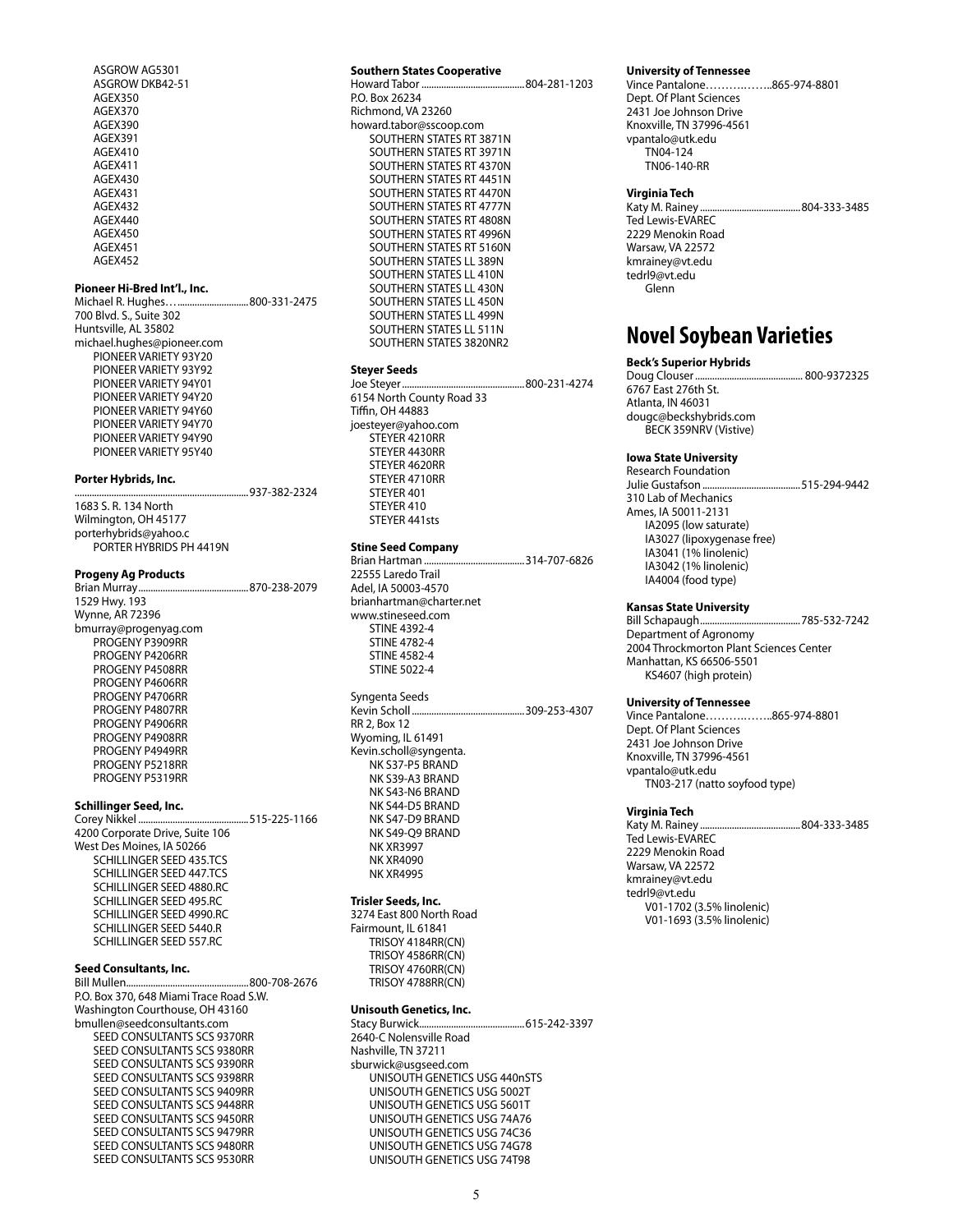# **Table 3. Company Disease Resistance Specifications for Entries in the 2009 Kentucky Soybean Performance TestsA**

|                                      | rable 5. Company Disease Resistance Specifications for Entries in the 2009 Rentucky Soybean Performance 1ests/                                                                                                                              |                          |                                                            | Phytophthora sojaeC, D        |                             |                               |                                         |                             |                                                                                                                                                                             |
|--------------------------------------|---------------------------------------------------------------------------------------------------------------------------------------------------------------------------------------------------------------------------------------------|--------------------------|------------------------------------------------------------|-------------------------------|-----------------------------|-------------------------------|-----------------------------------------|-----------------------------|-----------------------------------------------------------------------------------------------------------------------------------------------------------------------------|
| Type <sup>B</sup>                    | <b>Variety / Brand</b>                                                                                                                                                                                                                      | <b>Maturity</b><br>Group | Relative Soybean Cyst _<br>Maturity Nematode<br>Resistance | Resistance<br><b>Gene Rps</b> | <b>Field</b><br>Tolerance   | Sudden<br>Death<br>SyndromeD  | Soybean<br>Mosaic<br>Virus <sup>D</sup> | Stem<br>Canker <sup>D</sup> | <b>Other Reported Resistance</b>                                                                                                                                            |
| EXP-RR2Y AGEX350                     |                                                                                                                                                                                                                                             | 3.5                      |                                                            |                               |                             |                               |                                         |                             |                                                                                                                                                                             |
| EXP-RR2Y AGEX370                     |                                                                                                                                                                                                                                             | 3.7                      |                                                            |                               |                             |                               |                                         |                             |                                                                                                                                                                             |
| EXP-RR2Y AGEX390                     |                                                                                                                                                                                                                                             | 3.9                      |                                                            |                               |                             |                               |                                         |                             |                                                                                                                                                                             |
| EXP-RR2Y AGEX391<br>EXP-RR2Y AGEX410 |                                                                                                                                                                                                                                             | 3.9<br>4.1               |                                                            |                               |                             |                               |                                         |                             |                                                                                                                                                                             |
| EXP-RR2Y AGEX411                     |                                                                                                                                                                                                                                             | 4.1                      |                                                            |                               |                             |                               |                                         |                             |                                                                                                                                                                             |
| EXP-RR2Y AGEX430<br>EXP-RR2Y AGEX431 |                                                                                                                                                                                                                                             | 4.1<br>4.3               |                                                            |                               |                             |                               |                                         |                             |                                                                                                                                                                             |
|                                      | EXP-RR2Y AGEX432<br>EXP-RR2Y AGEX440                                                                                                                                                                                                        | 4.3                      |                                                            |                               |                             |                               |                                         |                             |                                                                                                                                                                             |
| EXP-RR2Y AGEX450                     |                                                                                                                                                                                                                                             | 4.4<br>4.5               |                                                            |                               |                             |                               |                                         |                             |                                                                                                                                                                             |
| EXP-RR2Y AGEX451                     |                                                                                                                                                                                                                                             | 4.5                      |                                                            |                               |                             |                               |                                         |                             |                                                                                                                                                                             |
| EXP-RR2Y AGEX451<br><b>RR</b>        | ARMOR 42-M1                                                                                                                                                                                                                                 | 4.5<br>4.2               | 3,14                                                       |                               | <b>MT</b>                   | <b>MR</b>                     |                                         | R                           |                                                                                                                                                                             |
| <b>RR</b><br><b>RR</b>               |                                                                                                                                                                                                                                             | $\frac{4.4}{4.7}$        | 3, 14<br>3,14                                              |                               | M <sub>T</sub><br><b>MT</b> | <b>MR</b><br><b>MR</b>        |                                         | R<br>R                      | STS tolerant<br>STS tolerant                                                                                                                                                |
| <b>RR</b>                            | ARMOR 44-K6<br>ARMOR 44-K6<br>ARMOR 48-J3<br>ARMOR 53-Z5<br>ARMOR 53-Z5                                                                                                                                                                     | 4.8                      | 3                                                          |                               | MT                          | <b>MR</b>                     |                                         | R                           | EXP-RR name was DKXTJ847                                                                                                                                                    |
| RR<br>EXP-RR                         |                                                                                                                                                                                                                                             | 5.3<br>4.3               | 3, 14                                                      | 1c                            | <b>MT</b><br>МT             | <b>MR</b><br><b>MR</b>        |                                         | R<br>R                      | <b>STS</b> tolerant                                                                                                                                                         |
| EXP-RR                               | ARMOR ARX 0431<br>ARMOR ARX 0432                                                                                                                                                                                                            | 4.3                      |                                                            | 1c                            | <b>MT</b>                   | <b>MR</b>                     |                                         | ${\sf R}$                   |                                                                                                                                                                             |
| <b>RR</b><br>EXP-RR                  | ARMOR 47-R33<br>ARMOR ARX 0472<br>ARMOR 47-G10                                                                                                                                                                                              | 4.7<br>4.7               |                                                            |                               | M <sub>T</sub><br><b>MT</b> | MR<br>MR                      |                                         | ΜR<br>MR                    |                                                                                                                                                                             |
| <b>RR</b>                            |                                                                                                                                                                                                                                             | 4.7                      | 3,14                                                       | 1c                            | МT                          | <b>MR</b>                     |                                         |                             |                                                                                                                                                                             |
| EXP-RR<br>EXP-RR                     | ARMOR ARX 0474                                                                                                                                                                                                                              | 4.7<br>3.8               | 3, 14                                                      | 1c<br>1c                      | <b>MT</b><br>МT             | <b>MR</b><br>MS               |                                         |                             |                                                                                                                                                                             |
| $\overline{RR}$                      |                                                                                                                                                                                                                                             | 3.7                      | $\frac{3}{3}$ , 14                                         | 1c                            | <b>MT</b>                   | <b>MR</b>                     |                                         | <b>MR</b>                   |                                                                                                                                                                             |
| RR<br><b>RR</b>                      |                                                                                                                                                                                                                                             | 3.8<br>4.0               | 3                                                          | 1c<br>1c                      | $\mathsf{T}$<br><b>MT</b>   | <b>MR</b><br>MR               |                                         | $\frac{R}{MR}$              |                                                                                                                                                                             |
| <b>RR</b>                            | ANNOR ARX 938<br>ASGROW AG3705<br>ASGROW AG3803<br>ASGROW AG4005<br>ASGROW AG4303                                                                                                                                                           | 4.3                      | 3                                                          | 1c                            | МT                          | <b>MR</b>                     |                                         |                             |                                                                                                                                                                             |
| <b>RR</b><br>RR                      | ASGROW AG4404                                                                                                                                                                                                                               | 4.4<br>4.6               | 3<br>3                                                     | 1a                            | MT<br>МT                    | <b>MR</b><br>MR               |                                         | <b>MR</b><br>R              | STS tolerant<br>STS tolerant                                                                                                                                                |
| <b>RR</b>                            | ASGROW AG4605<br>ASGROW AG4606                                                                                                                                                                                                              | 4.6                      | $\overline{3}$                                             | 1c                            | <b>MT</b>                   | <b>MR</b>                     |                                         |                             | <b>STS</b> tolerant                                                                                                                                                         |
| <b>RR</b><br><b>RR</b>               |                                                                                                                                                                                                                                             | 4.7<br>4.7               | 3<br>3                                                     | 1a                            | MT<br><b>MT</b>             | MR<br>MR                      |                                         | MR                          |                                                                                                                                                                             |
| RR                                   | ASGROW AG4703<br>ASGROW AG4705<br>ASGROW AG4903                                                                                                                                                                                             | 4.9                      |                                                            |                               | MT                          | R                             |                                         | МR                          | STS tolerant                                                                                                                                                                |
| <b>RR</b><br>RR                      | ASGROW AG4907                                                                                                                                                                                                                               | 4.9<br>5.3               | $\overline{3}$<br>MR3, 14                                  | 1 <sup>c</sup><br>3a          | <b>MT</b><br>МT             | <b>MR</b>                     |                                         | R                           |                                                                                                                                                                             |
| <b>RR</b>                            | ASGROW AG5301<br>ASGROW DKB42-51                                                                                                                                                                                                            | 4.2                      | 3                                                          | 1c                            | <b>MT</b>                   | <b>MR</b>                     |                                         | R                           |                                                                                                                                                                             |
| CONV<br>RR-NS                        | BECK 343N<br>BECK 359NRV (Vistive)                                                                                                                                                                                                          | $\frac{3.4}{3.5}$        | 3,14<br>3,14                                               | 1c                            | MT<br><b>MT</b>             | $\frac{\text{MR}}{\text{MR}}$ | <b>MR</b><br><b>MR</b>                  | ΜR<br>МR                    |                                                                                                                                                                             |
| <b>RR</b>                            | BECK 399NR                                                                                                                                                                                                                                  | 3.9                      | $\frac{3}{3}$ , 14                                         | 1c                            | МT                          | <b>MR</b>                     | <b>MR</b>                               | ΜR                          |                                                                                                                                                                             |
| RR<br>CONV                           | BECK 400NR                                                                                                                                                                                                                                  | 4.0<br>4.1               | 3                                                          | 1k                            | MT<br>МT                    | <b>MR</b><br>MR               | <b>MR</b><br><b>MR</b>                  | <b>MR</b><br>МR             |                                                                                                                                                                             |
| <b>RR</b>                            | BECK 414N<br>BECK 445NR                                                                                                                                                                                                                     | 4.4                      | 3, 14                                                      |                               | <b>MT</b><br>MT             | <b>MR</b>                     | <b>MR</b>                               | ${\sf R}$<br><b>MR</b>      |                                                                                                                                                                             |
| $\frac{RR}{RR}$                      | BECK 443NR<br>BECK 443NR<br>CAVERNDALE CF 388n<br>CAVERNDALE CF 388n<br>CAVERNDALE CF 410 RR/STSn<br>CAVERNDALE CF 439 LL<br>CAVERNDALE CF 470 RR/STSn<br>CHANNEL 4551R<br>CHANNEL 4851R<br>CHANNEL 4851R<br>CHANNEL 4851R<br>CHANNEL 4852R | 4.7<br>4.9               | $\frac{3}{3}$ , 14                                         |                               | <b>MT</b>                   | $\frac{\text{MR}}{\text{MR}}$ | <b>MR</b><br><b>MR</b>                  | МR                          |                                                                                                                                                                             |
| CONV<br><b>RR</b>                    |                                                                                                                                                                                                                                             | 3.8<br>4.1               | 3, 14<br>3, 4, 14                                          | 1a                            | MT<br>$\mathsf{T}$          | <b>MR</b><br><b>MR</b>        | МR                                      | МR<br>R                     |                                                                                                                                                                             |
| LL                                   |                                                                                                                                                                                                                                             | 4.3                      | 3,14                                                       | 1c                            | MT                          | MR                            | <b>MR</b>                               | МR                          |                                                                                                                                                                             |
| <b>RR</b><br><b>RR</b>               |                                                                                                                                                                                                                                             | 4.4<br>4.7               | 3, 14                                                      |                               | <b>MT</b><br>T              | <b>MR</b>                     |                                         | R<br>R                      |                                                                                                                                                                             |
| <b>RR</b>                            |                                                                                                                                                                                                                                             | 4.5                      | $\frac{3}{3}$ , 14                                         |                               | <b>MT</b>                   | $\frac{\text{MR}}{\text{MR}}$ |                                         | <b>MR</b>                   | R-FROGEYE LEAF SPOT<br>R-FROGEYE LEAF SPOT<br>R-FROGEYE LEAF SPOT<br>R-FROGEYE LEAF SPOT<br>R-FROGEYE LEAF SPOT<br>R-STS, R-FROGEYE LEAF SPOT<br>R-STS, R-FROGEYE LEAF SPOT |
| <b>RR</b><br><b>RR</b>               |                                                                                                                                                                                                                                             | 4.8<br>4.8               | 3, 14                                                      | 1a<br>1c                      | MT<br>MT                    | <b>MR</b><br><b>MR</b>        | МR<br><b>MR</b>                         | МR<br>R                     | R-STS, R-STEM CANKER                                                                                                                                                        |
| RR                                   | CHANNEL 5051R                                                                                                                                                                                                                               | 5.0                      | 3,14                                                       |                               | МT                          | ΜR                            |                                         | R                           |                                                                                                                                                                             |
| RR2Y<br>RR                           | DAIRYLAND DSR-3636/R2Y<br>DAIRYLAND DSR-4300/RR                                                                                                                                                                                             | 3.6<br>4.3               | 3                                                          |                               | MT                          |                               |                                         |                             |                                                                                                                                                                             |
| <b>RR</b>                            | DAIRYLAND DSR-4500/RRSTS                                                                                                                                                                                                                    | 4.5                      | 3                                                          |                               | MT                          |                               |                                         |                             |                                                                                                                                                                             |
| <b>CONV</b><br><b>RR</b>             | DAIRYLAND DSR-4890<br>DAIRYLAND DSR-5200/RR                                                                                                                                                                                                 | 4.8<br>5.2               | 3                                                          | 1c                            | МT                          |                               |                                         |                             |                                                                                                                                                                             |
| <b>RR</b><br><b>RR</b>               | DAIRYLAND DSR-8474/RR<br>DAIRYLAND DSR-8482/RR                                                                                                                                                                                              | 4.7<br>4.7               | 3                                                          |                               | МT<br><b>MT</b>             |                               |                                         |                             |                                                                                                                                                                             |
| <b>RR</b>                            | DAIRYLAND DSR-8509/RR                                                                                                                                                                                                                       | 5.0                      | 3                                                          | 1k<br>1k                      | MT                          |                               |                                         |                             |                                                                                                                                                                             |
| <b>RR</b><br><b>CONV</b>             | DAIRYLAND DSR-8512/RR<br>DAIRYLAND DST39-000                                                                                                                                                                                                | 5.1<br>3.9               | 3, 14<br>3                                                 | 1k<br>1c                      | <b>MT</b><br>МT             |                               |                                         |                             |                                                                                                                                                                             |
| <b>RR</b>                            | DAIRYLAND DST48-000/RR                                                                                                                                                                                                                      | 4.8                      | 3                                                          |                               | <b>MT</b>                   |                               |                                         |                             |                                                                                                                                                                             |
| EXP-RR<br><b>RR</b>                  | DELTA KING DKX 0461<br>DELTA KING DKR 4744s                                                                                                                                                                                                 | 4.6<br>4.6               |                                                            | 1c<br>1c                      | МT<br>MT                    | <b>MR</b><br><b>MR</b>        |                                         | <b>MR</b><br><b>MR</b>      |                                                                                                                                                                             |
| <b>RR</b>                            | DELTA KING DK 5363                                                                                                                                                                                                                          | 5.3                      | 3                                                          |                               | MT                          | MS                            |                                         | R                           |                                                                                                                                                                             |
| <b>RR</b><br>RR                      | DELTAGROW 4150 RR<br>DELTAGROW 4470 RR/STS                                                                                                                                                                                                  | 4.1<br>4.4               | 3<br>3, 14                                                 | 1a                            | <b>MT</b><br>МT             | <b>MR</b><br><b>MR</b>        |                                         | <b>MR</b><br>МR             | <b>R-FROGEYE LEAF SPOT</b>                                                                                                                                                  |
| <b>RR</b>                            | DELTAGROW 4770 RR                                                                                                                                                                                                                           | 4.7                      | 3                                                          |                               | MT                          | <b>MR</b>                     | <b>MR</b>                               | $\mathsf{R}$                |                                                                                                                                                                             |
| <b>RR</b><br><b>RR</b>               | DELTAGROW 4780 RR<br>DELTAGROW 4870 RR                                                                                                                                                                                                      | 4.7<br>4.8               | 3, 14                                                      | 1c                            | Τ                           | МR                            | <b>MR</b>                               | МR                          |                                                                                                                                                                             |
| <b>RR</b>                            | DELTAGROW 4970 RR                                                                                                                                                                                                                           | 4.9                      | 3, 14                                                      |                               | МT                          | МR                            | <b>MR</b>                               | R                           | MR-FROGEYE LEAF SPOT, SALT                                                                                                                                                  |
| <b>RR</b>                            | DELTAGROW 4975 RR                                                                                                                                                                                                                           | 4.9                      |                                                            |                               | <b>MT</b>                   | <b>MS</b>                     | <b>MR</b>                               | S                           | <b>INCLUDER</b>                                                                                                                                                             |
| <b>RR</b>                            | DELTAGROW 5160 RR/STS                                                                                                                                                                                                                       | 5.1                      | 3,14                                                       |                               | MT                          | <b>MR</b>                     |                                         | <b>MR</b>                   | SALT INCLUDER                                                                                                                                                               |
| <b>RR</b><br>RR                      | DELTAGROW 5170 RR<br>DELTAGROW 5280 RR                                                                                                                                                                                                      | 5.1<br>5.2               | 3<br>3, 14                                                 |                               | MT<br>МT                    | <b>MR</b><br>ΜR               | ΜR                                      | <b>MR</b>                   | R-ROOT KNOT NEMATODE (RKI)                                                                                                                                                  |
| <b>RR</b><br><b>RR</b>               | DELTAGROW 5300 RR/STS<br>DELTAGROW 5450 RR                                                                                                                                                                                                  | 5.3<br>5.4               | 3, 5, 9, 14<br>3,4                                         | 1c                            | <b>MT</b><br>МT             | <b>MR</b><br>ΜR               | S.<br>МR                                | <b>MR</b><br>R              | MR-FROGEYE LEAF SPOT                                                                                                                                                        |
| <b>RR</b>                            | DELTAGROW 5555 RR                                                                                                                                                                                                                           | 5.5                      | 3, 5, 9                                                    |                               | МT                          | <b>MR</b>                     | <b>MR</b>                               |                             |                                                                                                                                                                             |
| <b>RR</b>                            | DELTAGROW 5970 RR<br>DYNA-GRO 36C44                                                                                                                                                                                                         | 5.9<br>4.4               | 3,14<br>3,14                                               |                               | MT<br>$\mathsf{T}$          | <b>MR</b><br><b>MR</b>        | <b>MR</b>                               |                             | R-FROGEYE LEAF SPOT                                                                                                                                                         |
| RR                                   | DYNA-GRO 37P37                                                                                                                                                                                                                              | 3.7                      | 3, 14                                                      | 1c                            | МT                          | <b>MR</b>                     |                                         |                             | MR-FROGEYE LEAF SPOT                                                                                                                                                        |
| LL<br><b>RR</b>                      | DYNA-GRO 39LL43<br>DYNA-GRO 33G48                                                                                                                                                                                                           | 4.3<br>4.8               | 3, 14<br>3                                                 | 1c<br>1k                      | МT<br>МT                    | <b>MR</b><br>ΜS               |                                         | R                           | <b>MS-FROGEYE LEAF SPOT</b><br>MR-FROGEYE LEAF SPOT                                                                                                                         |
| <b>RR</b>                            | DYNA-GRO V42N9RS                                                                                                                                                                                                                            | 4.2                      | 3, 14                                                      |                               | МT                          | <b>MR</b>                     |                                         |                             | R-FROGEYE LEAF SPOT                                                                                                                                                         |
| <b>RR</b><br><b>RR</b>               | DYNA-GRO V47N9RS<br>EBBERTS 1365RR                                                                                                                                                                                                          | 4.7<br>3.6               | 3, 14<br>3,14                                              | 1c<br>1c                      | МT<br>МT                    | <b>MR</b><br><b>MR</b>        |                                         |                             | MS-FROGEYE LEAF SPOT                                                                                                                                                        |
| RR                                   | EBBERTS 1390RR                                                                                                                                                                                                                              | 3.9                      |                                                            |                               | МT                          | ΜR                            |                                         |                             |                                                                                                                                                                             |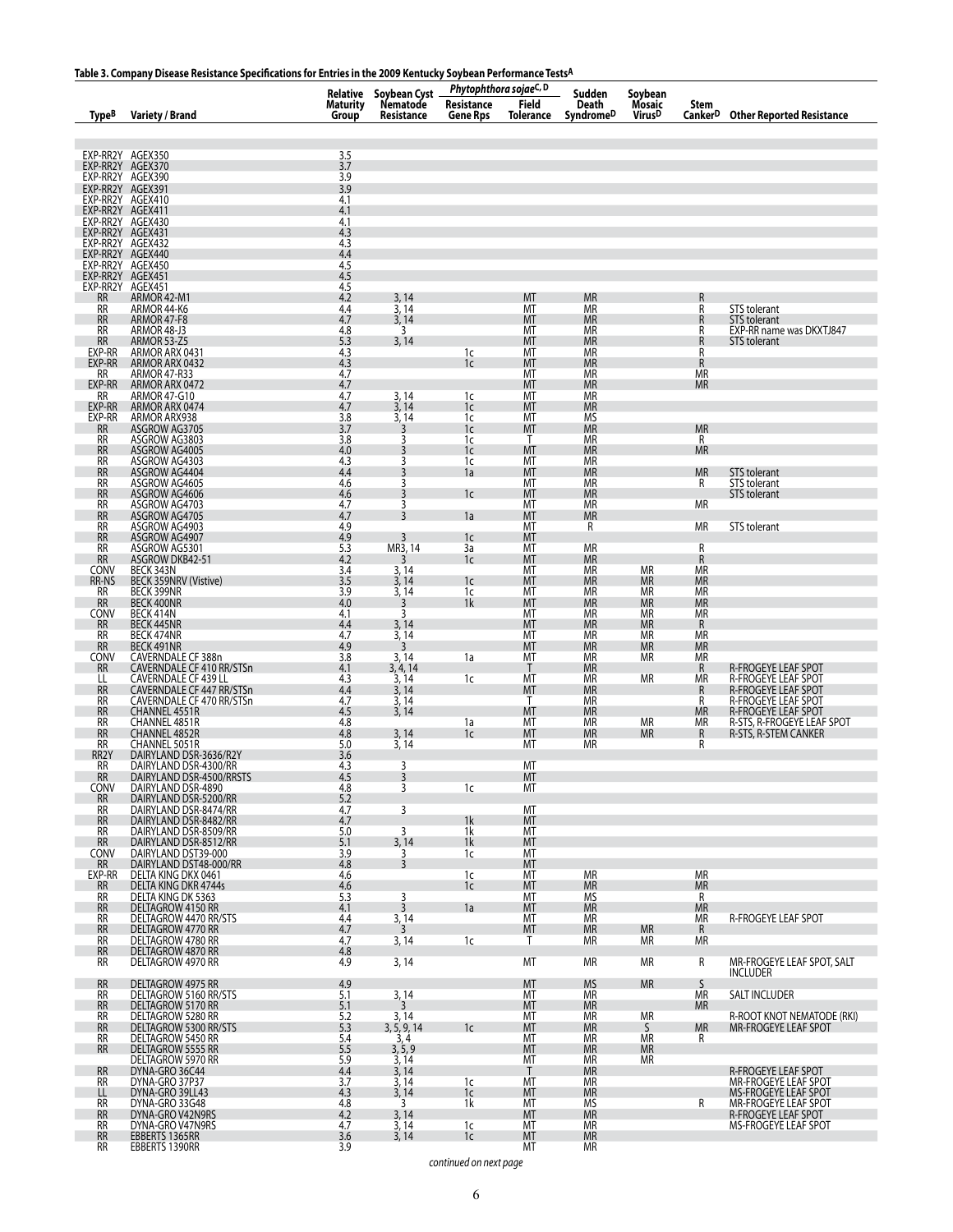# **Table 3. Company Disease Resistance Specifications for Entries in the 2009 Kentucky Soybean Performance TestsA**

|                                | rable 5. Company Disease Resistance Specifications for Entries in the 2009 Nentucky Soybean Performance Tests                                                                                                                                |                                             |                                        | Phytophthora sojaeC, D |                           |                                             |                                         |                             |                                              |
|--------------------------------|----------------------------------------------------------------------------------------------------------------------------------------------------------------------------------------------------------------------------------------------|---------------------------------------------|----------------------------------------|------------------------|---------------------------|---------------------------------------------|-----------------------------------------|-----------------------------|----------------------------------------------|
| <b>TypeB</b>                   | <b>Variety / Brand</b>                                                                                                                                                                                                                       | Relative<br><b>Maturity</b><br><b>Group</b> | Soybean Cyst<br>Nematode<br>Resistance | Resistance<br>Gene Rps | <b>Field</b><br>Tolerance | Sudden<br><b>Death</b><br><b>SyndromeD</b>  | Soybean<br>Mosaic<br>Virus <sup>D</sup> | Stem<br>Canker <sup>D</sup> | <b>Other Reported Resistance</b>             |
|                                |                                                                                                                                                                                                                                              |                                             |                                        |                        |                           |                                             |                                         |                             |                                              |
| CONV<br>CONV                   | EBBERTS 3369<br>EBBERTS 3386                                                                                                                                                                                                                 | 3.6<br>3.8                                  | 3,14                                   | 1c                     | Τ<br><b>MT</b>            | <b>MR</b><br>МR                             |                                         | <b>MR</b>                   |                                              |
| CONV-P<br>CONV-P               | ESSEX (long term check-released 1974)<br>GLENN                                                                                                                                                                                               | 5.0<br>5.3                                  |                                        |                        | S                         | R                                           | S                                       | R                           | Last year EXP V98-2711                       |
| $\mathsf{H}$<br>LL             | HALO 4:65<br>HALO 4:94                                                                                                                                                                                                                       | 4.6<br>4.9                                  | 3<br>3                                 | 1c<br>1k               |                           |                                             |                                         |                             |                                              |
| LL<br>LL                       | <b>HALO 5:25</b><br>HALO 5:65                                                                                                                                                                                                                | 5.2<br>5.6                                  | 3<br>3                                 |                        | T                         |                                             |                                         |                             |                                              |
| CONV                           | <b>HORNBECK HBK C4929</b>                                                                                                                                                                                                                    | 4.9                                         |                                        |                        | MT                        |                                             |                                         | R                           |                                              |
| CONV<br><b>RR</b>              | <b>HORNBECK HBK C5528</b><br><b>HORNBECK HBK R3927</b>                                                                                                                                                                                       | 5.5<br>3.9                                  | 3                                      | 1c                     | MT                        |                                             |                                         | R<br>$\ddot{R}$             |                                              |
| <b>RR</b><br><b>RR</b>         | HORNBECK HBK R4727<br><b>HORNBECK HBK R4729</b>                                                                                                                                                                                              | 4.7<br>4.7                                  | 3<br>3                                 | 1c                     | MT<br>MT                  | <b>MR</b>                                   |                                         | ΜR<br>R                     | MR-ROOT KNOT NEMATODE                        |
|                                | RR HORNBECK HBK R4924<br>RR HORNBECK HBK R4924<br>RR HORNBECK HBK R5229<br>CONV-P-NS 1A3095 (low linolenic)<br>CONV-P-NS 1A3027LF (lipoxygenase free)<br>CONV-P-NS 1A3041 (1% linolenic)<br>CONV-P-NS 1A4004 (food grade)<br>CONV-P-NS 1A400 | $4.9$<br>5.2                                | 3, 14<br>3                             |                        | МT<br><b>MS</b>           | <b>MR</b>                                   | R                                       | R<br>R                      |                                              |
|                                |                                                                                                                                                                                                                                              | late 2                                      |                                        |                        |                           |                                             |                                         |                             |                                              |
|                                |                                                                                                                                                                                                                                              | early 3<br>early 3                          |                                        |                        |                           |                                             |                                         |                             |                                              |
|                                |                                                                                                                                                                                                                                              | early 3<br>early 4                          |                                        |                        |                           |                                             |                                         |                             |                                              |
|                                |                                                                                                                                                                                                                                              | late 4<br>early 5                           | 3 (HG type 0)                          |                        |                           |                                             |                                         |                             |                                              |
| CONV-P<br>CONV                 | KS5004N<br>L&M 74 STS                                                                                                                                                                                                                        | 4.0                                         |                                        |                        |                           |                                             |                                         |                             |                                              |
| <b>RR</b><br><b>RR</b>         | L&M 843R<br>NK S37-P5 BRAND                                                                                                                                                                                                                  | 4.3<br>3.7                                  | 3<br>3, 14                             |                        | Τ<br><b>MT</b>            | <b>MR</b><br><b>MR</b>                      |                                         |                             |                                              |
| RR<br><b>RR</b>                | NK S39-A3 BRAND                                                                                                                                                                                                                              | 3.9<br>4.3                                  | 3, 14<br>3,14                          | 1 <sub>c</sub>         | ΜS<br>MT                  | R<br><b>MR</b>                              |                                         | $\mathsf R$                 |                                              |
| $\frac{RR}{RR}$                | NK S43-N6 BRAND<br>NK S44-D5 BRAND<br>NK S47-D9 BRAND                                                                                                                                                                                        | $4.4$<br>$4.7$                              | $\frac{3}{3}$ , 14<br>3, 14            | 1c<br>1c               | MT<br>MT                  | ΜR<br><b>MR</b>                             |                                         | $\frac{R}{S}$               |                                              |
| <b>RR</b>                      | NK S48-C9 BRAND                                                                                                                                                                                                                              | 4.8<br>3.9                                  | 3<br>3                                 | 1a                     | МT<br><b>MS</b>           | <b>MR</b>                                   |                                         | ΜR                          | Last year EXP-RR: XR4881                     |
| EXP-RR<br>EXP-RR               | NK XR3997<br>NK XR4090                                                                                                                                                                                                                       | 4.0                                         | 14                                     | 1 <sub>c</sub><br>1k   | ΜS                        | <b>MS</b><br>MS                             |                                         |                             |                                              |
| EXP-RR<br>CONV-P<br>RR         | <b>NK XR4995</b><br>PENNYRILE (long term check-released 1987)                                                                                                                                                                                | 4.9<br>4.7                                  | 3, 14                                  | 1 <sub>c</sub>         | MT                        | R                                           |                                         | ${\sf R}$                   |                                              |
| <b>RR</b>                      | PIONEER VARIETY 93Y20<br>PIONEER VARIETY 93Y92                                                                                                                                                                                               | 3.2<br>3.9                                  | 3<br>3                                 | 1k                     | MT<br>MS                  | <b>MR</b><br><b>MR</b>                      |                                         |                             |                                              |
| <b>RR</b>                      | PIONEER VARIETY 94Y01                                                                                                                                                                                                                        | 4.0                                         | 3                                      | $\frac{1}{1}$          | MT                        | <b>MR</b><br>ΜR                             |                                         |                             |                                              |
| RR<br><b>RR</b>                | PIONEER VARIETY 94Y20<br>PIONEER VARIETY 94Y60                                                                                                                                                                                               | 4.2<br>4.6                                  | 3<br>$\overline{3}$                    | 1k                     | ΜS<br><b>MT</b>           | R                                           |                                         | <b>MR</b>                   |                                              |
| <b>RR</b><br><b>RR</b>         | PIONEER VARIETY 94Y70<br>PIONEER VARIETY 94Y90                                                                                                                                                                                               | 4.7<br>4.9                                  | 3<br>3                                 |                        | МT<br><b>MS</b>           | ΜR<br>ΜR                                    |                                         | <b>MR</b><br>R              |                                              |
| <b>RR</b><br>Conv              | PIONEER VARIETY 95Y40<br>PORTER HYBRIDS PH 4419N                                                                                                                                                                                             | 5.4<br>4.1                                  | 3<br>$\overline{3}$                    | 1k<br>1c               | MT<br>Т                   | <b>MR</b><br><b>MR</b>                      |                                         | ΜR                          | MR-FROGEYE LEAF SPOT                         |
| RR                             | PROGENY P3909RR                                                                                                                                                                                                                              | 3.9                                         |                                        |                        |                           | ΜR                                          |                                         | ${\sf R}$                   |                                              |
| <b>RR</b><br><b>RR</b>         | PROGENY P4206RR<br>PROGENY P4508RR                                                                                                                                                                                                           | 4.2<br>$\frac{4.5}{4.6}$                    | 3<br>3                                 |                        |                           | MR                                          |                                         | R                           |                                              |
| <b>RR</b><br><b>RR</b>         | PROGENY P4606RR<br>PROGENY P4706RR                                                                                                                                                                                                           | 4.7                                         | $\overline{3}$<br>3                    |                        |                           | ΜR                                          |                                         | $\mathsf R$                 |                                              |
| <b>RR</b><br>RR                | PROGENY P4807RR<br>PROGENY P4906RR                                                                                                                                                                                                           | 4.8<br>4.9                                  | $\overline{3}$                         | 1a                     |                           | <b>MR</b>                                   |                                         | <b>MR</b><br>МR             |                                              |
| <b>RR</b>                      | PROGENY P4908RR                                                                                                                                                                                                                              | 4.9                                         |                                        |                        |                           | <b>MR</b>                                   |                                         | <b>MR</b>                   |                                              |
| RR<br><b>RR</b>                | PROGENY P4949RR<br>PROGENY P5218RR                                                                                                                                                                                                           | $4.9$<br>5.2                                | 3<br>$\overline{3}$                    |                        |                           | <b>MR</b>                                   |                                         | $\frac{R}{R}$               |                                              |
| <b>RR</b>                      | PROGENY P5319RR<br>SCHILLINGER SEED 435.TCS                                                                                                                                                                                                  | 5.3<br>4.3                                  | 1, 3<br>3                              |                        |                           | <b>MR</b>                                   | <b>MR</b>                               | ΜR<br>$\mathsf{R}$          | STS                                          |
| CONV<br>CONV<br><b>RR</b>      | SCHILLINGER SEED 447.TCS<br>SCHILLINGER SEED 4880.RC                                                                                                                                                                                         | 4.4<br>4.8                                  | 3<br>$\overline{3}$                    |                        | T<br>T<br>MT              | $\mathop{R}\limits^{\text{R}}$<br><b>MS</b> | ΜR<br><b>MR</b>                         | R<br>R                      | <b>STS</b>                                   |
| RR                             | SCHILLINGER SEED 495.RC                                                                                                                                                                                                                      | 4.9                                         | 3                                      |                        | Τ                         | ΜS                                          | ΜR                                      | R                           |                                              |
| <b>RR</b><br>RR                | SCHILLINGER SEED 4990.RC<br>SCHILLINGER SEED 5440.R                                                                                                                                                                                          | 4.9<br>5.4                                  |                                        |                        | МT<br>МT                  | MR.<br>МR                                   | MR.<br>МR                               | K<br>R                      |                                              |
| <b>RR</b><br>RR                | SCHILLINGER SEED 557.RC<br>SEED CONSULTANTS SCS 9370RR                                                                                                                                                                                       | 5.5<br>3.7                                  | 3<br>3                                 |                        | T<br>МT                   | <b>MR</b><br>МR                             | <b>MR</b>                               | R                           | MR-FROGEYE LEAF SPOT                         |
| <b>RR</b><br><b>RR</b>         | SEED CONSULTANTS SCS 9380RR<br>SEED CONSULTANTS SCS 9390RR                                                                                                                                                                                   | 3.8<br>3.9                                  | 3<br>3                                 | 1c<br>1k               | <b>MT</b><br>MT           | <b>MS</b><br><b>MR</b>                      |                                         |                             | <b>MR-FROGEYE LEAF SPOT</b>                  |
| <b>RR</b><br><b>RR</b>         | SEED CONSULTANTS SCS 9398RR<br>SEED CONSULTANTS SCS 9409RR                                                                                                                                                                                   | 3.9<br>4.1                                  | 3<br>3                                 | 1k                     | МT<br>MT                  | МR<br><b>MR</b>                             |                                         |                             | MR-FROGEYE LEAF SPOT<br>MR-FROGEYE LEAF SPOT |
| <b>RR</b>                      | SEED CONSULTANTS SCS 9448RR                                                                                                                                                                                                                  | 4.3                                         | 3                                      | 1k                     | MT                        | <b>MR</b>                                   |                                         | <b>MR</b>                   | MR-FROGEYE LEAF SPOT                         |
| RR<br><b>RR</b>                | SEED CONSULTANTS SCS 9450RR<br>SEED CONSULTANTS SCS 9479RR                                                                                                                                                                                   | 4.5<br>4.7                                  | 3<br>3                                 | 1k                     | ΜS<br>MT                  | МR<br><b>MR</b>                             |                                         | МR<br><b>MR</b>             | MR-FROGEYE LEAF SPOT                         |
| <b>RR</b><br><b>RR</b>         | SEED CONSULTANTS SCS 9480RR<br>SEED CONSULTANTS SCS 9530RR                                                                                                                                                                                   | 4.8<br>5.3                                  | 3                                      | 1k<br>1c               | <b>MS</b>                 | <b>MR</b>                                   |                                         | ΜR                          |                                              |
| <b>RR</b><br><b>RR</b>         | SOUTHERN CROSS BENJAMIN 4.3 N                                                                                                                                                                                                                | 4.3<br>4.4                                  | 3,14                                   | 1c<br><b>NG2.5</b>     | Τ<br><b>MT</b>            | R<br><b>MR</b>                              |                                         |                             |                                              |
| RR                             | SOUTHERN CROSS CALEB 4.4 N, RR, STS<br>SOUTHERN CROSS DAMASCUS 5.0 N, RR, STS                                                                                                                                                                | 5.0                                         | 3,14<br>3,14                           | NG1.9                  | МT                        | ΜR                                          |                                         | ΜR                          |                                              |
| <b>RR</b><br>LL                | SOUTHERN CROSS ELI 4.7 N, RR, STS<br>SOUTHERN CROSS ENOS 4.3 N. LL                                                                                                                                                                           | 4.7<br>4.3                                  | 3, 14<br>3, 14                         | 1k                     | <b>MS</b><br>MT           | <b>MR</b><br><b>MR</b>                      |                                         |                             |                                              |
| <b>RR</b><br><b>RR</b>         | SOUTHERN CROSS GALILEE 4.7 N, RR<br>SOUTHERN CROSS JERICHO 4.2 N, RR, STS                                                                                                                                                                    | 4.7<br>4.2                                  | 3<br>3,14                              | 1c<br><b>NG2.2</b>     | МT<br>МT                  | МR<br>ΜR                                    |                                         | R<br>R                      |                                              |
| <b>CONV</b><br>RR              | SOUTHERN CROSS JOSHUA 4.8<br>SOUTHERN CROSS LOT 4.1 N, RR, STS                                                                                                                                                                               | 4.8<br>4.1                                  |                                        |                        | S<br>МT                   | <b>MR</b><br>ΜR                             |                                         | ΜR                          |                                              |
| CONV                           | SOUTHERN CROSS LUCAS 3.8 N, RR                                                                                                                                                                                                               | 3.8                                         | 3, 14                                  | 1c                     | <b>MT</b>                 | <b>MR</b>                                   |                                         |                             |                                              |
| RR <sub>2</sub> Y<br><b>RR</b> | SOUTHERN CROSS MALACHI 3.8 N. RR2Y<br>SOUTHERN CROSS RUFUS 4.7 N, RR, STS                                                                                                                                                                    | 3.8<br>4.7                                  | 3, 14<br>3,14                          | NG2.5<br>1c            | MT<br>MT                  | MR<br>МR                                    |                                         | R                           |                                              |
| LL<br>LL                       | SOUTHERN CROSS SHILOH 4.9 N, LL<br>SOUTHERN STATES LL 389N                                                                                                                                                                                   | 4.9<br>3.8                                  | 3<br>3,14                              | <b>NG2.5</b><br>1k     | МT<br><b>MT</b>           | <b>MR</b>                                   |                                         |                             |                                              |
| LL<br>LL                       | SOUTHERN STATES LL 410N<br>SOUTHERN STATES LL 430N                                                                                                                                                                                           | 4.1<br>4.3                                  | 3, 14<br>3,14                          | 1c                     | МT<br><b>MT</b>           | ΜR<br><b>MR</b>                             |                                         |                             |                                              |
| LL                             | SOUTHERN STATES LL 450N                                                                                                                                                                                                                      | 4.5                                         | 3, 14                                  |                        | MT                        | MR                                          |                                         |                             |                                              |
| $\mathbf{H}$<br>LL             | SOUTHERN STATES LL 499N<br>SOUTHERN STATES LL 511N                                                                                                                                                                                           | 4.9<br>5.1                                  | 3,14<br>3, 14                          | 1 <sup>k</sup>         | MT<br>MT                  | МR<br>MR                                    |                                         |                             |                                              |
| RR <sub>2</sub> Y<br>RR        | SOUTHERN STATES RT 3820NR2<br>SOUTHERN STATES RT 3871N                                                                                                                                                                                       | 3.8<br>3.8                                  | 3,14<br>3,14                           | 1c                     | <b>MT</b><br>МT           | <b>MR</b><br>МR                             |                                         |                             |                                              |
| <b>RR</b>                      | SOUTHERN STATES RT 3971N                                                                                                                                                                                                                     | 3.9                                         | 3, 14                                  | 1c                     | T                         | <b>MR</b>                                   |                                         |                             |                                              |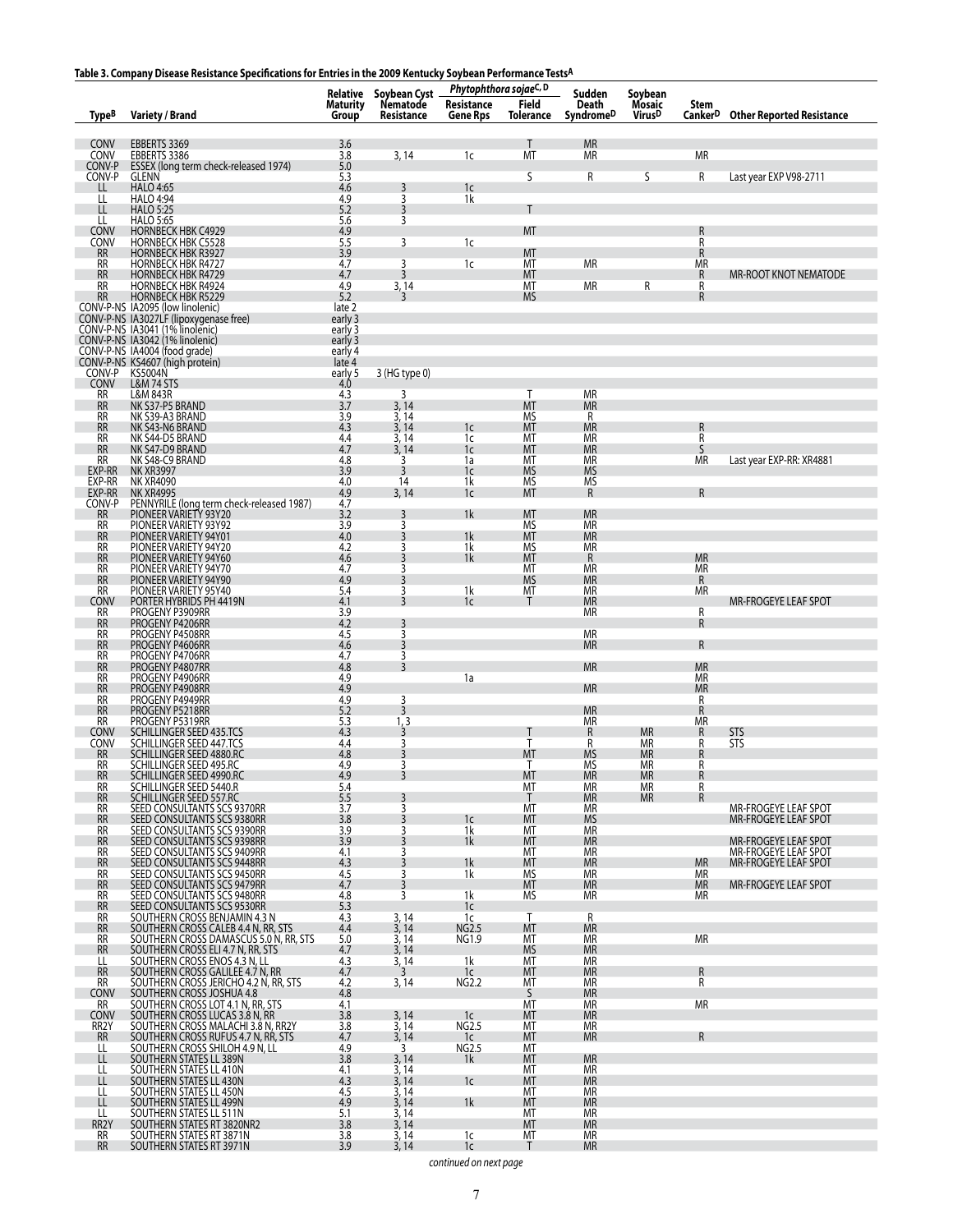#### **Table 3. Company Disease Resistance Specifications for Entries in the 2009 Kentucky Soybean Performance TestsA**

|                        |                                                      | <b>Relative</b> | Soybean Cyst   | Phytophthora sojaeC, D |                  | Sudden         | Soybean       |                           |                                                                           |
|------------------------|------------------------------------------------------|-----------------|----------------|------------------------|------------------|----------------|---------------|---------------------------|---------------------------------------------------------------------------|
|                        |                                                      | <b>Maturity</b> | Nematode       | Resistance             | <b>Field</b>     | <b>Death</b>   | <b>Mosaic</b> | <b>Stem</b>               |                                                                           |
| <b>TypeB</b>           | <b>Variety / Brand</b>                               | Group           | Resistance     | <b>Gene Rps</b>        | <b>Tolerance</b> | SyndromeD      | <b>VirusD</b> | <b>Canker<sup>D</sup></b> | <b>Other Reported Resistance</b>                                          |
|                        |                                                      |                 |                |                        |                  |                |               |                           |                                                                           |
| <b>RR</b>              | SOUTHERN STATES RT 4370N                             | 4.3             | 3,14           | 1c                     | MT               | <b>MR</b>      |               |                           |                                                                           |
| <b>RR</b>              | SOUTHERN STATES RT 4451N                             | 4.4             | 3,14           | 1a                     | T                | <b>MR</b>      |               |                           |                                                                           |
| <b>RR</b>              | SOUTHERN STATES RT 4470N                             | 4.4             | 3,14           |                        | MT               | <b>MR</b>      |               |                           |                                                                           |
| <b>RR</b><br><b>RR</b> | SOUTHERN STATES RT 4777N<br>SOUTHERN STATES RT 4808N | 4.7<br>4.8      | 3,14           | 1 <sub>c</sub>         | <b>MT</b><br>Т   | <b>MR</b><br>R |               |                           |                                                                           |
| <b>RR</b>              | SOUTHERN STATES RT 4996N                             | 4.9             | 3,14<br>3,14   | 1a<br>1 <sub>c</sub>   | <b>MT</b>        | <b>MR</b>      |               |                           |                                                                           |
| <b>RR</b>              | SOUTHERN STATES RT 5160N                             | 5.1             | 3              | 1 <sub>c</sub>         | MT               | <b>MR</b>      |               | R                         |                                                                           |
| CONV                   | STEYER 401                                           | 4.0             | $\overline{3}$ | 1 <sub>c</sub>         | <b>MT</b>        | <b>MR</b>      | <b>MR</b>     | <b>MR</b>                 |                                                                           |
| CONV                   | STEYER 410                                           | 4.1             | 3,14           |                        | MT               | <b>MR</b>      | <b>MR</b>     | <b>MR</b>                 |                                                                           |
| <b>RR</b>              | STEYER 4210RR                                        | 4.2             | 3,14           |                        | <b>MT</b>        | <b>MR</b>      | <b>MR</b>     | $\mathsf{R}$              |                                                                           |
| CONV                   | STEYER 441STS                                        | 4.4             | 3,14           | 1 <sup>k</sup>         | MT               | <b>MR</b>      | <b>MR</b>     | <b>MR</b>                 |                                                                           |
| <b>RR</b>              | STEYER 4430RR                                        | 4.4             | 3,14           |                        | <b>MT</b>        | <b>MR</b>      | <b>MR</b>     | <b>MR</b>                 |                                                                           |
| <b>RR</b>              | STEYER 4620RR                                        | 4.6             | 3,14           | 1c                     | MT               | <b>MR</b>      | <b>MR</b>     | R                         |                                                                           |
| <b>RR</b>              | STEYER 4710RR                                        | 4.7             | 3,14           | 1 <sub>c</sub>         | MT               | <b>MR</b>      | <b>MR</b>     | <b>MR</b>                 |                                                                           |
| <b>RR</b>              | <b>STINE 4392-4</b>                                  | 4.3             | 3,14           |                        | MT               | <b>MR</b>      |               | R                         | R-FROGEYE LEAF SPOT, R-ROOT<br>KNOT NEMATODE, MR-BROWN<br><b>STEM ROT</b> |
| <b>RR</b>              | <b>STINE 4782-4</b>                                  | 4.7             | 3,14           |                        | <b>MT</b>        | <b>MR</b>      |               | R                         | MR-FROGEYE LEAF SPOT, MR-ROOT<br><b>KNOT NEMATODE</b>                     |
| <b>RR</b>              | <b>STINE 4582-4</b>                                  | 4.5             | 3,14           | 1a                     | MT               | <b>MR</b>      |               | R                         | MR-FROGEYE LEAF SPOT                                                      |
| <b>RR</b>              | <b>STINE 5022-4</b>                                  | 4.9             | 3,14           | 1a                     | <b>MT</b>        | <b>MR</b>      |               |                           |                                                                           |
| CONV-P                 | TEEJAY                                               | 5.3             |                |                        |                  |                | R             | R                         |                                                                           |
| CONV-P-NS TN03-217     |                                                      | 5.5             |                |                        |                  |                |               |                           |                                                                           |
| CONV-P                 | TN04-124                                             | 4.9             |                |                        |                  |                |               |                           |                                                                           |
| EXP-P-RR               | TN06-140-RR                                          | 5.4             |                |                        |                  | <b>MR</b>      |               |                           |                                                                           |
| <b>RR</b>              | TRISOY 4184RR(CN)                                    | 4.1<br>4.5      | 3, 14<br>3,14  |                        | MT<br><b>MT</b>  | <b>MR</b>      |               | R                         | RR/STS, R-FROGEYE LEAF SPOT                                               |
| <b>RR</b><br><b>RR</b> | TRISOY 4586RR(CN)<br>TRISOY 4760RR(CN)               | 4.7             | 3,14           |                        | MT               | <b>MR</b>      |               | $\mathsf R$<br><b>MR</b>  | RR/STS, R-FROGEYE LEAF SPOT                                               |
| <b>RR</b>              | TRISOY 4788RR(CN)                                    | 4.7             | ิว             | 1 <sub>c</sub>         | MT               | <b>MR</b>      |               | $\mathsf{R}$              | RR/STS, R-FROGEYE LEAF SPOT<br>RR/STS                                     |
| CONV                   | UNISOUTH GENETICS USG 440nSTS                        | 4.4             | MR-3, 14       |                        |                  |                |               |                           | MR-FROGEYE LEAF SPOT                                                      |
| CONV                   | UNISOUTH GENETICS USG 5002T                          | 5.0             |                |                        |                  | <b>MR</b>      |               | $\mathsf{R}$              | R-FROGEYE LEAF SPOT, R-ROOT<br><b>KNOT NEMATODE</b>                       |
| CONV                   | UNISOUTH GENETICS USG 5601T                          | 5.6             |                |                        |                  | <b>MR</b>      | R             |                           | MR-FROGEYE LEAF SPOT                                                      |
|                        | UNISOUTH GENETICS USG 74A76                          | 4.7             | MR-3, 14       |                        |                  | <b>MR</b>      |               |                           |                                                                           |
| RR                     | UNISOUTH GENETICS USG 74C36                          | 4.3             | 3,14           |                        |                  | <b>MR</b>      | R             | <b>MR</b>                 |                                                                           |
| <b>RR</b>              | UNISOUTH GENETICS USG 74G78                          | 4.7             | 3.14           |                        |                  | <b>MR</b>      |               | $\mathsf{R}$              | <b>MR-FROGEYE LEAF SPOT</b>                                               |
| <b>RR</b>              | UNISOUTH GENETICS USG 74T98                          | 4.9             | MR-3, 14       |                        |                  | R              |               |                           |                                                                           |
|                        | CONV-P-NS V01-1693 (3.5% linolenic)                  | 5.0             |                |                        |                  |                |               |                           |                                                                           |
|                        | CONV-P-NS V01-1702 (3.5% linolenic)                  | 5.0             |                |                        |                  |                |               |                           |                                                                           |
| CONV-P                 | Wooster                                              | 3.9             |                |                        |                  |                |               |                           |                                                                           |

A This information is provided by the companies and has not been checked by the soybean variety test project.

*B RR Roundup Ready variety (RR1 first generation, original trait).*

 *RR2Y Roundup Ready 2 Yield soybean variety.*

 *LL Liberty Link (Ignite herbicide tolerant)soybean variety.*

 *EXP Variety that issoon to be released orstill being evaluated.*

 *CONV Variety is a conventional entry, ie: not Roundup Ready or Liberty Link.*

 *P Entries with a P prefix are public varieties.*

Entries with a NS prefix are novel soybean varieties that are emerging from both the public and private sectors. Some of these value-added soybean types will supply relatively small market niches, while others may be of much broader market value. Testing novel soybeans will enable producers to assess whether premiums for a given trait offset possible yield lag/drag. C – All races of Phytophthora sojae so far identified in Kentucky can be controlled with varieties with Rps 1c or 1k. Race-specific resistance is highly effective, but a proper match between pathogen race

and variety is essential. Field tolerance is a lower level of protection to the fungus that will provide good (not excellent) control against all races. Seed and young seedlings of tolerant varieties must be *protected with an appropriate fungicide since field tolerance develops after the early seedling growth stage.*

*D Blank spaces=no data provided by seed company or data unknown.*

 $S =$  susceptible, MS = moderately susceptible, MR = moderately resistant, R = resistant, T = tolerant, MT = moderately tolerant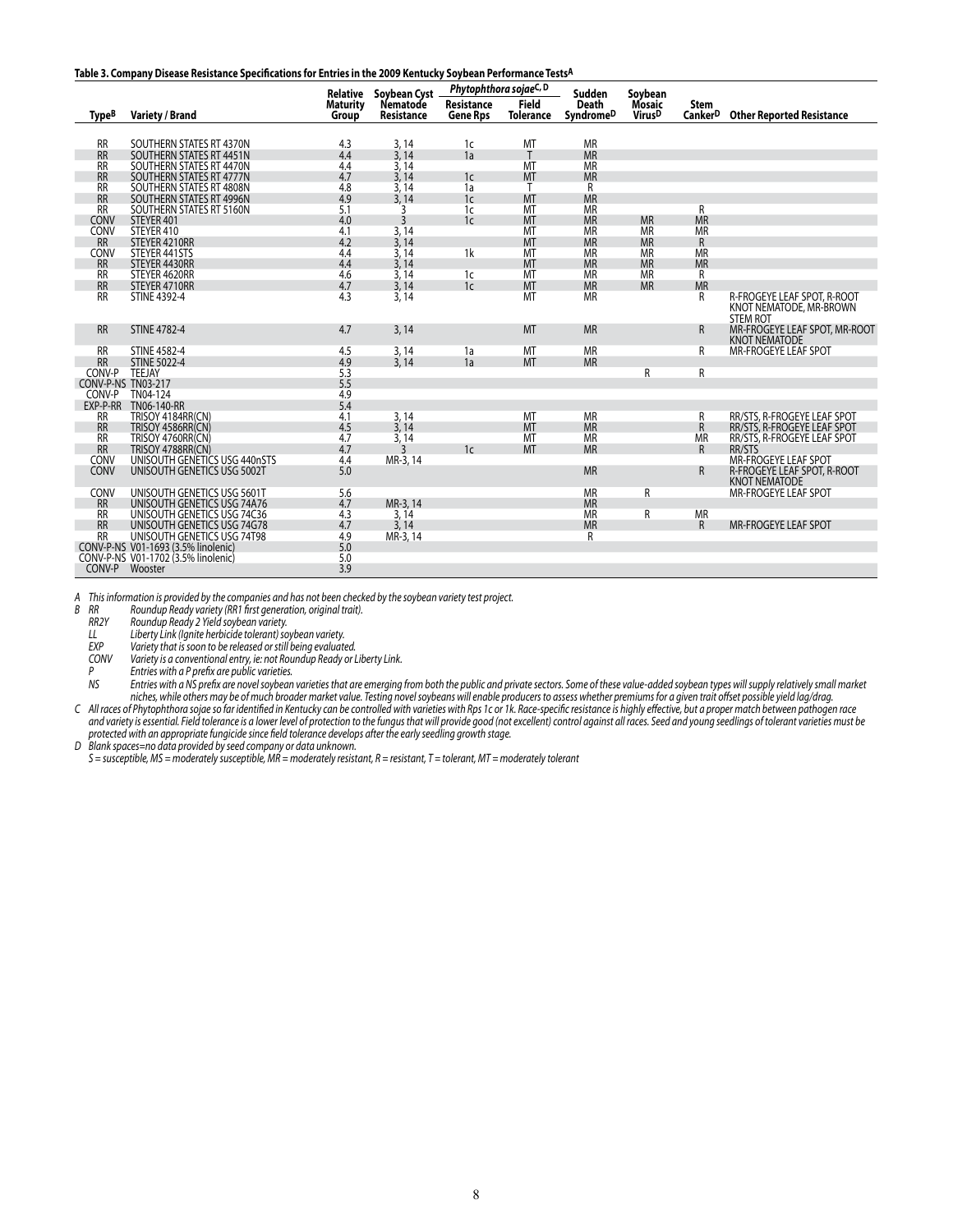# **Seed Treatment**

Research over five seasons of testing various seed applied insecticide treatments on soybean in Kentucky have not produced a single example of a statistically significant greater yield of treatments compared to the control. This is generally not related to the performance of the insecticide but rather to the fact that in Kentucky insect pressure is most commonly too low to warrant a control action (Doug Johnson, Ph. D., UK Extension Entomologist).

Most seed companies historically offer seed treatment as an optional treatment, relying heavily on dealers with treating equipment to treat seed as requested. One reason is to avoid any costly disposal issues with untreated seed at the end of the season, thus avoiding having large inventories at the end of the season that cannot be dumped into the grain market at local elevators. Interestingly enough, almost all of the new traits introduced into the marketplace today require the inclusion of specified treatment products on all varieties containing the new traits. By requiring these treatment products the trait providers may increase their probability of achieving the yield increases the new traits might provide.

Currently, all LL soybeans, regardless of brand, include Trilex 6000 as a treatment as required by the trait provider, Bayer. All commercial RR2Y soybeans in 2009 include Acceleron as a treatment, as required by Monsanto. In 2010, Monsanto will require all RR2Y soybeans to be treated and soybean producers will have the choice between using Monsanto's Acceleron, Syngenta's Cruiser Maxx Pack, or Bayer's Trilex 6000 on their RR2Y soybean seed.

|                | <b>Table 4. Seed Treatment</b> |                                                       |                                                            |                 |
|----------------|--------------------------------|-------------------------------------------------------|------------------------------------------------------------|-----------------|
| Code           | Name (Code)                    | <b>Treatment</b>                                      | <b>Chemical class/use</b>                                  | LD50 oral/dermA |
|                |                                |                                                       |                                                            |                 |
|                | Allegiance                     | Metalaxyl                                             | systemic fungicide                                         | 2,900/2,000     |
| $\overline{2}$ | Acceleron (1, 10, 11)          | Metalaxyl, Imidacloprid,<br>Pyraclostrobin            | systemic & non-systemic fungicide,<br>systemic insecticide | <b>NA</b>       |
| $\overline{3}$ | Apron XL                       | Mefenoxam                                             | systemic fungicide                                         | 862/2020        |
| 4              | Apron Maxx (3, 12)             | Mefenoxam, Fludioxonil                                | systemic & non-systemic fungicide                          | 5,000/5,050     |
| 5              | Cruiser                        | Thiamethoxam                                          | systemic insecticide                                       | 5,000/5,050     |
| 6              | Cruiser Maxx (3, 5, 12)        | Mefenoxam, Thiamethoxam,<br>Fludioxonil               | systemic & non-systemic fungicide,<br>systemic insecticide | 5,000/5,000     |
| $\overline{7}$ | Cruiser Extreme (6, 8)         | Mefenoxam, Thiamethoxam,<br>Fludioxonil, Axoxystrobin | systemic & non-systemic fungicide,<br>systemic insecticide | 5,000/5,050     |
| 8              | <b>Dynasty</b>                 | Azoxystrobin                                          | systemic fungicide                                         | 2,000/2,000     |
| 9              | FaSTart <sup>®</sup>           | Thiamethoxam                                          | systemic insecticide                                       | 5,000/5,050     |
| 10             | Gaucho                         | Imidacloprid                                          | systemic insecticide                                       | 643/2,000       |
| 11             | Headline                       | Pyraclostrobin                                        | strobilurin fungicide                                      | 200-500/4,000   |
| 12             | Maxim 4FS                      | Fludioxonil                                           | non-systemic fungicide                                     | 5,050/2,020     |
| 13             | Molybdenum                     | Molybdenum                                            | stimulant (nitrogen fixing)                                | <b>NA</b>       |
| 14             | Soygard (1, 8)                 | Metalaxyl, Azoxystrobin                               | systemic fungicide                                         | 5,000/2,000     |
| 15             | Sure GroTM (4, 16)             | Mefenoxam, Fludioxonil, Thiram                        | systemic & non-systemic fungicide                          | <b>NA</b>       |
| 16             | Thiram                         | Thiram                                                | fungicide                                                  | 3580/4000       |
| 17             | <b>Trilex</b>                  | Trifloxystrobin                                       | systemic fungicide                                         | 5,000/5,000     |
| 18             | Trilex 6000 (1, 10, 17)        | Metalaxyl, Imidacloprid,<br>Trifloxystrobin           | systemic fungicide & systemic<br>insecticide               | <b>NA</b>       |
| 19             | Warden (3, 12)                 | Mefenoxam, Fludioxonil                                | systemic & non-systemic fungicide                          | 5,000/200       |

A The LD50 is a standardized measure for expressing and comparing the toxicity of chemicals. It is expressed as mg of chemical per kg (2.2 lbs.) body weight of test animal. The LD50 is the dose that kills half (50%) of the animals tested (LD = "lethal dose"). The LD50 data is from MSDS (Material Saftey Data Sheet) Web sites.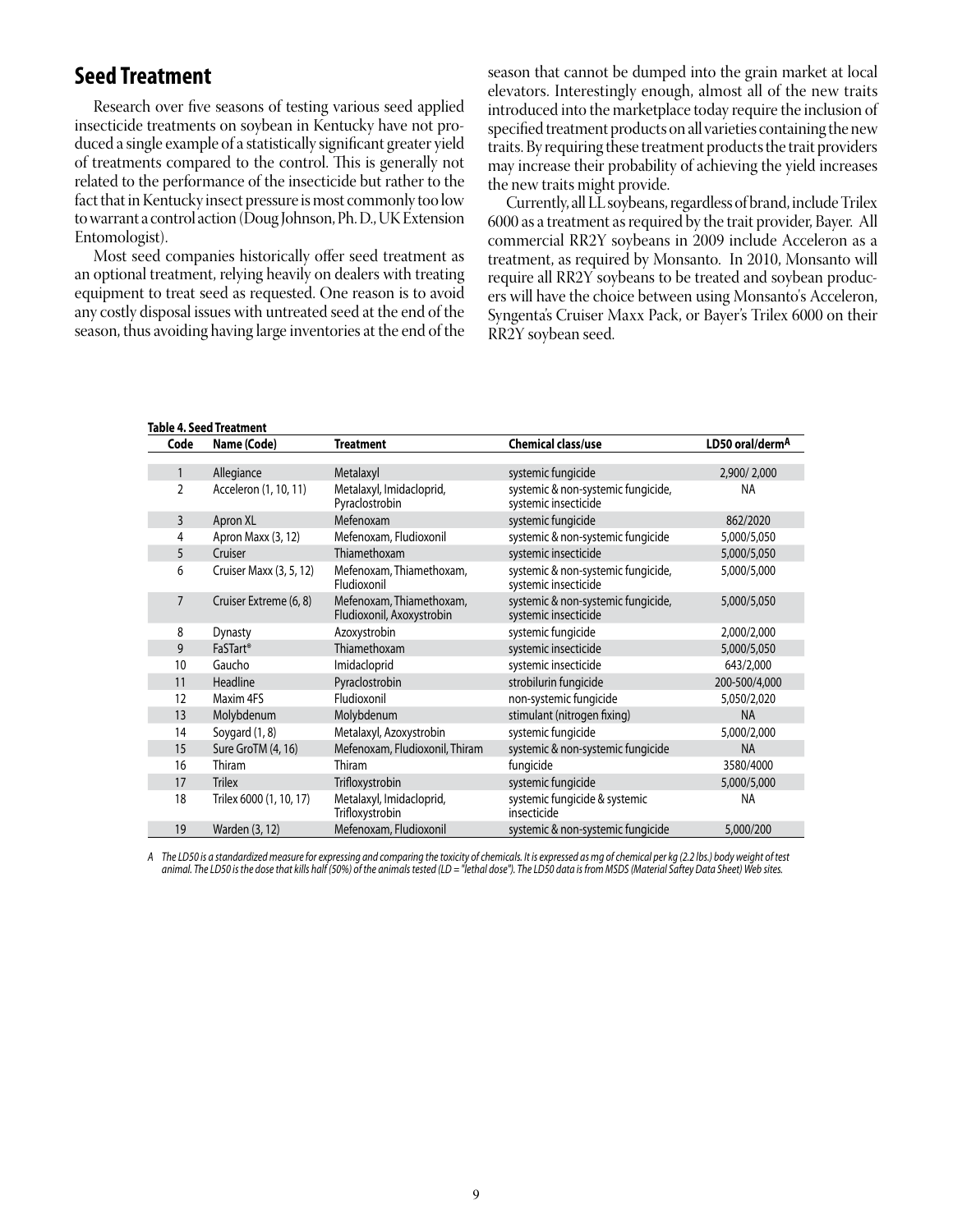| <b>SEED</b><br>TREATMENT  |                               |                                                                   |              | YIELD (BU/AC) <sup>C</sup> |              | <b>LODGING</b> | % PROTEIN <sup>D</sup> |              |              | % OIL <sup>D</sup> |              |              |
|---------------------------|-------------------------------|-------------------------------------------------------------------|--------------|----------------------------|--------------|----------------|------------------------|--------------|--------------|--------------------|--------------|--------------|
| <b>CODEA</b>              | <b>TYPEB</b>                  | <b>BRAND-VARIETY</b>                                              | 2009         | 08-09                      | 07-09        | 2009           | 2009                   | 08-09        | 07-09        | 2009               | 08-09        | 07-09        |
|                           |                               |                                                                   |              |                            |              |                |                        |              |              |                    |              |              |
|                           |                               | <b>MATURITY GROUP II-III (RELATIVE MG 2.7-3.9)</b>                |              |                            |              |                |                        |              |              |                    |              |              |
| 6<br>4, 5, 12             | <b>EXP</b><br>EXP-RR2Y        | * NK XR3997<br>AGEX391                                            | 78.7<br>78.5 |                            |              | 2.2<br>2.6     | 33.9<br>35.0           |              |              | 20.3<br>19.8       |              |              |
| 3, 5, 12                  | <b>RR</b>                     | * PIONEER 93Y92                                                   | 77.8         |                            |              | 2.8            | 35.1                   |              |              | 19.8               |              |              |
| 2                         | RR <sub>2</sub> Y             | DAIRYLAND DSR-3636/R2Y                                            | 76.9         |                            |              | 2.5            | 34.3                   |              |              | 19.9               |              |              |
| none<br>1.17              | <b>RR</b><br>RR               | * DYNA-GRO 37P37<br>* EBBERTS 1365RR                              | 76.8<br>76.2 | 60.8<br>59.8               | 54.2         | 2.4<br>3.0     | 35.1<br>37.7           | 35.7<br>38.5 | 39.0         | 19.2<br>18.3       | 18.6<br>17.6 | 17.2         |
| 4, 5, 12                  | EXP-RR2Y                      | AGEX390                                                           | 75.3         |                            |              | 3.0            | 34.2                   |              |              | 20.0               |              |              |
| 1.17                      | RR                            | * EBBERTS 1390RR                                                  | 75.1         |                            |              | 2.4            | 34.4                   |              |              | 20.3               |              |              |
| 4, 5, 12<br>1, 10, 11, 16 | EXP-RR2Y<br>RR <sub>2</sub> Y | AGEX370<br>* SOUTHERN STATES 3820NR2                              | 75.0<br>74.9 |                            |              | 2.7<br>2.9     | 37.2<br>35.2           |              |              | 18.5<br>19.0       |              |              |
| 6                         | <b>RR</b>                     | * NK S39-A3 BRAND                                                 | 74.5         | 60.8                       | 54.4         | 2.7            | 34.5                   | 34.6         | 34.9         | 20.0               | 19.3         | 18.7         |
| 7                         | RR                            | * SEED CONSULTANTS SCS 9398RR                                     | 74.2         | 61.0                       |              | 2.8            | 34.5                   | 35.7         |              | 20.6               | 19.7         |              |
| 3, 12<br>1, 17            | <b>RR</b><br><b>CONV</b>      | PROGENY P3909RR<br>EBBERTS 3369                                   | 74.2<br>74.0 |                            |              | 3.0<br>3.0     | 34.0<br>34.7           |              |              | 19.7<br>19.9       |              |              |
| 1, 17                     | <b>CONV</b>                   | * EBBERTS 3386                                                    | 73.5         | 59.8                       | 52.6         | 2.8            | 35.8                   | 36.3         | 36.8         | 20.5               | 19.5         | 18.8         |
| 7                         | RR                            | * SEED CONSULTANTS SCS 9380RR                                     | 73.0         |                            |              | 2.5            | 35.3                   |              |              | 19.3               |              |              |
| 4, 5, 12<br>6             | <b>RR</b><br><b>RR</b>        | * ASGROW AG3803<br>* NK S37-P5 BRAND                              | 72.9<br>72.6 | 59.5<br>59.4               | 53.6<br>52.8 | 2.5<br>2.8     | 35.8<br>35.1           | 36.4<br>35.4 | 36.5<br>35.6 | 19.4<br>19.8       | 18.9<br>19.0 | 18.6<br>18.8 |
| 4                         | <b>EXP</b>                    | * ARMOR ARX 938                                                   | 72.2         | 59.9                       |              | 2.5            | 34.4                   | 35.0         |              | 19.9               | 19.0         |              |
| 1, 10, 11, 16             | RR <sub>2</sub> Y             | * SOUTHERN CROSS MALACHI 3.8 N, RR2Y                              | 71.9         |                            |              | 2.6            | 35.5                   |              |              | 19.2               |              |              |
| none<br>1, 10, 17         | <b>CONV</b><br>LL             | * CAVERDALE CF 388n<br>* SOUTHERN STATES LL 389N                  | 71.6<br>71.4 |                            |              | 2.9<br>2.8     | 34.0<br>36.2           |              |              | 20.5<br>20.1       |              |              |
| 4, 5, 12                  | <b>RR</b>                     | * ASGROW AG3705                                                   | 71.4         | 56.9                       | 51.6         | 2.4            | 34.4                   | 34.7         | 35.1         | 20.2               | 19.3         | 18.6         |
| none                      | CONV-P-NS<br><b>RR</b>        | IA3041 (low linolenic)<br>* SEED CONSULTANTS SCS 9370RR           | 70.9<br>70.8 | 53.4                       |              | 2.9<br>2.5     | 36.0<br>34.0           | 36.3         |              | 19.6<br>20.5       | 19.0         |              |
| 6                         | CONV                          | * DAIRYLAND DST39-000                                             | 70.6         |                            |              | 3.2            | 35.0                   |              |              | 19.5               |              |              |
| 9,15                      | <b>RR</b>                     | * BECK 399NR                                                      | 70.0         | 57.2                       | 51.4         | 2.6            | 35.6                   | 36.3         | 36.7         | 19.6               | 18.8         | 17.9         |
| 4, 5, 12<br>none          | EXP-RR2Y<br><b>RR</b>         | AGEX350<br>* SOUTHERN CROSS LUCAS 3.8 N, RR                       | 69.7<br>69.5 | 57.6                       | 51.4         | 2.2<br>2.8     | 35.9<br>35.8           | 36.3         | 36.9         | 19.4<br>19.4       | 18.5         | 17.9         |
| 7                         | RR                            | * SEED CONSULTANTS SCS 9390RR                                     | 69.2         |                            |              | 3.1            | 35.6                   |              |              | 19.8               |              |              |
| 1, 10, 17                 | <b>RR</b>                     | * SOUTHERN STATES RT 3971N                                        | 68.6         | 56.7                       | 51.4         | 2.7            | 36.0                   | 36.2         | 36.7         | 19.5               | 18.5         | 18.0         |
| 1, 17<br>3, 5, 12         | RR<br><b>RR</b>               | HORNBECK HBK R3927<br>* PIONEER 93Y20                             | 67.5<br>67.2 | 56.2<br>56.9               | 50.2         | 3.7<br>3.0     | 36.6<br>34.6           | 37.5<br>35.6 | 38.2         | 20.1<br>20.7       | 19.6<br>19.9 | 19.1         |
| 1, 10, 17                 | RR                            | * SOUTHERN STATES RT 3871N                                        | 66.8         | 56.7                       | 50.4         | 2.6            | 35.7                   | 35.8         | 36.3         | 20.0               | 19.7         | 19.0         |
| none                      | CONV-P                        | <b>WOOSTER</b>                                                    | 66.3         |                            |              | 2.7            | 35.7                   |              |              | 20.0               |              |              |
| 9, 15<br>9,15             | CONV<br>RR-NS                 | * BECK 343N<br>* BECK 359NRV (Vistive)                            | 65.9<br>64.2 |                            |              | 2.7<br>3.0     | 35.2<br>34.8           |              |              | 20.4<br>20.8       |              |              |
| none                      | CONV-P-NS                     | IA3027LF (lipoxygenase free)                                      | 57.4         |                            |              | 3.0            | 39.2                   |              |              | 19.3               |              |              |
| none                      | CONV-P-NS                     | IA3042 (1% linolenic)                                             | 56.5         |                            |              | 2.3            | 37.4                   |              |              | 19.7               |              |              |
| none                      | CONV-P-NS                     | IA2095 (low saturate)                                             | 53.8         |                            |              | 2.0            | 37.3                   |              |              | 20.2               |              |              |
|                           |                               | <b>GROUP III AVERAGE</b>                                          | 70.9         | 58.3                       | 52.2         | 2.7            | 35.4                   | 36.0         | 36.6         | 19.8               | 19.0         | 18.4         |
|                           |                               | LSD(0.10)                                                         | 3.0          | 4.2                        | 3.1          | 0.2            |                        |              |              |                    |              |              |
|                           |                               | <b>MATURITY GROUP EARLY IV (RELATIVE MG 4.0-4.5)</b>              |              |                            |              |                |                        |              |              |                    |              |              |
| 4, 5, 12                  | EXP-RR2Y                      | AGEX452                                                           | 80.9         |                            |              | 2.6            | 34.1                   |              |              | 20.2               |              |              |
| 4, 5, 12<br>4, 5, 12      | EXP-RR2Y<br>EXP-RR2Y          | AGEX450<br>AGEX451                                                | 80.6<br>80.1 |                            |              | 2.6<br>2.7     | 35.3<br>34.8           |              |              | 20.6<br>20.1       |              |              |
| 4, 5, 12                  | EXP-RR2Y                      | AGEX440                                                           | 80.0         |                            |              | 2.6            | 34.8                   |              |              | 20.6               |              |              |
| none                      | <b>RR</b>                     | * SOUTHERN CROSS CALEB 4.4 N, RR, STS<br>* DELTA GROW 4470 RR/STS | 79.6         | 61.9                       | 54.0         | 2.1            | 34.4                   | 35.3         | 35.5         | 20.4               | 19.6         | 19.0         |
| 4<br>1, 10, 17            | <b>RR</b><br><b>RR</b>        | * SOUTHERN STATES RT 4470N                                        | 78.9<br>77.9 | 62.0<br>61.6               | 54.3<br>55.3 | 1.9<br>2.0     | 34.9<br>34.6           | 34.9<br>35.4 | 35.4<br>35.7 | 20.3<br>20.7       | 19.8<br>19.5 | 19.2<br>19.1 |
| 9, 15                     | RR                            | * BECK 445NR                                                      | 77.6         | 61.0                       |              | 2.2            | 35.1                   | 35.3         |              | 20.4               | 19.6         |              |
| none                      | <b>RR</b><br>RR               | * STEYER 4430RR<br>* ASGROW AG4303                                | 77.1         | 60.6                       | 54.3         | 2.0<br>2.1     | 34.3<br>35.6           | 34.7         | 35.4         | 21.1<br>20.5       | 20.0         | 19.5         |
| 4, 5, 12<br>none          | <b>RR</b>                     | * CAVERNDALE CF 447 RR/STSn                                       | 77.1<br>76.4 | 62.3<br>61.4               | 55.2         | 2.2            | 35.2                   | 35.6<br>35.4 | 35.9         | 20.6               | 19.6<br>19.8 | 19.2         |
| none                      | RR                            | * DYNA-GRO 36C44                                                  | 76.4         | 61.3                       |              | 2.0            | 34.5                   | 35.4         |              | 20.6               | 19.5         |              |
| none                      | <b>RR</b><br>RR               | * TRISOY 4586RR(CN)<br>* STINE 4392-4                             | 76.4<br>76.2 | 60.7                       |              | 2.2<br>2.3     | 34.9<br>34.2           | 35.2         |              | 20.7<br>21.0       | 19.8         |              |
| none<br>none              | <b>RR</b>                     | * DYNA-GRO V42N9RS                                                | 75.8         | 60.5                       |              | 2.3            | 34.3                   | 34.8         |              | 20.4               | 19.4         |              |
| 4, 5, 12                  | EXP-RR2Y                      | AGEX410                                                           | 75.3         |                            |              | 2.7            | 33.8                   |              |              | 20.3               |              |              |
| none<br>2, 4, 8           | <b>RR</b><br>RR               | * STEYER 4210RR<br>* ASGROW DKB42-51                              | 74.8<br>74.4 | 57.9                       | 51.7         | 2.4<br>2.4     | 33.6<br>33.3           | 33.5         | 33.9         | 21.2<br>21.1       | 20.2         | 19.2         |
| 4, 5, 12                  | EXP-RR2Y                      | AGEX411                                                           | 74.2         |                            |              | 2.9            | 34.0                   |              |              | 21.0               |              |              |
| 6                         | RR                            | * DAIRYLAND DSR-4500/RRSTS                                        | 74.1         | 58.2                       |              | 3.2            | 34.2                   | 34.9         |              | 20.6               | 20.0         |              |
| 4<br>4                    | <b>RR</b><br>RR               | * ARMOR 44-K6<br>* ARMOR 42-M1                                    | 73.6<br>73.3 | 59.5<br>60.0               |              | 2.2<br>2.2     | 34.6<br>34.8           | 35.6<br>36.0 |              | 20.9<br>20.9       | 19.5<br>19.3 |              |
| 6                         | <b>RR</b>                     | * NK S44-D5 BRAND                                                 | 73.1         | 59.7                       | 53.8         | 2.7            | 34.7                   | 35.2         | 35.8         | 19.8               | 19.1         | 18.4         |
| 4, 5, 12                  | RR                            | * ASGROW AG4005                                                   | 73.0         | 58.1                       |              | 2.2            | 34.9                   | 35.5         |              | 20.3               | 19.2         |              |
| 19<br>none                | <b>RR</b><br>RR               | * CHANNEL 4551R<br>* SOUTHERN CROSS JERICHO 4.2 N, RR             | 72.9<br>72.5 | 58.0                       |              | 3.2<br>2.3     | 34.5<br>34.0           | 34.6         |              | 20.0<br>20.5       | 19.5         |              |
| 3, 5, 12                  | <b>RR</b>                     | * PIONEER 94Y20                                                   | 72.1         | 58.8                       |              | 3.3            | 35.1                   | 36.2         |              | 21.1               | 20.0         |              |
| none                      | RR                            | * STINE 4582-4                                                    | 72.0         |                            |              | 2.9            | 35.5                   |              |              | 19.7               |              |              |
| 3, 5, 12<br>4             | <b>RR</b><br>EXP              | * PIONEER 94Y01<br>ARMOR ARX 0431                                 | 71.9<br>71.6 | 59.6                       |              | 3.0<br>2.7     | 33.6<br>35.1           | 34.1         |              | 21.0<br>20.6       | 20.2         |              |
| 7                         | <b>RR</b>                     | * SEED CONSULTANTS SCS 9450RR                                     | 71.3         |                            |              | 3.1            | 34.2                   |              |              | 20.8               |              |              |
| 4                         | RR                            | * DELTA GROW 4150 RR                                              | 71.2         | 58.2                       | 51.5         | 2.8            | 34.5                   | 35.4         | 36.4         | 20.1               | 19.2         | 18.4         |
| 3, 12<br>4                | <b>RR</b><br>EXP              | * PROGENY P4206RR<br>ARMOR ARX 0432                               | 71.2<br>71.2 | 58.4                       | 53.1         | 2.4<br>2.7     | 34.4<br>35.1           | 35.4         | 35.8         | 20.6<br>20.5       | 19.7         | 19.2         |
| $\overline{7}$            | <b>RR</b>                     | * SEED CONSULTANTS SCS 9409RR                                     | 71.0         | 56.1                       |              | 2.5            | 35.5                   | 36.3         |              | 19.2               | 18.5         |              |
| 9, 15                     | CONV                          | * BECK 414N                                                       | 71.0         |                            |              | 3.3            | 34.6                   |              |              | 20.1               |              |              |
| 6                         | <b>RR</b>                     | * NK S43-N6 BRAND                                                 | 71.0         | 58.2                       |              | 2.8            | 35.5                   | 35.5         |              | 19.5               | 18.4         |              |
| 4, 5, 12                  | RR                            | * ASGROW AG4404                                                   | 70.9         | 56.1                       | 49.7         | 2.8            | 34.8                   | 35.9         | 36.2         | 20.0               | 19.3         | 18.4         |

**E C O M M E N D E D T A B**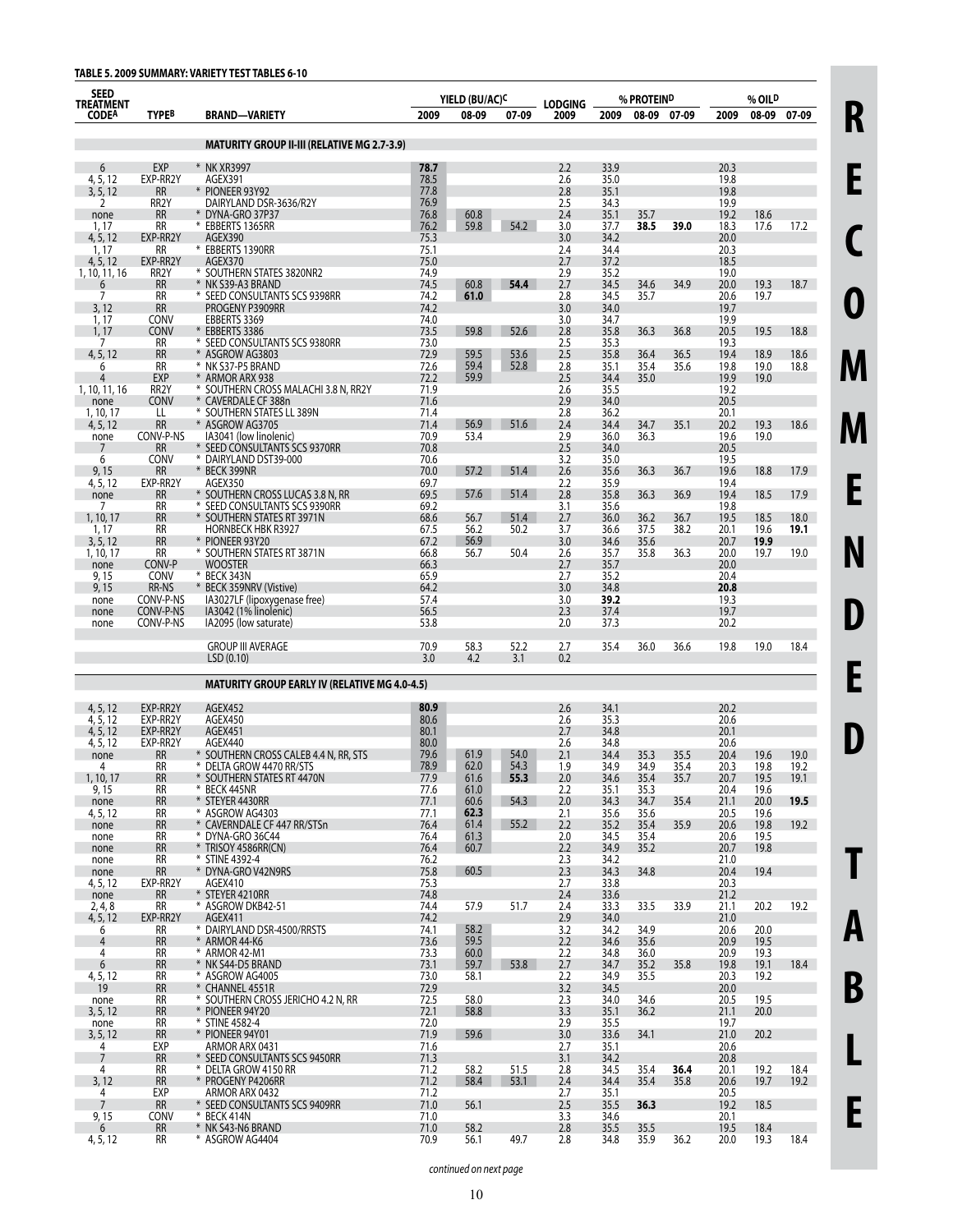# **TABLE 5. 2009 SUMMARY: VARIETY TEST TABLES 6-10**

| <b>SEED</b><br><b>TREATMENT</b> |                          |                                                                   |              | YIELD (BU/AC) <sup>C</sup> |              | <b>LODGING</b> |              | % PROTEIN <sup>D</sup> |              |              | % OIL <sup>D</sup> |              |
|---------------------------------|--------------------------|-------------------------------------------------------------------|--------------|----------------------------|--------------|----------------|--------------|------------------------|--------------|--------------|--------------------|--------------|
| <b>CODEA</b>                    | <b>TYPEB</b>             | <b>BRAND-VARIETY</b>                                              | 2009         | 08-09                      | 07-09        | 2009           | 2009         | 08-09                  | 07-09        | 2009         |                    | 08-09 07-09  |
| 4, 5, 12                        | EXP-RR2Y                 | AGEX430                                                           | 70.9         |                            |              | 2.8            | 35.5         |                        |              | 19.4         |                    |              |
| none<br>4, 5, 12                | RR<br>EXP-RR2Y           | * TRISOY 4184RR(CN)<br><b>AGEX431</b>                             | 70.8<br>70.5 | 58.5                       |              | 2.6<br>3.1     | 34.2<br>34.8 | 35.0                   |              | 21.1<br>19.5 | 20.0               |              |
| none                            | RR                       | * L&M 843R                                                        | 70.5         | 55.9                       |              | 3.0            | 34.9         | 35.2                   |              | 20.4         | 20.0               |              |
| 9,15                            | <b>RR</b>                | * BECK 400NR                                                      | 69.9         |                            |              | 3.0            | 35.2         |                        |              | 20.3         |                    |              |
| 1, 10, 17<br>none               | LL<br><b>RR</b>          | * SOUTHERN STATES LL 450N<br>* CAVERNDALE CF 410 RR/STSn          | 69.8<br>69.4 | 57.9                       | 52.2         | 3.5<br>2.6     | 34.4<br>34.0 | 35.4                   | 36.3         | 21.0<br>20.8 | 19.3               | 18.2         |
| 1, 10, 17                       | LL                       | * SOUTHERN STATES LL 430N                                         | 69.3         |                            |              | 3.0            | 35.1         |                        |              | 20.1         |                    |              |
| 3, 12                           | <b>RR</b>                | * PROGENY P4508RR                                                 | 69.3         | 56.5                       |              | 2.8            | 34.2         | 34.4                   |              | 21.1         | 20.3               |              |
| 7<br>6                          | RR<br><b>RR</b>          | * SEED CONSULTANTS SCS 9448RR<br>* DAIRYLAND DSR-4300/RR          | 69.2<br>69.1 | 57.0<br>56.1               |              | 3.1<br>3.3     | 34.4<br>35.1 | 35.2<br>35.1           |              | 19.9<br>20.7 | 19.2<br>20.1       |              |
| 1, 10, 11, 16                   | LL                       | * SOUTHERN CROSS ENOS 4.3 N. LL                                   | 69.1         |                            |              | 2.9            | 35.4         |                        |              | 20.3         |                    |              |
| none                            | <b>RR</b>                | SOUTHERN CROSS LOT 4.1 N, RR, STS                                 | 69.0         | 57.1                       |              | 2.6            | 34.4         | 35.6                   |              | 21.1         | 19.8               |              |
| 1, 10, 17<br>4, 5, 12           | RR<br>EXP-RR2Y           | * SOUTHERN STATES RT 4370N<br>AGEX432                             | 68.7<br>68.7 | 56.0                       | 48.9         | 3.1<br>3.0     | 35.2<br>35.1 | 35.5                   | 35.8         | 20.3<br>20.1 | 20.0               | 19.2         |
| none                            | <b>CONV</b>              | * STEYER 401                                                      | 68.6         |                            |              | 3.0            | 35.3         |                        |              | 20.4         |                    |              |
| 1, 17                           | <b>CONV</b>              | * PORTER HYBRIDS PH 4419N                                         | 68.0         | 57.2                       |              | 3.2            | 33.8         | 34.7                   |              | 20.3         | 19.1               |              |
| 1, 10, 17                       | Щ<br>LL                  | * CAVERNDALE CF 439 LL<br>* DYNA-GRO 39LL43                       | 68.0<br>67.6 |                            |              | 3.0<br>2.9     | 35.8<br>35.2 |                        |              | 20.2<br>19.8 |                    |              |
| 1, 10, 17<br>none               | CONV                     | <b>L&amp;M 74 STS</b>                                             | 67.4         |                            |              | 3.0            | 34.8         |                        |              | 20.8         |                    |              |
| $\overline{4}$                  | <b>CONV</b>              | * SCHILLINGER SEED 435.TCS                                        | 67.4         | 52.7                       |              | 2.7            | 35.3         | 36.2                   |              | 20.1         | 19.2               |              |
| 6                               | EXP                      | * NK XR4090                                                       | 67.2         |                            |              | 2.6            | 34.6         |                        |              | 20.0         |                    |              |
| none<br>1, 10, 17               | <b>CONV</b><br><b>RR</b> | * SOUTHERN CROSS BENJAMIN 4.3 N<br>* SOUTHERN STATES RT 4451N     | 66.8<br>66.6 | 57.4<br>54.6               | 49.4         | 2.6<br>3.0     | 34.8<br>34.3 | 34.7<br>35.5           | 35.8         | 20.7<br>20.2 | 19.9<br>19.1       | 18.5         |
| none                            | <b>CONV</b>              | * STEYER 410                                                      | 66.5         | 53.1                       |              | 3.5            | 34.9         | 35.6                   |              | 20.4         | 19.3               |              |
| 1, 10, 17                       | LL                       | * SOUTHERN STATES LL 410N                                         | 64.1         |                            |              | 2.4            | 36.4         |                        |              | 20.1         |                    |              |
| 6<br>6                          | <b>RR</b><br><b>CONV</b> | * UNISOUTH GENETICS USG 74C36<br>* UNISOUTH GENETICS USG 440nSTS  | 63.8<br>63.7 | 51.2                       |              | 3.3<br>2.8     | 34.9<br>36.0 | 36.1                   |              | 20.4<br>20.4 | 18.9               |              |
| none                            | CONV-P-NS                | IA4004 (food type)                                                | 62.0         |                            |              | 3.9            | 33.6         |                        |              | 23.7         |                    |              |
| none                            | CONV                     | * STEYER 441STS                                                   | 61.0         |                            |              | 2.8            | 35.5         |                        |              | 20.3         |                    |              |
|                                 |                          | EARLY GROUP IV AVERAGE                                            | 71.6         | 58.2                       | 52.6         | 2.7            | 34.7         | 35.3                   | 35.7         | 20.5         | 19.5               | 18.9         |
|                                 |                          | LSD(0.10)                                                         | 2.7          | 4.1                        | 3.1          | 0.2            |              |                        |              |              |                    |              |
|                                 |                          | <b>MATURITY GROUP LATE IV (RELATIVE MG 4.6-4.9)</b>               |              |                            |              |                |              |                        |              |              |                    |              |
| 4                               | <b>EXP-RR</b>            | DELTA KING DKX 0461                                               | 81.7         |                            |              | 3.3            | 36.3         |                        |              | 20.7         |                    |              |
| 4                               | <b>EXP</b>               | ARMOR ARX 0472                                                    | 80.0         |                            |              | 2.9            | 35.1         |                        |              | 20.9         |                    |              |
| 4                               | <b>RR</b>                | <b>DELTA KING DKR 4744s</b>                                       | 78.8         |                            |              | 3.0            | 34.7         |                        |              | 21.5         |                    |              |
| 3, 5, 12                        | RR<br><b>RR</b>          | * PIONEER 94Y70<br><b>ARMOR 47-R33</b>                            | 78.6<br>78.0 | 62.6                       |              | 3.0<br>2.9     | 34.7<br>35.0 | 34.8                   |              | 21.1<br>20.8 | 20.3               |              |
| 7                               | RR                       | * SEED CONSULTANTS SCS 9480RR                                     | 77.1         |                            |              | 2.8            | 36.8         |                        |              | 20.0         |                    |              |
| 6                               | <b>EXP</b>               | * NK XR4995                                                       | 77.1         |                            |              | 3.4            | 34.9         |                        |              | 20.7         |                    |              |
| 6<br>4, 5, 12                   | RR.<br>RR                | DAIRYLAND DSR-8482/RR<br>ASGROW AG4903                            | 76.9<br>76.2 | 60.7<br>60.9               | 53.6<br>53.7 | 3.2<br>2.8     | 34.8<br>35.0 | 35.3<br>35.9           | 36.4<br>36.4 | 20.1<br>20.8 | 19.5<br>20.1       | 18.9<br>19.4 |
| 6                               | RR                       | * UNISOUTH GENETICS USG 74G78                                     | 75.7         | 60.3                       |              | 2.3            | 34.1         | 34.0                   |              | 21.2         | 20.4               |              |
| 6                               | <b>RR</b>                | * DAIRYLAND DSR48-000/RR                                          | 75.5         |                            |              | 3.1            | 36.0         |                        |              | 20.0         |                    |              |
| 4, 5, 12<br>1, 17               | RR<br>RR                 | * ASGROW AG4907<br>* HORNBECK HBK R4727                           | 75.5<br>75.3 | 59.7<br>59.3               | 52.3         | 2.7<br>3.2     | 34.6<br>35.7 | 35.0<br>35.4           | 35.8         | 20.6<br>20.5 | 19.7<br>19.8       | 19.0         |
| 6                               | RR                       | * NK S48-C9 BRAND                                                 | 75.2         | 60.0                       |              | 2.7            | 35.5         | 35.1                   |              | 19.9         | 19.3               |              |
| 4                               | <b>RR</b>                | * SCHILLINGER SEED 495.RC                                         | 75.1         | 59.4                       | 53.0         | 3.3            | 36.5         | 36.6                   | 37.6         | 19.9         | 19.1               | 18.3         |
| none<br>none                    | RR<br><b>RR</b>          | * STINE 4782-4<br>* STEYER 4710RR                                 | 75.1<br>75.1 | 59.2                       | 53.0         | 2.1<br>3.0     | 34.7<br>35.1 | 34.1                   | 35.4         | 21.5<br>20.5 | 20.7               | 20.1         |
| 3, 5, 12                        | RR                       | * PIONEER 94Y60                                                   | 75.0         | 58.5                       |              | 2.5            | 37.0         | 37.9                   |              | 20.4         | 19.0               |              |
| TIONE                           | <b>RR</b>                | * TRISOY 4760RR(CN)                                               | 74.9         | 58.1                       | 51.0         | 2.2            | 34.1         | 33.3                   | 34.1         | 21.3         | 21.4               | 20.6         |
| 3, 5, 12<br>none                | RR<br><b>RR</b>          | * PIONEER 94Y90<br>* STINE 5022-4                                 | 74.9<br>74.6 | 58.7                       |              | 3.3<br>3.4     | 34.2<br>36.3 | 35.3                   |              | 20.8<br>19.3 | 20.1               |              |
| 1, 17                           | <b>CONV</b>              | <b>HORNBECK HBK C4929</b>                                         | 74.6         |                            |              | 3.2            | 36.9         |                        |              | 19.7         |                    |              |
| 1, 10, 17                       | LL.                      | * SOUTHERN STATES LL 499N                                         | 74.5         |                            |              | 2.9            | 34.9         |                        |              | 20.3         |                    |              |
| 3, 12                           | RR<br><b>RR</b>          | PROGENY P4908RR<br>* ASGROW AG4605                                | 74.5<br>74.1 | 60.4<br>58.4               | 50.8         | 3.1<br>2.7     | 34.3<br>34.5 | 34.8<br>34.5           | 35.6         | 20.3         | 19.6<br>19.9       |              |
| 4, 5, 12<br>4                   | RR                       | * SCHILLINGER SEED 4990.RC                                        | 74.0         |                            |              | 2.8            | 36.6         |                        |              | 20.8<br>20.0 |                    | 19.3         |
| $\overline{4}$                  | <b>RR</b>                | * ARMOR 47-F8                                                     | 74.0         | 58.7                       | 53.0         | 2.2            | 33.6         | 33.8                   | 35.0         | 21.2         | 20.3               | 19.5         |
| 4                               | RR                       | * ARMOR 47-G10                                                    | 73.8         |                            |              | 3.4            | 36.0         |                        |              | 19.6         |                    |              |
| none<br>1, 10, 17               | <b>RR</b><br>RR          | * SOUTHERN CROSS ELI 4.7 N, RR, STS<br>* SOUTHERN STATES RT 4996N | 73.8<br>73.7 | 57.8<br>57.7               | 52.4<br>51.2 | 2.3<br>3.6     | 33.8<br>35.6 | 33.9<br>35.8           | 34.6<br>36.8 | 21.4<br>21.1 | 20.6<br>20.4       | 20.3<br>19.3 |
| none                            | <b>RR</b>                | * TRISOY 4788RR(CN)                                               | 73.5         |                            |              | 2.7            | 35.5         |                        |              | 21.6         |                    |              |
| $\overline{4}$                  | RR                       | * DELTA GROW 4780 RR                                              | 73.4         | 57.5                       | 50.4         | 3.2            | 35.2         | 35.1                   | 35.6         | 20.4         | 20.0               | 19.4         |
| none<br>3,12                    | <b>RR</b><br>RR          | CHANNEL 4851R<br>* PROGENY P4807RR                                | 73.3<br>73.2 | 57.6                       | 50.2         | 3.5<br>3.1     | 34.6<br>35.3 | 35.0                   | 35.7         | 19.8<br>20.6 | 19.9               | 19.0         |
| $\overline{4}$                  | EXP                      | * ARMOR ARX 0474                                                  | 73.2         |                            |              | 3.4            | 35.9         |                        |              | 19.6         |                    |              |
| none                            | RR                       | * CAVERNDALE CF 470 RR/STSn                                       | 73.0         | 58.1                       | 52.6         | 2.3            | 33.7         | 34.1                   | 34.9         | 21.0         | 20.4               | 19.7         |
| 6<br>3, 12                      | <b>RR</b><br>RR          | * UNISOUTH GENETICS USG 74A76<br>* PROGENY P4949RR                | 72.9<br>72.8 | 59.2<br>56.7               | 52.8<br>51.2 | 3.6<br>3.2     | 33.9<br>36.2 | 34.5<br>35.8           | 36.1<br>37.1 | 20.8<br>20.9 | 20.1<br>20.4       | 18.9<br>19.0 |
| 3, 12                           | <b>RR</b>                | * PROGENY P4706RR                                                 | 72.7         | 57.2                       | 51.2         | 3.7            | 35.1         | 35.3                   | 36.3         | 20.6         | 19.9               | 19.0         |
| 4, 5, 12                        | RR                       | * ASGROW AG4606                                                   | 72.7         | 59.6                       |              | 2.7            | 34.4         | 34.6                   |              | 21.7         | 21.4               |              |
| none                            | <b>RR</b>                | * DAIRYLAND DSR-8474/RR                                           | 72.6         |                            |              | 3.1            | 35.3         |                        |              | 20.1         |                    |              |
| 3,12<br>none                    | RR<br><b>RR</b>          | * PROGENY P4606RR<br>* SOUTHERN CROSS GALILEE 4.7 N, RR           | 72.5<br>72.5 | 58.4<br>56.2               | 53.0<br>50.5 | 2.4<br>3.3     | 33.7<br>35.8 | 33.7<br>35.6           | 35.0<br>36.0 | 21.5<br>20.7 | 20.6<br>20.0       | 19.5<br>19.5 |
| 1, 10, 17                       | LL.                      | * SOUTHERN CROSS SHILOH 4.9 N, LL                                 | 72.4         |                            |              | 3.0            | 35.4         |                        |              | 19.7         |                    |              |
| 1, 10, 17                       | <b>RR</b>                | * SOUTHERN STATES RT 4808N                                        | 71.9         | 58.2                       | 53.2         | 3.1            | 33.9         | 34.8                   | 36.0         | 20.0         | 19.5               | 18.4         |
| 3, 12<br>none                   | RR<br><b>RR</b>          | PROGENY P4906RR<br>* STEYER 4620RR                                | 71.9<br>71.8 | 57.5<br>57.5               | 50.3         | 3.0<br>2.7     | 34.4<br>35.2 | 34.8<br>35.4           | 36.1         | 20.9<br>21.5 | 19.8<br>20.6       | 18.9         |
| $\overline{4}$                  | RR                       | * SCHILLINGER SEED 4880.RC                                        | 71.8         |                            |              | 3.6            | 37.2         |                        |              | 19.3         |                    |              |
| $\overline{4}$                  | <b>CONV</b>              | * SCHILLINGER SEED 477.TCS                                        | 71.7         | 55.1                       |              | 3.4            | 36.9         | 37.4                   |              | 20.0         | 19.0               |              |
| 1, 17                           | RR                       | * HORNBECK HBK R4924                                              | 71.7         | 57.9                       | 53.0         | 3.6            | 35.3         | 35.6                   | 36.6         | 20.2         | 19.7               | 18.7         |

**E C O M M E N D E D T A B**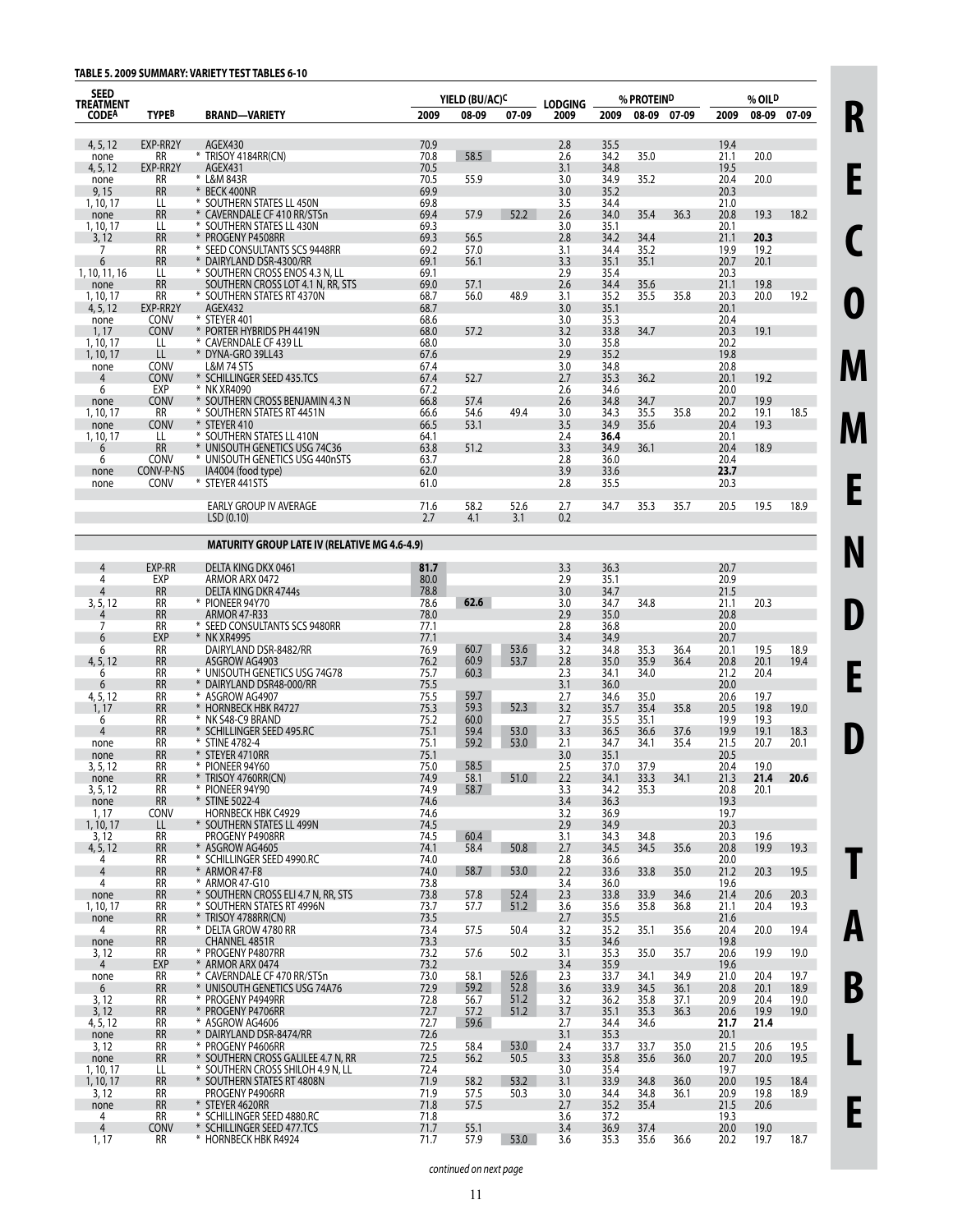#### **TABLE 5. 2009 SUMMARY: VARIETY TEST TABLES 6-10**

| <b>SEED</b><br><b>TREATMENT</b>  |                   |                                                           |              | YIELD (BU/AC) <sup>C</sup> |              | % PROTEIN <sup>D</sup><br><b>LODGING</b> |              |              |              | % OIL <sup>D</sup> |              |              |
|----------------------------------|-------------------|-----------------------------------------------------------|--------------|----------------------------|--------------|------------------------------------------|--------------|--------------|--------------|--------------------|--------------|--------------|
| <b>CODEA</b>                     | <b>TYPEB</b>      | <b>BRAND-VARIETY</b>                                      | 2009         | 08-09                      | 07-09        | 2009                                     | 2009         | 08-09        | 07-09        | 2009               | 08-09        | 07-09        |
| 1, 17                            | LL                | <b>HALO 4:94</b>                                          | 71.6         |                            |              | 2.8                                      | 35.1         |              |              | 20.4               |              |              |
| 4                                | <b>RR</b>         | * ARMOR 48-J3                                             | 71.4         | 58.8                       | 53.9         | 3.2                                      | 36.7         | 37.1         | 38.0         | 20.3               | 19.5         | 18.8         |
| 4, 5, 12                         | <b>RR</b>         | * ASGROW AG4703                                           | 71.3         | 57.2                       | 51.6         | 2.8                                      | 35.8         | 36.6         | 37.2         | 20.2               | 19.1         | 18.2         |
| 1, 10, 17                        | RR                | * SOUTHERN STATES RT 4777N                                | 71.1         | 56.2                       | 52.1         | 3.7                                      | 34.7         | 34.9         | 35.7         | 21.6               | 20.4         | 19.5         |
| 6                                | <b>RR</b>         | * NK S47-D9 BRAND                                         | 70.9         | 57.3                       | 53.8         | 2.4                                      | 35.0         | 34.6         | 35.5         | 20.1               | 19.9         | 19.1         |
| 4                                | <b>RR</b>         | DELTA GROW 4975 RR                                        | 70.9         | 57.0                       | 50.8         | 3.0                                      | 34.9         | 35.4         | 36.4         | 20.6               | 19.7         | 18.6         |
| $\overline{4}$                   | <b>RR</b><br>RR   | DELTA GROW 4870 RR                                        | 70.8<br>70.8 | 57.9                       |              | 3.1<br>3.6                               | 34.8<br>37.8 | 36.0         |              | 19.6<br>20.0       | 18.7         |              |
| 1, 17<br>7                       | <b>RR</b>         | * HORNBECK HBK R4729<br>* SEED CONSULTANTS SCS 9479RR     | 70.7         | 57.8                       |              | 3.5                                      | 34.6         | 34.9         |              | 20.3               | 19.8         |              |
| none                             | <b>RR</b>         | * DYNA-GRO V47N9RS                                        | 70.5         | 57.9                       |              | 2.8                                      | 33.9         | 34.8         |              | 21.4               | 20.5         |              |
| 4                                | <b>RR</b>         | * DELTA GROW 4770 RR                                      | 70.5         | 56.3                       | 51.1         | 3.8                                      | 34.7         | 35.0         | 36.5         | 21.5               | 20.3         | 19.2         |
| 4                                | RR                | * DELTA GROW 4970 RR                                      | 70.2         | 58.1                       | 50.5         | 3.6                                      | 35.0         | 35.7         | 37.0         | 20.1               | 19.5         | 18.6         |
| 9,15                             | <b>RR</b>         | * BECK 491NR                                              | 69.8         |                            |              | 2.5                                      | 36.9         |              |              | 20.2               |              |              |
| none                             | <b>RR</b>         | * CHANNEL 4852R                                           | 69.3         | 57.2                       |              | 2.6                                      | 34.2         | 35.1         |              | 21.7               | 20.6         |              |
| none                             | <b>RR</b>         | * DYNA-GRO 33G48                                          | 69.2         |                            |              | 3.5                                      | 37.8         |              |              | 19.9               |              |              |
| none                             | CONV              | SOUTHER CROSS JOSHUA 4.8                                  | 69.1         |                            |              | 4.0                                      | 34.3         |              |              | 20.7               |              |              |
| 9,15                             | <b>RR</b>         | * BECK 474NR                                              | 68.8         | 57.2                       |              | 3.1                                      | 35.8         | 36.4         |              | 20.8               | 19.3         |              |
| none                             | RR                | * SOUTHERN CROSS RUFUS 4.7 N, RR, STS                     | 68.4         | 56.5                       |              | 2.9                                      | 34.2         | 34.9         |              | 21.6               | 20.7         |              |
| 1, 17                            | LL<br>CONV-P      | <b>HALO 4:65</b><br>TN04-124                              | 68.2<br>68.0 |                            |              | 3.2<br>3.4                               | 35.7<br>35.9 |              |              | 20.7<br>19.4       |              |              |
| none<br>6                        | <b>CONV</b>       | * DAIRYLAND DSR-4890                                      | 67.7         |                            |              | 3.4                                      | 35.5         |              |              | 20.3               |              |              |
| 4, 5, 12                         | RR                | * ASGROW AG4705                                           | 67.6         | 55.7                       |              | 3.6                                      | 36.3         | 36.0         |              | 21.1               | 20.7         |              |
| 6                                | <b>RR</b>         | * UNISOUTH GENETICS USG 74T98                             | 66.6         | 53.3                       |              | 4.2                                      | 34.0         | 35.1         |              | 20.8               | 19.6         |              |
| none                             | CONV-NS           | KS4607 (high protein)                                     | 66.0         | 51.1                       | 45.5         | 3.0                                      | 39.6         | 39.5         | 39.5         | 20.0               | 19.2         | 18.4         |
| none                             | CONV-P            | PENNYRILE (long term check-released 1987)                 | 60.3         | 49.3                       | 44.0         | 3.1                                      | 36.9         | 37.0         | 37.6         | 20.8               | 20.0         | 19.3         |
|                                  |                   |                                                           |              |                            |              |                                          |              |              |              |                    |              |              |
|                                  |                   | <b>LATE GROUP IV AVERAGE</b><br>LSD(0.10)                 | 72.7<br>2.9  | 57.7<br>4.1                | 51.5<br>3.3  | 3.0<br>0.2                               | 35.3         | 35.3         | 36.2         | 20.6               | 20.0         | 19.2         |
|                                  |                   | <b>MATURITY GROUP V</b>                                   |              |                            |              |                                          |              |              |              |                    |              |              |
|                                  |                   |                                                           |              |                            |              |                                          |              |              |              |                    |              |              |
| 1, 10, 17                        | LL                | * SOUTHERN STATES LL 511N                                 | 78.1         |                            |              | 3.4                                      | 35.6         |              |              | 20.3               |              |              |
| 6                                | CONV              | UNISOUTH GENETICS USG 5601T                               | 76.9         | 59.8                       | 53.0         | 3.4                                      | 36.2         | 36.8         | 37.7         | 19.0               | 18.7         | 18.1         |
| 4<br>4                           | RR<br><b>RR</b>   | * SCHILLINGER SEED 557.RC<br>* DELTA GROW 5450 RR         | 75.6<br>75.0 | 57.7<br>55.6               |              | 3.6<br>3.3                               | 36.5<br>35.7 | 36.9         |              | 19.0<br>18.8       | 18.4         |              |
| 4                                | RR                | SCHILLINGER SEED 5440.R                                   | 74.6         |                            |              | 3.4                                      | 35.6         | 36.7         |              | 19.5               | 18.1         |              |
| none                             | <b>RR</b>         | * SOUTHERN CROSS DAMASCUS 5.0 N, RR, STS                  | 74.5         | 56.7                       | 48.3         | 3.3                                      | 35.6         | 36.0         | 37.4         | 20.9               | 20.3         | 19.4         |
| 4                                | RR                | * DELTA GROW 5300 RR/STS                                  | 74.4         | 56.6                       | 48.8         | 3.5                                      | 34.2         | 35.8         | 37.0         | 19.5               | 18.5         | 17.5         |
| 1, 17                            | LL                | <b>HALO 5:25</b>                                          | 73.7         |                            |              | 3.3                                      | 35.4         |              |              | 20.0               |              |              |
| 1, 17                            | LL                | <b>HALO 5:65</b>                                          | 73.6         |                            |              | 3.0                                      | 35.5         |              |              | 18.8               |              |              |
| $\overline{4}$                   | <b>RR</b>         | DELTA KING DK 5363                                        | 73.6         |                            |              | 3.7                                      | 34.6         |              |              | 20.0               |              |              |
| 7                                | RR                | SEED CONSULTANTS SCS 9530RR                               | 73.5         |                            |              | 3.9                                      | 35.6         |              |              | 19.0               |              |              |
| 3, 5, 12                         | <b>RR</b>         | * PIONEER 95Y40                                           | 73.3         |                            |              | 3.5                                      | 35.6         |              |              | 19.5               |              |              |
| none                             | CONV-P            | * KS5004N                                                 | 73.1         | 59.5                       |              | 3.6                                      | 34.7         | 35.3         |              | 20.5               | 19.8         |              |
| 1, 10, 17                        | <b>RR</b><br>CONV | * SOUTHERN STATES RT 5160N<br>UNISOUTH GENETICS USG 5002T | 73.0<br>72.9 | 55.0<br>58.7               | 48.5<br>51.3 | 3.7<br>3.3                               | 34.4<br>34.9 | 35.9<br>35.5 | 36.8         | 19.6               | 18.5<br>19.4 | 18.0         |
| 6<br>4                           | <b>RR</b>         | * DELTA GROW 5160 RR/STS                                  | 72.4         | 55.9                       | 48.8         | 3.4                                      | 36.8         | 36.6         | 36.6<br>37.9 | 20.1<br>20.2       | 20.2         | 18.7<br>19.3 |
| 4                                | RR                | * ARMOR 53-Z5                                             | 72.2         | 56.5                       |              | 3.2                                      | 33.8         | 35.5         |              | 19.6               | 18.8         |              |
| 6                                | <b>RR</b>         | DAIRYLAND DSR-5200/RR                                     | 72.0         |                            |              | 3.1                                      | 36.5         |              |              | 19.1               |              |              |
| none                             | CONV-P            | <b>GLENN</b>                                              | 71.7         | 55.8                       |              | 3.4                                      | 35.9         | 37.1         |              | 19.1               | 18.6         |              |
| 6                                | <b>RR</b>         | * DAIRYLAND DSR-8512/RR                                   | 70.7         | 53.8                       |              | 3.3                                      | 36.0         | 36.9         |              | 19.6               | 19.1         |              |
| 6                                | RR                | * DAIRYLAND DSR-8509/RR                                   | 70.6         | 56.5                       | 48.9         | 3.5                                      | 36.1         | 36.4         | 37.2         | 19.7               | 19.5         | 18.7         |
| 4                                | <b>RR</b>         | * Delta Grow 5555 RR                                      | 70.5         |                            |              | 4.2                                      | 34.9         |              |              | 19.1               |              |              |
| 4                                | RR                | * DELTA GROW 5970 RR                                      | 70.5         |                            |              | 3.5                                      | 36.3         |              |              | 19.0               |              |              |
| 1, 4                             | <b>RR</b>         | * ASGROW AG5301                                           | 70.2         |                            |              | 3.2                                      | 34.6         |              |              | 20.0               |              |              |
| 3,12                             | RR                | * PROGENY P5319RR                                         | 69.7         |                            |              | 4.1                                      | 34.5         |              |              | 19.2               |              |              |
| $\overline{4}$<br>$\overline{4}$ | <b>RR</b><br>RR   | * DELTA GROW 5170 RR<br>* DELTA GROW 5280 RR              | 69.0<br>68.8 | 55.4                       |              | 2.4<br>4.0                               | 34.7<br>35.1 | 34.9         |              | 21.0<br>19.8       | 20.1         |              |
| none                             | <b>RR</b>         | * CHANNEL 5051R                                           | 68.0         |                            |              | 3.2                                      | 36.2         |              |              | 19.8               |              |              |
| 1, 17                            | RR                | * HORNBECK HBK R5229                                      | 67.5         |                            |              | 3.4                                      | 35.6         |              |              | 19.5               |              |              |
| none                             | EXP-P-RR          | TN06-140-RR                                               | 67.5         |                            |              | 3.7                                      | 33.2         |              |              | 19.5               |              |              |
| 3, 12                            | RR                | * PROGENY P5218RR                                         | 67.1         | 52.8                       |              | 3.9                                      | 35.8         | 36.3         |              | 19.7               | 19.1         |              |
| 1, 17                            | <b>CONV</b>       | <b>HORNBECK HBK C5528</b>                                 | 66.8         |                            |              | 3.7                                      | 36.0         |              |              | 19.0               |              |              |
| none                             | CONV-P-NS         | V01-1702 (3.5% linolenic)                                 | 65.4         | 51.6                       |              | 3.4                                      | 36.1         | 36.4         |              | 19.7               | 19.6         |              |
| none                             | CONV-P-NS         | V01-1693 (3.5% linolenic)                                 | 65.0         | 51.2                       |              | 4.0                                      | 35.9         | 36.3         |              | 19.5               | 19.1         |              |
| none                             | CONV-P            | ESSEX (long term check-released 1974)                     | 63.5         | 50.5                       | 44.6         | 3.0                                      | 37.1         | 37.7         | 38.9         | 19.2               | 18.6         | 18.0         |
| none                             | CONV-P-NS         | TN03-217 (natto soyfood type)                             | 63.3         |                            |              | 3.4                                      | 37.2         |              |              | 17.8               |              |              |
|                                  |                   | <b>GROUP V AVERAGE</b>                                    | 71.1         | 55.5                       | 49.0         | 3.4                                      | 35.5         | 36.3         | 37.4         | 19.5               | 19.1         | 18.5         |
|                                  |                   | LSD(0.10)                                                 | 3.1          | 4.0                        | 3.3          | 0.2                                      |              |              |              |                    |              |              |
|                                  |                   | <b>GRAND MEAN</b>                                         | 71.8         | 57.6                       | 51.5         | 2.9                                      | 35.2         | 35.5         | 36.3         | 20.2               | 19.6         | 18.9         |

*A See Table 4 forseed treatment code names. B \* Resistant to soybean cyst nematode. See Table 3, Company Disease Resistance Specifications, for details.*

*P Public varieties.*<br>*NS Novel soybeans* Novel soybeans are special trait varieties emerging from both the public and private sectors. Some of these value-added soybean types will supply relatively small market niches, while others may be of much broader market value. Testing novel soybeans will enable producers to assess whether premiums for a given trait offset possible yield *lag/drag.*<br>EXP *Experimer* 

 *EXP Experimental entries are varietiesthat are still under development orsoon to be released.*

 *LL LibertyLink variety (Ignite herbicide tolerant). RR Roundup Ready variety (RR1 first generation, original trait).*

 *RR2Y Roundup Ready 2 Yield variety.*

 *CONV Conventional variety.*

C – Within a maturity group, shaded yields are not significantly different (0.10 level) from the highest yielding cultivar (bold data) of that maturity group and year column.

D Variety protein and oil concentration were determined at the McLean Co. location in 2009 and at the Hancock County location in 2007 & 2008 (all test locations for NS entries). Data are expressed on the basis of 13% moisture. These data were provided by the University of Kentucky using near-infrared (NIR) analysis.

**R**

**E**

**C**

**O**

**M**

**M**

**E**

**N**

**D**

**E**

**D**

**T**

**A**

**B**

**L**

**E**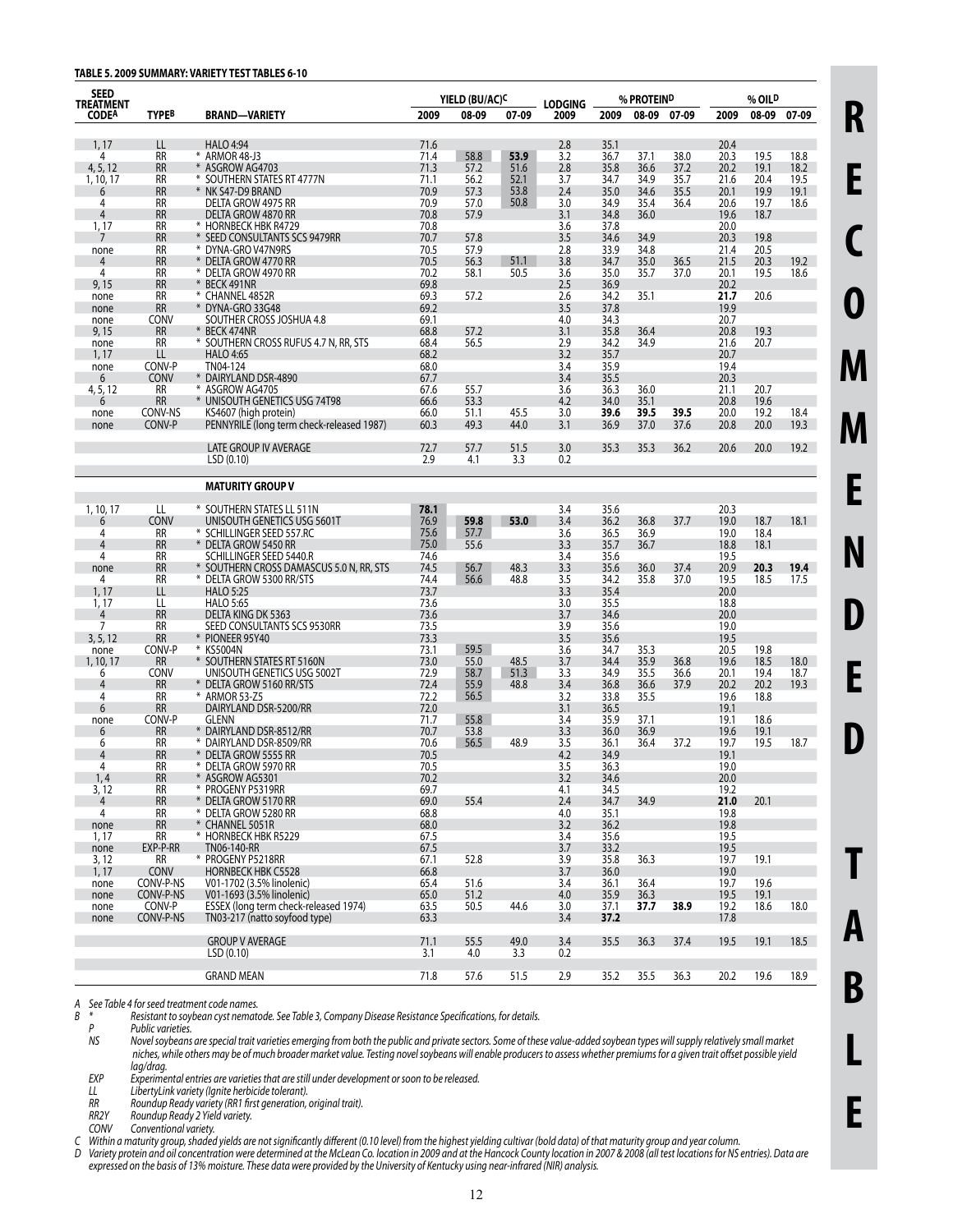## **TABLE 6. 2009 CALDWELL CO. FULL-SEASON VARIETY TEST**

| <b>SEED</b>               |                            |                                                            |              | YIELD (BU/AC) <sup>C</sup> |              |                        |
|---------------------------|----------------------------|------------------------------------------------------------|--------------|----------------------------|--------------|------------------------|
| TREATMENT<br><b>CODEA</b> | <b>TYPEB</b>               | <b>BRAND-VARIETY</b>                                       | 2009         | 08-09                      | 07-09        | <b>LODGING</b><br>2009 |
|                           |                            | <b>MATURITY GROUP II-III (RELATIVE MG 2.7-3.9)</b>         |              |                            |              |                        |
|                           |                            |                                                            |              |                            |              |                        |
| 4, 5, 12<br>4, 5, 12      | EXP-RR2Y<br>EXP-RR2Y       | AGEX391<br>AGEX390                                         | 83.7<br>82.7 |                            |              | 3.0<br>3.8             |
| 3, 12                     | RR                         | PROGENY P3909RR                                            | 82.1         |                            |              | 3.5                    |
| 4, 5, 12                  | <b>RR</b>                  | * ASGROW AG3803                                            | 81.6         | 68.3                       | 55.3         | 3.0                    |
| 1, 17<br>7                | CONV<br><b>RR</b>          | EBBERTS 3369<br>* SEED CONSULTANTS SCS 9398RR              | 80.1<br>79.5 | 66.3                       |              | 3.3<br>3.0             |
| 1, 17                     | RR                         | * EBBERTS 1390RR                                           | 79.2         |                            |              | 3.0                    |
| 2                         | RR <sub>2</sub> Y          | DAIRYLAND DSR-3636/R2Y                                     | 78.6         |                            |              | 2.8                    |
| 6<br>1, 10, 11, 16        | EXP<br>RR <sub>2</sub> Y   | * NK XR3997<br>SOUTHERN STATES 3820NR2                     | 78.0<br>78.0 |                            |              | 2.5<br>3.3             |
| 1, 17                     | RR                         | ₩<br>EBBERTS 1365RR                                        | 77.1         | 64.7                       | 51.0         | 3.0                    |
| 1, 10, 11, 16             | RR <sub>2</sub> Y          | SOUTHERN CROSS MALACHI 3.8 N, RR2Y                         | 76.5         |                            |              | 3.0                    |
| 6<br>4                    | RR<br>EXP                  | * NK S39-A3 BRAND<br>ARMOR ARX 938                         | 76.3<br>76.3 | 67.3<br>69.5               | 53.0         | 3.0<br>3.0             |
| none                      | RR                         | DYNA-GRO 37P37<br>⋇                                        | 76.0         | 66.6                       |              | 3.0                    |
| 4, 5, 12                  | <b>RR</b>                  | ASGROW AG3705                                              | 75.9         | 64.6                       | 51.7         | 2.8                    |
| 7<br>7                    | RR<br><b>RR</b>            | SEED CONSULTANTS SCS 9370RR<br>SEED CONSULTANTS SCS 9380RR | 75.8<br>75.7 |                            |              | 2.8<br>3.0             |
| 4, 5, 12                  | EXP-RR2Y                   | AGEX370                                                    | 75.6         |                            |              | 3.0                    |
| 3, 5, 12                  | RR                         | * PIONEER 93Y92                                            | 75.4         |                            |              | 3.0                    |
| 1, 10, 17<br>1, 17        | LL<br><b>CONV</b>          | * SOUTHERN STATES LL 389N<br>EBBERTS 3386                  | 74.4<br>73.9 | 66.1                       | 51.6         | 3.0<br>3.0             |
| none                      | RR                         | * SOUTHERN CROSS LUCAS 3.8 N, RR                           | 73.7         | 64.2                       | 51.1         | 3.0                    |
| 1, 10, 17                 | <b>RR</b>                  | SOUTHERN STATES RT 3971N                                   | 73.4         | 66.0                       | 54.2         | 3.3                    |
| 7                         | RR                         | * SEED CONSULTANTS SCS 9390RR<br>¥                         | 72.5         |                            |              | 3.5                    |
| 9,15<br>none              | <b>CONV</b><br><b>CONV</b> | BECK 343N<br>* CAVERDALE CF 388n                           | 72.2<br>71.7 |                            |              | 3.8<br>3.0             |
| 9.15                      | RR                         | ¥<br>BECK 399NR                                            | 71.5         | 64.1                       | 52.9         | 3.3                    |
| 9, 15                     | RR-NS                      | BECK 359NRV (Vistive)                                      | 71.3         |                            |              | 3.8                    |
| 1, 10, 17<br>none         | RR<br>CONV-P-NS            | SOUTHERN STATES RT 3871N<br>IA3041 (low linolenic)         | 70.5<br>70.2 | 63.1<br>57.2               | 50.9         | 3.0<br>3.3             |
| 4, 5, 12                  | EXP-RR2Y                   | AGEX350                                                    | 69.7         |                            |              | 2.8                    |
| 3, 5, 12                  | RR                         | * PIONEER 93Y20                                            | 69.6         | 64.9                       |              | 3.3                    |
| 6                         | <b>CONV</b>                | DAIRYLAND DST39-000                                        | 69.4         |                            | 52.5         | 4.0                    |
| 6<br>none                 | RR<br>CONV-P-NS            | NK S37-P5 BRAND<br>IA3042 (1% linolenic)                   | 68.8<br>67.6 | 65.7                       |              | 3.0<br>3.3             |
| 1, 17                     | RR                         | <b>HORNBECK HBK R3927</b>                                  | 67.3         | 61.1                       | 48.8         | 4.3                    |
| none                      | CONV-P                     | <b>WOOSTER</b>                                             | 66.8         |                            |              | 2.8                    |
| none<br>none              | CONV-P-NS<br>CONV-P-NS     | IA2095 (low saturate)<br>IA3027LF (lipoxygenase free)      | 60.5<br>58.2 |                            |              | 3.0<br>3.5             |
|                           |                            |                                                            |              |                            |              |                        |
|                           |                            | <b>GROUP III AVERAGE</b><br>LSD (0.10)                     | 73.9<br>5.7  | 65.0<br>3.8                | 52.1<br>2.8  | 3.2<br>0.4             |
|                           |                            | <b>MATURITY GROUP EARLY IV (RELATIVE MG 4.0-4.5)</b>       |              |                            |              |                        |
|                           |                            |                                                            |              |                            |              |                        |
| 4                         | <b>RR</b><br><b>RR</b>     | * DELTA GROW 4470 RR/STS<br>* DYNA-GRO 36C44               | 85.4<br>84.1 | 71.8<br>72.4               | 55.2         | 2.8<br>3.0             |
| none<br>4, 5, 12          | EXP-RR2Y                   | AGEX452                                                    | 84.1         |                            |              | 3.3                    |
| none                      | <b>RR</b>                  | * STEYER 4430RR                                            | 83.6         | 73.4                       | 61.0         | 2.8                    |
| 1, 10, 17                 | RR                         | SOUTHERN STATES RT 4470N                                   | 81.9         | 69.9                       | 57.0         | 2.8                    |
| none<br>4, 5, 12          | RR<br>EXP-RR2Y             | DYNA-GRO V42N9RS<br>AGEX450                                | 81.8<br>81.5 | 71.7                       |              | 2.8<br>3.0             |
| 4, 5, 12                  | EXP-RR2Y                   | AGEX411                                                    | 81.1         |                            |              | 3.5                    |
| 4, 5, 12                  | EXP-RR2Y                   | AGEX440                                                    | 80.3         |                            |              | 3.0                    |
| 6                         | <b>RR</b><br>CONV          | $\ast$<br>DAIRYLAND DSR-4500/RRSTS<br>* STEYER 401         | 79.8<br>79.3 | 67.3                       |              | 4.0<br>3.5             |
| none<br>none              | RR                         | $*$<br>SOUTHERN CROSS CALEB 4.4 N, RR, STS                 | 79.2         | 68.3                       | 53.3         | 2.8                    |
| 4, 5, 12                  | <b>RR</b>                  | * ASGROW AG4303                                            | 79.1         | 71.4                       |              | 2.8                    |
| none                      | RR                         | * STEYER 4210RR                                            | 78.9         |                            |              | 3.0                    |
| none<br>4, 5, 12          | RR<br>EXP-RR2Y             | * CAVERNDALE CF 410 RR/STSn<br>AGEX410                     | 78.5<br>78.5 | 70.1                       | 58.3         | 3.3<br>3.3             |
| 19                        | RR                         | * CHANNEL 4551R                                            | 77.7         |                            |              | 3.5                    |
| 4, 5, 12                  | EXP-RR2Y                   | AGEX451                                                    | 77.4         |                            |              | 3.0                    |
| 7<br>4, 5, 12             | RR<br><b>RR</b>            | * SEED CONSULTANTS SCS 9409RR<br>* ASGROW AG4005           | 77.3<br>76.5 | 67.2<br>67.9               |              | 3.0<br>3.0             |
| 9, 15                     | RR                         | * BECK 445NR                                               | 76.3         | 68.1                       |              | 3.0                    |
| 9,15                      | CONV                       | * BECK 414N                                                | 76.0         |                            |              | 4.0                    |
| none                      | RR<br><b>CONV</b>          | SOUTHERN CROSS LOT 4.1 N, RR, STS                          | 75.9         | 67.6                       |              | 3.0                    |
| none<br>3, 5, 12          | RR                         | * SOUTHERN CROSS BENJAMIN 4.3 N<br>* PIONEER 94Y01         | 75.9<br>75.6 | 68.5<br>67.7               |              | 3.3<br>3.0             |
| none                      | <b>RR</b>                  | * SOUTHERN CROSS JERICHO 4.2 N, RR                         | 75.1         | 66.4                       |              | 2.8                    |
| 9, 15                     | RR                         | * BECK 400NR                                               | 75.0         |                            |              | 3.0                    |
| none<br>none              | <b>RR</b><br>RR            | * TRISOY 4586RR(CN)<br>* L&M 843R                          | 74.9<br>74.6 | 69.5<br>64.4               |              | 3.0<br>3.8             |
| 2, 4, 8                   | <b>RR</b>                  | * ASGROW DKB42-51                                          | 74.6         | 65.3                       | 54.5         | 2.5                    |
| 3, 5, 12                  | RR                         | * PIONEER 94Y20                                            | 74.4         | 66.8                       |              | 3.8                    |
| 1, 17                     | <b>CONV</b>                | * PORTER HYBRIDS PH 4419N                                  | 74.2         | 70.8                       |              | 4.0                    |
| 4, 5, 12<br>3, 12         | EXP-RR2Y<br><b>RR</b>      | AGEX431<br>* PROGENY P4206RR                               | 74.1<br>74.0 | 67.3                       | 55.8         | 3.5<br>3.0             |
| none                      | RR                         | * CAVERNDALE CF 447 RR/STSn                                | 73.9         | 68.8                       | 58.2         | 2.8                    |
| none                      | <b>RR</b>                  | * STINE 4392-4                                             | 73.5         |                            |              | 2.8                    |
| 4, 5, 12<br>4             | RR<br><b>RR</b>            | * ASGROW AG4404<br>* DELTA GROW 4150 RR                    | 73.4<br>73.3 | 64.3<br>66.0               | 52.6<br>52.2 | 3.3<br>2.8             |
|                           |                            |                                                            |              |                            |              |                        |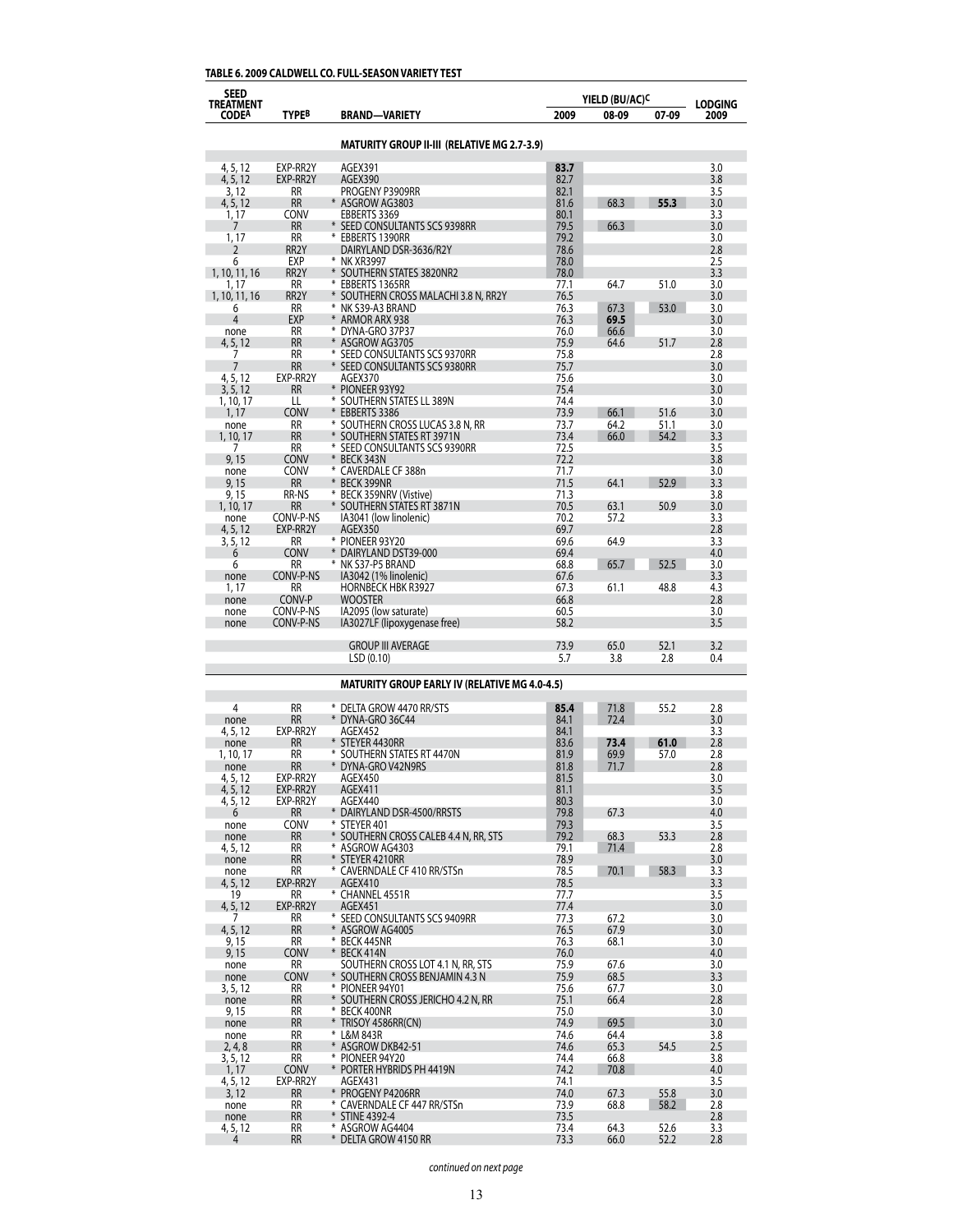## **TABLE 6. 2009 CALDWELL CO. FULL-SEASON VARIETY TEST**

| SEED<br>TREATMENT      |                        |                                                                | YIELD (BU/AC) <sup>C</sup> |              | <b>LODGING</b> |            |
|------------------------|------------------------|----------------------------------------------------------------|----------------------------|--------------|----------------|------------|
| <b>CODEA</b>           | <b>TYPEB</b>           | <b>BRAND-VARIETY</b>                                           | 2009                       | 08-09        | 07-09          | 2009       |
| 3, 12                  | <b>RR</b>              | * PROGENY P4508RR                                              | 73.3                       | 63.5         |                | 3.5        |
| 4, 5, 12               | EXP-RR2Y               | AGEX432                                                        | 73.2                       |              |                | 3.0        |
| none                   | <b>RR</b>              | * TRISOY 4184RR(CN)                                            | 73.2                       | 67.3         |                | 3.0        |
| 6<br>4, 5, 12          | <b>RR</b><br>EXP-RR2Y  | * NK S43-N6 BRAND<br>AGEX430                                   | 73.1<br>72.4               | 67.8         |                | 3.8<br>3.0 |
| none                   | RR                     | * STINE 4582-4                                                 | 72.2                       |              |                | 3.3        |
| 1, 10, 11, 16          | LL                     | * SOUTHERN CROSS ENOS 4.3 N, LL                                | 71.7                       |              |                | 3.3        |
| 6<br>6                 | <b>RR</b><br>RR        | * NK S44-D5 BRAND<br>* UNISOUTH GENETICS USG 74C36             | 71.7<br>71.6               | 64.6<br>61.6 | 54.7           | 2.8<br>3.3 |
| 4                      | <b>RR</b>              | * ARMOR 42-M1                                                  | 71.6                       | 64.6         |                | 2.8        |
| 4                      | EXP                    | ARMOR ARX 0432                                                 | 71.2                       |              |                | 3.0        |
| 4                      | <b>RR</b>              | ARMOR 44-K6                                                    | 71.1                       | 66.5         |                | 3.0        |
| 4<br>1, 10, 17         | CONV<br>LL             | * SCHILLINGER SEED 435.TCS<br><b>CAVERNDALE CF 439 LL</b>      | 70.9<br>70.6               | 64.4         |                | 3.3<br>3.3 |
| 1, 10, 17              | LL                     | * SOUTHERN STATES LL 430N                                      | 70.5                       |              |                | 3.5        |
| 1, 10, 17              | <b>RR</b>              | * SOUTHERN STATES RT 4451N                                     | 70.1                       | 62.5         | 51.1           | 3.5        |
| none                   | CONV-P-NS              | IA4004 (food type)                                             | 69.3                       |              |                | 4.5        |
| 1, 10, 17<br>1, 10, 17 | LL<br><b>RR</b>        | * DYNA-GRO 39LL43<br>* SOUTHERN STATES RT 4370N                | 69.1<br>68.9               | 60.9         | 48.8           | 3.5<br>3.8 |
| 1, 10, 17              | LL                     | * SOUTHERN STATES LL 410N                                      | 68.7                       |              |                | 2.8        |
| 6                      | EXP                    | ⋇<br>NK XR4090                                                 | 68.6                       |              |                | 3.3        |
| 1, 10, 17              | LL<br>CONV             | SOUTHERN STATES LL 450N<br>* STEYER 410                        | 68.4<br>67.5               | 61.3         |                | 4.0<br>3.5 |
| none<br>none           | <b>CONV</b>            | <b>L&amp;M 74 STS</b>                                          | 67.4                       |              |                | 3.0        |
| 4                      | EXP                    | ARMOR ARX 0431                                                 | 67.1                       |              |                | 2.8        |
| 6                      | <b>RR</b>              | * DAIRYLAND DSR-4300/RR                                        | 66.9                       | 62.3         |                | 3.5        |
| 6<br>7                 | CONV<br><b>RR</b>      | * UNISOUTH GENETICS USG 440nSTS<br>SEED CONSULTANTS SCS 9448RR | 66.6<br>65.9               | 62.5         |                | 3.0<br>3.5 |
| 7                      | <b>RR</b>              | * SEED CONSULTANTS SCS 9450RR                                  | 65.8                       |              |                | 3.5        |
| none                   | <b>CONV</b>            | * STEYER 441STS                                                | 62.7                       |              |                | 3.0        |
|                        |                        |                                                                |                            |              |                |            |
|                        |                        | <b>EARLY GROUP IV AVERAGE</b><br>LSD(0.10)                     | 74.1<br>6.2                | 66.9<br>4.2  | 54.8<br>3.7    | 3.2<br>0.5 |
|                        |                        |                                                                |                            |              |                |            |
|                        |                        | <b>MATURITY GROUP LATE IV (RELATIVE MG 4.6-4.9)</b>            |                            |              |                |            |
| 4, 5, 12               | <b>RR</b>              | ASGROW AG4903                                                  | 81.7                       | 66.0         | 56.3           | 3.3        |
| 4                      | <b>RR</b>              | * DELTA GROW 4780 RR                                           | 80.9                       | 68.8         | 53.1           | 3.8        |
| 1, 10, 17<br>4, 5, 12  | <b>RR</b><br><b>RR</b> | * SOUTHERN STATES RT 4996N<br>* ASGROW AG4605                  | 79.9<br>79.8               | 63.1<br>67.6 | 50.6<br>53.3   | 4.0<br>3.0 |
| 4                      | EXP-RR                 | DELTA KING DKX 0461                                            | 79.2                       |              |                | 3.8        |
| 4                      | <b>EXP</b>             | ARMOR ARX 0472                                                 | 79.2                       |              |                | 2.8        |
| 3, 12                  | <b>RR</b><br><b>RR</b> | * PROGENY P4606RR                                              | 78.9<br>78.8               | 66.3         | 54.3           | 2.5        |
| 6<br>4                 | <b>RR</b>              | * DAIRYLAND DSR48-000/RR<br>ARMOR 47-R33                       | 78.7                       |              |                | 3.8<br>3.3 |
| 3, 12                  | <b>RR</b>              | PROGENY P4908RR                                                | 78.1                       | 68.1         |                | 3.3        |
| 4, 5, 12               | <b>RR</b>              | * ASGROW AG4907                                                | 78.1                       | 63.9         |                | 3.0        |
| 6<br>4                 | <b>RR</b><br><b>RR</b> | NK S48-C9 BRAND<br>* SCHILLINGER SEED 4990.RC                  | 78.0<br>78.0               | 68.1         |                | 3.3<br>3.3 |
| 1, 17                  | <b>RR</b>              | <b>HORNBECK HBK R4924</b>                                      | 77.4                       | 64.0         | 54.9           | 4.0        |
| 3, 5, 12               | <b>RR</b>              | * PIONEER 94Y70                                                | 77.4                       | 67.6         |                | 3.3        |
| 4                      | <b>RR</b><br><b>RR</b> | ARMOR 47-F8<br><b>HORNBECK HBK R4727</b>                       | 77.4<br>77.1               | 65.5         | 55.0<br>53.6   | 2.8<br>3.8 |
| 1, 17<br>none          | <b>RR</b>              | TRISOY 4760RR(CN)                                              | 77.0                       | 66.3<br>64.4 | 53.5           | 2.5        |
| 6                      | <b>RR</b>              | DAIRYLAND DSR-8482/RR                                          | 76.5                       | 64.4         | 54.3           | 3.5        |
| 4                      | <b>RR</b>              | SCHILLINGER SEED 4880.RC                                       | 76.5                       |              |                | 3.8        |
| 6<br>none              | RR<br><b>RR</b>        | * UNISOUTH GENETICS USG 74A76<br><b>STINE 5022-4</b>           | 76.3<br>76.1               | 67.7         | 54.6           | 3.8<br>3.5 |
| none                   | RR                     | * STINE 4782-4                                                 | 76.0                       | 65.6         | 54.8           | 2.8        |
| 1, 17                  | <b>RR</b>              | <b>HORNBECK HBK R4729</b>                                      | 75.9                       |              |                | 4.0        |
| 6                      | <b>RR</b>              | * UNISOUTH GENETICS USG 74G78                                  | 75.8                       | 66.8         |                | 2.5        |
| 3, 5, 12<br>7          | <b>RR</b><br>RR        | * PIONEER 94Y60<br>* SEED CONSULTANTS SCS 9480RR               | 75.8<br>75.7               | 65.2         |                | 2.5<br>3.0 |
| 1, 10, 17              | <b>RR</b>              | * SOUTHERN STATES RT 4777N                                     | 75.2                       | 63.7         | 54.5           | 4.0        |
| 3, 12                  | <b>RR</b>              | * PROGENY P4706RR                                              | 75.0                       | 65.3         | 53.5           | 3.8        |
| none                   | <b>RR</b><br>RR        | * CAVERNDALE CF 470 RR/STSn<br>DELTA KING DKR 4744s            | 74.4<br>74.4               | 65.6         | 54.1           | 2.5        |
| 4<br>6                 | <b>RR</b>              | * NK S47-D9 BRAND                                              | 74.3                       | 65.4         | 55.7           | 3.5<br>2.8 |
| 9, 15                  | <b>RR</b>              | * BECK 491NR                                                   | 74.3                       |              |                | 3.0        |
| 3, 12                  | <b>RR</b>              | * PROGENY P4807RR                                              | 74.1                       | 65.0         | 51.3           | 3.5        |
| 4<br>4                 | EXP<br><b>RR</b>       | * ARMOR ARX 0474<br>* ARMOR 47-G10                             | 73.8<br>73.7               |              |                | 3.3<br>3.5 |
| none                   | <b>RR</b>              | * STEYER 4710RR                                                | 73.4                       |              |                | 3.3        |
| 6                      | EXP                    | * NK XR4995                                                    | 73.4                       |              |                | 3.8        |
| none                   | RR                     | * CHANNEL 4852R                                                | 72.7                       | 65.8         |                | 3.0        |
| none<br>3, 12          | <b>RR</b><br><b>RR</b> | * SOUTHERN CROSS ELI 4.7 N, RR, STS<br>* PROGENY P4949RR       | 72.7<br>72.7               | 64.6<br>63.2 | 53.5<br>50.4   | 2.5<br>3.8 |
| 7                      | <b>RR</b>              | * SEED CONSULTANTS SCS 9479RR                                  | 72.7                       | 62.8         |                | 3.8        |
| 4                      | <b>CONV</b>            | * SCHILLINGER SEED 477.TCS                                     | 72.6                       | 62.8         |                | 3.5        |
| 1, 10, 17              | LL                     | * Southern Cross Shiloh 4.9 N, Ll                              | 72.6                       |              |                | 3.0        |
| 1, 10, 17<br>4, 5, 12  | LL<br><b>RR</b>        | * SOUTHERN STATES LL 499N<br>* ASGROW AG4606                   | 72.4<br>72.3               | 65.1         |                | 2.8<br>3.3 |
| 1, 17                  | <b>CONV</b>            | <b>HORNBECK HBK C4929</b>                                      | 72.3                       |              |                | 3.5        |
| 1, 17                  | LL                     | <b>HALO 4:65</b>                                               | 72.2                       |              |                | 3.5        |
| none                   | RR                     | CHANNEL 4851R                                                  | 72.0                       |              |                | 4.0        |
| 9, 15                  | <b>RR</b>              | BECK 474NR<br>¥                                                | 71.8                       | 66.9         |                | 3.3        |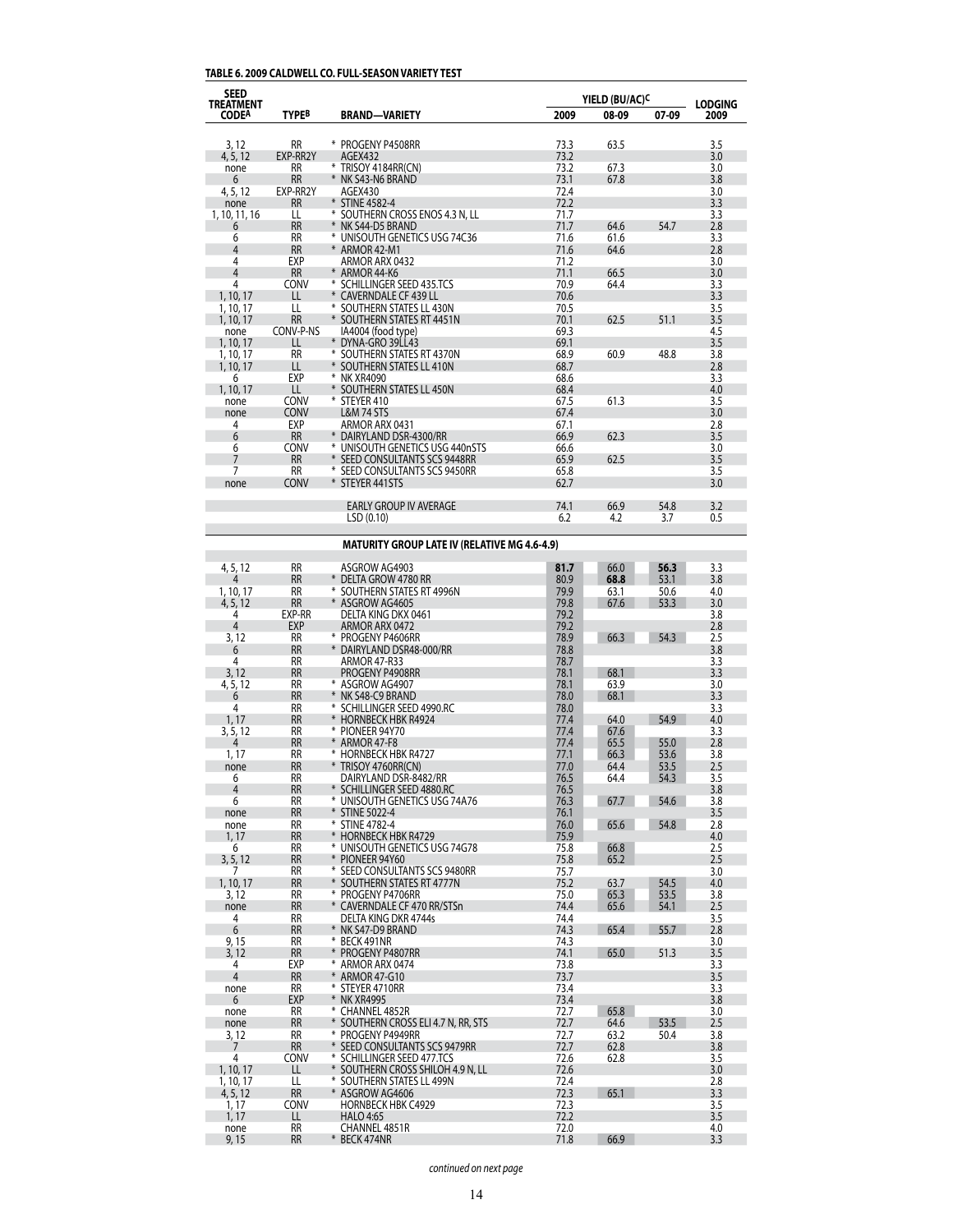#### **TABLE 6. 2009 CALDWELL CO. FULL-SEASON VARIETY TEST**

| <b>SEED</b>                      |                        |                                                        |              | YIELD (BU/AC) <sup>C</sup> |              |                        |
|----------------------------------|------------------------|--------------------------------------------------------|--------------|----------------------------|--------------|------------------------|
| <b>TREATMENT</b><br><b>CODEA</b> | TYPEB                  | <b>BRAND-VARIETY</b>                                   | 2009         | 08-09                      | 07-09        | <b>LODGING</b><br>2009 |
|                                  |                        |                                                        |              |                            |              |                        |
| 3, 5, 12                         | <b>RR</b>              | * PIONEER 94Y90                                        | 71.0         | 64.1                       |              | 4.0                    |
| none                             | <b>RR</b><br>RR        | * ARMOR 48-J3<br>* DAIRYLAND DSR-8474/RR               | 70.7<br>70.7 | 61.1                       | 52.9         | 3.5<br>3.5             |
| none                             | <b>RR</b>              | * TRISOY 4788RR(CN)                                    | 70.5         |                            |              | 3.3                    |
| 4                                | <b>RR</b>              | * SCHILLINGER SEED 495.RC                              | 70.4         | 61.4                       | 50.3         | 3.8                    |
| 4                                | <b>RR</b>              | * DELTA GROW 4970 RR                                   | 70.4         | 60.6                       | 48.8         | 3.8                    |
| 4, 5, 12                         | RR                     | * ASGROW AG4705                                        | 69.7         | 60.4                       |              | 4.0                    |
| 4<br>none                        | <b>RR</b><br>RR        | * DELTA GROW 4770 RR<br>* STEYER 4620RR                | 69.6<br>69.5 | 61.8<br>62.1               | 51.5         | 4.0<br>3.3             |
| none                             | CONV                   | SOUTHER CROSS JOSHUA 4.8                               | 69.3         |                            |              | 4.5                    |
| 4, 5, 12                         | RR                     | * ASGROW AG4703                                        | 69.1         | 62.5                       | 52.2         | 3.0                    |
| none                             | <b>RR</b>              | * DYNA-GRO 33G48                                       | 68.7         |                            |              | 3.5                    |
| none                             | <b>RR</b><br><b>RR</b> | * SOUTHERN CROSS GALILEE 4.7 N, RR                     | 68.5<br>68.4 | 61.0<br>61.8               | 49.4         | 3.8<br>3.0             |
| none<br>1, 17                    | LL                     | DYNA-GRO V47N9RS<br><b>HALO 4:94</b>                   | 68.4         |                            |              | 2.5                    |
| none                             | <b>RR</b>              | * SOUTHERN CROSS RUFUS 4.7 N, RR, STS                  | 68.2         | 63.6                       |              | 3.3                    |
| 3, 12                            | <b>RR</b>              | PROGENY P4906RR                                        | 67.7         | 56.8                       | 47.1         | 3.3                    |
| 6                                | <b>CONV</b>            | * DAIRYLAND DSR-4890                                   | 67.3         |                            |              | 4.0                    |
| 4                                | RR                     | DELTA GROW 4975 RR                                     | 67.0         | 58.7                       | 49.9         | 3.3<br>3.5             |
| 1, 10, 17<br>none                | <b>RR</b><br>CONV-NS   | * SOUTHERN STATES RT 4808N<br>KS4607 (high protein)    | 66.5<br>66.0 | 60.6<br>57.0               | 51.6<br>47.9 | 3.5                    |
| 6                                | <b>RR</b>              | * UNISOUTH GENETICS USG 74T98                          | 65.0         | 54.7                       |              | 4.5                    |
| none                             | CONV-P                 | TN04-124                                               | 62.2         |                            |              | 3.8                    |
| 4                                | RR                     | DELTA GROW 4870 RR                                     | 61.5         | 58.8                       |              | 3.5                    |
| none                             | CONV-P                 | PENNYRILE (long term check-released 1987)              | 59.4         | 51.8                       | 43.8         | 3.5                    |
|                                  |                        | LATE GROUP IV AVERAGE                                  | 73.1         | 63.4                       | 52.2         | 3.4                    |
|                                  |                        | LSD (0.10)                                             | 5.8          | 4.0                        | 3.4          | 0.4                    |
|                                  |                        |                                                        |              |                            |              |                        |
|                                  |                        | <b>MATURITY GROUP V</b>                                |              |                            |              |                        |
|                                  |                        |                                                        |              |                            |              |                        |
| 4<br>4                           | RR<br><b>RR</b>        | * DELTA GROW 5160 RR/STS<br>* SCHILLINGER SEED 557.RC  | 84.3<br>80.7 | 66.3<br>60.7               | 51.2         | 4.0<br>4.0             |
| 1, 10, 17                        | LL                     | * SOUTHERN STATES LL 511N                              | 79.4         |                            |              | 3.8                    |
| 6                                | RR                     | DAIRYLAND DSR-5200/RR                                  | 78.1         |                            |              | 3.5                    |
| 6                                | <b>CONV</b>            | UNISOUTH GENETICS USG 5601T                            | 78.1         | 62.9                       | 57.5         | 3.8                    |
| 4                                | RR                     | SCHILLINGER SEED 5440.R                                | 78.0         |                            |              | 4.0                    |
| none                             | <b>RR</b>              | SOUTHERN CROSS DAMASCUS 5.0 N, RR, STS                 | 77.2         | 61.9                       | 47.2         | 3.5                    |
| 6<br>6                           | RR<br><b>CONV</b>      | * DAIRYLAND DSR-8512/RR<br>UNISOUTH GENETICS USG 5002T | 76.9<br>76.7 | 55.7<br>64.5               | 55.1         | 3.8<br>3.3             |
| 4                                | RR                     | * Delta grow 5450 RR                                   | 76.7         | 56.6                       |              | 3.3                    |
| none                             | CONV-P                 | * KS5004N                                              | 76.5         | 65.9                       |              | 4.0                    |
| 7                                | RR                     | SEED CONSULTANTS SCS 9530RR                            | 75.7         |                            |              | 4.3                    |
| 4                                | RR                     | * Delta grow 5555 RR                                   | 74.5         |                            |              | 4.5                    |
| 6<br>4                           | RR<br><b>RR</b>        | * DAIRYLAND DSR-8509/RR<br>* ARMOR 53-Z5               | 74.2<br>73.9 | 59.3<br>60.3               | 49.1         | 4.0<br>3.5             |
| 3, 5, 12                         | RR                     | * PIONEER 95Y40                                        | 73.8         |                            |              | 4.0                    |
| none                             | CONV-P                 | glenn                                                  | 73.1         | 58.6                       |              | 4.3                    |
| 4                                | RR                     | * DELTA GROW 5300 RR/STS                               | 72.8         | 59.3                       | 52.0         | 3.8                    |
| none                             | CONV-P-NS              | V01-1702 (3.5% linolenic)                              | 72.8         | 57.9                       |              | 3.3                    |
| 1, 17                            | LL                     | <b>HALO 5:25</b>                                       | 72.2         |                            |              | 3.8                    |
| 4<br>1, 10, 17                   | RR<br>RR               | * DELTA GROW 5170 RR<br>* SOUTHERN STATES RT 5160N     | 71.8<br>71.5 | 61.3<br>55.2               | 50.3         | 2.8<br>3.8             |
| 1,4                              | RR                     | ASGROW AG5301                                          | 71.3         |                            |              | 3.8                    |
| none                             | CONV-P-NS              | TN03-217 (natto soyfood type)                          | 71.3         |                            |              | 4.0                    |
| 1, 17                            | RR                     | * HORNBECK HBK R5229                                   | 70.6         |                            |              | 3.8                    |
| 4                                | RR                     | DELTA KING DK 5363                                     | 70.4         |                            |              | 3.5                    |
| none                             | CONV-P-NS              | V01-1693 (3.5% linolenic)                              | 68.9         | 55.2                       |              | 4.0                    |
| 4<br>1, 17                       | RR.<br>LL.             | * Delta grow 5970 RR<br>HALO 5:65                      | 68.5<br>68.0 |                            |              | 4.0<br>3.8             |
| none                             | RR                     | * CHANNEL 5051R                                        | 67.5         |                            |              | 3.8                    |
| 4                                | RR                     | * DELTA GROW 5280 RR                                   | 66.4         |                            |              | 4.0                    |
| none                             | CONV-P                 | ESSEX (long term check-released 1974)                  | 65.8         | 53.7                       | 46.4         | 3.3                    |
| 3, 12                            | RR                     | * PROGENY P5319RR                                      | 64.5         |                            |              | 4.5                    |
| 3, 12<br>none                    | RR<br>EXP-P-RR         | * PROGENY P5218RR<br>TN06-140-RR                       | 64.1<br>63.6 | 53.8                       |              | 4.0<br>3.8             |
| 1, 17                            | CONV                   | <b>HORNBECK HBK C5528</b>                              | 56.9         |                            |              | 4.0                    |
|                                  |                        |                                                        |              |                            |              |                        |
|                                  |                        | <b>GROUP V AVERAGE</b>                                 | 72.4         | 59.4                       | 51.1         | 3.8                    |
|                                  |                        | LSD(0.10)                                              | 6.2          | 4.2                        | 3.0          | 0.3                    |
|                                  |                        | <b>GRAND MEAN</b>                                      | 73.4         | 64.1                       | 52.6         | 3.4                    |

*A See Table 4 forseed treatment code names.*

*B \* Resistant to soybean cyst nematode. See Table 3 for details.* 

 *P Public varieties.*

NS Movel soybeans are special trait varieties emerging from both the public and private sectors. Some of these value-added soybean types will supply relatively small market niches, while others may be of much broader market value. Testing novel soybeans will enable producers to assess whether premiums for a given trait offset possible yield lag/drag.<br>EXP Experimental entries are varieties that are still under development or soon to be released.

 *LL LibertyLink variety (Ignite herbicide tolerant).*

 *RR Roundup Ready variety (RR1 first generation, original trait).*

 *RR2Y Roundup Ready 2 Yield variety.*

 *CONV Conventional variety.*

C Within a maturity group, shaded yields are not significantly different (0.10 level) from the highest yielding cultivar (bold data) of that *maturity group and year column.*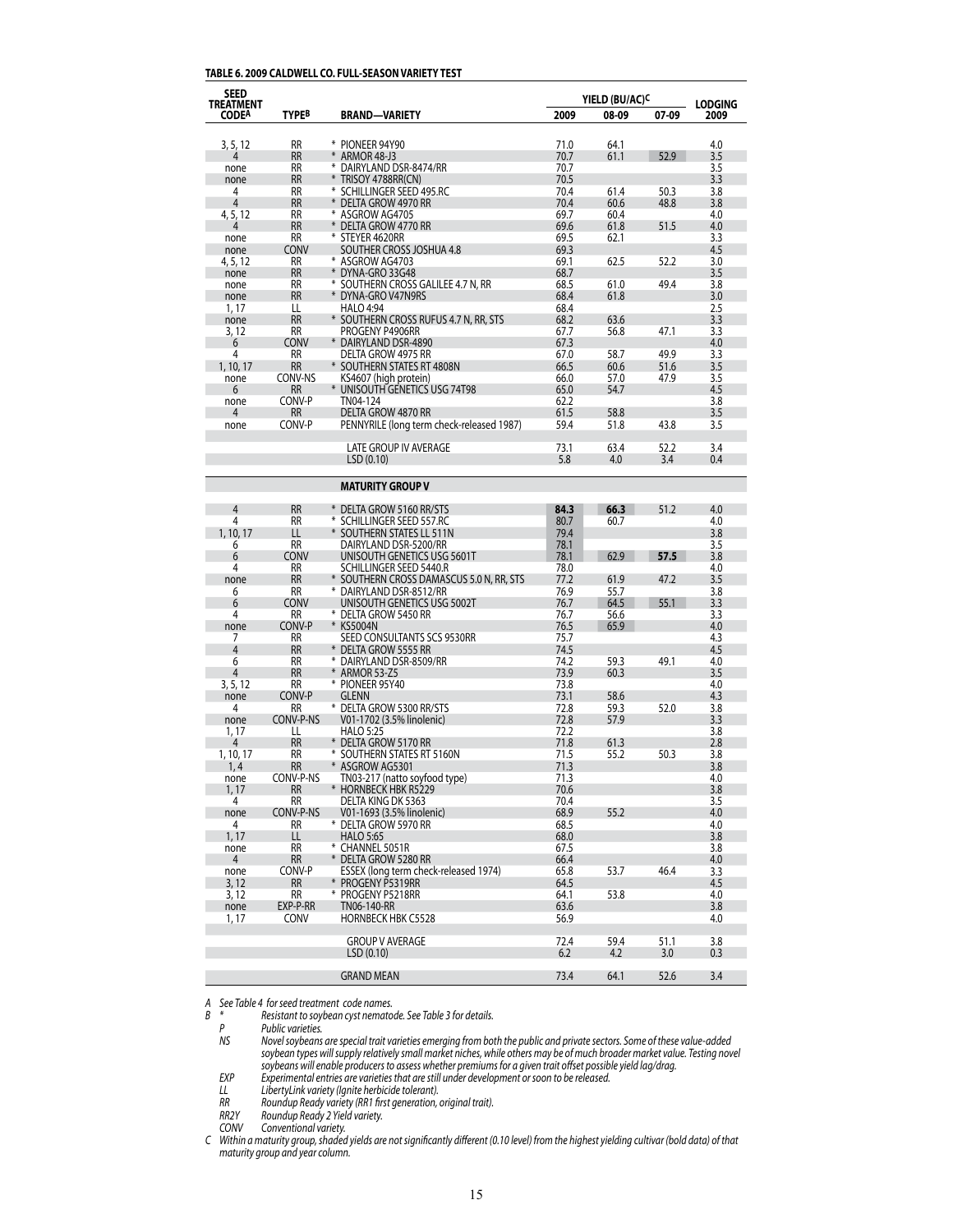| <b>SEED</b><br>TREATMENT  |                       |                                                            |              | YIELD (BU/AC) <sup>C</sup> | <b>LODGING</b> |  |
|---------------------------|-----------------------|------------------------------------------------------------|--------------|----------------------------|----------------|--|
| <b>CODEA</b>              | TYPEB                 | BRAND—VARIETY                                              | 2009         | 08-09                      | 2009           |  |
|                           |                       | MATURITY GROUP II-III (RELATIVE MG 2.7-3.9)                |              |                            |                |  |
| 3, 5, 12                  | <b>RR</b>             | * PIONEER 93Y92                                            | 68.9         |                            | 1.8            |  |
| 1, 17                     | Conv                  | <b>EBBERTS 3369</b>                                        | 68.7         |                            | 2.0            |  |
| 6                         | EXP                   | * NK XR3997                                                | 68.1         |                            | 1.8            |  |
| 4, 5, 12<br>1, 10, 11, 16 | EXP-RR2Y<br>RR2Y      | AGEX391<br>* SOUTHERN STATES 3820NR2                       | 67.9<br>67.3 |                            | 2.0<br>1.8     |  |
| 2                         | RR2Y                  | DAIRYLAND DSR-3636/R2Y                                     | 67.0         |                            | 1.8            |  |
| 1, 17                     | RR<br><b>RR</b>       | * EBBERTS 1390RR<br>* DYNA-GRO 37P37                       | 66.7<br>66.3 | 51.7                       | 1.8<br>1.8     |  |
| none<br>none              | CONV-P                | Wooster                                                    | 65.4         |                            | 2.0            |  |
| 9, 15                     | <b>CONV</b>           | * BECK 343N                                                | 65.3         |                            | 2.0            |  |
| 1, 10, 11, 16<br>1, 17    | RR2Y<br>RR            | * SOUTHERN CROSS MALACHI 3.8 N, RR2Y<br>* EBBERTS 1365RR   | 64.8<br>64.6 | 51.9                       | 1.5<br>2.8     |  |
| none                      | RR                    | * SOUTHERN CROSS LUCAS 3.8 N, RR                           | 64.4         | 53.1                       | 1.5            |  |
| 6                         | <b>RR</b><br>RR       | * NK S39-A3 BRAND<br>* BECK 399NR                          | 64.4         | 53.5                       | 2.3<br>2.0     |  |
| 9, 15<br>6                | RR                    | * NK S37-P5 BRAND                                          | 64.2<br>64.1 | 51.3<br>51.3               | 2.0            |  |
| 4, 5, 12                  | EXP-RR2Y              | AGEX350                                                    | 63.9         |                            | 1.5            |  |
| 1, 17<br>4, 5, 12         | <b>CONV</b><br>RR     | * EBBERTS 3386<br>* ASGROW AG3803                          | 63.8<br>63.7 | 51.3<br>53.3               | 2.3<br>1.8     |  |
| 4, 5, 12                  | EXP-RR2Y              | AGEX390                                                    | 63.6         |                            | 2.0            |  |
| 6                         | CONV                  | * DAIRYLAND DST39-000                                      | 63.5         |                            | 2.3            |  |
| 3, 5, 12<br>7             | RR<br>RR              | * PIONEER 93Y20<br>* SEED CONSULTANTS SCS 9390RR           | 63.4<br>63.2 | 51.4                       | 2.0<br>2.0     |  |
| 7                         | RR                    | * SEED CONSULTANTS SCS 9370RR                              | 63.1         |                            | 1.8            |  |
| 1, 10, 17<br>1, 10, 17    | RR<br>LL              | * SOUTHERN STATES RT 3971N<br>* SOUTHERN STATES LL 389N    | 63.1<br>63.1 | 49.7                       | 2.0<br>2.3     |  |
| none                      | CONV                  | * CAVERDALE CF 388n                                        | 62.8         |                            | 1.8            |  |
| 4, 5, 12                  | RR                    | * ASGROW AG3705                                            | 62.7         | 49.5                       | 1.8            |  |
| 4, 5, 12<br>3, 12         | EXP-RR2Y<br>RR        | AGEX370<br>PROGENY P3909RR                                 | 62.6<br>62.5 |                            | 2.0<br>2.3     |  |
| 4                         | EXP                   | * ARMOR ARX 938                                            | 62.4         | 53.4                       | 2.0            |  |
| 7                         | <b>RR</b>             | * SEED CONSULTANTS SCS 9380RR                              | 61.7         |                            | 1.8            |  |
| 1, 17<br>7                | RR<br>RR              | <b>HORNBECK HBK R3927</b><br>* SEED CONSULTANTS SCS 9398RR | 61.3<br>60.9 | 52.1<br>55.2               | 3.3<br>2.0     |  |
| 1, 10, 17                 | RR                    | * SOUTHERN STATES RT 3871N                                 | 60.4         | 50.7                       | 1.8            |  |
| none                      | CONV-P-NS             | IA3041 (low linolenic)                                     | 58.6         | 45.5                       | 2.3            |  |
| 9, 15<br>none             | RR-NS<br>CONV-P-NS    | * BECK 359NRV (Vistive)<br>IA3027LF (lipoxygenase free)    | 52.2<br>48.4 |                            | 2.8<br>2.0     |  |
| none                      | CONV-P-NS             | IA3042 (1% linolenic)                                      | 45.8         |                            | 1.0            |  |
| none                      | CONV-P-NS             | IA2095 (low saturate)                                      | 43.7         |                            | 1.0            |  |
|                           |                       | <b>GROUP III AVERAGE</b>                                   | 62.4         | 51.6                       | 1.9            |  |
|                           |                       | LSD (0.10)                                                 | 6.5          | 3.9                        | 0.5            |  |
|                           |                       | <b>MATURITY GROUP EARLY IV (RELATIVE MG 4.0-4.5)</b>       |              |                            |                |  |
| 4, 5, 12                  | EXP-RR2Y              | AGEX440                                                    | 73.0         |                            | 2.0            |  |
| 4, 5, 12<br>4, 5, 12      | EXP-RR2Y<br>EXP-RR2Y  | AGEX450<br>AGEX451                                         | 73.0<br>72.9 |                            | 1.8<br>1.8     |  |
| none                      | RR                    | * DYNA-GRO V42N9RS                                         | 72.8         | 57.1                       | 1.5            |  |
| 4, 5, 12                  | RR                    | * ASGROW AG4303                                            | 70.3         | 56.1                       | 1.3            |  |
| none<br>none              | RR<br>RR              | SOUTHERN CROSS CALEB 4.4 N, RR, STS<br>* TRISOY 4586RR(CN) | 69.9<br>69.8 | 52.8<br>56.3               | 1.3<br>1.8     |  |
| none                      | RR                    | * STINE 4392-4                                             | 69.6         |                            | 2.0            |  |
| 1, 10, 17<br>4            | RR<br>RR              | * SOUTHERN STATES RT 4470N<br>* ARMOR 44-K6                | 69.6<br>69.4 | 54.7<br>54.6               | 1.8<br>1.5     |  |
| 4, 5, 12                  | EXP-RR2Y              | AGEX452                                                    | 69.0         |                            | 1.8            |  |
| 4, 5, 12                  | EXP-RR2Y              | AGEX431                                                    | 68.9         |                            | 3.0            |  |
| 9, 15<br>none             | <b>CONV</b><br>RR     | * BECK 414N<br>* CAVERNDALE CF 447 RR/STSn                 | 68.9<br>68.7 | 54.6                       | 2.5<br>1.5     |  |
| 4                         | EXP                   | ARMOR ARX 0432                                             | 68.4         |                            | 1.5            |  |
| 4, 5, 12<br>3, 5, 12      | EXP-RR2Y<br>RR        | AGEX410<br>* PIONEER 94Y01                                 | 68.3<br>67.5 | 54.6                       | 2.3<br>2.5     |  |
| 4, 5, 12                  | EXP-RR2Y              | AGEX411                                                    | 67.3         |                            | 1.5            |  |
| 6                         | RR                    | * NK S43-N6 BRAND                                          | 67.0         | 54.4                       | 2.8            |  |
| 1, 10, 17<br>none         | <b>RR</b><br>RR       | * SOUTHERN STATES RT 4370N<br>* STEYER 4210RR              | 67.0<br>67.0 | 54.0                       | 2.5<br>1.8     |  |
| 6                         | <b>RR</b>             | * NK S44-D5 BRAND                                          | 66.8         | 55.2                       | 2.3            |  |
| none                      | RR                    | SOUTHERN CROSS LOT 4.1 N, RR, STS                          | 66.7         | 52.9                       | 2.0            |  |
| 2, 4, 8<br>4, 5, 12       | <b>RR</b><br>EXP-RR2Y | * ASGROW DKB42-51<br>AGEX430                               | 66.7<br>66.5 | 50.3                       | 1.5<br>2.3     |  |
| 6                         | RR                    | * DAIRYLAND DSR-4500/RRSTS                                 | 66.4         | 53.9                       | 2.3            |  |
| 4, 5, 12<br>1, 10, 11, 16 | RR<br>LL              | * ASGROW AG4005<br>* SOUTHERN CROSS ENOS 4.3 N, LL         | 66.4<br>66.4 | 50.9                       | 1.5<br>2.3     |  |
| none                      | RR                    | * SOUTHERN CROSS JERICHO 4.2 N, RR                         | 66.2         | 52.2                       | 1.8            |  |
| 4, 5, 12                  | EXP-RR2Y              | AGEX432                                                    | 66.1         |                            | 2.3            |  |
| 4<br>3, 5, 12             | RR<br>RR              | * DELTA GROW 4470 RR/STS<br>* PIONEER 94Y20                | 65.9<br>65.8 | 54.5<br>56.2               | 1.3<br>3.0     |  |
| 9, 15                     | RR                    | * BECK 445NR                                               | 65.6         | 54.1                       | 1.5            |  |
| 1, 17                     | <b>CONV</b>           | * PORTER HYBRIDS PH 4419N                                  | 65.3         | 51.3                       | 2.8            |  |
| 4<br>4                    | EXP<br>RR             | ARMOR ARX 0431<br>* ARMOR 42-M1                            | 65.2<br>64.8 | 57.0                       | 2.0<br>1.0     |  |
| none                      | RR                    | * STEYER 4430RR                                            | 64.7         | 51.3                       | 1.5            |  |
| 7                         | <b>RR</b>             | * SEED CONSULTANTS SCS 9409RR                              | 64.6         | 50.7                       | 1.8            |  |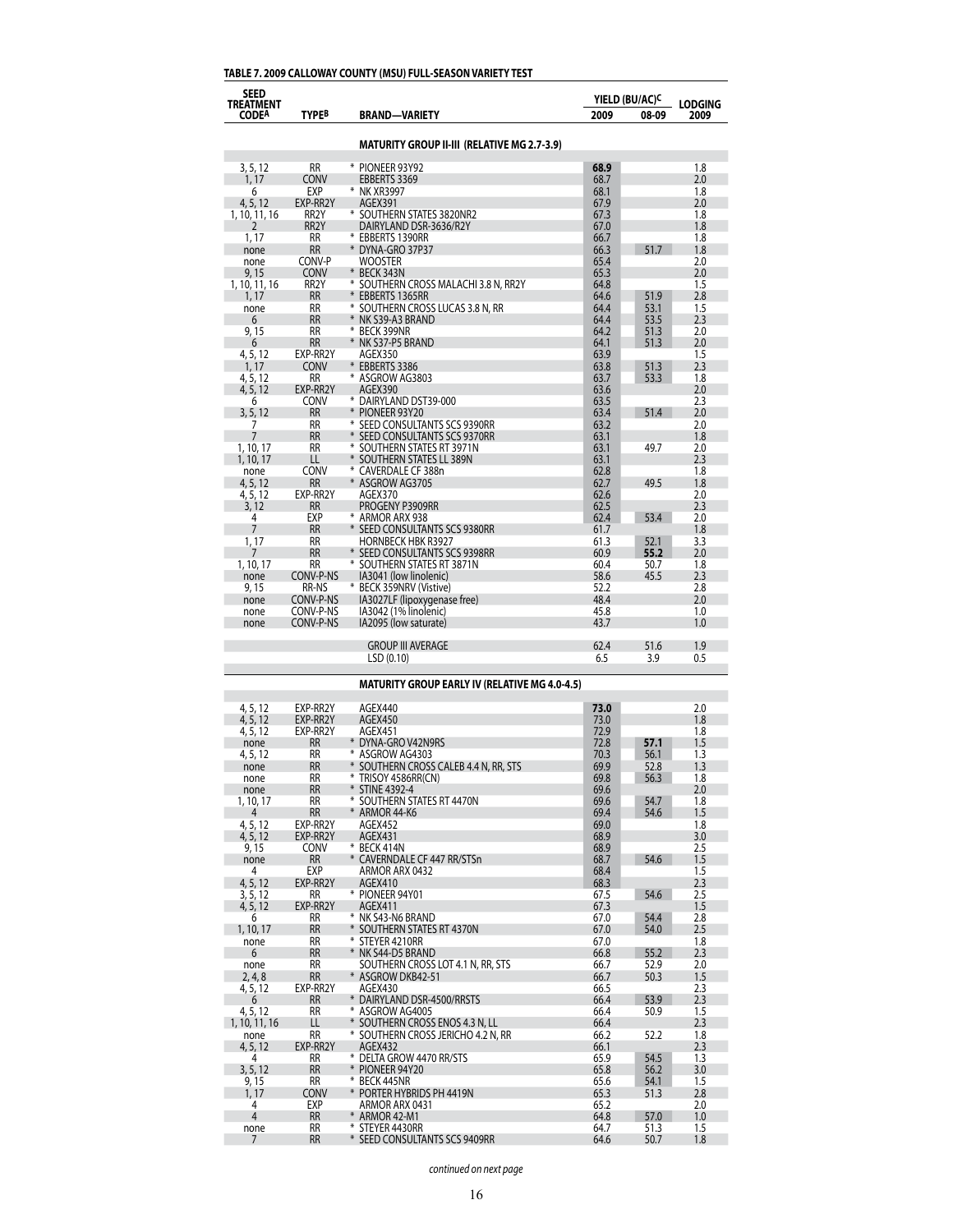# **TABLE 7. 2009 CALLOWAY COUNTY (MSU) FULL-SEASON VARIETY TEST**

| <b>SEED</b><br><b>TREATMENT</b> |                        |                                                        | YIELD (BU/AC) <sup>C</sup> |              | <b>LODGING</b> |
|---------------------------------|------------------------|--------------------------------------------------------|----------------------------|--------------|----------------|
| <b>CODEA</b>                    | TYPEB                  | <b>BRAND-VARIETY</b>                                   | 2009                       | 08-09        | 2009           |
| 6                               | EXP                    | * NK XR4090                                            | 64.4                       |              | 2.0            |
| none                            | CONV                   | * STEYER 401                                           | 64.4                       |              | 2.0            |
| 3, 12                           | <b>RR</b>              | * PROGENY P4206RR                                      | 64.3                       | 50.9         | 1.0            |
| 4, 5, 12                        | <b>RR</b><br><b>RR</b> | * ASGROW AG4404                                        | 64.0<br>63.9               | 47.2         | 2.0<br>2.0     |
| none<br>1, 10, 17               | <b>RR</b>              | * TRISOY 4184RR(CN)<br>* SOUTHERN STATES RT 4451N      | 63.9                       | 54.3<br>51.5 | 2.3            |
| 1, 10, 17                       | LL                     | * SOUTHERN STATES LL 430N                              | 63.8                       |              | 2.8            |
| 7                               | <b>RR</b>              | * SEED CONSULTANTS SCS 9448RR                          | 63.7                       | 54.7         | 2.5            |
| 6                               | <b>RR</b>              | * DAIRYLAND DSR-4300/RR                                | 63.5                       | 54.2         | 3.0            |
| none                            | <b>CONV</b>            | <b>L&amp;M 74 STS</b>                                  | 63.5                       |              | 2.0            |
| none                            | <b>RR</b>              | * DYNA-GRO 36C44                                       | 63.3                       | 51.2         | 1.3            |
| 1, 10, 17<br>4                  | LL<br><b>RR</b>        | * SOUTHERN STATES LL 450N<br>* DELTA GROW 4150 RR      | 63.2<br>63.2               | 52.9         | 3.5<br>2.3     |
| none                            | <b>CONV</b>            | * STEYER 410                                           | 63.1                       | 48.6         | 3.5            |
| 1, 10, 17                       | LL                     | * SOUTHERN STATES LL 410N                              | 62.7                       |              | 1.5            |
| 9,15                            | <b>RR</b>              | <b>BECK 400NR</b>                                      | 62.1                       |              | 2.5            |
| none                            | <b>RR</b>              | * CAVERNDALE CF 410 RR/STSn                            | 62.0                       | 52.5         | 2.0            |
| 1, 10, 17                       | LL                     | * DYNA-GRO 39LL43                                      | 61.9                       |              | 2.0            |
| none                            | CONV                   | * STEYER 441STS                                        | 61.3                       |              | 2.0            |
| 4                               | <b>CONV</b><br>LL      | SCHILLINGER SEED 435.TCS<br>* CAVERNDALE CF 439 LL     | 61.1<br>60.7               | 43.8         | 2.5<br>2.8     |
| 1, 10, 17<br>none               | CONV-P-NS              | IA4004 (food type)                                     | 60.3                       |              | 3.3            |
| 7                               | <b>RR</b>              | * SEED CONSULTANTS SCS 9450RR                          | 60.0                       |              | 2.3            |
| none                            | <b>RR</b>              | * STINE 4582-4                                         | 59.4                       |              | 2.8            |
| 19                              | <b>RR</b>              | * CHANNEL 4551R                                        | 58.7                       |              | 3.0            |
| none                            | <b>RR</b>              | * L&M 843R                                             | 58.6                       | 49.2         | 2.5            |
| 3, 12                           | <b>RR</b>              | * PROGENY P4508RR                                      | 57.0                       | 53.5         | 2.3            |
| 6                               | <b>CONV</b>            | * UNISOUTH GENETICS USG 440nSTS                        | 56.4                       |              | 2.0            |
| none                            | <b>CONV</b>            | * SOUTHERN CROSS BENJAMIN 4.3 N                        | 56.2                       | 55.7         | 2.3            |
| 6                               | <b>RR</b>              | * UNISOUTH GENETICS USG 74C36                          | 54.8                       | 45.3         | 3.3            |
|                                 |                        | <b>EARLY GROUP IV AVERAGE</b>                          | 65.0                       | 52.8         | 2.1            |
|                                 |                        | LSD(0.10)                                              | 5.1                        | 3.8          | 0.5            |
|                                 |                        |                                                        |                            |              |                |
|                                 |                        | <b>MATURITY GROUP LATE IV (RELATIVE MG 4.6-4.9)</b>    |                            |              |                |
| 1, 10, 17                       | LL                     | * SOUTHERN CROSS SHILOH 4.9 N, LL                      | 79.3                       |              | 2.3            |
| 1, 10, 17                       | LL                     | SOUTHERN STATES LL 499N                                | 77.7                       |              | 1.8            |
| 1, 17                           | LL                     | <b>HALO 4:94</b>                                       | 75.9                       |              | 1.8            |
| 1, 17<br>4                      | <b>CONV</b><br>RR      | <b>HORNBECK HBK C4929</b><br>DELTA KING DKR 4744s      | 74.1<br>73.7               |              | 2.5<br>2.5     |
| none                            | <b>RR</b>              | DYNA-GRO V47N9RS                                       | 71.1                       | 56.1         | 2.3            |
| 4                               | RR                     | * SCHILLINGER SEED 4990.RC                             | 70.6                       |              | 2.8            |
| 4                               | EXP-RR                 | DELTA KING DKX 0461                                    | 70.6                       |              | 2.5            |
| none                            | RR                     | STINE 5022-4                                           | 70.2                       |              | 2.5            |
| 4                               | <b>RR</b>              | <b>ARMOR 47-R33</b>                                    | 69.8                       |              | 2.0            |
| 4<br>$\overline{4}$             | RR                     | * ARMOR 47-G10                                         | 69.8                       |              | 3.0            |
| none                            | EXP<br>RR              | ARMOR ARX 0472<br>SOUTHERN CROSS GALILEE 4.7 N, RR     | 69.2<br>68.8               | 53.4         | 2.0<br>3.0     |
| none                            | <b>RR</b>              | * STEYER 4710RR                                        | 68.8                       |              | 2.5            |
| 6                               | RR                     | * UNISOUTH GENETICS USG 74A76                          | 68.5                       | 57.4         | 3.0            |
| none                            | RR                     | * TRISOY 4788RR(CN)                                    | 68.4                       |              | 2.3            |
| 4                               | <b>RR</b>              | * ARMOR 47-F8                                          | 68.3                       | 56.9         | 1.8            |
| none                            | <b>RR</b>              | <b>CHANNEL 4852R</b>                                   | 68.0                       | 56.6         | 1.8            |
| 1, 17<br>4                      | RR<br>RR               | * HORNBECK HBK R4924<br>* SCHILLINGER SEED 495.RC      | 67.8<br>67.8               | 59.2<br>54.3 | 3.0<br>2.8     |
| 3, 5, 12                        | RR                     | * PIONEER 94Y60                                        | 67.8                       | 52.3         | 1.3            |
| 4, 5, 12                        | <b>RR</b>              | ASGROW AG4903                                          | 67.6                       | 57.9         | 2.3            |
| 4                               | RR                     | * DELTA GROW 4970 RR                                   | 67.6                       | 57.8         | 2.8            |
| 4                               | EXP                    | * ARMOR ARX 0474                                       | 67.2                       |              | 2.8            |
| none                            | RR                     | * SOUTHERN CROSS RUFUS 4.7 N, RR, STS                  | 67.0                       | 54.9         | 2.0            |
| 1, 17                           | <b>RR</b>              | * HORNBECK HBK R4727<br>* NK XR4995                    | 66.8                       | 56.8         | 2.5            |
| 6<br>6                          | EXP<br><b>RR</b>       | * NK S48-C9 BRAND                                      | 66.8<br>66.7               | 54.6         | 2.5<br>2.0     |
| 1, 10, 17                       | RR                     | * SOUTHERN STATES RT 4996N                             | 66.6                       | 55.7         | 3.0            |
| 6                               | CONV                   | $*$<br>DAIRYLAND DSR-4890                              | 66.6                       |              | 2.8            |
| 6                               | RR                     | * UNISOUTH GENETICS USG 74T98                          | 66.4                       | 56.7         | 3.0            |
| none                            | RR                     | * STINE 4782-4                                         | 66.4                       | 55.8         | 1.8            |
| 4                               | RR                     | DELTA GROW 4975 RR                                     | 66.3                       | 53.8         | 2.3            |
| 9,15                            | RR                     | * BECK 491NR                                           | 66.2                       |              | 2.0            |
| 3, 5, 12                        | RR<br>RR               | * PIONEER 94Y90<br>* NK S47-D9 BRAND                   | 66.2<br>66.2               | 54.9         | 2.5            |
| 6<br>6                          | RR                     | DAIRYLAND DSR-8482/RR                                  | 66.0                       | 53.2<br>55.8 | 2.3<br>2.5     |
| 9,15                            | RR                     | BECK 474NR                                             | 65.4                       | 54.2         | 2.3            |
| 3, 12                           | RR                     | * PROGENY P4706RR                                      | 65.2                       | 52.9         | 3.5            |
| 1, 17                           | LL                     | <b>HALO 4:65</b>                                       | 65.2                       |              | 2.5            |
| 4                               | RR                     | DELTA GROW 4870 RR                                     | 65.2                       | 56.4         | 2.5            |
| 4, 5, 12                        | RR                     | ASGROW AG4705                                          | 65.1                       | 56.5         | 3.3            |
| none                            | RR                     | * STEYER 4620RR                                        | 64.9                       | 54.4         | 2.0            |
| 4                               | RR                     | * DELTA GROW 4770 RR                                   | 64.9                       | 54.2         | 3.3            |
| none<br>3, 5, 12                | RR<br>RR               | * SOUTHERN CROSS ELI 4.7 N, RR, STS<br>* PIONEER 94Y70 | 64.9<br>64.8               | 53.9<br>55.9 | 1.8<br>2.5     |
| none                            | RR                     | * DYNA-GRO 33G48                                       | 64.8                       |              | 2.8            |
| 4                               | RR                     | * SCHILLINGER SEED 4880.RC                             | 64.6                       |              | 3.3            |
| 4, 5, 12                        | RR                     | * ASGROW AG4606                                        | 64.5                       | 54.4         | 2.0            |
| 1, 10, 17                       | <b>RR</b>              | * SOUTHERN STATES RT 4777N                             | 64.4                       | 51.3         | 3.0            |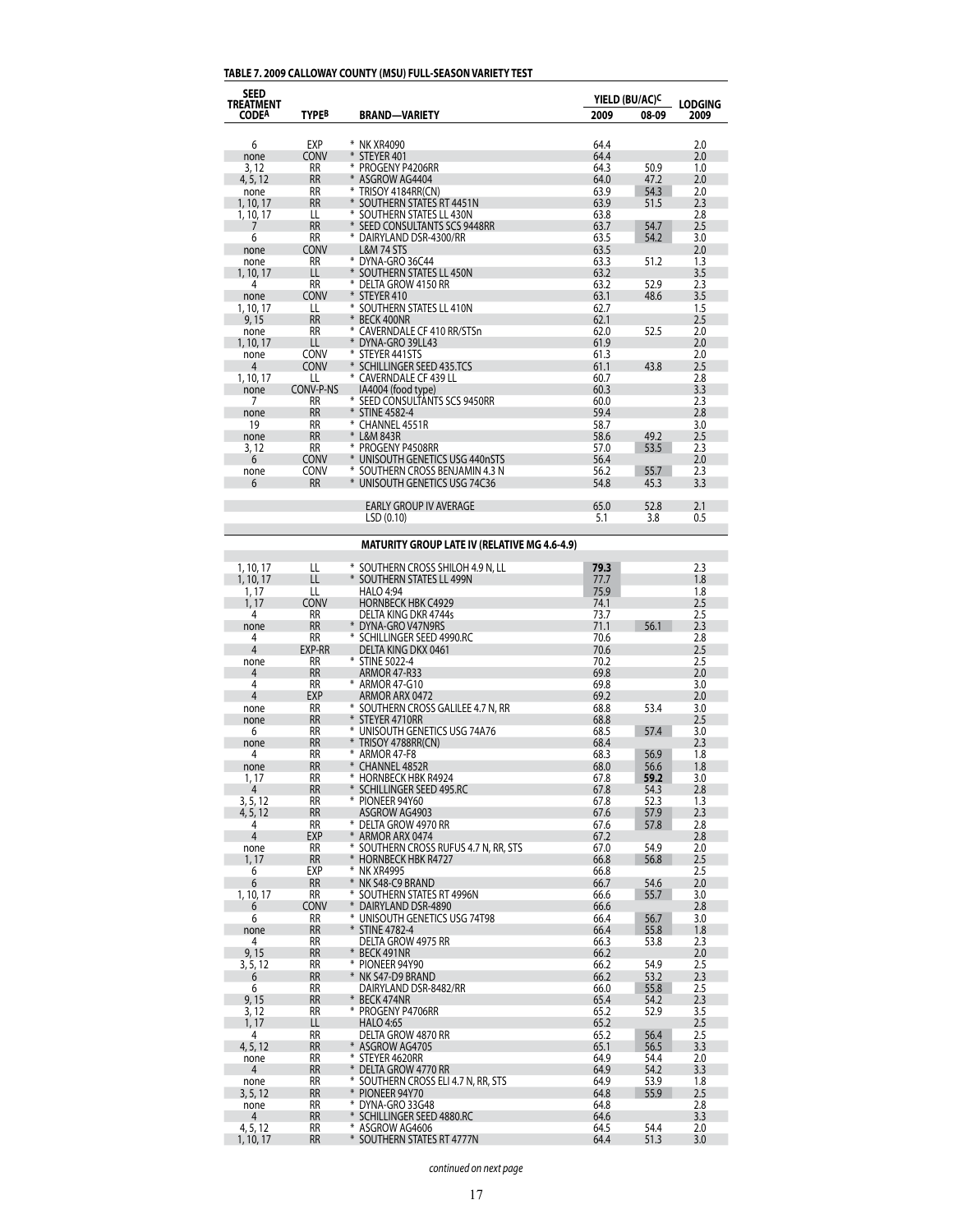#### **TABLE 7. 2009 CALLOWAY COUNTY (MSU) FULL-SEASON VARIETY TEST**

| <b>SEED</b>         |                        |                                                                   | YIELD (BU/AC) <sup>C</sup> |              |                        |
|---------------------|------------------------|-------------------------------------------------------------------|----------------------------|--------------|------------------------|
| TREATMENT<br>CODE^  | TYPEB                  | <b>BRAND-VARIETY</b>                                              | 2009                       | 08-09        | <b>LODGING</b><br>2009 |
|                     |                        |                                                                   |                            |              |                        |
| 3, 12               | RR<br><b>RR</b>        | * PROGENY P4606RR<br>* SEED CONSULTANTS SCS 9479RR                | 64.4<br>64.3               | 55.4<br>55.9 | 2.0<br>3.3             |
| none                | RR                     | * DAIRYLAND DSR-8474/RR                                           | 64.1                       |              | 2.5                    |
| 4                   | <b>RR</b>              | ARMOR 48-J3                                                       | 64.1                       | 56.3         | 2.8                    |
| 3, 12               | RR                     | PROGENY P4906RR                                                   | 63.9                       | 54.7         | 2.5                    |
| none                | <b>CONV</b>            | SOUTHER CROSS JOSHUA 4.8                                          | 63.7                       |              | 3.5                    |
| 4<br>3, 12          | RR<br><b>RR</b>        | * DELTA GROW 4780 RR<br>* PROGENY P4807RR                         | 63.5<br>63.4               | 52.7<br>53.2 | 2.8<br>2.5             |
| none                | RR                     | * CAVERNDALE CF 470 RR/STSn                                       | 63.3                       | 52.2         | 2.0                    |
| 6                   | <b>RR</b>              | * DAIRYLAND DSR48-000/RR                                          | 63.3                       |              | 3.0                    |
| 7                   | RR                     | * SEED CONSULTANTS SCS 9480RR                                     | 63.3                       |              | 2.0                    |
| none                | <b>RR</b>              | CHANNEL 4851R                                                     | 63.2                       |              | 2.8                    |
| 3, 12<br>none       | RR<br><b>RR</b>        | * PROGENY P4949RR<br>* TRISOY 4760RR(CN)                          | 63.0<br>62.8               | 51.1<br>53.8 | 2.5<br>1.3             |
| 4, 5, 12            | RR                     | * ASGROW AG4605                                                   | 62.6                       | 49.4         | 2.0                    |
| 4, 5, 12            | <b>RR</b>              | * ASGROW AG4907                                                   | 62.5                       | 52.5         | 2.3                    |
| 1, 10, 17           | <b>RR</b>              | * SOUTHERN STATES RT 4808N                                        | 62.4                       | 54.0         | 2.3                    |
| 1, 17               | RR                     | * HORNBECK HBK R4729                                              | 62.3                       |              | 3.3                    |
| none<br>4, 5, 12    | CONV-P<br><b>RR</b>    | TN04-124<br>* ASGROW AG4703                                       | 62.2<br>61.6               | 52.3         | 2.5<br>2.0             |
| 6                   | <b>RR</b>              | * UNISOUTH GENETICS USG 74G78                                     | 60.1                       | 53.9         | 1.8                    |
| 4                   | <b>CONV</b>            | * SCHILLINGER SEED 477.TCS                                        | 60.0                       | 45.9         | 2.5                    |
| 3, 12               | <b>RR</b>              | PROGENY P4908RR                                                   | 59.9                       | 53.6         | 2.0                    |
| none                | CONV-NS                | KS4607 (high protein)                                             | 59.8                       | 47.2         | 2.3                    |
| none                | CONV-P                 | PENNYRILE (long term check-released 1987)                         | 57.4                       | 46.9         | 3.0                    |
|                     |                        | LATE GROUP IV AVERAGE                                             | 66.1                       | 54.1         | 2.4                    |
|                     |                        | LSD (0.10)                                                        | 4.8                        | 3.8          | 0.5                    |
|                     |                        |                                                                   |                            |              |                        |
|                     |                        | <b>MATURITY GROUP V</b>                                           |                            |              |                        |
| 4                   | <b>RR</b>              | DELTA KING DK 5363                                                | 81.7                       |              | 3.0                    |
| 4                   | <b>RR</b>              | * DELTA GROW 5450 RR                                              | 80.7                       | 62.0         | 2.3                    |
| 3, 12               | <b>RR</b>              | * PROGENY P5319RR                                                 | 78.2                       |              | 3.5                    |
| 4<br>4              | <b>RR</b><br><b>RR</b> | * SCHILLINGER SEED 557.RC<br>SCHILLINGER SEED 5440.R              | 78.0<br>77.4               | 63.5         | 2.8<br>2.5             |
| 6                   | <b>CONV</b>            | UNISOUTH GENETICS USG 5601T                                       | 75.9                       | 62.3         | 2.5                    |
| 1, 10, 17           | LL                     | * SOUTHERN STATES LL 511N                                         | 75.2                       |              | 2.5                    |
| 7                   | <b>RR</b>              | SEED CONSULTANTS SCS 9530RR                                       | 74.2                       |              | 3.0                    |
| 4                   | <b>RR</b><br>LL        | * DELTA GROW 5555 RR<br><b>HALO 5:25</b>                          | 73.7<br>72.9               |              | 3.8<br>2.5             |
| 1, 17<br>1, 17      | <b>RR</b>              | * HORNBECK HBK R5229                                              | 71.7                       |              | 3.0                    |
| 6                   | <b>CONV</b>            | UNISOUTH GENETICS USG 5002T                                       | 71.6                       | 60.8         | 2.3                    |
| 1, 10, 17           | RR                     | * SOUTHERN STATES RT 5160N                                        | 71.6                       | 57.2         | 2.8                    |
| 4                   | <b>RR</b>              | * DELTA GROW 5280 RR                                              | 71.5                       |              | 3.5                    |
| $\overline{4}$<br>4 | <b>RR</b><br><b>RR</b> | * DELTA GROW 5300 RR/STS<br>* DELTA GROW 5970 RR                  | 71.2<br>71.0               | 58.5         | 3.0<br>2.8             |
| 3, 5, 12            | <b>RR</b>              | * PIONEER 95Y40                                                   | 70.8                       |              | 3.5                    |
| 1, 17               | LL                     | <b>HALO 5:65</b>                                                  | 70.8                       |              | 2.3                    |
| 1, 17               | <b>CONV</b>            | <b>HORNBECK HBK C5528</b>                                         | 70.2                       |              | 3.5                    |
| none                | EXP-P-RR               | TN06-140-RR                                                       | 69.8                       |              | 2.8                    |
| 3, 12               | <b>RR</b><br>RR        | * PROGENY P5218RR<br>* ASGROW AG5301                              | 69.4<br>68.4               | 56.9         | 3.0<br>2.5             |
| 1, 4<br>none        | CONV-P                 | * KS5004N                                                         | 68.1                       | 57.9         | 3.0                    |
| 6                   | <b>RR</b>              | * DAIRYLAND DSR-8512/RR                                           | 66.9                       | 55.2         | 2.5                    |
| 6                   | RR                     | DAIRYLAND DSR-5200/RR                                             | 66.3                       |              | 2.5                    |
| none                | CONV-P                 | GLENN                                                             | 65.3                       | 55.2         | 3.5                    |
| 4<br>none           | RR<br>CONV-P-NS        | * ARMOR 53-Z5<br>V01-1702 (3.5% linolenic)                        | 64.4<br>63.1               | 56.0<br>54.0 | 2.5<br>2.5             |
| none                | CONV-P-NS              | V01-1693 (3.5% linolenic)                                         | 62.5                       | 52.8         | 3.0                    |
| none                | RR                     | * SOUTHERN CROSS DAMASCUS 5.0 N, RR, STS                          | 61.8                       | 52.3         | 2.5                    |
| none                | CONV-P-NS              | TN03-217 (natto soyfood type)                                     | 61.3                       |              | 2.3                    |
| 6                   | RR.                    | * DAIRYLAND DSR-8509/RR                                           | 59.7                       | 50.7         | 3.5                    |
| 4<br>none           | RR.<br>CONV-P          | * DELTA GROW 5160 RR/STS<br>ESSEX (long term check-released 1974) | 59.4<br>58.5               | 50.6<br>51.3 | 3.3<br>2.5             |
| none                | <b>RR</b>              | * CHANNEL 5051R                                                   | 58.5                       |              | 3.0                    |
| 4                   | RR.                    | * DELTA GROW 5170 RR                                              | 55.8                       | 49.7         | 2.0                    |
|                     |                        |                                                                   |                            |              |                        |
|                     |                        | <b>GROUP V AVERAGE</b><br>LSD(0.10)                               | 69.1<br>6.1                | 55.9<br>3.5  | 2.8<br>$0.5\,$         |
|                     |                        |                                                                   |                            |              |                        |
|                     |                        | <b>GRAND MEAN</b>                                                 | 65.6                       | 53.6         | 2.3                    |

*A See Table 4 forseed treatment code names.*

*B \* Resistant to soybean cyst nematode. See Table 3 for details.* 

 *P Public varieties.*

 *NS Novelsoybeans are special trait varieties emerging from both the public and private sectors. Some of these value-added soybean types willsupply relatively small market niches, while others may be of much broader market value. Testing novelsoybeans will enable producersto assess whether premiumsfor a given trait offset possible yield lag/drag.*

 *EXP Experimental entries are varietiesthat are still under development orsoon to be released.*

 *LL LibertyLink variety (Ignite herbicide tolerant).*

 *RR Roundup Ready variety (RR1 first generation, original trait).*

 *RR2Y Roundup Ready 2 Yield variety.*

 *CONV Conventional variety.*

C Within a maturity group, shaded yields are not significantly different (0.10 level) from the highest yielding cultivar (bold *data) of that maturity group and year column.*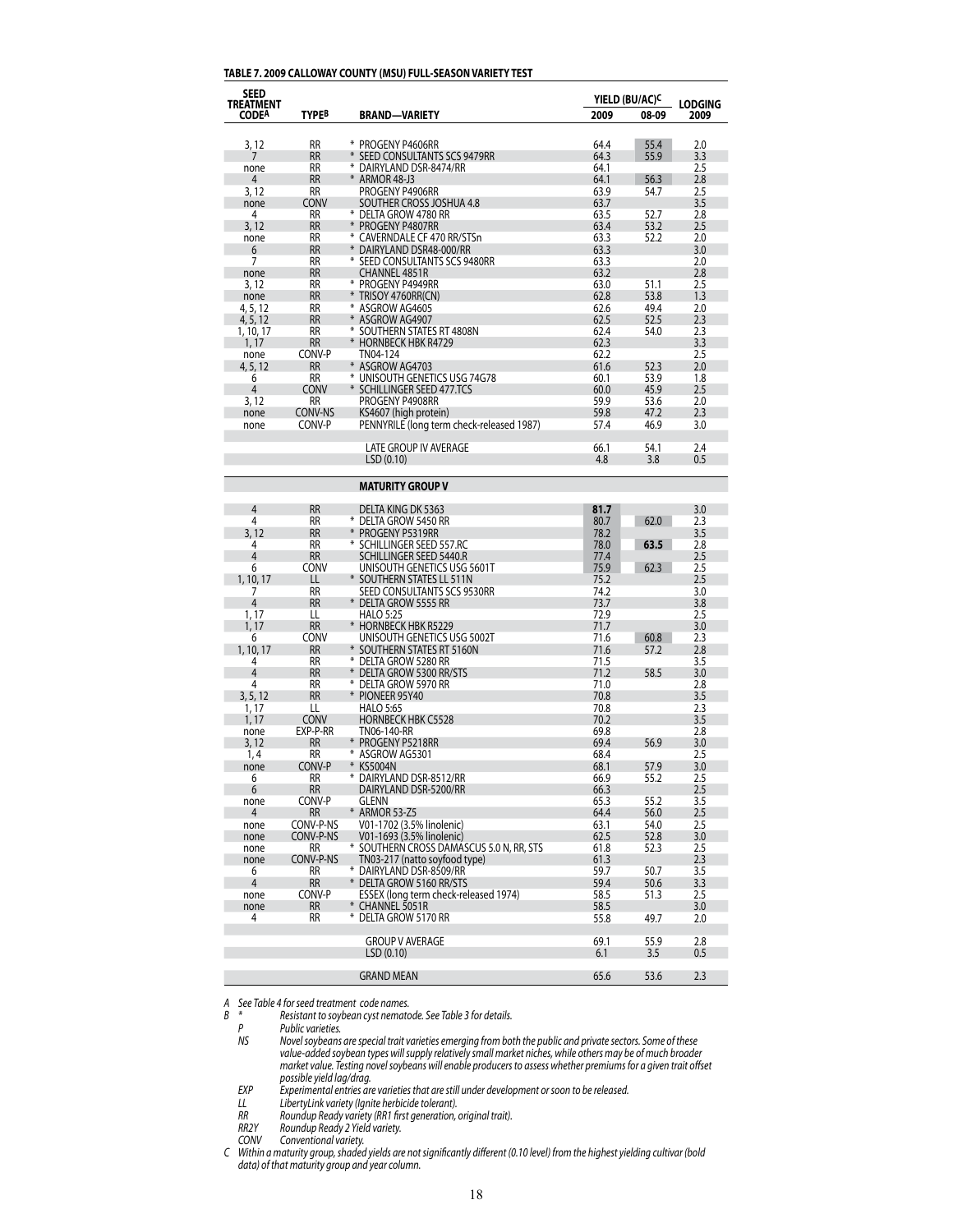## **TABLE 8. 2009 FAYETTE COUNTY (UK) FULL-SEASON VARIETY TEST**

| <b>SEED</b><br><b>TREATMENT</b> |                           |                                                                |              | YIELD (BU/AC) <sup>C</sup> |              | <b>LODGING</b> | <b>PLANT</b><br><b>HEIGHT</b><br>(INCHES) | <b>MATURITY</b><br>DATE |
|---------------------------------|---------------------------|----------------------------------------------------------------|--------------|----------------------------|--------------|----------------|-------------------------------------------|-------------------------|
| <b>CODEA</b>                    | TYPEB                     | <b>BRAND-VARIETY</b>                                           | 2009         | 08-09                      | 07-09        | 2009           | 2009                                      | 2009                    |
|                                 |                           | <b>MATURITY GROUP II-III (RELATIVE MG 2.7-3.9)</b>             |              |                            |              |                |                                           |                         |
| 4, 5, 12                        | EXP-RR2Y                  | AGEX370                                                        | 87.6         |                            |              | 2.0            | 39                                        | 9/27                    |
| 1.17                            | <b>CONV</b>               | * EBBERTS 3386                                                 | 84.3         | 67.0                       | 64.8         | 2.0            | 44                                        | 10/2                    |
| 6                               | EXP                       | * NK XR3997                                                    | 83.7         |                            |              | 1.8            | 37                                        | 9/28                    |
| 1, 10, 17<br>6                  | LL<br><b>RR</b>           | * SOUTHERN STATES LL 389N<br>* NK S37-P5 BRAND                 | 83.7<br>83.2 | 61.5                       | 60.9         | 2.0<br>1.8     | 42<br>37                                  | 10/4<br>9/23            |
| $\overline{2}$                  | RR2Y                      | DAIRYLAND DSR-3636/R2Y                                         | 82.9         |                            |              | 1.8            | 36                                        | 9/26                    |
| none                            | CONV-P-NS                 | IA3041 (low linolenic)                                         | 82.7         | 58.1                       |              | 2.0            | 37                                        | 9/18                    |
| 6<br>1, 17                      | <b>CONV</b><br><b>RR</b>  | * DAIRYLAND DST39-000<br>* EBBERTS 1365RR                      | 82.5<br>82.1 | 61.8                       | 63.0         | 2.0<br>2.0     | 42<br>38                                  | 9/27<br>9/25            |
| 3, 5, 12                        | <b>RR</b>                 | * PIONEER 93Y92                                                | 81.5         |                            |              | 2.0            | 42                                        | 9/25                    |
| 4, 5, 12                        | <b>RR</b>                 | * ASGROW AG3803                                                | 81.0         | 62.8                       | 63.2         | 2.0            | 39                                        | 9/28                    |
| 7<br>7                          | <b>RR</b><br><b>RR</b>    | * SEED CONSULTANTS SCS 9398RR<br>* SEED CONSULTANTS SCS 9370RR | 80.1<br>79.2 | 65.0                       |              | 2.3<br>1.8     | 44<br>43                                  | 10/3<br>9/22            |
| 7                               | <b>RR</b>                 | * SEED CONSULTANTS SCS 9380RR                                  | 79.0         |                            |              | 2.0            | 47                                        | 10/4                    |
| 3, 12                           | <b>RR</b>                 | PROGENY P3909RR                                                | 78.9         |                            |              | 2.0            | 40                                        | 10/3                    |
| none<br>6                       | CONV<br><b>RR</b>         | * CAVERDALE CF 388n<br>* NK S39-A3 BRAND                       | 78.5<br>77.7 | 60.0                       | 62.2         | 1.8<br>1.5     | 37<br>37                                  | 9/26<br>9/26            |
| 1, 17                           | CONV                      | EBBERTS 3369                                                   | 77.0         |                            |              | 2.3            | 36                                        | 9/20                    |
| 1, 10, 11, 16                   | RR <sub>2</sub> Y         | * SOUTHERN STATES 3820NR2                                      | 77.0         |                            |              | 2.3            | 41                                        | 9/28                    |
| 1, 17<br>none                   | <b>RR</b><br>RR           | <b>HORNBECK HBK R3927</b><br>* DYNA-GRO 37P37                  | 76.7<br>76.2 | 60.0<br>57.3               | 61.5         | 2.5<br>1.3     | 45<br>37                                  | 10/4<br>9/23            |
| none                            | CONV-P                    | <b>WOOSTER</b>                                                 | 76.0         |                            |              | 2.0            | 39                                        | 9/20                    |
| 9, 15                           | <b>RR</b>                 | * BECK 399NR                                                   | 75.5         | 58.4                       | 58.9         | 2.0            | 41                                        | 10/2                    |
| 1, 10, 17                       | <b>RR</b><br>EXP-RR2Y     | * SOUTHERN STATES RT 3871N                                     | 74.6         | 59.4                       | 59.9         | 2.0            | 44                                        | 10/5                    |
| 4, 5, 12<br>4, 5, 12            | EXP-RR2Y                  | AGEX390<br><b>AGEX391</b>                                      | 74.0<br>73.6 |                            |              | 2.0<br>1.3     | 39<br>34                                  | 10/2<br>9/28            |
| 4                               | EXP                       | * ARMOR ARX 938                                                | 73.1         | 58.7                       |              | 1.5            | 36                                        | 9/25                    |
| 1, 10, 11, 16                   | RR <sub>2</sub> Y         | * SOUTHERN CROSS MALACHI 3.8 N, RR2Y                           | 72.9         |                            |              | 2.0            | 40                                        | 9/28                    |
| none<br>4, 5, 12                | RR<br>EXP-RR2Y            | * SOUTHERN CROSS LUCAS 3.8 N, RR<br><b>AGEX350</b>             | 72.7<br>71.3 | 59.4                       | 59.6         | 2.0<br>1.0     | 41<br>34                                  | 9/23<br>9/17            |
| 4, 5, 12                        | <b>RR</b>                 | * ASGROW AG3705                                                | 70.6         | 54.2                       | 56.0         | 1.5            | 36                                        | 9/21                    |
| 3, 5, 12                        | <b>RR</b>                 | * PIONEER 93Y20                                                | 70.5         | 58.8                       |              | 2.0            | 39                                        | 9/18                    |
| 9,15<br>1, 10, 17               | <b>RR-NS</b><br><b>RR</b> | BECK 359NRV (Vistive)<br>⋇<br>* SOUTHERN STATES RT 3971N       | 70.0<br>69.6 | 57.8                       | 59.2         | 1.8<br>2.0     | 39<br>38                                  | 9/19<br>10/2            |
| 1, 17                           | <b>RR</b>                 | ⋇<br><b>EBBERTS 1390RR</b>                                     | 69.2         |                            |              | 1.3            | 38                                        | 9/27                    |
| 7                               | <b>RR</b>                 | * SEED CONSULTANTS SCS 9390RR                                  | 69.0         |                            |              | 2.3            | 46                                        | 9/30                    |
| none<br>9, 15                   | CONV-P-NS<br>CONV         | IA3027LF (lipoxygenase free)<br>* BECK 343N                    | 67.4<br>66.7 |                            |              | 2.3<br>1.8     | 30<br>34                                  | 9/21<br>9/21            |
| none                            | CONV-P-NS                 | IA2095 (low saturate)                                          | 60.5         |                            |              | 1.0            | 27                                        | 9/15                    |
| none                            | CONV-P-NS                 | IA3042 (1% linolenic)                                          | 53.9         |                            |              | 1.0            | 27                                        | 9/14                    |
|                                 |                           | <b>GROUP III AVERAGE</b>                                       | 75.6         | 60.0                       | 60.8         | 1.8            | 38                                        | 9/26                    |
|                                 |                           | LSD(0.10)                                                      | 6.1          | 3.9                        | 3.2          | 0.3            | 2                                         |                         |
|                                 |                           | <b>MATURITY GROUP EARLY IV (RELATIVE MG 4.0-4.5)</b>           |              |                            |              |                |                                           |                         |
|                                 |                           |                                                                |              |                            |              |                |                                           |                         |
| 4, 5, 12                        | EXP-RR2Y                  | AGEX450                                                        | 86.1         |                            |              | 2.0            | 44                                        | 10/5                    |
| 4, 5, 12<br>4, 5, 12            | EXP-RR2Y<br>EXP-RR2Y      | AGEX451<br>AGEX452                                             | 84.9<br>84.9 |                            |              | 2.0<br>2.0     | 40<br>41                                  | 10/3<br>10/5            |
| 9, 15                           | Conv                      | * BECK 414N                                                    | 84.4         |                            |              | 2.3            | 42                                        | 9/28                    |
| 6                               | RR                        | ¥<br>NK S44-D5 BRAND                                           | 81.9         | 61.7                       | 63.1         | 2.0            | 40                                        | 10/4                    |
| 2, 4, 8<br>none                 | RR<br>RR                  | * Asgrow DKB42-51<br>* SOUTHERN CROSS CALEB 4.4 N, RR, STS     | 81.2<br>80.9 | 60.4<br>60.3               | 61.5<br>61.7 | 1.8<br>1.3     | 44<br>36                                  | 10/3<br>10/2            |
| 4, 5, 12                        | EXP-RR2Y                  | AGEX440                                                        | 80.9         |                            |              | 2.0            | 40                                        | 10/5                    |
| 4                               | EXP                       | ARMOR ARX 0431                                                 | 80.4         |                            |              | 2.0            | 41                                        | 10/3                    |
| 6<br>4                          | <b>CONV</b><br>EXP        | * UNISOUTH GENETICS USG 440nSTS<br>ARMOR ARX 0432              | 80.4<br>80.3 |                            |              | 2.0<br>2.0     | 46<br>42                                  | 10/5<br>10/4            |
| 4, 5, 12                        | <b>RR</b>                 | * ASGROW AG4303                                                | 80.2         | 64.1                       |              | 1.0            | 36                                        | 10/1                    |
| 1, 10, 17                       | LL                        | * DYNA-GRO 39LL43                                              | 80.0         |                            |              | 2.0            | 43                                        | 10/5                    |
| 6<br>9, 15                      | <b>RR</b><br>RR           | * DAIRYLAND DSR-4300/RR<br>* BECK 445NR                        | 79.9<br>79.7 | 56.2<br>58.2               |              | 2.3<br>1.0     | 42<br>37                                  | 10/7<br>9/29            |
| none                            | <b>RR</b>                 | * CAVERNDALE CF 447 RR/STSn                                    | 79.1         | 58.9                       | 60.5         | 1.3            | 36                                        | 10/5                    |
| 4                               | RR                        | * ARMOR 42-M1                                                  | 78.5         | 58.8                       |              | 1.3            | 37                                        | 10/1                    |
| 1, 10, 11, 16<br>none           | LL<br>RR                  | * SOUTHERN CROSS ENOS 4.3 N, LL<br>* STINE 4582-4              | 77.8<br>77.6 |                            |              | 2.0<br>2.0     | 46<br>45                                  | 10/4<br>10/5            |
| none                            | <b>RR</b>                 | * TRISOY 4184RR(CN)                                            | 77.5         | 58.8                       |              | 1.8            | 37                                        | 9/30                    |
| 3, 5, 12                        | RR                        | * PIONEER 94Y01                                                | 77.1         | 58.9                       |              | 2.3            | 42                                        | 10/4                    |
| none<br>1, 10, 17               | <b>RR</b><br>LL           | * STEYER 4430RR<br>* CAVERNDALE CF 439 LL                      | 76.7<br>76.4 | 56.7                       | 59.6         | 1.0<br>2.3     | 36<br>46                                  | 10/5<br>10/5            |
| none                            | <b>RR</b>                 | * STINE 4392-4                                                 | 75.9         |                            |              | 1.3            | 34                                        | 10/2                    |
| 4, 5, 12                        | RR                        | * ASGROW AG4005                                                | 75.6         | 59.4                       |              | 1.3            | 41                                        | 9/30                    |
| 1, 10, 17<br>none               | LL<br>RR                  | * SOUTHERN STATES LL 450N<br>* TRISOY 4586RR(CN)               | 75.5<br>75.3 | 59.0                       |              | 3.0<br>1.3     | 53<br>35                                  | 10/11<br>10/2           |
| 4, 5, 12                        | EXP-RR2Y                  | AGEX430                                                        | 75.3         |                            |              | 2.3            | 49                                        | 10/7                    |
| none                            | RR                        | SOUTHERN CROSS LOT 4.1 N, RR, STS                              | 75.2         | 58.5                       |              | 1.5            | 38                                        | 9/27                    |
| $7\overline{ }$                 | <b>RR</b>                 | * SEED CONSULTANTS SCS 9450RR                                  | 75.0         |                            |              | 2.3            | 49<br>34                                  | 10/6                    |
| none<br>none                    | RR<br><b>RR</b>           | * DYNA-GRO 36C44<br>* SOUTHERN CROSS JERICHO 4.2 N, RR         | 74.7<br>74.7 | 59.3<br>56.3               |              | 1.0<br>1.5     | 37                                        | 9/30<br>9/28            |
| 4, 5, 12                        | EXP-RR2Y                  | AGEX411                                                        | 74.5         |                            |              | 2.0            | 35                                        | 9/27                    |
| 9, 15                           | <b>RR</b>                 | * BECK 400NR                                                   | 74.2         |                            |              | 2.0            | 43                                        | 10/3                    |
| none<br>3, 12                   | CONV<br>RR                | * STEYER 401<br>* PROGENY P4508RR                              | 74.1<br>74.1 | 54.8                       |              | 2.0<br>2.0     | 43<br>45                                  | 9/29<br>10/5            |
| 6                               | RR                        | * NK S43-N6 BRAND                                              | 74.0         | 56.7                       |              | 1.8            | 40                                        | 10/4                    |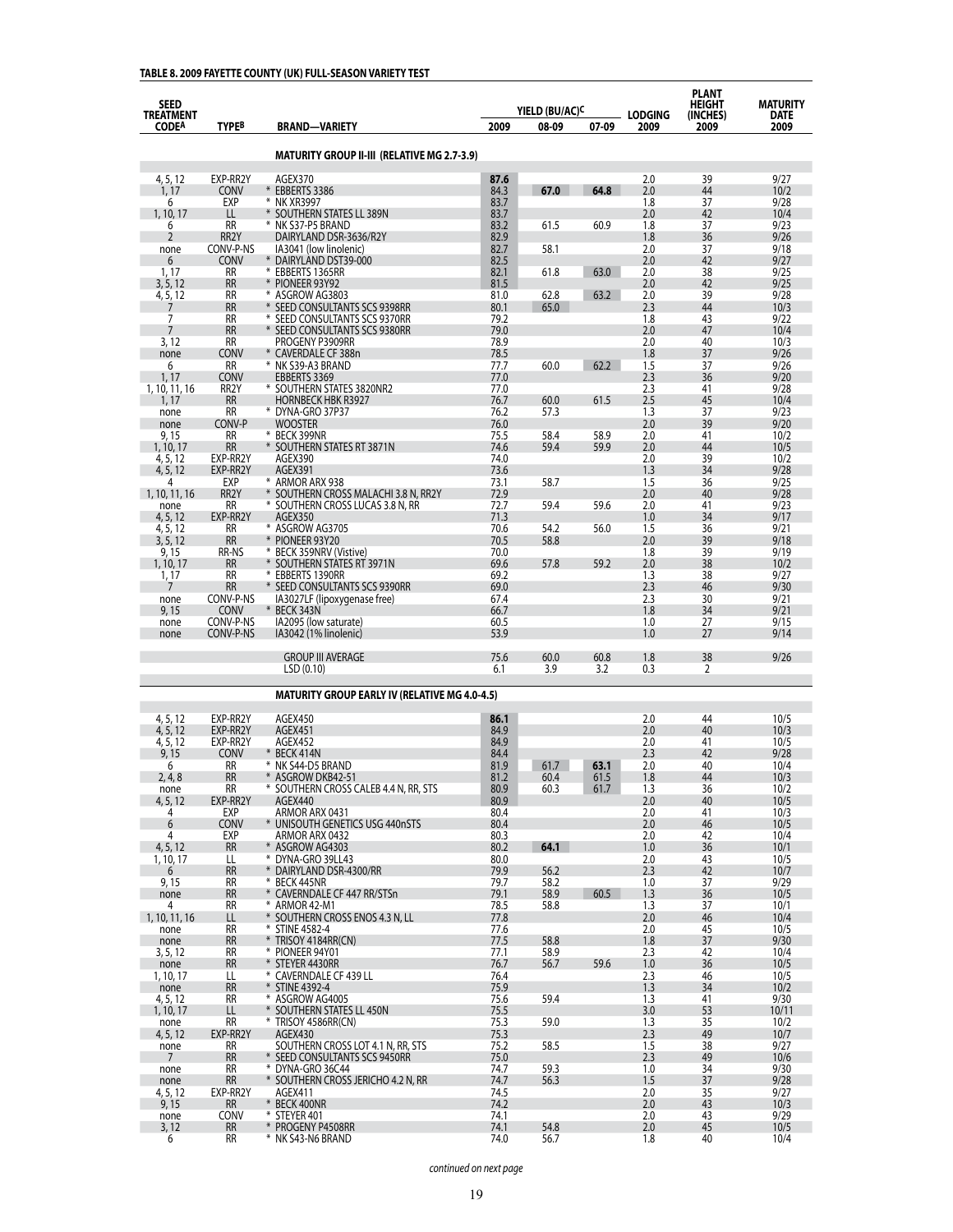## **TABLE 8. 2009 FAYETTE COUNTY (UK) FULL-SEASON VARIETY TEST**

| <b>SEED</b>                      |                          |                                                                        |              |                                     |              |                        | <b>PLANT</b><br>HEIGHT | MATURITY            |
|----------------------------------|--------------------------|------------------------------------------------------------------------|--------------|-------------------------------------|--------------|------------------------|------------------------|---------------------|
| <b>TREATMENT</b><br><b>CODEA</b> | <b>TYPEB</b>             | <b>BRAND-VARIETY</b>                                                   | 2009         | YIELD (BU/AC) <sup>C</sup><br>08-09 | 07-09        | <b>LODGING</b><br>2009 | (INCHES)<br>2009       | <b>DATE</b><br>2009 |
| 1, 10, 17                        | <b>RR</b>                | * SOUTHERN STATES RT 4370N                                             | 73.8         | 56.6                                | 56.5         | 2.0                    | 46                     | 10/4                |
| 19                               | RR                       | * CHANNEL 4551R                                                        | 73.6         |                                     |              | 2.3                    | 47                     | 10/5                |
| 4, 5, 12                         | EXP-RR2Y                 | AGEX431                                                                | 73.5         |                                     |              | 2.3                    | 45                     | 10/5                |
| none<br>4, 5, 12                 | RR<br>EXP-RR2Y           | * DYNA-GRO V42N9RS<br>AGEX410                                          | 73.4<br>73.3 | 59.1                                |              | 1.5<br>2.0             | 38<br>43               | 10/2<br>10/3        |
| 4                                | RR                       | * ARMOR 44-K6                                                          | 73.2         | 56.8                                |              | 1.0                    | 35                     | 9/29                |
| 4                                | <b>RR</b>                | DELTA GROW 4150 RR                                                     | 72.8         | 56.6                                | 58.4         | 2.3                    | 45                     | 10/5                |
| 4                                | RR                       | * DELTA GROW 4470 RR/STS                                               | 72.6         | 58.3                                | 61.5         | 1.0                    | 35                     | 10/2                |
| none<br>4, 5, 12                 | <b>RR</b><br><b>RR</b>   | * L&M 843R<br>* ASGROW AG4404                                          | 72.5<br>72.5 | 55.6<br>56.1                        | 57.4         | 2.0<br>2.0             | 44<br>43               | 10/5<br>10/5        |
| 1, 10, 17                        | LL                       | * SOUTHERN STATES LL 430N                                              | 72.3         |                                     |              | 1.8                    | 44                     | 10/4                |
| none                             | <b>CONV</b>              | L&M 74 STS                                                             | 72.2         |                                     |              | 2.0                    | 39                     | 10/3                |
| 1, 17<br>3, 5, 12                | <b>CONV</b><br>RR        | * PORTER HYBRIDS PH 4419N<br>* PIONEER 94Y20                           | 72.1<br>72.1 | 58.9<br>55.6                        |              | 1.8<br>2.3             | 38<br>46               | 9/27<br>10/11       |
| none                             | <b>RR</b>                | * STEYER 4210RR                                                        | 72.1         |                                     |              | 1.3                    | 35                     | 10/1                |
| 7                                | RR                       | * SEED CONSULTANTS SCS 9448RR                                          | 71.3         | 55.5                                |              | 2.3                    | 44                     | 10/12               |
| 1, 10, 17                        | <b>RR</b>                | * SOUTHERN STATES RT 4470N                                             | 71.2         | 56.6                                | 61.1         | 1.0                    | 34                     | 10/5                |
| 6<br>7                           | <b>RR</b><br><b>RR</b>   | * DAIRYLAND DSR-4500/RRSTS<br>* SEED CONSULTANTS SCS 9409RR            | 71.2<br>70.7 | 53.2<br>52.8                        |              | 2.3<br>2.3             | 40<br>44               | 10/4<br>10/3        |
| none                             | CONV-P-NS                | IA4004 (food type)                                                     | 70.5         |                                     |              | 2.8                    | 36                     | 9/19                |
| none                             | RR                       | * CAVERNDALE CF 410 RR/STSn                                            | 69.9         | 56.0                                | 57.5         | 1.5                    | 37                     | 9/29                |
| 3,12<br>4, 5, 12                 | <b>RR</b><br>EXP-RR2Y    | * PROGENY P4206RR<br>AGEX432                                           | 69.5<br>69.1 | 57.7                                | 60.1         | 1.3<br>2.0             | 37<br>44               | 9/29<br>10/7        |
| 1, 10, 17                        | LL                       | * SOUTHERN STATES LL 410N                                              | 68.6         |                                     |              | 1.5                    | 43                     | 10/5                |
| 6                                | <b>EXP</b>               | * NK XR4090                                                            | 68.2         |                                     |              | 2.0                    | 36                     | 9/30                |
| none                             | <b>CONV</b>              | * STEYER 410                                                           | 68.1         | 51.6                                |              | 2.3                    | 39                     | 9/28                |
| 1, 10, 17                        | <b>RR</b><br><b>CONV</b> | * SOUTHERN STATES RT 4451N<br>* SOUTHERN CROSS BENJAMIN 4.3 N          | 67.8<br>66.5 | 55.1<br>53.7                        | 57.0         | 2.0<br>1.8             | 46<br>40               | 10/6<br>10/5        |
| none<br>4                        | <b>CONV</b>              | * SCHILLINGER SEED 435.TCS                                             | 65.7         | 50.0                                |              | 1.8                    | 37                     | 10/2                |
| 6                                | RR                       | * UNISOUTH GENETICS USG 74C36                                          | 65.3         | 50.4                                |              | 2.5                    | 45                     | 10/9                |
| none                             | <b>CONV</b>              | * STEYER 441STS                                                        | 62.2         |                                     |              | 2.0                    | 43                     | 10/3                |
|                                  |                          | <b>EARLY GROUP IV AVERAGE</b>                                          | 74.7         | 56.9                                | 59.7         | 1.8                    | 41                     | 10/3                |
|                                  |                          | LSD(0.10)                                                              | 5.3          | 3.4                                 | 3.3          | 0.3                    | 2                      |                     |
|                                  |                          | <b>MATURITY GROUP LATE IV (RELATIVE MG 4.6-4.9)</b>                    |              |                                     |              |                        |                        |                     |
|                                  |                          |                                                                        |              |                                     |              |                        |                        |                     |
| 3, 5, 12<br>7                    | <b>RR</b><br><b>RR</b>   | * PIONEER 94Y70<br>* SEED CONSULTANTS SCS 9480RR                       | 91.4<br>91.4 | 66.1                                |              | 2.3<br>2.5             | 50<br>50               | 10/11<br>10/12      |
| 6                                | <b>RR</b>                | * UNISOUTH GENETICS USG 74G78                                          | 90.7         | 64.3                                |              | 1.3                    | 40                     | 10/5                |
| none                             | <b>RR</b>                | * TRISOY 4788RR(CN)                                                    | 90.6         |                                     |              | 1.8                    | 41                     | 10/9                |
| 4, 5, 12                         | <b>RR</b><br>EXP         | * ASGROW AG4605<br>ARMOR ARX 0472                                      | 89.5         | 64.4                                | 63.5         | 1.8                    | 39<br>41               | 10/4<br>10/5        |
| 4<br>4                           | EXP-RR                   | DELTA KING DKX 0461                                                    | 89.3<br>89.3 |                                     |              | 2.3<br>2.3             | 42                     | 10/6                |
| none                             | <b>RR</b>                | * SOUTHERN CROSS ELI 4.7 N, RR, STS                                    | 88.0         | 61.4                                | 63.5         | 1.3                    | 37                     | 10/5                |
| 1, 17                            | LL                       | <b>HALO 4:65</b>                                                       | 87.2         |                                     |              | 2.0                    | 47                     | 10/5                |
| 4                                | EXP<br><b>RR</b>         | * ARMOR ARX 0474<br>* PIONEER 94Y60                                    | 87.0<br>85.7 | 61.9                                |              | 2.5<br>2.0             | 43<br>42               | 10/8<br>10/8        |
| 3, 5, 12<br>6                    | <b>RR</b>                | * NK S48-C9 BRAND                                                      | 85.3         | 62.6                                |              | 2.0                    | 43                     | 10/14               |
| 4                                | RR                       | <b>ARMOR 47-R33</b>                                                    | 84.3         |                                     |              | 2.3                    | 39                     | 10/5                |
| 4                                | <b>RR</b>                | DELTA KING DKR 4744s                                                   | 84.2         |                                     |              | 2.0                    | 41                     | 10/6                |
| 1, 10, 17<br>6                   | <b>RR</b><br><b>RR</b>   | * SOUTHERN STATES RT 4808N<br>DAIRYLAND DSR-8482/RR                    | 83.7<br>83.6 | 63.1<br>62.5                        | 65.5<br>62.7 | 2.3<br>2.5             | 46<br>47               | 10/6<br>10/11       |
| 3, 5, 12                         | <b>RR</b>                | * PIONEER 94Y90                                                        | 83.1         | 59.3                                |              | 2.5                    | 57                     | 10/12               |
| none                             | <b>RR</b>                | CAVERNDALE CF 470 RR/STSn                                              | 83.0         | 60.3                                | 62.7         | 1.3                    | 37                     | 10/5                |
| 4                                | RR                       | * ARMOR 47-G10                                                         | 82.3         |                                     |              | 2.0                    | 44                     | 10/6                |
| 4<br>none                        | <b>RR</b><br>RR          | * SCHILLINGER SEED 495.RC<br>* TRISOY 4760RR(CN)                       | 82.1<br>81.1 | 59.8<br>58.8                        | 59.9<br>59.3 | 2.3<br>1.5             | 51<br>38               | 10/16<br>10/5       |
| 3, 12                            | <b>RR</b>                | * PROGENY P4807RR                                                      | 81.0         | 57.8                                | 58.5         | 2.3                    | 47                     | 10/9                |
| 4, 5, 12                         | RR                       | * ASGROW AG4907                                                        | 80.3         | 61.3                                |              | 2.0                    | 51                     | 10/7                |
| 3, 12                            | <b>RR</b>                | * PROGENY P4949RR                                                      | 80.2         | 58.2                                | 61.2         | 2.5                    | 46                     | 10/15               |
| none<br>none                     | RR<br><b>RR</b>          | * CHANNEL 4852R<br>* STEYER 4710RR                                     | 79.8<br>79.8 | 59.8                                |              | 2.0<br>2.0             | 43<br>47               | 10/6<br>10/9        |
| 4, 5, 12                         | <b>RR</b>                | * ASGROW AG4703                                                        | 79.8         | 59.1                                | 60.6         | 2.0                    | 43                     | 10/9                |
| 6                                | EXP                      | * NK XR4995                                                            | 79.8         |                                     |              | 2.8                    | 52                     | 10/9                |
| none                             | CONV-NS                  | KS4607 (high protein)                                                  | 79.5         | 57.1                                | 57.8         | 2.0                    | 40                     | 10/7                |
| 4<br>4, 5, 12                    | <b>CONV</b><br>RR        | * SCHILLINGER SEED 477.TCS<br>* ASGROW AG4606                          | 79.1<br>79.0 | 58.4<br>60.0                        |              | 2.5<br>2.0             | 42<br>45               | 10/7<br>10/6        |
| none                             | <b>RR</b>                | * DAIRYLAND DSR-8474/RR                                                | 78.8         |                                     |              | 2.0                    | 41                     | 10/5                |
| none                             | RR                       | * STEYER 4620RR                                                        | 78.7         | 59.4                                |              | 2.3                    | 43                     | 10/9                |
| 4                                | <b>RR</b>                | * SCHILLINGER SEED 4880.RC                                             | 78.7         |                                     |              | 2.5                    | 49                     | 10/14               |
| 7<br>none                        | <b>RR</b><br><b>RR</b>   | * SEED CONSULTANTS SCS 9479RR<br>* SOUTHERN CROSS RUFUS 4.7 N, RR, STS | 78.6<br>78.5 | 58.8<br>57.6                        |              | 2.8<br>2.0             | 48<br>43               | 10/10<br>10/6       |
| none                             | RR                       | * SOUTHERN CROSS GALILEE 4.7 N, RR                                     | 78.2         | 56.9                                | 59.3         | 2.3                    | 48                     | 10/8                |
| 3, 12                            | <b>RR</b>                | * PROGENY P4606RR                                                      | 78.2         | 57.9                                | 61.6         | 1.3                    | 39                     | 10/5                |
| 4                                | RR                       | DELTA GROW 4870 RR                                                     | 78.0         | 59.1                                |              | 2.0                    | 47                     | 10/8                |
| 1, 10, 17<br>3, 12               | <b>RR</b><br>RR          | * SOUTHERN STATES RT 4777N<br>PROGENY P4908RR                          | 77.6<br>77.2 | 57.9<br>57.6                        | 61.0         | 2.3<br>2.5             | 51<br>45               | 10/15<br>10/12      |
| 4                                | <b>RR</b>                | * DELTA GROW 4970 RR                                                   | 77.0         | 59.0                                | 56.8         | 3.8                    | 50                     | frost killed        |
| none                             | RR                       | * STINE 4782-4                                                         | 76.9         | 55.8                                | 59.1         | 1.0                    | 38                     | 10/6                |
| $\overline{4}$                   | <b>RR</b>                | * DELTA GROW 4770 RR                                                   | 76.6         | 56.5                                | 59.3         | 3.3                    | 50                     | 10/5                |
| 1,17<br>9,15                     | RR<br><b>RR</b>          | * HORNBECK HBK R4924<br>* BECK 474NR                                   | 76.6<br>76.4 | 56.7<br>57.5                        | 58.7         | 3.0<br>2.0             | 54<br>45               | 10/16<br>10/7       |
| 6                                | RR                       | * UNISOUTH GENETICS USG 74A76                                          | 76.2         | 57.4                                | 59.9         | 2.8                    | 52                     | 10/8                |
| 4, 5, 12                         | <b>RR</b>                | ASGROW AG4903                                                          | 76.2         | 60.0                                | 59.1         | 2.0                    | 48                     | 10/12               |
| 4                                | RR                       | DELTA GROW 4975 RR                                                     | 75.9         | 56.8                                | 57.7         | 2.3                    | 45                     | frost killed        |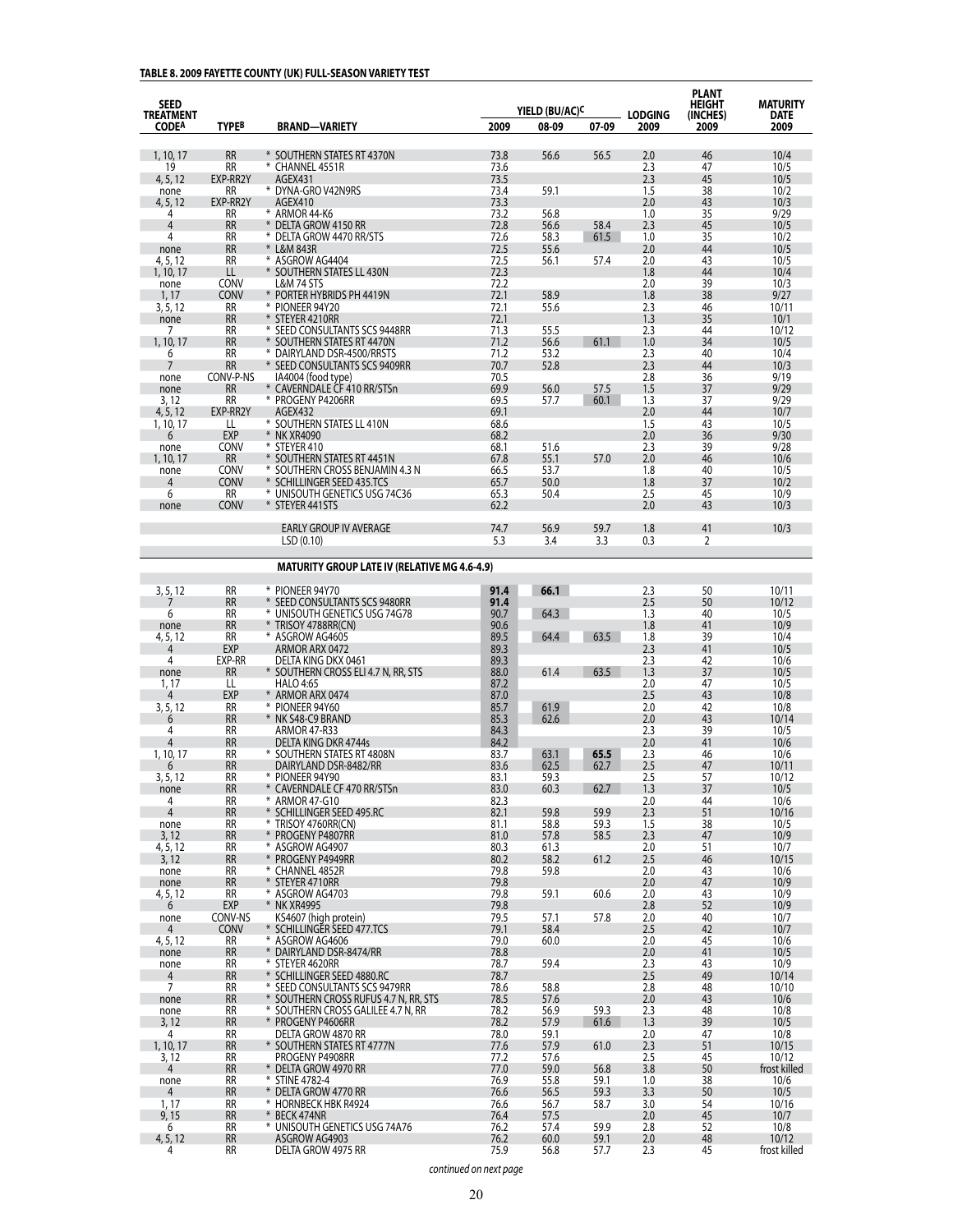#### **TABLE 8. 2009 FAYETTE COUNTY (UK) FULL-SEASON VARIETY TEST**

| <b>SEED</b><br><b>TREATMENT</b> |                          |                                                               |              | YIELD (BU/AC) <sup>C</sup> |       | <b>LODGING</b> | <b>PLANT</b><br><b>HEIGHT</b><br>(INCHES) | <b>MATURITY</b><br><b>DATE</b> |
|---------------------------------|--------------------------|---------------------------------------------------------------|--------------|----------------------------|-------|----------------|-------------------------------------------|--------------------------------|
| <b>CODEA</b>                    | <b>TYPEB</b>             | <b>BRAND-VARIETY</b>                                          | 2009         | 08-09                      | 07-09 | 2009           | 2009                                      | 2009                           |
| none                            | <b>RR</b>                | * DYNA-GRO V47N9RS                                            | 75.5         | 58.1                       |       | 2.0            | 42                                        | 10/5                           |
| 6                               | RR                       | * NK S47-D9 BRAND                                             | 75.3         | 56.7                       | 60.4  | 1.5            | 46                                        | 10/10                          |
| 3,12                            | <b>RR</b>                | PROGENY P4906RR                                               | 74.9         | 57.9                       | 56.7  | 2.3            | 44                                        | 10/6                           |
| 6                               | <b>RR</b>                | * DAIRYLAND DSR48-000/RR                                      | 74.9         |                            |       | 2.3            | 48                                        | 10/7                           |
| 4                               | <b>RR</b>                | * ARMOR 47-F8                                                 | 74.8         | 55.6                       | 58.6  | 1.3            | 38                                        | 10/6                           |
| 1, 17                           | RR                       | * HORNBECK HBK R4727                                          | 74.7         | 53.9                       | 57.9  | 2.5            | 49                                        | 10/9                           |
| none<br>4                       | <b>RR</b><br>RR          | * STINE 5022-4<br>* DELTA GROW 4780 RR                        | 74.7<br>74.6 | 56.8                       | 58.9  | 2.5<br>2.0     | 46<br>48                                  | 10/7<br>10/7                   |
| none                            | CONV                     | SOUTHER CROSS JOSHUA 4.8                                      | 74.6         |                            |       | 3.3            | 48                                        | 10/8                           |
| 1, 17                           | RR                       | * HORNBECK HBK R4729                                          | 74.4         |                            |       | 2.5            | 44                                        | 10/13                          |
| 1, 10, 17                       | <b>RR</b>                | * SOUTHERN STATES RT 4996N                                    | 74.1         | 53.6                       | 56.0  | 2.8            | 47                                        | 10/15                          |
| none                            | <b>RR</b>                | * DYNA-GRO 33G48                                              | 73.7         |                            |       | 2.8            | 46                                        | 10/9                           |
| 3, 12                           | <b>RR</b>                | * Progeny P4706RR                                             | 72.3         | 53.4                       | 55.2  | 3.0            | 51                                        | 10/5                           |
| none                            | RR                       | CHANNEL 4851R                                                 | 71.7         |                            |       | 2.8            | 50                                        | 10/6                           |
| 4<br>6                          | <b>RR</b><br>CONV        | * ARMOR 48-J3<br>* DAIRYLAND DSR-4890                         | 71.4<br>71.1 | 56.4                       | 59.7  | 2.0<br>2.5     | 46<br>51                                  | 10/12<br>10/15                 |
| 4, 5, 12                        | <b>RR</b>                | * ASGROW AG4705                                               | 68.4         | 54.7                       |       | 2.8            | 48                                        | 10/13                          |
| 4                               | RR                       | * SCHILLINGER SEED 4990.RC                                    | 67.8         |                            |       | 2.0            | 47                                        | 10/12                          |
| none                            | CONV-P                   | PENNYRILE (long term check-released 1987)                     | 66.0         | 50.6                       | 51.0  | 2.5            | 50                                        | 10/11                          |
| 9, 15                           | <b>RR</b>                | * BECK 491NR                                                  | 66.0         |                            |       | 1.5            | 41                                        | 10/6                           |
| 1, 17                           | LL                       | <b>HALO 4:94</b>                                              | 64.2         |                            |       | 2.5            | 52                                        | frost killed                   |
| none                            | CONV-P                   | TN04-124                                                      | 63.5         |                            |       | 3.5            | 48                                        | frost killed                   |
| 6                               | <b>RR</b><br><b>CONV</b> | * UNISOUTH GENETICS USG 74T98<br><b>HORNBECK HBK C4929</b>    | 63.4         | 46.9                       |       | 4.5            | 43                                        | frost killed<br>frost killed   |
| 1, 17<br>1, 10, 17              | LL                       | * SOUTHERN CROSS SHILOH 4.9 N, LL                             | 61.5<br>61.4 |                            |       | 3.3<br>2.8     | 61<br>53                                  | frost killed                   |
| 1, 10, 17                       | LL                       | * SOUTHERN STATES LL 499N                                     | 59.5         |                            |       | 3.0            | 53                                        | frost killed                   |
|                                 |                          |                                                               |              |                            |       |                |                                           |                                |
|                                 |                          | <b>LATE GROUP IV AVERAGE</b>                                  | 77.7         | 58.2                       | 59.4  | 2.3            | 45.7                                      | 10/9                           |
|                                 |                          | LSD(0.10)                                                     | 7.6          | 4.3                        | 4.0   | 0.4            | 3                                         |                                |
|                                 |                          | <b>MATURITY GROUP V</b>                                       |              |                            |       |                |                                           |                                |
| $\overline{4}$                  | <b>RR</b>                | * DELTA GROW 5170 RR                                          | 77.2         | 56.9                       |       | 2.0            | 39                                        | 10/7                           |
| 1, 17                           | LL                       | <b>HALO 5:25</b>                                              | 75.2         |                            |       | 2.5            | 37                                        | frost killed                   |
| none                            | <b>RR</b>                | * SOUTHERN CROSS DAMASCUS 5.0 N, RR, STS                      | 74.6         | 51.3                       | 49.6  | 2.5            | 42                                        | frost killed                   |
| 6                               | RR.                      | * DAIRYLAND DSR-8509/RR                                       | 72.3         | 55.0                       | 51.8  | 2.5            | 50                                        | 10/17                          |
| 1, 10, 17                       | LL                       | * SOUTHERN STATES LL 511N                                     | 72.0         |                            |       | 2.8            | 37                                        | frost killed                   |
| none                            | RR.                      | * CHANNEL 5051R                                               | 71.4         |                            |       | 2.3            | 50                                        | 10/12                          |
| 6<br>4                          | <b>RR</b><br>RR.         | * DAIRYLAND DSR-8512/RR<br>* DELTA GROW 5160 RR/STS           | 70.7<br>69.8 | 51.8<br>49.2               | 51.5  | 2.8<br>2.5     | 51<br>48                                  | frost killed<br>10/16          |
| 6                               | Conv                     | UNISOUTH GENETICS USG 5601T                                   | 69.4         | 51.9                       | 48.4  | 3.8            | 45                                        | frost killed                   |
| 3, 5, 12                        | <b>RR</b>                | * PIONEER 95Y40                                               | 66.0         |                            |       | 3.5            | 45                                        | frost killed                   |
| 4                               | <b>RR</b>                | * DELTA GROW 5280 RR                                          | 64.9         |                            |       | 4.0            | 42                                        | frost killed                   |
| none                            | CONV-P                   | * KS5004N                                                     | 63.9         | 49.9                       |       | 3.3            | 44                                        | frost killed                   |
| 4                               | <b>RR</b>                | * ARMOR 53-Z5                                                 | 63.6         | 47.1                       |       | 3.3            | 41                                        | frost killed                   |
| 1, 10, 17                       | <b>RR</b>                | * SOUTHERN STATES RT 5160N                                    | 63.3         | 45.6                       | 43.3  | 3.8            | 45                                        | frost killed                   |
| 3, 12                           | <b>RR</b>                | * PROGENY P5218RR                                             | 63.2         | 46.6                       |       | 4.0            | 46                                        | frost killed                   |
| 6<br>4                          | <b>RR</b><br><b>RR</b>   | DAIRYLAND DSR-5200/RR<br>* SCHILLINGER SEED 557.RC            | 61.7<br>60.8 | 44.0                       |       | 2.8<br>3.8     | 50<br>46                                  | frost killed<br>frost killed   |
| 4                               | <b>RR</b>                | * DELTA GROW 5300 RR/STS                                      | 60.2         | 44.3                       | 41.6  | 3.3            | 45                                        | frost killed                   |
| 4                               | <b>RR</b>                | <b>SCHILLINGER SEED 5440.R</b>                                | 59.9         |                            |       | 3.5            | 41                                        | frost killed                   |
| none                            | CONV-P                   | <b>GLENN</b>                                                  | 59.7         | 45.0                       |       | 3.0            | 38                                        | frost killed                   |
| 1.4                             | <b>RR</b>                | * ASGROW AG5301                                               | 59.3         |                            |       | 3.5            | 43                                        | frost killed                   |
| 1, 17                           | LL                       | HALO 5:65                                                     | 59.2         |                            |       | 2.8            | 44                                        | frost killed                   |
| $7\overline{ }$                 | <b>RR</b>                | SEED CONSULTANTS SCS 9530RR                                   | 59.1         |                            |       | 4.3            | 47                                        | frost killed                   |
| none                            | CONV-P-NS                | V01-1702 (3.5% linolenic)                                     | 58.9         | 44.0                       |       | 3.8            | 42                                        | frost killed                   |
| 6                               | <b>CONV</b>              | UNISOUTH GENETICS USG 5002T                                   | 58.8         | 48.4                       | 48.6  | 3.8            | 40                                        | frost killed                   |
| 1, 17<br>none                   | RR<br>CONV-P             | * HORNBECK HBK R5229<br>ESSEX (long term check-released 1974) | 57.2<br>56.0 | 44.2                       | 43.3  | 3.3<br>2.3     | 47<br>36                                  | frost killed<br>frost killed   |
| 4                               | RR                       | * DELTA GROW 5450 RR                                          | 56.0         | 42.1                       |       | 3.5            | 47                                        | frost killed                   |
| none                            | EXP-P-RR                 | TN06-140-RR                                                   | 55.8         |                            |       | 3.8            | 42                                        | frost killed                   |
| 4                               | RR                       | * DELTA GROW 5555 RR                                          | 55.2         |                            |       | 4.3            | 46                                        | frost killed                   |
| $\overline{4}$                  | <b>RR</b>                | DELTA KING DK 5363                                            | 53.1         |                            |       | 4.0            | 44                                        | frost killed                   |
| 3, 12                           | RR                       | * PROGENY P5319RR                                             | 52.1         |                            |       | 4.3            | 42                                        | frost killed                   |
| none                            | CONV-P-NS                | V01-1693 (3.5% linolenic)                                     | 51.9         | 39.4                       |       | 4.0            | 45                                        | frost killed                   |
| $\overline{4}$                  | RR                       | * DELTA GROW 5970 RR                                          | 51.1         |                            |       | 3.3            | 46                                        | frost killed                   |
| 1, 17<br>none                   | <b>CONV</b><br>CONV-P-NS | <b>HORNBECK HBK C5528</b><br>TN03-217 (natto soyfood type)    | 50.6<br>48.8 |                            |       | 4.0<br>3.3     | 47<br>37                                  | frost killed<br>frost killed   |
|                                 |                          |                                                               |              |                            |       |                |                                           |                                |
|                                 |                          | <b>GROUP V AVERAGE</b>                                        | 61.7         | 47.6                       | 47.3  | 3.3            | 44                                        |                                |
|                                 |                          | LSD(0.10)                                                     | 6.5          | 3.7                        | 3.5   | 0.5            | $\overline{3}$                            |                                |
|                                 |                          |                                                               |              |                            |       |                |                                           |                                |
|                                 |                          | <b>GRAND MEAN</b>                                             | 73.8         | 56.5                       | 58.1  | 2.2            | 42                                        |                                |

*A See Table 4 forseed treatment code names. B \* Resistant to soybean cyst nematode. See Table 3 for details.*

*P Public varieties.*<br>*NS Novel soybeans* NS Movel soybeans are special trait varieties emerging from both the public and private sectors. Some of these value-added soybean types will supply relatively small market niches, while others may be of much broader market value. Testing novel soybeans will enable producers to assess whether premiums for a  *given trait offset possible yield lag/drag.*

 *EXP Experimental entries are varietiesthat are still under development orsoon to be released.*

 *LL LibertyLink variety (Ignite herbicide tolerant).*

 *RR Roundup Ready variety (RR1 first generation, original trait).*

 *RR2Y Roundup Ready 2 yield variety.*

 *CONV Conventional variety.*

C – Within a maturity group, shaded yields are not significantly different (0.10 level) from the highest yielding cultivar (bold data) of that maturity group and year column.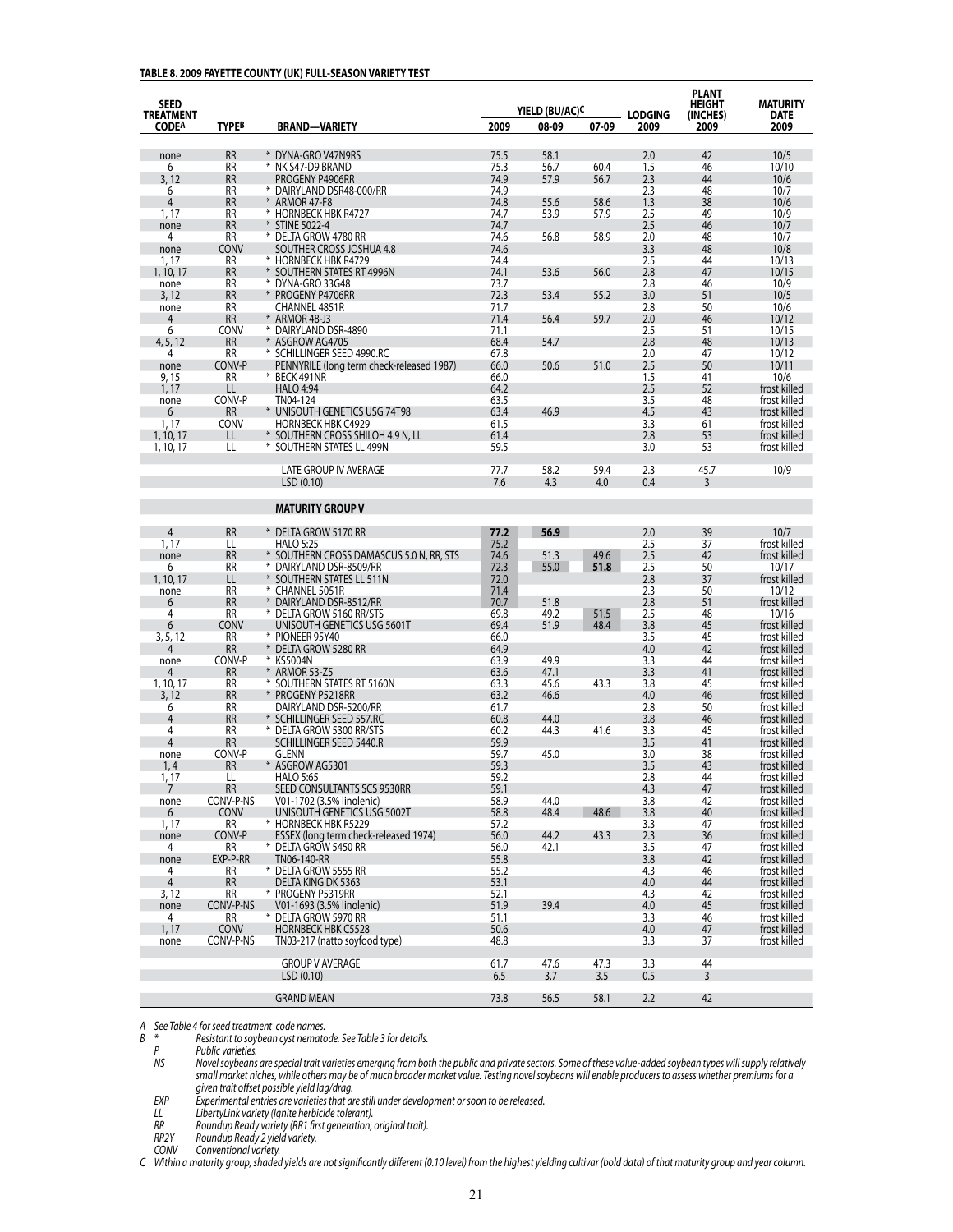# **TABLE 9. 2009 MCLEAN COUNTY FULL-SEASON VARIETY TESTA**

| <b>MATURITY GROUP II-III (RELATIVE MG 2.7-3.9)</b><br>EXP-RR2Y<br>79.1<br>2.3<br>4, 5, 12<br>AGEX391<br>3, 5, 12<br><b>RR</b><br>¥<br>PIONEER 93Y92<br>76.8<br>3.0<br>EXP<br>⋇<br>76.2<br>6<br><b>NK XR3997</b><br>2.0<br><b>RR</b><br>75.9<br>58.2<br>2.5<br>7<br>SEED CONSULTANTS SCS 9398RR<br>RR<br>* DYNA-GRO 37P37<br>75.9<br>57.4<br>2.3<br>none<br><b>RR</b><br>NK S39-A3 BRAND<br>74.2<br>56.0<br>48.3<br>2.3<br>6<br>RR <sub>2</sub> Y<br>¥<br>74.2<br>2.5<br>1, 10, 11, 16<br>SOUTHERN CROSS MALACHI 3.8 N, RR2Y<br><b>RR</b><br>74.1<br>2.0<br>EBBERTS 1390RR<br>1, 17<br>EXP-RR2Y<br>AGEX390<br>73.4<br>2.5<br>4, 5, 12<br>RR <sub>2</sub> Y<br>* SOUTHERN STATES 3820NR2<br>73.0<br>3.0<br>1, 10, 11, 16<br>* DAIRYLAND DST39-000<br>73.0<br>2.8<br><b>CONV</b><br>6<br><b>CONV</b><br>* EBBERTS 3386<br>72.6<br>55.4<br>47.3<br>2.8<br>1, 17<br>RR <sub>2</sub> Y<br>DAIRYLAND DSR-3636/R2Y<br>72.4<br>2.3<br>2<br>7<br><b>RR</b><br>* SEED CONSULTANTS SCS 9390RR<br>72.3<br>3.0<br>1,17<br>EBBERTS 1365RR<br>71.9<br>55.5<br>50.4<br>RR<br>2.8<br>EXP-RR2Y<br>71.8<br>4, 5, 12<br>AGEX370<br>2.8<br>* ARMOR ARX 938<br>70.3<br>53.4<br>2.5<br>4<br>EXP<br>4, 5, 12<br><b>RR</b><br>ASGROW AG3705<br>69.6<br>48.7<br>2.0<br>54.5<br>* PIONEER 93Y20<br>69.6<br>54.9<br>3.0<br>3, 5, 12<br>RR<br><b>RR</b><br>* NK S37-P5 BRAND<br>69.5<br>48.5<br>2.5<br>56.2<br>6<br><b>CONV</b><br>EBBERTS 3369<br>69.1<br>2.8<br>1, 17<br><b>RR</b><br>PROGENY P3909RR<br>69.0<br>3.0<br>3, 12<br><b>CONV</b><br>* CAVERDALE CF 388n<br>69.0<br>3.0<br>none<br><b>RR</b><br>* SOUTHERN CROSS LUCAS 3.8 N, RR<br>66.7<br>50.8<br>44.7<br>2.8<br>none<br>RR<br>* SEED CONSULTANTS SCS 9370RR<br>2.3<br>66.6<br>7<br>SEED CONSULTANTS SCS 9380RR<br>65.7<br>2.0<br>7<br><b>RR</b><br>⋇<br>BECK 359NRV (Vistive)<br>62.9<br>2.5<br>9, 15<br>RR-NS<br><b>RR</b><br>* BECK 399NR<br>62.6<br>49.0<br>42.4<br>2.3<br>9, 15<br>* SOUTHERN STATES LL 389N<br>62.5<br>2.5<br>1, 10, 17<br>LL<br>* SOUTHERN STATES RT 3971N<br>62.1<br>48.3<br>41.9<br>2.3<br>1, 10, 17<br><b>RR</b><br>CONV-P-NS<br>61.6<br>48.4<br>2.8<br>IA3041 (low linolenic)<br>none<br>EXP-RR2Y<br>2.0<br>4, 5, 12<br>AGEX350<br>61.1<br>* BECK 343N<br>60.4<br>2.3<br>9, 15<br><b>CONV</b><br>1, 17<br><b>RR</b><br>HORNBECK HBK R3927<br>59.4<br>46.0<br>39.3<br>4.0<br>* ASGROW AG3803<br>59.0<br>48.3<br>42.9<br>4, 5, 12<br>RR<br>2.5<br>CONV-P<br>WOOSTER<br>58.4<br>2.3<br>none<br>CONV-P-NS<br>IA3027LF (lipoxygenase free)<br>58.2<br>2.3<br>none<br>CONV-P-NS<br>IA3042 (1% linolenic)<br>57.0<br>1.8<br>none<br>⋇<br>SOUTHERN STATES RT 3871N<br>53.8<br>44.2<br>38.2<br>2.3<br>RR<br>1, 10, 17<br>IA2095 (low saturate)<br>48.1<br>CONV-P-NS<br>1.8<br>none<br><b>GROUP III AVERAGE</b><br>67.4<br>52.3<br>44.8<br>2.5<br>LSD(0.10)<br>6.8<br>4.1<br>2.9<br>0.4<br><b>MATURITY GROUP EARLY IV (RELATIVE MG 4.0-4.5)</b><br><b>RR</b><br>83.3<br>2.0<br>* TRISOY 4586RR(CN)<br>60.5<br>none<br><b>RR</b><br>$\ast$<br>82.1<br>61.9<br>50.6<br>CAVERNDALE CF 447 RR/STSn<br>2.0<br>none<br>EXP-RR2Y<br>81.8<br>2.3<br>AGEX440<br>4, 5, 12<br>* SEED CONSULTANTS SCS 9450RR<br>RR<br>81.8<br>3.0<br>RR<br>⋇<br>80.9<br>58.9<br>9, 15<br>BECK 445NR<br>1.8<br><b>RR</b><br>$\ast$<br><b>STINE 4582-4</b><br>80.6<br>2.5<br>none<br>*<br>60.2<br>RR<br>ASGROW AG4303<br>80.5<br>2.0<br>4, 5, 12<br>* SOUTHERN CROSS CALEB 4.4 N, RR, STS<br><b>RR</b><br>80.3<br>59.3<br>48.5<br>2.0<br>none<br>RR<br>* STEYER 4210RR<br>80.2<br>2.0<br>none<br>EXP-RR2Y<br>80.2<br>2.5<br>4, 5, 12<br>AGEX410<br>47.7<br>* STEYER 4430RR<br>80.1<br>59.6<br>1.5<br>RR<br>none<br>EXP-RR2Y<br>79.7<br>4, 5, 12<br>AGEX450<br>2.0<br>79.5<br>EXP-RR2Y<br>AGEX452<br>2.0<br>4, 5, 12<br>47.3<br>* DELTA GROW 4470 RR/STS<br>79.5<br>57.4<br>1.8<br>RR<br>4<br>3, 5, 12<br>RR<br>* PIONEER 94Y20<br>78.8<br>58.9<br>2.8<br>EXP-RR2Y<br>2.5<br>4, 5, 12<br>AGEX451<br>78.3<br>* SOUTHERN STATES RT 4470N<br>78.1<br>60.4<br>49.3<br>1.8<br>1, 10, 17<br>RR<br><b>RR</b><br>* STINE 4392-4<br>none<br>77.2<br>2.0<br>RR<br>* CHANNEL 4551R<br>76.8<br>3.0<br>19<br>6<br><b>RR</b><br>* DAIRYLAND DSR-4500/RRSTS<br>55.8<br>76.8<br>3.0<br>4<br>RR<br>* ARMOR 42-M1<br>76.7<br>55.1<br>2.3<br><b>RR</b><br>* SOUTHERN CROSS JERICHO 4.2 N, RR<br>76.5<br>2.0<br>none<br>57.7<br>* DYNA-GRO 36C44<br>76.2<br>58.3<br>RR<br>1.8<br>none<br>EXP-RR2Y<br>2.5<br>4, 5, 12<br>AGEX430<br>75.2<br>* ARMOR 44-K6<br>75.2<br>55.5<br>2.0<br>4<br>RR<br>7<br><b>RR</b><br>* SEED CONSULTANTS SCS 9448RR<br>75.1<br>2.8<br>57.2<br>RR<br>* ASGROW DKB42-51<br>75.0<br>43.5<br>2, 4, 8<br>54.8<br>2.0<br><b>RR</b><br>* L&M 843R<br>74.3<br>2.5<br>52.8<br>none<br>74.0<br>RR<br>* DELTA GROW 4150 RR<br>56.1<br>46.6<br>2.3<br>4<br>4, 5, 12<br><b>RR</b><br>* ASGROW AG4404<br>74.0<br>54.6<br>43.6<br>2.8<br>RR<br>* PIONEER 94Y01<br>73.0<br>3, 5, 12<br>59.3<br>3.0<br><b>RR</b><br>* ASGROW AG4005<br>72.8<br>2.3<br>4, 5, 12<br>55.8<br>9, 15<br>RR<br>* BECK 400NR<br>72.2<br>3.0<br>EXP-RR2Y<br>72.2<br>4, 5, 12<br>AGEX411<br>2.8<br>* SOUTHERN STATES LL 430N<br>71.9<br>2.5<br>1, 10, 17<br>LL<br>EXP-RR2Y<br>4, 5, 12<br>AGEX431<br>71.6<br>3.0<br>* BECK 414N<br>71.4<br>3.0<br>9, 15<br><b>CONV</b><br><b>L&amp;M 74 STS</b><br>71.3<br>3.5<br><b>CONV</b><br>none<br>* PORTER HYBRIDS PH 4419N<br>71.2<br>55.4<br>2.8<br>1, 17<br><b>CONV</b> | <b>SEED</b><br>TREATMENT<br>CODEB | <b>TYPE<sup>C</sup></b> | BRAND—VARIETY | 2009 | YIELD (BU/AC) <sup>D</sup><br>08-09 | 07-09 | <b>LODGING</b><br>2009 |
|--------------------------------------------------------------------------------------------------------------------------------------------------------------------------------------------------------------------------------------------------------------------------------------------------------------------------------------------------------------------------------------------------------------------------------------------------------------------------------------------------------------------------------------------------------------------------------------------------------------------------------------------------------------------------------------------------------------------------------------------------------------------------------------------------------------------------------------------------------------------------------------------------------------------------------------------------------------------------------------------------------------------------------------------------------------------------------------------------------------------------------------------------------------------------------------------------------------------------------------------------------------------------------------------------------------------------------------------------------------------------------------------------------------------------------------------------------------------------------------------------------------------------------------------------------------------------------------------------------------------------------------------------------------------------------------------------------------------------------------------------------------------------------------------------------------------------------------------------------------------------------------------------------------------------------------------------------------------------------------------------------------------------------------------------------------------------------------------------------------------------------------------------------------------------------------------------------------------------------------------------------------------------------------------------------------------------------------------------------------------------------------------------------------------------------------------------------------------------------------------------------------------------------------------------------------------------------------------------------------------------------------------------------------------------------------------------------------------------------------------------------------------------------------------------------------------------------------------------------------------------------------------------------------------------------------------------------------------------------------------------------------------------------------------------------------------------------------------------------------------------------------------------------------------------------------------------------------------------------------------------------------------------------------------------------------------------------------------------------------------------------------------------------------------------------------------------------------------------------------------------------------------------------------------------------------------------------------------------------------------------------------------------------------------------------------------------------------------------------------------------------------------------------------------------------------------------------------------------------------------------------------------------------------------------------------------------------------------------------------------------------------------------------------------------------------------------------------------------------------------------------------------------------------------------------------------------------------------------------------------------------------------------------------------------------------------------------------------------------------------------------------------------------------------------------------------------------------------------------------------------------------------------------------------------------------------------------------------------------------------------------------------------------------------------------------------------------------------------------------------------------------------------------------------------------------------------------------------------------------------------------------------------------------------------------------------------------------------------------------------------------------------------------------------------------------------------------------------------------------------------------------------------------------------------------------------------------------------------------------------------------------------------------------------------------------------------------------------------------------------------------------------------|-----------------------------------|-------------------------|---------------|------|-------------------------------------|-------|------------------------|
|                                                                                                                                                                                                                                                                                                                                                                                                                                                                                                                                                                                                                                                                                                                                                                                                                                                                                                                                                                                                                                                                                                                                                                                                                                                                                                                                                                                                                                                                                                                                                                                                                                                                                                                                                                                                                                                                                                                                                                                                                                                                                                                                                                                                                                                                                                                                                                                                                                                                                                                                                                                                                                                                                                                                                                                                                                                                                                                                                                                                                                                                                                                                                                                                                                                                                                                                                                                                                                                                                                                                                                                                                                                                                                                                                                                                                                                                                                                                                                                                                                                                                                                                                                                                                                                                                                                                                                                                                                                                                                                                                                                                                                                                                                                                                                                                                                                                                                                                                                                                                                                                                                                                                                                                                                                                                                                                                                                                  |                                   |                         |               |      |                                     |       |                        |
|                                                                                                                                                                                                                                                                                                                                                                                                                                                                                                                                                                                                                                                                                                                                                                                                                                                                                                                                                                                                                                                                                                                                                                                                                                                                                                                                                                                                                                                                                                                                                                                                                                                                                                                                                                                                                                                                                                                                                                                                                                                                                                                                                                                                                                                                                                                                                                                                                                                                                                                                                                                                                                                                                                                                                                                                                                                                                                                                                                                                                                                                                                                                                                                                                                                                                                                                                                                                                                                                                                                                                                                                                                                                                                                                                                                                                                                                                                                                                                                                                                                                                                                                                                                                                                                                                                                                                                                                                                                                                                                                                                                                                                                                                                                                                                                                                                                                                                                                                                                                                                                                                                                                                                                                                                                                                                                                                                                                  |                                   |                         |               |      |                                     |       |                        |
|                                                                                                                                                                                                                                                                                                                                                                                                                                                                                                                                                                                                                                                                                                                                                                                                                                                                                                                                                                                                                                                                                                                                                                                                                                                                                                                                                                                                                                                                                                                                                                                                                                                                                                                                                                                                                                                                                                                                                                                                                                                                                                                                                                                                                                                                                                                                                                                                                                                                                                                                                                                                                                                                                                                                                                                                                                                                                                                                                                                                                                                                                                                                                                                                                                                                                                                                                                                                                                                                                                                                                                                                                                                                                                                                                                                                                                                                                                                                                                                                                                                                                                                                                                                                                                                                                                                                                                                                                                                                                                                                                                                                                                                                                                                                                                                                                                                                                                                                                                                                                                                                                                                                                                                                                                                                                                                                                                                                  |                                   |                         |               |      |                                     |       |                        |
|                                                                                                                                                                                                                                                                                                                                                                                                                                                                                                                                                                                                                                                                                                                                                                                                                                                                                                                                                                                                                                                                                                                                                                                                                                                                                                                                                                                                                                                                                                                                                                                                                                                                                                                                                                                                                                                                                                                                                                                                                                                                                                                                                                                                                                                                                                                                                                                                                                                                                                                                                                                                                                                                                                                                                                                                                                                                                                                                                                                                                                                                                                                                                                                                                                                                                                                                                                                                                                                                                                                                                                                                                                                                                                                                                                                                                                                                                                                                                                                                                                                                                                                                                                                                                                                                                                                                                                                                                                                                                                                                                                                                                                                                                                                                                                                                                                                                                                                                                                                                                                                                                                                                                                                                                                                                                                                                                                                                  |                                   |                         |               |      |                                     |       |                        |
|                                                                                                                                                                                                                                                                                                                                                                                                                                                                                                                                                                                                                                                                                                                                                                                                                                                                                                                                                                                                                                                                                                                                                                                                                                                                                                                                                                                                                                                                                                                                                                                                                                                                                                                                                                                                                                                                                                                                                                                                                                                                                                                                                                                                                                                                                                                                                                                                                                                                                                                                                                                                                                                                                                                                                                                                                                                                                                                                                                                                                                                                                                                                                                                                                                                                                                                                                                                                                                                                                                                                                                                                                                                                                                                                                                                                                                                                                                                                                                                                                                                                                                                                                                                                                                                                                                                                                                                                                                                                                                                                                                                                                                                                                                                                                                                                                                                                                                                                                                                                                                                                                                                                                                                                                                                                                                                                                                                                  |                                   |                         |               |      |                                     |       |                        |
|                                                                                                                                                                                                                                                                                                                                                                                                                                                                                                                                                                                                                                                                                                                                                                                                                                                                                                                                                                                                                                                                                                                                                                                                                                                                                                                                                                                                                                                                                                                                                                                                                                                                                                                                                                                                                                                                                                                                                                                                                                                                                                                                                                                                                                                                                                                                                                                                                                                                                                                                                                                                                                                                                                                                                                                                                                                                                                                                                                                                                                                                                                                                                                                                                                                                                                                                                                                                                                                                                                                                                                                                                                                                                                                                                                                                                                                                                                                                                                                                                                                                                                                                                                                                                                                                                                                                                                                                                                                                                                                                                                                                                                                                                                                                                                                                                                                                                                                                                                                                                                                                                                                                                                                                                                                                                                                                                                                                  |                                   |                         |               |      |                                     |       |                        |
|                                                                                                                                                                                                                                                                                                                                                                                                                                                                                                                                                                                                                                                                                                                                                                                                                                                                                                                                                                                                                                                                                                                                                                                                                                                                                                                                                                                                                                                                                                                                                                                                                                                                                                                                                                                                                                                                                                                                                                                                                                                                                                                                                                                                                                                                                                                                                                                                                                                                                                                                                                                                                                                                                                                                                                                                                                                                                                                                                                                                                                                                                                                                                                                                                                                                                                                                                                                                                                                                                                                                                                                                                                                                                                                                                                                                                                                                                                                                                                                                                                                                                                                                                                                                                                                                                                                                                                                                                                                                                                                                                                                                                                                                                                                                                                                                                                                                                                                                                                                                                                                                                                                                                                                                                                                                                                                                                                                                  |                                   |                         |               |      |                                     |       |                        |
|                                                                                                                                                                                                                                                                                                                                                                                                                                                                                                                                                                                                                                                                                                                                                                                                                                                                                                                                                                                                                                                                                                                                                                                                                                                                                                                                                                                                                                                                                                                                                                                                                                                                                                                                                                                                                                                                                                                                                                                                                                                                                                                                                                                                                                                                                                                                                                                                                                                                                                                                                                                                                                                                                                                                                                                                                                                                                                                                                                                                                                                                                                                                                                                                                                                                                                                                                                                                                                                                                                                                                                                                                                                                                                                                                                                                                                                                                                                                                                                                                                                                                                                                                                                                                                                                                                                                                                                                                                                                                                                                                                                                                                                                                                                                                                                                                                                                                                                                                                                                                                                                                                                                                                                                                                                                                                                                                                                                  |                                   |                         |               |      |                                     |       |                        |
|                                                                                                                                                                                                                                                                                                                                                                                                                                                                                                                                                                                                                                                                                                                                                                                                                                                                                                                                                                                                                                                                                                                                                                                                                                                                                                                                                                                                                                                                                                                                                                                                                                                                                                                                                                                                                                                                                                                                                                                                                                                                                                                                                                                                                                                                                                                                                                                                                                                                                                                                                                                                                                                                                                                                                                                                                                                                                                                                                                                                                                                                                                                                                                                                                                                                                                                                                                                                                                                                                                                                                                                                                                                                                                                                                                                                                                                                                                                                                                                                                                                                                                                                                                                                                                                                                                                                                                                                                                                                                                                                                                                                                                                                                                                                                                                                                                                                                                                                                                                                                                                                                                                                                                                                                                                                                                                                                                                                  |                                   |                         |               |      |                                     |       |                        |
|                                                                                                                                                                                                                                                                                                                                                                                                                                                                                                                                                                                                                                                                                                                                                                                                                                                                                                                                                                                                                                                                                                                                                                                                                                                                                                                                                                                                                                                                                                                                                                                                                                                                                                                                                                                                                                                                                                                                                                                                                                                                                                                                                                                                                                                                                                                                                                                                                                                                                                                                                                                                                                                                                                                                                                                                                                                                                                                                                                                                                                                                                                                                                                                                                                                                                                                                                                                                                                                                                                                                                                                                                                                                                                                                                                                                                                                                                                                                                                                                                                                                                                                                                                                                                                                                                                                                                                                                                                                                                                                                                                                                                                                                                                                                                                                                                                                                                                                                                                                                                                                                                                                                                                                                                                                                                                                                                                                                  |                                   |                         |               |      |                                     |       |                        |
|                                                                                                                                                                                                                                                                                                                                                                                                                                                                                                                                                                                                                                                                                                                                                                                                                                                                                                                                                                                                                                                                                                                                                                                                                                                                                                                                                                                                                                                                                                                                                                                                                                                                                                                                                                                                                                                                                                                                                                                                                                                                                                                                                                                                                                                                                                                                                                                                                                                                                                                                                                                                                                                                                                                                                                                                                                                                                                                                                                                                                                                                                                                                                                                                                                                                                                                                                                                                                                                                                                                                                                                                                                                                                                                                                                                                                                                                                                                                                                                                                                                                                                                                                                                                                                                                                                                                                                                                                                                                                                                                                                                                                                                                                                                                                                                                                                                                                                                                                                                                                                                                                                                                                                                                                                                                                                                                                                                                  |                                   |                         |               |      |                                     |       |                        |
|                                                                                                                                                                                                                                                                                                                                                                                                                                                                                                                                                                                                                                                                                                                                                                                                                                                                                                                                                                                                                                                                                                                                                                                                                                                                                                                                                                                                                                                                                                                                                                                                                                                                                                                                                                                                                                                                                                                                                                                                                                                                                                                                                                                                                                                                                                                                                                                                                                                                                                                                                                                                                                                                                                                                                                                                                                                                                                                                                                                                                                                                                                                                                                                                                                                                                                                                                                                                                                                                                                                                                                                                                                                                                                                                                                                                                                                                                                                                                                                                                                                                                                                                                                                                                                                                                                                                                                                                                                                                                                                                                                                                                                                                                                                                                                                                                                                                                                                                                                                                                                                                                                                                                                                                                                                                                                                                                                                                  |                                   |                         |               |      |                                     |       |                        |
|                                                                                                                                                                                                                                                                                                                                                                                                                                                                                                                                                                                                                                                                                                                                                                                                                                                                                                                                                                                                                                                                                                                                                                                                                                                                                                                                                                                                                                                                                                                                                                                                                                                                                                                                                                                                                                                                                                                                                                                                                                                                                                                                                                                                                                                                                                                                                                                                                                                                                                                                                                                                                                                                                                                                                                                                                                                                                                                                                                                                                                                                                                                                                                                                                                                                                                                                                                                                                                                                                                                                                                                                                                                                                                                                                                                                                                                                                                                                                                                                                                                                                                                                                                                                                                                                                                                                                                                                                                                                                                                                                                                                                                                                                                                                                                                                                                                                                                                                                                                                                                                                                                                                                                                                                                                                                                                                                                                                  |                                   |                         |               |      |                                     |       |                        |
|                                                                                                                                                                                                                                                                                                                                                                                                                                                                                                                                                                                                                                                                                                                                                                                                                                                                                                                                                                                                                                                                                                                                                                                                                                                                                                                                                                                                                                                                                                                                                                                                                                                                                                                                                                                                                                                                                                                                                                                                                                                                                                                                                                                                                                                                                                                                                                                                                                                                                                                                                                                                                                                                                                                                                                                                                                                                                                                                                                                                                                                                                                                                                                                                                                                                                                                                                                                                                                                                                                                                                                                                                                                                                                                                                                                                                                                                                                                                                                                                                                                                                                                                                                                                                                                                                                                                                                                                                                                                                                                                                                                                                                                                                                                                                                                                                                                                                                                                                                                                                                                                                                                                                                                                                                                                                                                                                                                                  |                                   |                         |               |      |                                     |       |                        |
|                                                                                                                                                                                                                                                                                                                                                                                                                                                                                                                                                                                                                                                                                                                                                                                                                                                                                                                                                                                                                                                                                                                                                                                                                                                                                                                                                                                                                                                                                                                                                                                                                                                                                                                                                                                                                                                                                                                                                                                                                                                                                                                                                                                                                                                                                                                                                                                                                                                                                                                                                                                                                                                                                                                                                                                                                                                                                                                                                                                                                                                                                                                                                                                                                                                                                                                                                                                                                                                                                                                                                                                                                                                                                                                                                                                                                                                                                                                                                                                                                                                                                                                                                                                                                                                                                                                                                                                                                                                                                                                                                                                                                                                                                                                                                                                                                                                                                                                                                                                                                                                                                                                                                                                                                                                                                                                                                                                                  |                                   |                         |               |      |                                     |       |                        |
|                                                                                                                                                                                                                                                                                                                                                                                                                                                                                                                                                                                                                                                                                                                                                                                                                                                                                                                                                                                                                                                                                                                                                                                                                                                                                                                                                                                                                                                                                                                                                                                                                                                                                                                                                                                                                                                                                                                                                                                                                                                                                                                                                                                                                                                                                                                                                                                                                                                                                                                                                                                                                                                                                                                                                                                                                                                                                                                                                                                                                                                                                                                                                                                                                                                                                                                                                                                                                                                                                                                                                                                                                                                                                                                                                                                                                                                                                                                                                                                                                                                                                                                                                                                                                                                                                                                                                                                                                                                                                                                                                                                                                                                                                                                                                                                                                                                                                                                                                                                                                                                                                                                                                                                                                                                                                                                                                                                                  |                                   |                         |               |      |                                     |       |                        |
|                                                                                                                                                                                                                                                                                                                                                                                                                                                                                                                                                                                                                                                                                                                                                                                                                                                                                                                                                                                                                                                                                                                                                                                                                                                                                                                                                                                                                                                                                                                                                                                                                                                                                                                                                                                                                                                                                                                                                                                                                                                                                                                                                                                                                                                                                                                                                                                                                                                                                                                                                                                                                                                                                                                                                                                                                                                                                                                                                                                                                                                                                                                                                                                                                                                                                                                                                                                                                                                                                                                                                                                                                                                                                                                                                                                                                                                                                                                                                                                                                                                                                                                                                                                                                                                                                                                                                                                                                                                                                                                                                                                                                                                                                                                                                                                                                                                                                                                                                                                                                                                                                                                                                                                                                                                                                                                                                                                                  |                                   |                         |               |      |                                     |       |                        |
|                                                                                                                                                                                                                                                                                                                                                                                                                                                                                                                                                                                                                                                                                                                                                                                                                                                                                                                                                                                                                                                                                                                                                                                                                                                                                                                                                                                                                                                                                                                                                                                                                                                                                                                                                                                                                                                                                                                                                                                                                                                                                                                                                                                                                                                                                                                                                                                                                                                                                                                                                                                                                                                                                                                                                                                                                                                                                                                                                                                                                                                                                                                                                                                                                                                                                                                                                                                                                                                                                                                                                                                                                                                                                                                                                                                                                                                                                                                                                                                                                                                                                                                                                                                                                                                                                                                                                                                                                                                                                                                                                                                                                                                                                                                                                                                                                                                                                                                                                                                                                                                                                                                                                                                                                                                                                                                                                                                                  |                                   |                         |               |      |                                     |       |                        |
|                                                                                                                                                                                                                                                                                                                                                                                                                                                                                                                                                                                                                                                                                                                                                                                                                                                                                                                                                                                                                                                                                                                                                                                                                                                                                                                                                                                                                                                                                                                                                                                                                                                                                                                                                                                                                                                                                                                                                                                                                                                                                                                                                                                                                                                                                                                                                                                                                                                                                                                                                                                                                                                                                                                                                                                                                                                                                                                                                                                                                                                                                                                                                                                                                                                                                                                                                                                                                                                                                                                                                                                                                                                                                                                                                                                                                                                                                                                                                                                                                                                                                                                                                                                                                                                                                                                                                                                                                                                                                                                                                                                                                                                                                                                                                                                                                                                                                                                                                                                                                                                                                                                                                                                                                                                                                                                                                                                                  |                                   |                         |               |      |                                     |       |                        |
|                                                                                                                                                                                                                                                                                                                                                                                                                                                                                                                                                                                                                                                                                                                                                                                                                                                                                                                                                                                                                                                                                                                                                                                                                                                                                                                                                                                                                                                                                                                                                                                                                                                                                                                                                                                                                                                                                                                                                                                                                                                                                                                                                                                                                                                                                                                                                                                                                                                                                                                                                                                                                                                                                                                                                                                                                                                                                                                                                                                                                                                                                                                                                                                                                                                                                                                                                                                                                                                                                                                                                                                                                                                                                                                                                                                                                                                                                                                                                                                                                                                                                                                                                                                                                                                                                                                                                                                                                                                                                                                                                                                                                                                                                                                                                                                                                                                                                                                                                                                                                                                                                                                                                                                                                                                                                                                                                                                                  |                                   |                         |               |      |                                     |       |                        |
|                                                                                                                                                                                                                                                                                                                                                                                                                                                                                                                                                                                                                                                                                                                                                                                                                                                                                                                                                                                                                                                                                                                                                                                                                                                                                                                                                                                                                                                                                                                                                                                                                                                                                                                                                                                                                                                                                                                                                                                                                                                                                                                                                                                                                                                                                                                                                                                                                                                                                                                                                                                                                                                                                                                                                                                                                                                                                                                                                                                                                                                                                                                                                                                                                                                                                                                                                                                                                                                                                                                                                                                                                                                                                                                                                                                                                                                                                                                                                                                                                                                                                                                                                                                                                                                                                                                                                                                                                                                                                                                                                                                                                                                                                                                                                                                                                                                                                                                                                                                                                                                                                                                                                                                                                                                                                                                                                                                                  |                                   |                         |               |      |                                     |       |                        |
|                                                                                                                                                                                                                                                                                                                                                                                                                                                                                                                                                                                                                                                                                                                                                                                                                                                                                                                                                                                                                                                                                                                                                                                                                                                                                                                                                                                                                                                                                                                                                                                                                                                                                                                                                                                                                                                                                                                                                                                                                                                                                                                                                                                                                                                                                                                                                                                                                                                                                                                                                                                                                                                                                                                                                                                                                                                                                                                                                                                                                                                                                                                                                                                                                                                                                                                                                                                                                                                                                                                                                                                                                                                                                                                                                                                                                                                                                                                                                                                                                                                                                                                                                                                                                                                                                                                                                                                                                                                                                                                                                                                                                                                                                                                                                                                                                                                                                                                                                                                                                                                                                                                                                                                                                                                                                                                                                                                                  |                                   |                         |               |      |                                     |       |                        |
|                                                                                                                                                                                                                                                                                                                                                                                                                                                                                                                                                                                                                                                                                                                                                                                                                                                                                                                                                                                                                                                                                                                                                                                                                                                                                                                                                                                                                                                                                                                                                                                                                                                                                                                                                                                                                                                                                                                                                                                                                                                                                                                                                                                                                                                                                                                                                                                                                                                                                                                                                                                                                                                                                                                                                                                                                                                                                                                                                                                                                                                                                                                                                                                                                                                                                                                                                                                                                                                                                                                                                                                                                                                                                                                                                                                                                                                                                                                                                                                                                                                                                                                                                                                                                                                                                                                                                                                                                                                                                                                                                                                                                                                                                                                                                                                                                                                                                                                                                                                                                                                                                                                                                                                                                                                                                                                                                                                                  |                                   |                         |               |      |                                     |       |                        |
|                                                                                                                                                                                                                                                                                                                                                                                                                                                                                                                                                                                                                                                                                                                                                                                                                                                                                                                                                                                                                                                                                                                                                                                                                                                                                                                                                                                                                                                                                                                                                                                                                                                                                                                                                                                                                                                                                                                                                                                                                                                                                                                                                                                                                                                                                                                                                                                                                                                                                                                                                                                                                                                                                                                                                                                                                                                                                                                                                                                                                                                                                                                                                                                                                                                                                                                                                                                                                                                                                                                                                                                                                                                                                                                                                                                                                                                                                                                                                                                                                                                                                                                                                                                                                                                                                                                                                                                                                                                                                                                                                                                                                                                                                                                                                                                                                                                                                                                                                                                                                                                                                                                                                                                                                                                                                                                                                                                                  |                                   |                         |               |      |                                     |       |                        |
|                                                                                                                                                                                                                                                                                                                                                                                                                                                                                                                                                                                                                                                                                                                                                                                                                                                                                                                                                                                                                                                                                                                                                                                                                                                                                                                                                                                                                                                                                                                                                                                                                                                                                                                                                                                                                                                                                                                                                                                                                                                                                                                                                                                                                                                                                                                                                                                                                                                                                                                                                                                                                                                                                                                                                                                                                                                                                                                                                                                                                                                                                                                                                                                                                                                                                                                                                                                                                                                                                                                                                                                                                                                                                                                                                                                                                                                                                                                                                                                                                                                                                                                                                                                                                                                                                                                                                                                                                                                                                                                                                                                                                                                                                                                                                                                                                                                                                                                                                                                                                                                                                                                                                                                                                                                                                                                                                                                                  |                                   |                         |               |      |                                     |       |                        |
|                                                                                                                                                                                                                                                                                                                                                                                                                                                                                                                                                                                                                                                                                                                                                                                                                                                                                                                                                                                                                                                                                                                                                                                                                                                                                                                                                                                                                                                                                                                                                                                                                                                                                                                                                                                                                                                                                                                                                                                                                                                                                                                                                                                                                                                                                                                                                                                                                                                                                                                                                                                                                                                                                                                                                                                                                                                                                                                                                                                                                                                                                                                                                                                                                                                                                                                                                                                                                                                                                                                                                                                                                                                                                                                                                                                                                                                                                                                                                                                                                                                                                                                                                                                                                                                                                                                                                                                                                                                                                                                                                                                                                                                                                                                                                                                                                                                                                                                                                                                                                                                                                                                                                                                                                                                                                                                                                                                                  |                                   |                         |               |      |                                     |       |                        |
|                                                                                                                                                                                                                                                                                                                                                                                                                                                                                                                                                                                                                                                                                                                                                                                                                                                                                                                                                                                                                                                                                                                                                                                                                                                                                                                                                                                                                                                                                                                                                                                                                                                                                                                                                                                                                                                                                                                                                                                                                                                                                                                                                                                                                                                                                                                                                                                                                                                                                                                                                                                                                                                                                                                                                                                                                                                                                                                                                                                                                                                                                                                                                                                                                                                                                                                                                                                                                                                                                                                                                                                                                                                                                                                                                                                                                                                                                                                                                                                                                                                                                                                                                                                                                                                                                                                                                                                                                                                                                                                                                                                                                                                                                                                                                                                                                                                                                                                                                                                                                                                                                                                                                                                                                                                                                                                                                                                                  |                                   |                         |               |      |                                     |       |                        |
|                                                                                                                                                                                                                                                                                                                                                                                                                                                                                                                                                                                                                                                                                                                                                                                                                                                                                                                                                                                                                                                                                                                                                                                                                                                                                                                                                                                                                                                                                                                                                                                                                                                                                                                                                                                                                                                                                                                                                                                                                                                                                                                                                                                                                                                                                                                                                                                                                                                                                                                                                                                                                                                                                                                                                                                                                                                                                                                                                                                                                                                                                                                                                                                                                                                                                                                                                                                                                                                                                                                                                                                                                                                                                                                                                                                                                                                                                                                                                                                                                                                                                                                                                                                                                                                                                                                                                                                                                                                                                                                                                                                                                                                                                                                                                                                                                                                                                                                                                                                                                                                                                                                                                                                                                                                                                                                                                                                                  |                                   |                         |               |      |                                     |       |                        |
|                                                                                                                                                                                                                                                                                                                                                                                                                                                                                                                                                                                                                                                                                                                                                                                                                                                                                                                                                                                                                                                                                                                                                                                                                                                                                                                                                                                                                                                                                                                                                                                                                                                                                                                                                                                                                                                                                                                                                                                                                                                                                                                                                                                                                                                                                                                                                                                                                                                                                                                                                                                                                                                                                                                                                                                                                                                                                                                                                                                                                                                                                                                                                                                                                                                                                                                                                                                                                                                                                                                                                                                                                                                                                                                                                                                                                                                                                                                                                                                                                                                                                                                                                                                                                                                                                                                                                                                                                                                                                                                                                                                                                                                                                                                                                                                                                                                                                                                                                                                                                                                                                                                                                                                                                                                                                                                                                                                                  |                                   |                         |               |      |                                     |       |                        |
|                                                                                                                                                                                                                                                                                                                                                                                                                                                                                                                                                                                                                                                                                                                                                                                                                                                                                                                                                                                                                                                                                                                                                                                                                                                                                                                                                                                                                                                                                                                                                                                                                                                                                                                                                                                                                                                                                                                                                                                                                                                                                                                                                                                                                                                                                                                                                                                                                                                                                                                                                                                                                                                                                                                                                                                                                                                                                                                                                                                                                                                                                                                                                                                                                                                                                                                                                                                                                                                                                                                                                                                                                                                                                                                                                                                                                                                                                                                                                                                                                                                                                                                                                                                                                                                                                                                                                                                                                                                                                                                                                                                                                                                                                                                                                                                                                                                                                                                                                                                                                                                                                                                                                                                                                                                                                                                                                                                                  |                                   |                         |               |      |                                     |       |                        |
|                                                                                                                                                                                                                                                                                                                                                                                                                                                                                                                                                                                                                                                                                                                                                                                                                                                                                                                                                                                                                                                                                                                                                                                                                                                                                                                                                                                                                                                                                                                                                                                                                                                                                                                                                                                                                                                                                                                                                                                                                                                                                                                                                                                                                                                                                                                                                                                                                                                                                                                                                                                                                                                                                                                                                                                                                                                                                                                                                                                                                                                                                                                                                                                                                                                                                                                                                                                                                                                                                                                                                                                                                                                                                                                                                                                                                                                                                                                                                                                                                                                                                                                                                                                                                                                                                                                                                                                                                                                                                                                                                                                                                                                                                                                                                                                                                                                                                                                                                                                                                                                                                                                                                                                                                                                                                                                                                                                                  |                                   |                         |               |      |                                     |       |                        |
|                                                                                                                                                                                                                                                                                                                                                                                                                                                                                                                                                                                                                                                                                                                                                                                                                                                                                                                                                                                                                                                                                                                                                                                                                                                                                                                                                                                                                                                                                                                                                                                                                                                                                                                                                                                                                                                                                                                                                                                                                                                                                                                                                                                                                                                                                                                                                                                                                                                                                                                                                                                                                                                                                                                                                                                                                                                                                                                                                                                                                                                                                                                                                                                                                                                                                                                                                                                                                                                                                                                                                                                                                                                                                                                                                                                                                                                                                                                                                                                                                                                                                                                                                                                                                                                                                                                                                                                                                                                                                                                                                                                                                                                                                                                                                                                                                                                                                                                                                                                                                                                                                                                                                                                                                                                                                                                                                                                                  |                                   |                         |               |      |                                     |       |                        |
|                                                                                                                                                                                                                                                                                                                                                                                                                                                                                                                                                                                                                                                                                                                                                                                                                                                                                                                                                                                                                                                                                                                                                                                                                                                                                                                                                                                                                                                                                                                                                                                                                                                                                                                                                                                                                                                                                                                                                                                                                                                                                                                                                                                                                                                                                                                                                                                                                                                                                                                                                                                                                                                                                                                                                                                                                                                                                                                                                                                                                                                                                                                                                                                                                                                                                                                                                                                                                                                                                                                                                                                                                                                                                                                                                                                                                                                                                                                                                                                                                                                                                                                                                                                                                                                                                                                                                                                                                                                                                                                                                                                                                                                                                                                                                                                                                                                                                                                                                                                                                                                                                                                                                                                                                                                                                                                                                                                                  |                                   |                         |               |      |                                     |       |                        |
|                                                                                                                                                                                                                                                                                                                                                                                                                                                                                                                                                                                                                                                                                                                                                                                                                                                                                                                                                                                                                                                                                                                                                                                                                                                                                                                                                                                                                                                                                                                                                                                                                                                                                                                                                                                                                                                                                                                                                                                                                                                                                                                                                                                                                                                                                                                                                                                                                                                                                                                                                                                                                                                                                                                                                                                                                                                                                                                                                                                                                                                                                                                                                                                                                                                                                                                                                                                                                                                                                                                                                                                                                                                                                                                                                                                                                                                                                                                                                                                                                                                                                                                                                                                                                                                                                                                                                                                                                                                                                                                                                                                                                                                                                                                                                                                                                                                                                                                                                                                                                                                                                                                                                                                                                                                                                                                                                                                                  |                                   |                         |               |      |                                     |       |                        |
|                                                                                                                                                                                                                                                                                                                                                                                                                                                                                                                                                                                                                                                                                                                                                                                                                                                                                                                                                                                                                                                                                                                                                                                                                                                                                                                                                                                                                                                                                                                                                                                                                                                                                                                                                                                                                                                                                                                                                                                                                                                                                                                                                                                                                                                                                                                                                                                                                                                                                                                                                                                                                                                                                                                                                                                                                                                                                                                                                                                                                                                                                                                                                                                                                                                                                                                                                                                                                                                                                                                                                                                                                                                                                                                                                                                                                                                                                                                                                                                                                                                                                                                                                                                                                                                                                                                                                                                                                                                                                                                                                                                                                                                                                                                                                                                                                                                                                                                                                                                                                                                                                                                                                                                                                                                                                                                                                                                                  |                                   |                         |               |      |                                     |       |                        |
|                                                                                                                                                                                                                                                                                                                                                                                                                                                                                                                                                                                                                                                                                                                                                                                                                                                                                                                                                                                                                                                                                                                                                                                                                                                                                                                                                                                                                                                                                                                                                                                                                                                                                                                                                                                                                                                                                                                                                                                                                                                                                                                                                                                                                                                                                                                                                                                                                                                                                                                                                                                                                                                                                                                                                                                                                                                                                                                                                                                                                                                                                                                                                                                                                                                                                                                                                                                                                                                                                                                                                                                                                                                                                                                                                                                                                                                                                                                                                                                                                                                                                                                                                                                                                                                                                                                                                                                                                                                                                                                                                                                                                                                                                                                                                                                                                                                                                                                                                                                                                                                                                                                                                                                                                                                                                                                                                                                                  |                                   |                         |               |      |                                     |       |                        |
|                                                                                                                                                                                                                                                                                                                                                                                                                                                                                                                                                                                                                                                                                                                                                                                                                                                                                                                                                                                                                                                                                                                                                                                                                                                                                                                                                                                                                                                                                                                                                                                                                                                                                                                                                                                                                                                                                                                                                                                                                                                                                                                                                                                                                                                                                                                                                                                                                                                                                                                                                                                                                                                                                                                                                                                                                                                                                                                                                                                                                                                                                                                                                                                                                                                                                                                                                                                                                                                                                                                                                                                                                                                                                                                                                                                                                                                                                                                                                                                                                                                                                                                                                                                                                                                                                                                                                                                                                                                                                                                                                                                                                                                                                                                                                                                                                                                                                                                                                                                                                                                                                                                                                                                                                                                                                                                                                                                                  |                                   |                         |               |      |                                     |       |                        |
|                                                                                                                                                                                                                                                                                                                                                                                                                                                                                                                                                                                                                                                                                                                                                                                                                                                                                                                                                                                                                                                                                                                                                                                                                                                                                                                                                                                                                                                                                                                                                                                                                                                                                                                                                                                                                                                                                                                                                                                                                                                                                                                                                                                                                                                                                                                                                                                                                                                                                                                                                                                                                                                                                                                                                                                                                                                                                                                                                                                                                                                                                                                                                                                                                                                                                                                                                                                                                                                                                                                                                                                                                                                                                                                                                                                                                                                                                                                                                                                                                                                                                                                                                                                                                                                                                                                                                                                                                                                                                                                                                                                                                                                                                                                                                                                                                                                                                                                                                                                                                                                                                                                                                                                                                                                                                                                                                                                                  |                                   |                         |               |      |                                     |       |                        |
|                                                                                                                                                                                                                                                                                                                                                                                                                                                                                                                                                                                                                                                                                                                                                                                                                                                                                                                                                                                                                                                                                                                                                                                                                                                                                                                                                                                                                                                                                                                                                                                                                                                                                                                                                                                                                                                                                                                                                                                                                                                                                                                                                                                                                                                                                                                                                                                                                                                                                                                                                                                                                                                                                                                                                                                                                                                                                                                                                                                                                                                                                                                                                                                                                                                                                                                                                                                                                                                                                                                                                                                                                                                                                                                                                                                                                                                                                                                                                                                                                                                                                                                                                                                                                                                                                                                                                                                                                                                                                                                                                                                                                                                                                                                                                                                                                                                                                                                                                                                                                                                                                                                                                                                                                                                                                                                                                                                                  |                                   |                         |               |      |                                     |       |                        |
|                                                                                                                                                                                                                                                                                                                                                                                                                                                                                                                                                                                                                                                                                                                                                                                                                                                                                                                                                                                                                                                                                                                                                                                                                                                                                                                                                                                                                                                                                                                                                                                                                                                                                                                                                                                                                                                                                                                                                                                                                                                                                                                                                                                                                                                                                                                                                                                                                                                                                                                                                                                                                                                                                                                                                                                                                                                                                                                                                                                                                                                                                                                                                                                                                                                                                                                                                                                                                                                                                                                                                                                                                                                                                                                                                                                                                                                                                                                                                                                                                                                                                                                                                                                                                                                                                                                                                                                                                                                                                                                                                                                                                                                                                                                                                                                                                                                                                                                                                                                                                                                                                                                                                                                                                                                                                                                                                                                                  |                                   |                         |               |      |                                     |       |                        |
|                                                                                                                                                                                                                                                                                                                                                                                                                                                                                                                                                                                                                                                                                                                                                                                                                                                                                                                                                                                                                                                                                                                                                                                                                                                                                                                                                                                                                                                                                                                                                                                                                                                                                                                                                                                                                                                                                                                                                                                                                                                                                                                                                                                                                                                                                                                                                                                                                                                                                                                                                                                                                                                                                                                                                                                                                                                                                                                                                                                                                                                                                                                                                                                                                                                                                                                                                                                                                                                                                                                                                                                                                                                                                                                                                                                                                                                                                                                                                                                                                                                                                                                                                                                                                                                                                                                                                                                                                                                                                                                                                                                                                                                                                                                                                                                                                                                                                                                                                                                                                                                                                                                                                                                                                                                                                                                                                                                                  |                                   |                         |               |      |                                     |       |                        |
|                                                                                                                                                                                                                                                                                                                                                                                                                                                                                                                                                                                                                                                                                                                                                                                                                                                                                                                                                                                                                                                                                                                                                                                                                                                                                                                                                                                                                                                                                                                                                                                                                                                                                                                                                                                                                                                                                                                                                                                                                                                                                                                                                                                                                                                                                                                                                                                                                                                                                                                                                                                                                                                                                                                                                                                                                                                                                                                                                                                                                                                                                                                                                                                                                                                                                                                                                                                                                                                                                                                                                                                                                                                                                                                                                                                                                                                                                                                                                                                                                                                                                                                                                                                                                                                                                                                                                                                                                                                                                                                                                                                                                                                                                                                                                                                                                                                                                                                                                                                                                                                                                                                                                                                                                                                                                                                                                                                                  |                                   |                         |               |      |                                     |       |                        |
|                                                                                                                                                                                                                                                                                                                                                                                                                                                                                                                                                                                                                                                                                                                                                                                                                                                                                                                                                                                                                                                                                                                                                                                                                                                                                                                                                                                                                                                                                                                                                                                                                                                                                                                                                                                                                                                                                                                                                                                                                                                                                                                                                                                                                                                                                                                                                                                                                                                                                                                                                                                                                                                                                                                                                                                                                                                                                                                                                                                                                                                                                                                                                                                                                                                                                                                                                                                                                                                                                                                                                                                                                                                                                                                                                                                                                                                                                                                                                                                                                                                                                                                                                                                                                                                                                                                                                                                                                                                                                                                                                                                                                                                                                                                                                                                                                                                                                                                                                                                                                                                                                                                                                                                                                                                                                                                                                                                                  |                                   |                         |               |      |                                     |       |                        |
|                                                                                                                                                                                                                                                                                                                                                                                                                                                                                                                                                                                                                                                                                                                                                                                                                                                                                                                                                                                                                                                                                                                                                                                                                                                                                                                                                                                                                                                                                                                                                                                                                                                                                                                                                                                                                                                                                                                                                                                                                                                                                                                                                                                                                                                                                                                                                                                                                                                                                                                                                                                                                                                                                                                                                                                                                                                                                                                                                                                                                                                                                                                                                                                                                                                                                                                                                                                                                                                                                                                                                                                                                                                                                                                                                                                                                                                                                                                                                                                                                                                                                                                                                                                                                                                                                                                                                                                                                                                                                                                                                                                                                                                                                                                                                                                                                                                                                                                                                                                                                                                                                                                                                                                                                                                                                                                                                                                                  |                                   |                         |               |      |                                     |       |                        |
|                                                                                                                                                                                                                                                                                                                                                                                                                                                                                                                                                                                                                                                                                                                                                                                                                                                                                                                                                                                                                                                                                                                                                                                                                                                                                                                                                                                                                                                                                                                                                                                                                                                                                                                                                                                                                                                                                                                                                                                                                                                                                                                                                                                                                                                                                                                                                                                                                                                                                                                                                                                                                                                                                                                                                                                                                                                                                                                                                                                                                                                                                                                                                                                                                                                                                                                                                                                                                                                                                                                                                                                                                                                                                                                                                                                                                                                                                                                                                                                                                                                                                                                                                                                                                                                                                                                                                                                                                                                                                                                                                                                                                                                                                                                                                                                                                                                                                                                                                                                                                                                                                                                                                                                                                                                                                                                                                                                                  |                                   |                         |               |      |                                     |       |                        |
|                                                                                                                                                                                                                                                                                                                                                                                                                                                                                                                                                                                                                                                                                                                                                                                                                                                                                                                                                                                                                                                                                                                                                                                                                                                                                                                                                                                                                                                                                                                                                                                                                                                                                                                                                                                                                                                                                                                                                                                                                                                                                                                                                                                                                                                                                                                                                                                                                                                                                                                                                                                                                                                                                                                                                                                                                                                                                                                                                                                                                                                                                                                                                                                                                                                                                                                                                                                                                                                                                                                                                                                                                                                                                                                                                                                                                                                                                                                                                                                                                                                                                                                                                                                                                                                                                                                                                                                                                                                                                                                                                                                                                                                                                                                                                                                                                                                                                                                                                                                                                                                                                                                                                                                                                                                                                                                                                                                                  |                                   |                         |               |      |                                     |       |                        |
|                                                                                                                                                                                                                                                                                                                                                                                                                                                                                                                                                                                                                                                                                                                                                                                                                                                                                                                                                                                                                                                                                                                                                                                                                                                                                                                                                                                                                                                                                                                                                                                                                                                                                                                                                                                                                                                                                                                                                                                                                                                                                                                                                                                                                                                                                                                                                                                                                                                                                                                                                                                                                                                                                                                                                                                                                                                                                                                                                                                                                                                                                                                                                                                                                                                                                                                                                                                                                                                                                                                                                                                                                                                                                                                                                                                                                                                                                                                                                                                                                                                                                                                                                                                                                                                                                                                                                                                                                                                                                                                                                                                                                                                                                                                                                                                                                                                                                                                                                                                                                                                                                                                                                                                                                                                                                                                                                                                                  |                                   |                         |               |      |                                     |       |                        |
|                                                                                                                                                                                                                                                                                                                                                                                                                                                                                                                                                                                                                                                                                                                                                                                                                                                                                                                                                                                                                                                                                                                                                                                                                                                                                                                                                                                                                                                                                                                                                                                                                                                                                                                                                                                                                                                                                                                                                                                                                                                                                                                                                                                                                                                                                                                                                                                                                                                                                                                                                                                                                                                                                                                                                                                                                                                                                                                                                                                                                                                                                                                                                                                                                                                                                                                                                                                                                                                                                                                                                                                                                                                                                                                                                                                                                                                                                                                                                                                                                                                                                                                                                                                                                                                                                                                                                                                                                                                                                                                                                                                                                                                                                                                                                                                                                                                                                                                                                                                                                                                                                                                                                                                                                                                                                                                                                                                                  |                                   |                         |               |      |                                     |       |                        |
|                                                                                                                                                                                                                                                                                                                                                                                                                                                                                                                                                                                                                                                                                                                                                                                                                                                                                                                                                                                                                                                                                                                                                                                                                                                                                                                                                                                                                                                                                                                                                                                                                                                                                                                                                                                                                                                                                                                                                                                                                                                                                                                                                                                                                                                                                                                                                                                                                                                                                                                                                                                                                                                                                                                                                                                                                                                                                                                                                                                                                                                                                                                                                                                                                                                                                                                                                                                                                                                                                                                                                                                                                                                                                                                                                                                                                                                                                                                                                                                                                                                                                                                                                                                                                                                                                                                                                                                                                                                                                                                                                                                                                                                                                                                                                                                                                                                                                                                                                                                                                                                                                                                                                                                                                                                                                                                                                                                                  |                                   |                         |               |      |                                     |       |                        |
|                                                                                                                                                                                                                                                                                                                                                                                                                                                                                                                                                                                                                                                                                                                                                                                                                                                                                                                                                                                                                                                                                                                                                                                                                                                                                                                                                                                                                                                                                                                                                                                                                                                                                                                                                                                                                                                                                                                                                                                                                                                                                                                                                                                                                                                                                                                                                                                                                                                                                                                                                                                                                                                                                                                                                                                                                                                                                                                                                                                                                                                                                                                                                                                                                                                                                                                                                                                                                                                                                                                                                                                                                                                                                                                                                                                                                                                                                                                                                                                                                                                                                                                                                                                                                                                                                                                                                                                                                                                                                                                                                                                                                                                                                                                                                                                                                                                                                                                                                                                                                                                                                                                                                                                                                                                                                                                                                                                                  |                                   |                         |               |      |                                     |       |                        |
|                                                                                                                                                                                                                                                                                                                                                                                                                                                                                                                                                                                                                                                                                                                                                                                                                                                                                                                                                                                                                                                                                                                                                                                                                                                                                                                                                                                                                                                                                                                                                                                                                                                                                                                                                                                                                                                                                                                                                                                                                                                                                                                                                                                                                                                                                                                                                                                                                                                                                                                                                                                                                                                                                                                                                                                                                                                                                                                                                                                                                                                                                                                                                                                                                                                                                                                                                                                                                                                                                                                                                                                                                                                                                                                                                                                                                                                                                                                                                                                                                                                                                                                                                                                                                                                                                                                                                                                                                                                                                                                                                                                                                                                                                                                                                                                                                                                                                                                                                                                                                                                                                                                                                                                                                                                                                                                                                                                                  |                                   |                         |               |      |                                     |       |                        |
|                                                                                                                                                                                                                                                                                                                                                                                                                                                                                                                                                                                                                                                                                                                                                                                                                                                                                                                                                                                                                                                                                                                                                                                                                                                                                                                                                                                                                                                                                                                                                                                                                                                                                                                                                                                                                                                                                                                                                                                                                                                                                                                                                                                                                                                                                                                                                                                                                                                                                                                                                                                                                                                                                                                                                                                                                                                                                                                                                                                                                                                                                                                                                                                                                                                                                                                                                                                                                                                                                                                                                                                                                                                                                                                                                                                                                                                                                                                                                                                                                                                                                                                                                                                                                                                                                                                                                                                                                                                                                                                                                                                                                                                                                                                                                                                                                                                                                                                                                                                                                                                                                                                                                                                                                                                                                                                                                                                                  |                                   |                         |               |      |                                     |       |                        |
|                                                                                                                                                                                                                                                                                                                                                                                                                                                                                                                                                                                                                                                                                                                                                                                                                                                                                                                                                                                                                                                                                                                                                                                                                                                                                                                                                                                                                                                                                                                                                                                                                                                                                                                                                                                                                                                                                                                                                                                                                                                                                                                                                                                                                                                                                                                                                                                                                                                                                                                                                                                                                                                                                                                                                                                                                                                                                                                                                                                                                                                                                                                                                                                                                                                                                                                                                                                                                                                                                                                                                                                                                                                                                                                                                                                                                                                                                                                                                                                                                                                                                                                                                                                                                                                                                                                                                                                                                                                                                                                                                                                                                                                                                                                                                                                                                                                                                                                                                                                                                                                                                                                                                                                                                                                                                                                                                                                                  |                                   |                         |               |      |                                     |       |                        |
|                                                                                                                                                                                                                                                                                                                                                                                                                                                                                                                                                                                                                                                                                                                                                                                                                                                                                                                                                                                                                                                                                                                                                                                                                                                                                                                                                                                                                                                                                                                                                                                                                                                                                                                                                                                                                                                                                                                                                                                                                                                                                                                                                                                                                                                                                                                                                                                                                                                                                                                                                                                                                                                                                                                                                                                                                                                                                                                                                                                                                                                                                                                                                                                                                                                                                                                                                                                                                                                                                                                                                                                                                                                                                                                                                                                                                                                                                                                                                                                                                                                                                                                                                                                                                                                                                                                                                                                                                                                                                                                                                                                                                                                                                                                                                                                                                                                                                                                                                                                                                                                                                                                                                                                                                                                                                                                                                                                                  |                                   |                         |               |      |                                     |       |                        |
|                                                                                                                                                                                                                                                                                                                                                                                                                                                                                                                                                                                                                                                                                                                                                                                                                                                                                                                                                                                                                                                                                                                                                                                                                                                                                                                                                                                                                                                                                                                                                                                                                                                                                                                                                                                                                                                                                                                                                                                                                                                                                                                                                                                                                                                                                                                                                                                                                                                                                                                                                                                                                                                                                                                                                                                                                                                                                                                                                                                                                                                                                                                                                                                                                                                                                                                                                                                                                                                                                                                                                                                                                                                                                                                                                                                                                                                                                                                                                                                                                                                                                                                                                                                                                                                                                                                                                                                                                                                                                                                                                                                                                                                                                                                                                                                                                                                                                                                                                                                                                                                                                                                                                                                                                                                                                                                                                                                                  |                                   |                         |               |      |                                     |       |                        |
|                                                                                                                                                                                                                                                                                                                                                                                                                                                                                                                                                                                                                                                                                                                                                                                                                                                                                                                                                                                                                                                                                                                                                                                                                                                                                                                                                                                                                                                                                                                                                                                                                                                                                                                                                                                                                                                                                                                                                                                                                                                                                                                                                                                                                                                                                                                                                                                                                                                                                                                                                                                                                                                                                                                                                                                                                                                                                                                                                                                                                                                                                                                                                                                                                                                                                                                                                                                                                                                                                                                                                                                                                                                                                                                                                                                                                                                                                                                                                                                                                                                                                                                                                                                                                                                                                                                                                                                                                                                                                                                                                                                                                                                                                                                                                                                                                                                                                                                                                                                                                                                                                                                                                                                                                                                                                                                                                                                                  |                                   |                         |               |      |                                     |       |                        |
|                                                                                                                                                                                                                                                                                                                                                                                                                                                                                                                                                                                                                                                                                                                                                                                                                                                                                                                                                                                                                                                                                                                                                                                                                                                                                                                                                                                                                                                                                                                                                                                                                                                                                                                                                                                                                                                                                                                                                                                                                                                                                                                                                                                                                                                                                                                                                                                                                                                                                                                                                                                                                                                                                                                                                                                                                                                                                                                                                                                                                                                                                                                                                                                                                                                                                                                                                                                                                                                                                                                                                                                                                                                                                                                                                                                                                                                                                                                                                                                                                                                                                                                                                                                                                                                                                                                                                                                                                                                                                                                                                                                                                                                                                                                                                                                                                                                                                                                                                                                                                                                                                                                                                                                                                                                                                                                                                                                                  |                                   |                         |               |      |                                     |       |                        |
|                                                                                                                                                                                                                                                                                                                                                                                                                                                                                                                                                                                                                                                                                                                                                                                                                                                                                                                                                                                                                                                                                                                                                                                                                                                                                                                                                                                                                                                                                                                                                                                                                                                                                                                                                                                                                                                                                                                                                                                                                                                                                                                                                                                                                                                                                                                                                                                                                                                                                                                                                                                                                                                                                                                                                                                                                                                                                                                                                                                                                                                                                                                                                                                                                                                                                                                                                                                                                                                                                                                                                                                                                                                                                                                                                                                                                                                                                                                                                                                                                                                                                                                                                                                                                                                                                                                                                                                                                                                                                                                                                                                                                                                                                                                                                                                                                                                                                                                                                                                                                                                                                                                                                                                                                                                                                                                                                                                                  |                                   |                         |               |      |                                     |       |                        |
|                                                                                                                                                                                                                                                                                                                                                                                                                                                                                                                                                                                                                                                                                                                                                                                                                                                                                                                                                                                                                                                                                                                                                                                                                                                                                                                                                                                                                                                                                                                                                                                                                                                                                                                                                                                                                                                                                                                                                                                                                                                                                                                                                                                                                                                                                                                                                                                                                                                                                                                                                                                                                                                                                                                                                                                                                                                                                                                                                                                                                                                                                                                                                                                                                                                                                                                                                                                                                                                                                                                                                                                                                                                                                                                                                                                                                                                                                                                                                                                                                                                                                                                                                                                                                                                                                                                                                                                                                                                                                                                                                                                                                                                                                                                                                                                                                                                                                                                                                                                                                                                                                                                                                                                                                                                                                                                                                                                                  |                                   |                         |               |      |                                     |       |                        |
|                                                                                                                                                                                                                                                                                                                                                                                                                                                                                                                                                                                                                                                                                                                                                                                                                                                                                                                                                                                                                                                                                                                                                                                                                                                                                                                                                                                                                                                                                                                                                                                                                                                                                                                                                                                                                                                                                                                                                                                                                                                                                                                                                                                                                                                                                                                                                                                                                                                                                                                                                                                                                                                                                                                                                                                                                                                                                                                                                                                                                                                                                                                                                                                                                                                                                                                                                                                                                                                                                                                                                                                                                                                                                                                                                                                                                                                                                                                                                                                                                                                                                                                                                                                                                                                                                                                                                                                                                                                                                                                                                                                                                                                                                                                                                                                                                                                                                                                                                                                                                                                                                                                                                                                                                                                                                                                                                                                                  |                                   |                         |               |      |                                     |       |                        |
|                                                                                                                                                                                                                                                                                                                                                                                                                                                                                                                                                                                                                                                                                                                                                                                                                                                                                                                                                                                                                                                                                                                                                                                                                                                                                                                                                                                                                                                                                                                                                                                                                                                                                                                                                                                                                                                                                                                                                                                                                                                                                                                                                                                                                                                                                                                                                                                                                                                                                                                                                                                                                                                                                                                                                                                                                                                                                                                                                                                                                                                                                                                                                                                                                                                                                                                                                                                                                                                                                                                                                                                                                                                                                                                                                                                                                                                                                                                                                                                                                                                                                                                                                                                                                                                                                                                                                                                                                                                                                                                                                                                                                                                                                                                                                                                                                                                                                                                                                                                                                                                                                                                                                                                                                                                                                                                                                                                                  |                                   |                         |               |      |                                     |       |                        |
|                                                                                                                                                                                                                                                                                                                                                                                                                                                                                                                                                                                                                                                                                                                                                                                                                                                                                                                                                                                                                                                                                                                                                                                                                                                                                                                                                                                                                                                                                                                                                                                                                                                                                                                                                                                                                                                                                                                                                                                                                                                                                                                                                                                                                                                                                                                                                                                                                                                                                                                                                                                                                                                                                                                                                                                                                                                                                                                                                                                                                                                                                                                                                                                                                                                                                                                                                                                                                                                                                                                                                                                                                                                                                                                                                                                                                                                                                                                                                                                                                                                                                                                                                                                                                                                                                                                                                                                                                                                                                                                                                                                                                                                                                                                                                                                                                                                                                                                                                                                                                                                                                                                                                                                                                                                                                                                                                                                                  |                                   |                         |               |      |                                     |       |                        |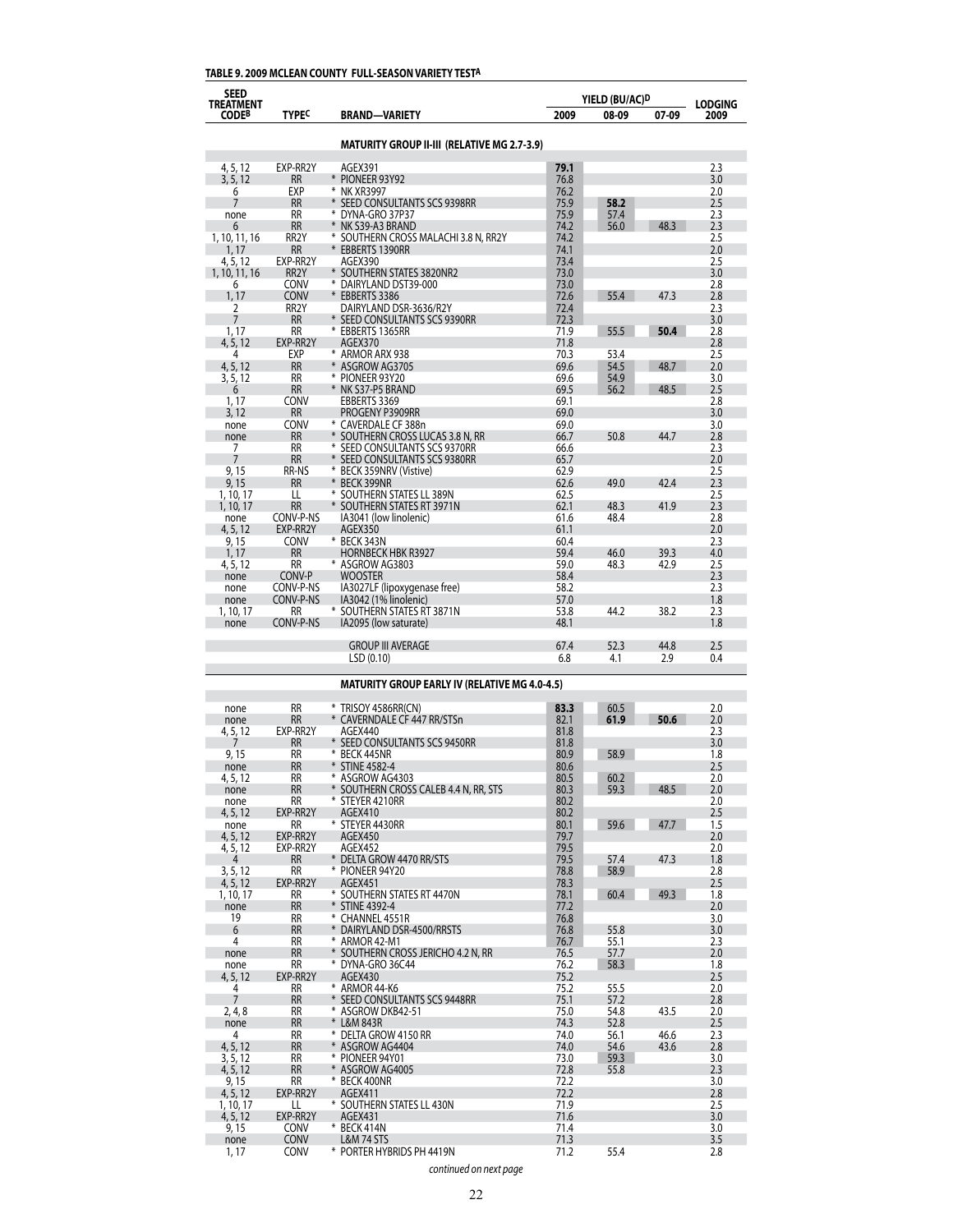## **TABLE 9. 2009 MCLEAN COUNTY FULL-SEASON VARIETY TESTA**

| <b>SEED</b>               |                        |                                                          |              | YIELD (BU/AC) <sup>D</sup> |              |                        |
|---------------------------|------------------------|----------------------------------------------------------|--------------|----------------------------|--------------|------------------------|
| TREATMENT<br><b>CODEB</b> | <b>TYPEC</b>           | <b>BRAND-VARIETY</b>                                     | 2009         | 08-09                      | 07-09        | <b>LODGING</b><br>2009 |
|                           |                        |                                                          |              |                            |              |                        |
| none                      | <b>RR</b>              | * DYNA-GRO V42N9RS<br>⋇                                  | 71.0         | 53.7                       |              | 2.0                    |
| none<br>4                 | CONV<br><b>EXP</b>     | STEYER 410<br>ARMOR ARX 0431                             | 70.8<br>70.7 | 52.7                       |              | 3.3<br>2.5             |
| 4, 5, 12                  | EXP-RR2Y               | AGEX432                                                  | 70.5         |                            |              | 3.0                    |
| 3, 12                     | <b>RR</b>              | * PROGENY P4206RR                                        | 70.1         | 53.8                       | 45.8         | 2.5                    |
| 6                         | RR                     | ¥<br>NK S44-D5 BRAND                                     | 69.9         | 55.5                       | 45.4         | 2.3                    |
| 1, 10, 17                 | <b>RR</b>              | * SOUTHERN STATES RT 4451N                               | 69.9         | 51.5                       | 43.6         | 2.8                    |
| 3, 12<br>4                | RR<br><b>EXP</b>       | PROGENY P4508RR<br>ARMOR ARX 0432                        | 69.7<br>69.7 | 52.8                       |              | 2.3<br>2.5             |
| none                      | <b>RR</b>              | ¥<br>TRISOY 4184RR(CN)                                   | 69.6         | 56.0                       |              | 2.3                    |
| 4                         | CONV                   | SCHILLINGER SEED 435.TCS                                 | 69.4         | 50.0                       |              | 2.3                    |
| 6                         | RR                     | * UNISOUTH GENETICS USG 74C36                            | 68.7         | 48.9                       |              | 3.0                    |
| 7<br>1, 10, 17            | <b>RR</b><br>LL        | SEED CONSULTANTS SCS 9409RR<br>₩<br>DYNA-GRO 39LL43      | 68.6<br>68.0 | 51.8                       |              | 2.3<br>2.5             |
| 6                         | <b>RR</b>              | DAIRYLAND DSR-4300/RR                                    | 67.6         | 50.3                       |              | 3.0                    |
| none                      | <b>CONV</b>            | SOUTHERN CROSS BENJAMIN 4.3 N                            | 67.2         | 52.4                       |              | 2.5                    |
| 1, 10, 17                 | LL                     | ¥<br><b>CAVERNDALE CF 439 LL</b>                         | 66.0         |                            |              | 2.5                    |
| none                      | CONV                   | * STEYER 401                                             | 65.8         |                            |              | 2.8                    |
| 1, 10, 11, 16<br>6        | LL<br>EXP              | * SOUTHERN CROSS ENOS 4.3 N, LL<br>¥<br>NK XR4090        | 65.6<br>65.3 |                            |              | 2.5<br>2.3             |
| none                      | <b>RR</b>              | ¥<br>CAVERNDALE CF 410 RR/STSn                           | 64.7         | 52.4                       | 44.1         | 2.3                    |
| 6                         | RR                     | ¥<br>NK S43-N6 BRAND                                     | 64.7         | 50.9                       |              | 2.0                    |
| none                      | <b>RR</b>              | SOUTHERN CROSS LOT 4.1 N, RR, STS                        | 63.1         | 50.2                       |              | 2.5                    |
| 1, 10, 17                 | <b>RR</b>              | * SOUTHERN STATES RT 4370N                               | 63.0         | 50.8                       | 41.6         | 3.0                    |
| none<br>none              | CONV-P-NS<br>CONV      | IA4004 (food type)<br>* STEYER 441STS                    | 61.9<br>61.8 |                            |              | 4.0<br>2.8             |
| 1, 10, 17                 | LL                     | * SOUTHERN STATES LL 450N                                | 61.3         |                            |              | 2.8                    |
| 1, 10, 17                 | LL                     | * SOUTHERN STATES LL 410N                                | 59.8         |                            |              | 2.3                    |
| 6                         | <b>CONV</b>            | * UNISOUTH GENETICS USG 440nSTS                          | 57.4         |                            |              | 2.8                    |
|                           |                        |                                                          |              |                            |              |                        |
|                           |                        | <b>EARLY GROUP IV AVERAGE</b><br>LSD(0.10)               | 72.5<br>6.6  | 55.2<br>4.0                | 45.9<br>3.0  | 2.5<br>0.4             |
|                           |                        |                                                          |              |                            |              |                        |
|                           |                        | <b>MATURITY GROUP LATE IV (RELATIVE MG 4.6-4.9)</b>      |              |                            |              |                        |
| 4                         | EXP-RR                 | DELTA KING DKX 0461                                      | 81.3         |                            |              | 4.0                    |
| 6                         | <b>EXP</b>             | * NK XR4995                                              | 80.5         |                            |              | 4.0                    |
| none<br>4                 | RR<br><b>RR</b>        | CHANNEL 4851R                                            | 79.5         |                            |              | 3.8<br>3.3             |
| none                      | RR                     | DELTA KING DKR 4744s<br>* STINE 4782-4                   | 79.5<br>78.7 | 57.2                       | 45.9         | 2.0                    |
| 6                         | <b>RR</b>              | ¥<br>UNISOUTH GENETICS USG 74G78                         | 77.8         | 56.9                       |              | 1.8                    |
| 1, 10, 17                 | RR                     | ⋇<br>SOUTHERN STATES RT 4996N                            | 77.5         | 58.8                       | 48.7         | 4.0                    |
|                           | <b>RR</b>              | ⋇<br>SEED CONSULTANTS SCS 9480RR                         | 77.4         |                            |              | 2.8                    |
| 3, 5, 12                  | RR<br><b>RR</b>        | ¥<br>PIONEER 94Y70<br>ARMOR 47-R33                       | 76.5<br>76.4 | 57.9                       |              | 3.0<br>2.8             |
| 4, 5, 12                  | RR                     | * ASGROW AG4907                                          | 76.3         | 56.6                       |              | 2.5                    |
| 4                         | <b>EXP</b>             | ARMOR ARX 0472                                           | 76.3         |                            |              | 3.0                    |
| 6                         | RR                     | DAIRYLAND DSR-8482/RR                                    | 76.1         | 55.1                       | 43.9         | 3.3                    |
| 4, 5, 12                  | <b>RR</b><br>RR        | * ASGROW AG4606<br>⋇<br>DAIRYLAND DSR48-000/RR           | 76.1<br>75.6 | 60.6                       |              | 2.8                    |
| 6<br>1, 17                | <b>RR</b>              | ¥<br><b>HORNBECK HBK R4727</b>                           | 75.2         | 56.4                       | 44.5         | 2.8<br>3.3             |
| none                      | RR                     | ¥<br>TRISOY 4760RR(CN)                                   | 75.2         | 53.8                       | 41.9         | 2.0                    |
| 3, 12                     | <b>RR</b>              | ¥<br>PROGENY P4606RR                                     | 74.7         | 55.9                       | 46.3         | 2.0                    |
| none                      | <b>RR</b>              | ⋇<br>CAVERNDALE CF 470 RR/STSn                           | 74.7         | 55.7                       | 45.9         | 1.8                    |
| 4, 5, 12<br>none          | <b>RR</b><br><b>RR</b> | ASGROW AG4903<br>₩<br>STEYER 4620RR                      | 74.3<br>74.3 | 55.4<br>55.8               | 45.0         | 3.0<br>3.0             |
| 4                         | EXP                    | ¥<br>ARMOR ARX 0474                                      | 74.3         |                            |              | 4.0                    |
| 4                         | RR                     | ¥<br>ARMOR 47-G10                                        | 73.6         |                            |              | 3.5                    |
| none                      | <b>RR</b>              | ¥<br>DAIRYLAND DSR-8474/RR                               | 73.4         |                            |              | 3.3                    |
| 4<br>$\overline{4}$       | RR<br><b>RR</b>        | DELTA GROW 4870 RR<br>* ARMOR 48-J3                      | 73.3<br>73.3 | 54.0                       | 48.7         | 3.5<br>3.3             |
| 1, 17                     | CONV                   | <b>HORNBECK HBK C4929</b>                                | 73.1         | 58.3                       |              | 3.3                    |
| 1, 10, 17                 | <b>RR</b>              | * SOUTHERN STATES RT 4808N                               | 73.0         | 53.7                       | 44.5         | 3.3                    |
| none                      | RR                     | ⋇<br>STEYER 4710RR                                       | 73.0         |                            |              | 2.8                    |
| none                      | <b>RR</b>              | * STINE 5022-4                                           | 72.8         |                            |              | 3.8                    |
| 4<br>1,17                 | RR<br><b>RR</b>        | * ARMOR 47-F8<br>* HORNBECK HBK R4924                    | 72.8<br>72.6 | 53.7<br>53.4               | 44.5<br>45.6 | 2.0<br>4.0             |
| 3, 5, 12                  | RR                     | * PIONEER 94Y90                                          | 72.5         | 51.3                       |              | 3.0                    |
| 4                         | <b>RR</b>              | * SCHILLINGER SEED 4990.RC                               | 72.5         |                            |              | 2.3                    |
| 3, 12                     | RR                     | PROGENY P4908RR                                          | 72.4         | 54.5                       |              | 3.0                    |
| 4                         | <b>CONV</b>            | * SCHILLINGER SEED 477.TCS                               | 72.2         | 52.4                       |              | 3.8                    |
| none<br>1, 10, 17         | CONV-P<br>LL           | TN04-124<br>* SOUTHERN STATES LL 499N                    | 72.2<br>72.0 |                            |              | 3.3<br>3.0             |
| none                      | RR                     | * SOUTHERN CROSS ELI 4.7 N, RR, STS                      | 70.7         | 51.1                       | 42.6         | 2.0                    |
| 3, 12                     | <b>RR</b>              | * PROGENY P4706RR                                        | 70.6         | 54.3                       | 45.9         | 4.0                    |
| none                      | RR                     | * TRISOY 4788RR(CN)                                      | 70.6         |                            |              | 2.8                    |
| 6<br>3, 12                | <b>RR</b><br>RR        | * UNISOUTH GENETICS USG 74A76<br>PROGENY P4906RR         | 70.6<br>70.2 | 56.0<br>53.5               | 46.2<br>44.1 | 4.3<br>3.3             |
| 3, 12                     | <b>RR</b>              | * PROGENY P4949RR                                        | 70.2         | 51.6                       | 44.0         | 3.5                    |
| 9, 15                     | RR                     | ₩<br>BECK 491NR                                          | 70.2         |                            |              | 2.8                    |
| 6                         | <b>RR</b>              | * UNISOUTH GENETICS USG 74T98                            | 70.1         | 51.4                       |              | 4.3                    |
| 3, 5, 12                  | RR                     | * PIONEER 94Y60                                          | 70.0         | 53.2                       |              | 2.5                    |
| none<br>4, 5, 12          | <b>RR</b><br>RR        | * SOUTHERN CROSS GALILEE 4.7 N, RR<br>₩<br>ASGROW AG4705 | 69.9<br>69.6 | 52.3<br>54.2               | 43.8         | 3.5<br>4.0             |
| 4                         | <b>RR</b>              | * DELTA GROW 4780 RR                                     | 69.4         | 50.9                       | 41.8         | 3.3                    |
| none                      | RR                     | * DYNA-GRO 33G48                                         | 69.4         |                            |              | 3.5                    |
| 4, 5, 12                  | <b>RR</b>              | * ASGROW AG4703                                          | 69.3         | 51.7                       | 43.3         | 2.8                    |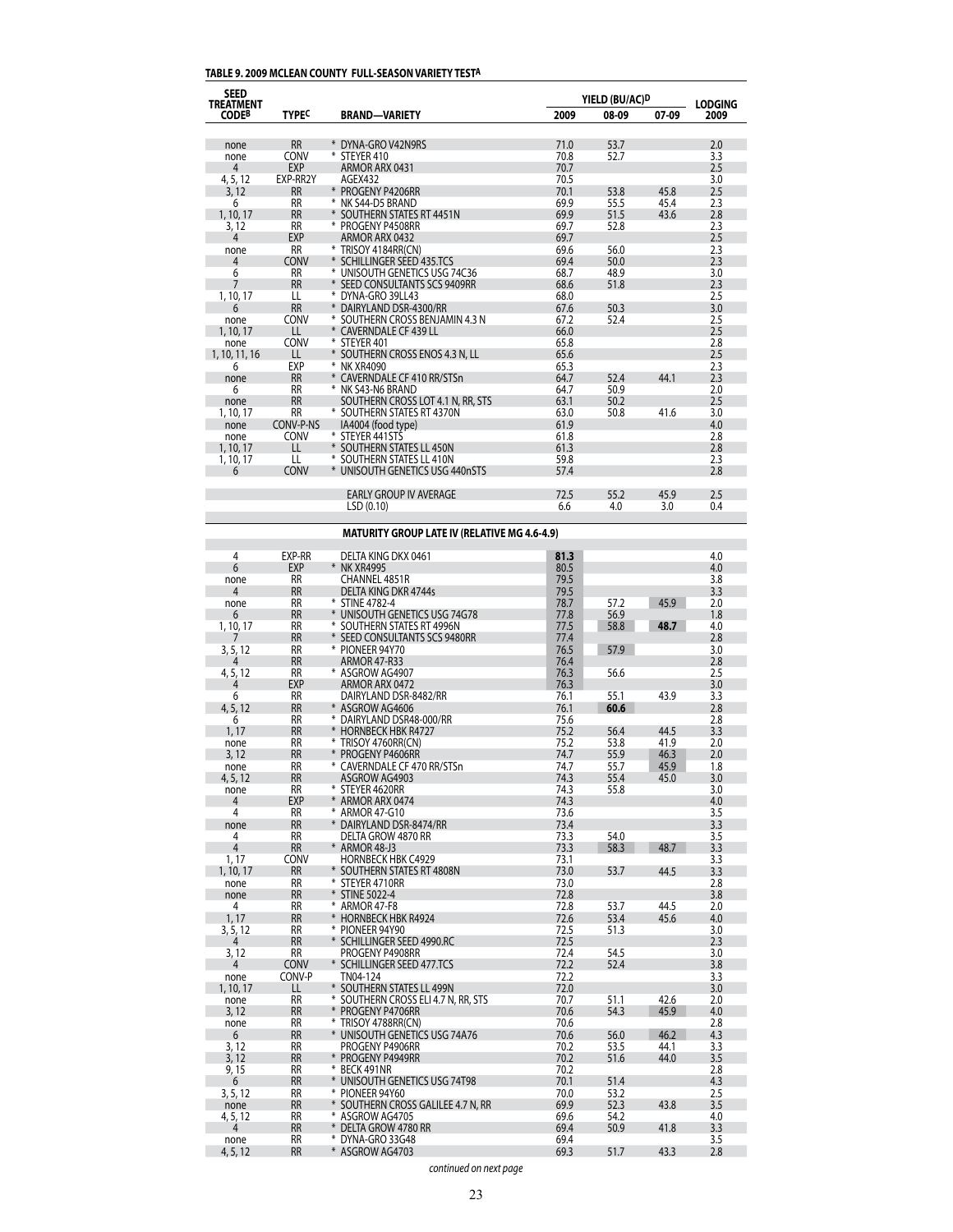#### **TABLE 9. 2009 MCLEAN COUNTY FULL-SEASON VARIETY TESTA**

| <b>SEED</b>        |                          |                                                                        |              | YIELD (BU/AC) <sup>D</sup> |       |                        |
|--------------------|--------------------------|------------------------------------------------------------------------|--------------|----------------------------|-------|------------------------|
| TREATMENT<br>CODEB | TYPE <sup>C</sup>        | <b>BRAND-VARIETY</b>                                                   | 2009         | 08-09                      | 07-09 | <b>LODGING</b><br>2009 |
|                    | RR                       | * DYNA-GRO V47N9RS                                                     | 68.5         |                            |       |                        |
| none<br>6          | <b>RR</b>                | ¥<br>NK S48-C9 BRAND                                                   | 68.3         | 55.0<br>52.3               |       | 2.5<br>2.3             |
| 3, 12              | RR                       | * PROGENY P4807RR                                                      | 67.8         | 50.8                       | 41.3  | 3.3                    |
| 4                  | <b>RR</b>                | * DELTA GROW 4770 RR                                                   | 67.7         | 51.2                       | 42.9  | 4.0                    |
| 4                  | RR                       | DELTA GROW 4975 RR                                                     | 67.5         | 54.3                       | 43.8  | 3.0                    |
| $\overline{4}$     | RR                       | * SCHILLINGER SEED 495.RC                                              | 67.2         | 51.8                       | 45.3  | 3.5                    |
| 1, 10, 17          | LL                       | * SOUTHERN CROSS SHILOH 4.9 N, LL                                      | 66.7         |                            |       | 2.8                    |
| 1, 17              | <b>RR</b>                | * HORNBECK HBK R4729                                                   | 65.7         |                            |       | 3.8                    |
| 4, 5, 12           | RR                       | * ASGROW AG4605                                                        | 65.4         | 52.2                       | 41.4  | 2.3                    |
| 6                  | <b>CONV</b><br>RR        | * DAIRYLAND DSR-4890                                                   | 65.1<br>64.8 |                            |       | 3.5<br>3.3             |
| none<br>7          | <b>RR</b>                | * SOUTHERN CROSS RUFUS 4.7 N, RR, STS<br>* SEED CONSULTANTS SCS 9479RR | 64.3         | 51.5<br>51.1               |       | 4.0                    |
| 1, 17              | LL                       | <b>HALO 4:94</b>                                                       | 63.5         |                            |       | 3.0                    |
| none               | CONV-NS                  | KS4607 (high protein)                                                  | 63.2         | 45.7                       | 35.2  | 2.8                    |
| none               | RR                       | * CHANNEL 4852R                                                        | 62.4         | 50.5                       |       | 2.8                    |
| 9, 15              | <b>RR</b>                | BECK 474NR<br>¥                                                        | 61.9         | 48.2                       |       | 3.3                    |
| 6                  | RR                       | * NK S47-D9 BRAND                                                      | 61.9         | 49.2                       | 44.9  | 2.3                    |
| 1, 17              | LL                       | <b>HALO 4:65</b>                                                       | 60.7         |                            |       | 3.5                    |
| 4                  | RR                       | * SCHILLINGER SEED 4880.RC                                             | 60.1         |                            |       | 3.8                    |
| none               | <b>CONV</b>              | SOUTHER CROSS JOSHUA 4.8                                               | 59.1         |                            |       | 4.0                    |
| 4                  | RR                       | * DELTA GROW 4970 RR                                                   | 58.9         | 48.6                       | 41.8  | 3.5                    |
| 1, 10, 17          | <b>RR</b>                | SOUTHERN STATES RT 4777N                                               | 58.4         | 46.3                       | 40.2  | 4.3                    |
| none               | CONV-P                   | PENNYRILE (long term check-released 1987)                              | 54.7         | 45.2                       | 36.9  | 3.0                    |
|                    |                          | <b>LATE GROUP IV AVERAGE</b>                                           | 70.6         | 53.2                       | 43.7  | 3.1                    |
|                    |                          | LSD (0.10)                                                             | 5.1          | 3.3                        | 3.0   | 0.4                    |
|                    |                          |                                                                        |              |                            |       |                        |
|                    |                          | <b>MATURITY GROUP V</b>                                                |              |                            |       |                        |
| $\overline{4}$     | <b>RR</b>                | DELTA KING DK 5363                                                     | 80.8         |                            |       | 4.0                    |
| 1, 17              | LL                       | <b>HALO 5:65</b>                                                       | 79.7         |                            |       | 2.8                    |
| 1, 10, 17          | LL                       | * SOUTHERN STATES LL 511N                                              | 79.0         |                            |       | 3.3                    |
| 4                  | RR                       | DELTA GROW 5970 RR                                                     | 78.9         |                            |       | 3.5                    |
| 6                  | <b>CONV</b>              | UNISOUTH GENETICS USG 5601T                                            | 78.7         | 54.5                       | 46.2  | 3.5                    |
| none               | CONV-P                   | * KS5004N                                                              | 77.7         | 56.7                       |       | 4.0                    |
| 7                  | <b>RR</b>                | SEED CONSULTANTS SCS 9530RR                                            | 77.7         |                            |       | 3.5                    |
| none               | <b>RR</b>                | * SOUTHERN CROSS DAMASCUS 5.0 N, RR, STS                               | 77.4         | 55.8                       | 47.4  | 3.5                    |
| 6                  | <b>CONV</b>              | UNISOUTH GENETICS USG 5002T                                            | 75.9         | 51.8                       | 42.4  | 3.8                    |
| 1, 17<br>4         | <b>CONV</b><br><b>RR</b> | <b>HORNBECK HBK C5528</b><br>* DELTA GROW 5300 RR/STS                  | 75.7<br>75.6 | 52.8                       | 43.9  | 3.3<br>3.8             |
| 3, 5, 12           | <b>RR</b>                | *<br>PIONEER 95Y40                                                     | 74.9         |                            |       | 3.0                    |
| 4                  | <b>RR</b>                | * DELTA GROW 5160 RR/STS                                               | 74.3         | 54.2                       | 45.1  | 3.0                    |
| none               | CONV-P                   | GLENN                                                                  | 73.4         | 51.6                       |       | 3.0                    |
| none               | <b>RR</b>                | * CHANNEL 5051R                                                        | 72.7         |                            |       | 2.8                    |
| 4                  | <b>RR</b>                | * Delta Grow 5555 RR                                                   | 72.5         |                            |       | 4.0                    |
| none               | CONV-P-NS                | V01-1693 (3.5% linolenic)                                              | 72.4         | 50.5                       |       | 4.3                    |
| 1, 10, 17          | RR                       | * SOUTHERN STATES RT 5160N                                             | 72.2         | 50.6                       | 43.0  | 4.0                    |
| 1,4                | <b>RR</b>                | * ASGROW AG5301                                                        | 72.0         |                            |       | 3.0                    |
| 3, 12              | RR                       | * PROGENY P5319RR                                                      | 71.6         |                            |       | 4.0                    |
| 4<br>4             | <b>RR</b><br>RR          | DELTA GROW 5170 RR<br>* SCHILLINGER SEED 557.RC                        | 71.0         | 52.1<br>52.5               |       | 2.0                    |
| $\overline{4}$     | RR                       | * ARMOR 53-Z5                                                          | 70.8<br>70.4 | 50.5                       |       | 3.8<br>2.8             |
| 6                  | RR                       | DAIRYLAND DSR-5200/RR                                                  | 69.7         |                            |       | 2.8                    |
| 6                  | <b>RR</b>                | DAIRYLAND DSR-8512/RR                                                  | 69.7         | 50.5                       |       | 4.0                    |
| 4                  | RR                       | SCHILLINGER SEED 5440.R                                                | 69.4         |                            |       | 2.8                    |
| 6                  | <b>RR</b>                | * DAIRYLAND DSR-8509/RR                                                | 69.3         | 52.4                       | 43.9  | 2.8                    |
| 4                  | RR                       | * DELTA GROW 5450 RR                                                   | 68.4         | 48.2                       |       | 3.5                    |
| 1, 17              | LL                       | <b>HALO 5:25</b>                                                       | 68.1         |                            |       | 3.3                    |
| none               | EXP-P-RR                 | TN06-140-RR                                                            | 66.4         |                            |       | 4.0                    |
| none               | CONV-P                   | ESSEX (long term check-released 1974)                                  | 65.4         | 45.5                       | 38.8  | 3.0                    |
| 3, 12              | RR.                      | * PROGENY P5218RR                                                      | 62.1         | 47.0                       |       | 4.3                    |
| 1, 17              | <b>RR</b>                | * HORNBECK HBK R5229                                                   | 61.8         |                            |       | 2.8                    |
| none               | CONV-P-NS                | TN03-217 (natto soyfood type)                                          | 61.5         |                            |       | 3.5<br>4.3             |
| 4<br>none          | <b>RR</b><br>CONV-P-NS   | * DELTA GROW 5280 RR<br>V01-1702 (3.5% linolenic)                      | 61.1<br>60.7 | 45.0                       |       | 3.0                    |
|                    |                          |                                                                        |              |                            |       |                        |
|                    |                          | <b>GROUP V AVERAGE</b>                                                 | 71.6         | 51.2                       | 43.8  | 3.4                    |
|                    |                          | LSD(0.10)                                                              | 8.0          | 4.2                        | 3.3   | 0.7                    |
|                    |                          | <b>GRAND MEAN</b>                                                      | 70.8         | 53.4                       | 44.4  | 2.9                    |

*A 2007 and 2008 data are fron Hancock County, and the 2009 data are from McLean County.*

*B* See Table 4 for seed treatment code names.<br>C \* Resistant to soybean cyst nemate *C \* Resistant to soybean cyst nematode. See Table 3 for details.* 

*P Public varieties.*<br>*NS Novel soybeans* Novel soybeans are special trait varieties emerging from both the public and private sectors. Some of these value-added soybean types will supply relatively small market niches, while others may be of much broader market value. Testing novel  *soybeans will enable producersto assess whether premiumsfor a given trait offset possible yield lag/drag.*

 *EXP Experimental entries are varietiesthat are still under development orsoon to be released.*

 *LL LibertyLink variety (Ignite herbicide tolerant).*

 *RR Roundup Ready variety (RR1 first generation, original trait).*

 *RR2Y Roundup Ready 2 Yield variety.*

 *CONV Conventional variety.* D Within a maturity group, shaded yields are not significantly different (0.10 level) from the highest yielding cultivar (bold data)  *of that maturity group and year column.*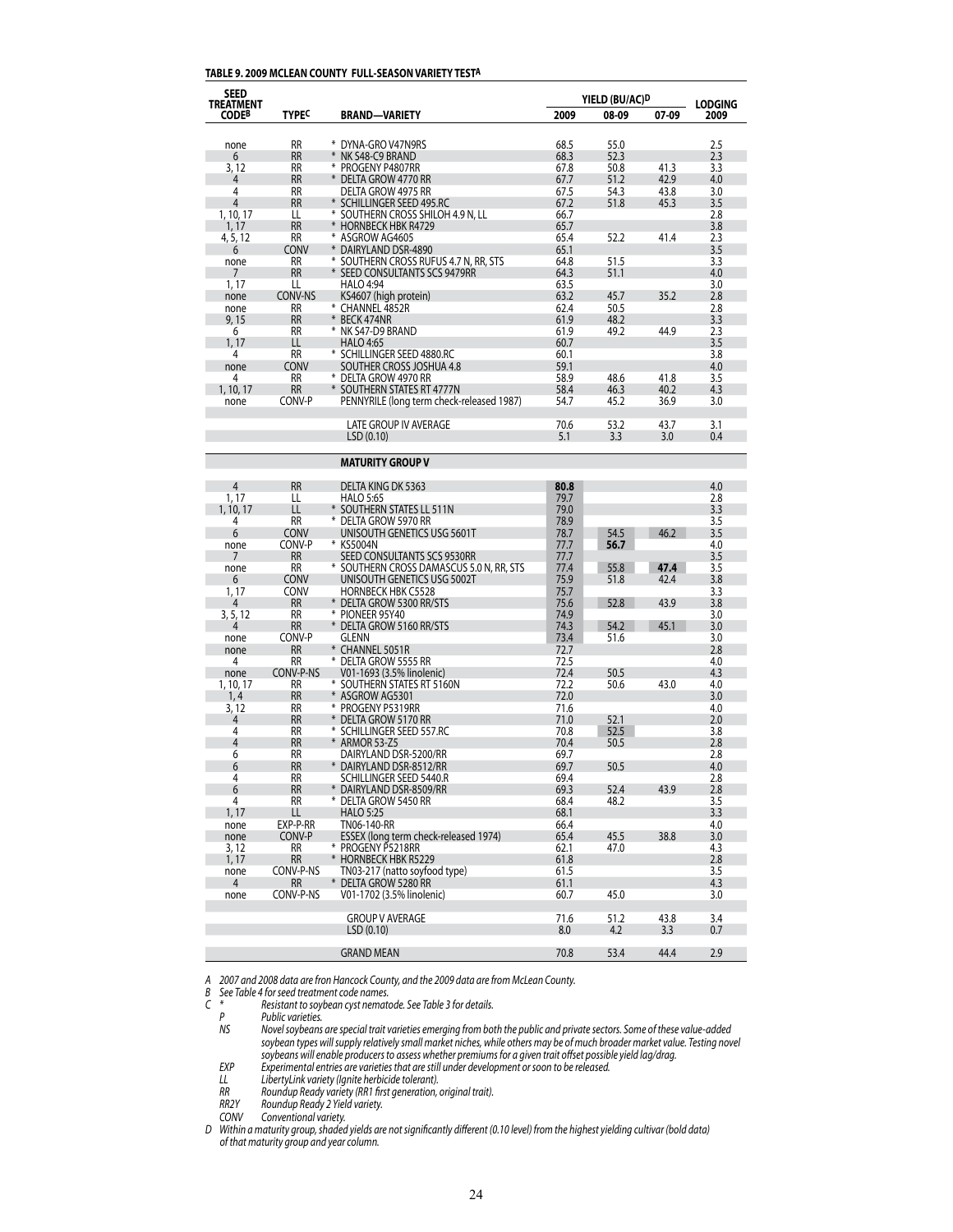# **TABLE 10. 2009 WARREN COUNTY (WKU) FULL-SEASON VARIETY TEST**

| <b>SEED</b><br>TREATMENT |                            |                                                      |              | YIELD (BU/AC) <sup>C</sup> | <b>LODGING</b> |
|--------------------------|----------------------------|------------------------------------------------------|--------------|----------------------------|----------------|
| <b>CODEA</b>             | <b>TYPEB</b>               | <b>BRAND-VARIETY</b>                                 | 2009         | 08-09                      | 2009           |
|                          |                            | <b>MATURITY GROUP II-III (RELATIVE MG 2.7-3.9)</b>   |              |                            |                |
| none                     | <b>RR</b>                  | * DYNA-GRO 37P37                                     | 89.7         | 70.9                       | 3.5            |
| 4, 5, 12                 | EXP-RR2Y                   | AGEX391                                              | 88.3         |                            | 4.3            |
| 6<br>3, 5, 12            | EXP<br><b>RR</b>           | * NK XR3997<br>* PIONEER 93Y92                       | 87.6<br>86.4 |                            | 3.0<br>4.0     |
| 1, 17                    | RR                         | * EBBERTS 1390RR                                     | 86.2         |                            | 4.0            |
| 1, 17                    | RR                         | * EBBERTS 1365RR                                     | 85.6         | 65.0                       | 4.3            |
| 2                        | RR <sub>2</sub> Y          | DAIRYLAND DSR-3636/R2Y                               | 83.7         |                            | 3.8            |
| 7                        | <b>RR</b>                  | * SEED CONSULTANTS SCS 9380RR                        | 83.2         |                            | 3.5            |
| 4, 5, 12                 | EXP-RR2Y                   | AGEX390                                              | 82.8         |                            | 4.5            |
| 4, 5, 12                 | EXP-RR2Y<br>CONV-P-NS      | AGEX350                                              | 82.5<br>81.2 | 57.7                       | 3.5            |
| none<br>6                | <b>RR</b>                  | IA3041 (low linolenic)<br>* NK S39-A3 BRAND          | 80.1         | 67.5                       | 4.3<br>4.5     |
| 1, 10, 11, 16            | RR <sub>2</sub> Y          | * SOUTHERN STATES 3820NR2                            | 79.5         |                            | 4.3            |
| 4, 5, 12                 | <b>RR</b>                  | * ASGROW AG3803                                      | 79.2         | 64.7                       | 3.0            |
| 4                        | EXP                        | ARMOR ARX 938                                        | 79.2         | 64.6                       | 3.3            |
| 3, 12                    | <b>RR</b>                  | PROGENY P3909RR                                      | 78.4         |                            | 4.3            |
| 4, 5, 12                 | <b>RR</b>                  | * ASGROW AG3705                                      | 78.1<br>77.6 | 61.8<br>62.4               | 4.0            |
| 6<br>4, 5, 12            | RR<br>EXP-RR2Y             | * NK S37-P5 BRAND<br>AGEX370                         | 77.4         |                            | 4.5<br>3.8     |
| 9, 15                    | <b>RR</b>                  | * BECK 399NR                                         | 76.2         | 63.1                       | 3.5            |
| none                     | <b>CONV</b>                | * CAVERDALE CF 388n                                  | 76.0         |                            | 4.8            |
| 1, 17                    | <b>CONV</b>                | EBBERTS 3369                                         | 75.4         |                            | 4.5            |
| 1, 10, 17                | RR                         | * SOUTHERN STATES RT 3971N                           | 74.9         | 62.0                       | 4.0            |
|                          | <b>RR</b>                  | SEED CONSULTANTS SCS 9398RR                          | 74.8         | 60.2                       | 4.3            |
| 1, 10, 17                | <b>RR</b><br>LL            | * SOUTHERN STATES RT 3871N                           | 74.7<br>73.6 | 66.1                       | 3.8<br>4.0     |
| 1, 10, 17<br>1, 17       | <b>CONV</b>                | SOUTHERN STATES LL 389N<br>EBBERTS 3386              | 73.3         | 59.3                       | 3.8            |
| 1, 17                    | <b>RR</b>                  | <b>HORNBECK HBK R3927</b>                            | 73.1         | 61.8                       | 4.5            |
| 1, 10, 11, 16            | RR <sub>2</sub> Y          | * SOUTHERN CROSS MALACHI 3.8 N, RR2Y                 | 71.5         |                            | 4.0            |
| none                     | RR                         | SOUTHERN CROSS LUCAS 3.8 N, RR                       | 70.2         | 60.5                       | 4.5            |
| 7                        | <b>RR</b>                  | SEED CONSULTANTS SCS 9370RR                          | 69.5         |                            | 4.0            |
| 7                        | <b>RR</b>                  | SEED CONSULTANTS SCS 9390RR                          | 69.3         |                            | 4.5            |
| 6<br>9, 15               | <b>CONV</b><br><b>CONV</b> | * DAIRYLAND DST39-000<br>BECK 343N                   | 64.9<br>64.8 |                            | 4.8<br>3.8     |
| 9, 15                    | RR-NS                      | BECK 359NRV (Vistive)<br>⋇                           | 64.8         |                            | 4.0            |
| none                     | CONV-P                     | Wooster                                              | 64.8         |                            | 4.3            |
| 3, 5, 12                 | <b>RR</b>                  | * PIONEER 93Y20                                      | 63.2         | 54.7                       | 4.8            |
| none                     | CONV-P-NS                  | IA3042 (1% linolenic)                                | 58.3         |                            | 4.3            |
| none                     | CONV-P-NS<br>CONV-P-NS     | IA2095 (low saturate)                                | 56.5<br>54.8 |                            | 3.3<br>5.0     |
| none                     |                            | IA3027LF (lipoxygenase free)                         |              |                            |                |
|                          |                            | <b>GROUP III AVERAGE</b><br>LSD(0.10)                | 75.3<br>8.4  | 62.6<br>5.1                | 4.1<br>0.5     |
|                          |                            | <b>MATURITY GROUP EARLY IV (RELATIVE MG 4.0-4.5)</b> |              |                            |                |
| 4                        | RR                         | * Delta Grow 4470 RR/STS                             | 91.3         | 67.9                       | 2.5            |
| 1, 10, 17                | <b>RR</b>                  | SOUTHERN STATES RT 4470N                             | 89.0         | 66.3                       | 2.8            |
| none                     | RR                         | SOUTHERN CROSS CALEB 4.4 N, RR, STS<br>⋇             | 87.6         | 68.8                       | 3.0            |
| 4, 5, 12                 | EXP-RR2Y                   | AGEX451                                              | 87.3         |                            | 4.0            |
| 4, 5, 12                 | EXP-RR2Y<br>RR             | AGEX452<br>¥<br><b>BECK 445NR</b>                    | 87.2<br>85.8 | 65.5                       | 3.8<br>3.5     |
| 9,15<br>none             | RR                         | ₩<br><b>STINE 4392-4</b>                             | 84.7         |                            | 3.3            |
| none                     | <b>RR</b>                  | DYNA-GRO 36C44                                       | 83.9         | 65.3                       | 2.8            |
| 4, 5, 12                 | EXP-RR2Y                   | AGEX440                                              | 83.9         |                            | 3.8            |
| 4, 5, 12                 | EXP-RR2Y                   | AGEX450                                              | 82.8         |                            | 4.0            |
| 1, 10, 17                | LL                         | * SOUTHERN STATES LL 450N                            | 80.9         |                            | 4.3            |
| none                     | <b>RR</b><br>RR            | * STEYER 4430RR<br>DYNA-GRO V42N9RS<br>⋇             | 80.7<br>80.0 | 62.1<br>61.0               | 3.3            |
| none<br>4                | <b>RR</b>                  | ARMOR 44-K6                                          | 79.1         | 64.1                       | 3.8<br>3.5     |
| none                     | RR                         | ₩<br>TRISOY 4586RR(CN)                               | 78.8         | 58.4                       | 3.0            |
| none                     | <b>RR</b>                  | ¥<br>CAVERNDALE CF 447 RR/STSn                       | 78.4         | 63.0                       | 3.5            |
| 3, 12                    | RR                         | * PROGENY P4206RR                                    | 78.3         | 62.4                       | 4.0            |
| 19                       | <b>RR</b>                  | * CHANNEL 4551R                                      | 78.0         |                            | 4.0            |
| 4, 5, 12                 | EXP-RR2Y                   | AGEX410                                              | 76.3         |                            | 3.5            |
| 6<br>6                   | <b>RR</b><br>RR            | * NK S43-N6 BRAND<br>* DAIRYLAND DSR-4500/RRSTS      | 76.3<br>76.3 | 61.2<br>61.0               | 3.8<br>4.5     |
| none                     | RR                         | * STEYER 4210RR                                      | 76.1         |                            | 3.8            |
| 4, 5, 12                 | EXP-RR2Y                   | AGEX411                                              | 76.1         |                            | 4.5            |
| 4, 5, 12                 | <b>RR</b>                  | * ASGROW AG4303                                      | 75.6         | 59.9                       | 3.5            |
| 6                        | RR                         | * NK S44-D5 BRAND                                    | 75.3         | 61.6                       | 4.0            |
| 4                        | <b>RR</b>                  | * ARMOR 42-M1                                        | 74.8         | 64.3                       | 3.8            |
| 4<br>2, 4, 8             | EXP<br><b>RR</b>           | ARMOR ARX 0431<br>* Asgrow DKB42-51                  | 74.6<br>74.6 | 58.9                       | 4.3<br>4.0     |
| 7                        | RR                         | * SEED CONSULTANTS SCS 9409RR                        | 74.1         | 57.9                       | 3.0            |
| 7                        | <b>RR</b>                  | * SEED CONSULTANTS SCS 9450RR                        | 74.0         |                            | 4.3            |
| 4, 5, 12                 | RR                         | * ASGROW AG4005                                      | 73.7         | 56.6                       | 2.8            |
| 4                        | <b>RR</b>                  | * DELTA GROW 4150 RR                                 | 73.1         | 59.3                       | 4.3            |
| 3, 12                    | RR                         | * PROGENY P4508RR                                    | 72.5         | 58.1                       | 4.0            |
| none                     | <b>RR</b><br>RR            | * L&M 843R<br>* CAVERNDALE CF 410 RR/STSn            | 72.4<br>72.0 | 57.8<br>58.5               | 4.0            |
| none<br>1, 10, 17        | <b>RR</b>                  | * SOUTHERN STATES RT 4370N                           | 70.9         | 57.8                       | 3.8<br>4.3     |
| 4, 5, 12                 | RR                         | * ASGROW AG4404                                      | 70.7         | 58.4                       | 3.8            |
| none                     | <b>RR</b>                  | * SOUTHERN CROSS JERICHO 4.2 N, RR                   | 70.2         | 57.4                       | 3.5            |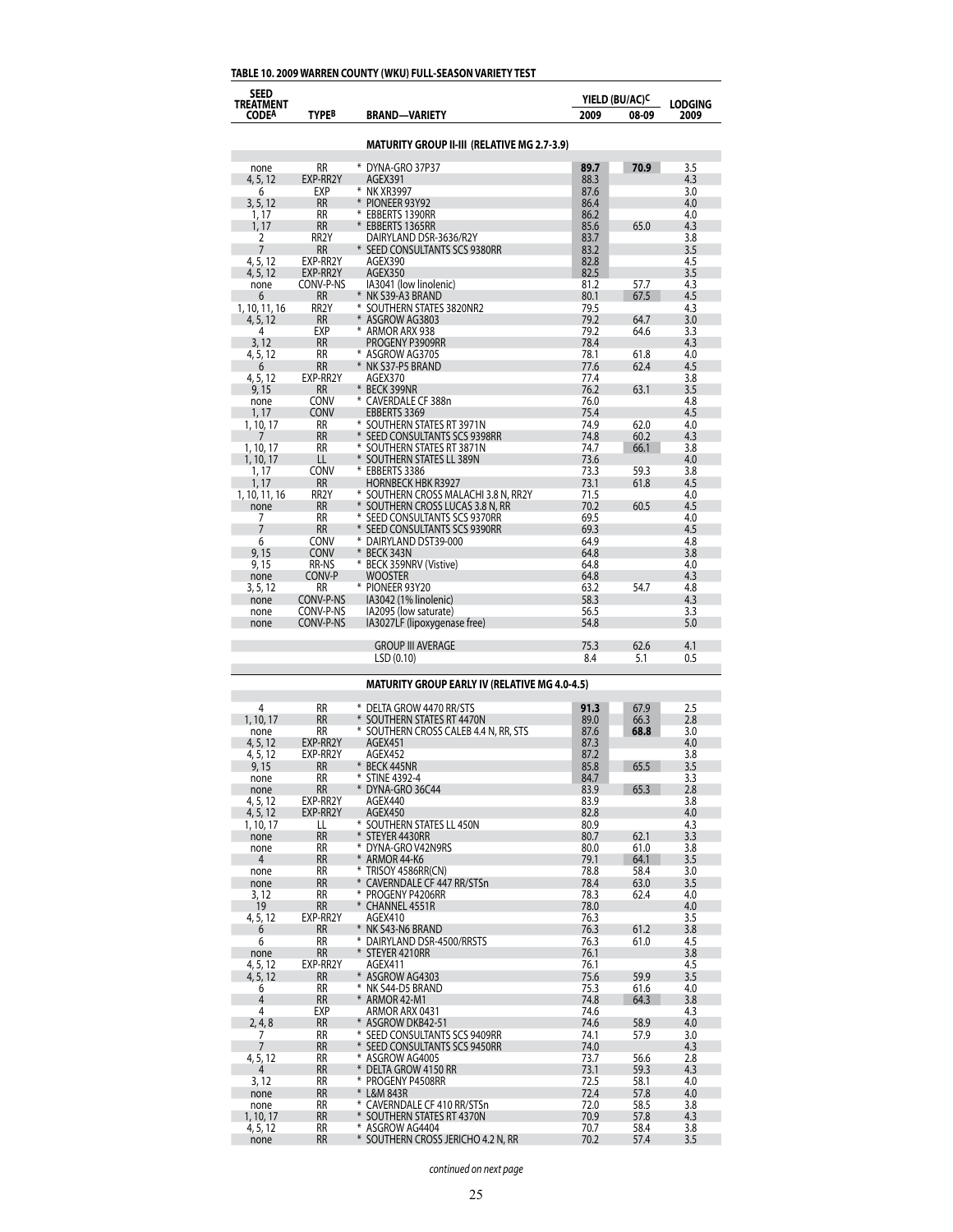# **TABLE 10. 2009 WARREN COUNTY (WKU) FULL-SEASON VARIETY TEST**

| <b>LODGING</b><br><b>TREATMENT</b><br><b>TYPEB</b><br><b>CODEA</b><br><b>BRAND-VARIETY</b><br>2009<br>08-09<br>2009<br><b>RR</b><br>$\overline{7}$<br>* SEED CONSULTANTS SCS 9448RR<br>70.2<br>55.2<br>4.3<br><b>RR</b><br>3.8<br>* STINE 4582-4<br>70.1<br>none<br>* SCHILLINGER SEED 435.TCS<br>4<br>CONV<br>70.0<br>55.4<br>3.8<br><b>RR</b><br>* TRISOY 4184RR(CN)<br>56.3<br>69.8<br>3.8<br>none |  |
|-------------------------------------------------------------------------------------------------------------------------------------------------------------------------------------------------------------------------------------------------------------------------------------------------------------------------------------------------------------------------------------------------------|--|
|                                                                                                                                                                                                                                                                                                                                                                                                       |  |
|                                                                                                                                                                                                                                                                                                                                                                                                       |  |
|                                                                                                                                                                                                                                                                                                                                                                                                       |  |
|                                                                                                                                                                                                                                                                                                                                                                                                       |  |
|                                                                                                                                                                                                                                                                                                                                                                                                       |  |
|                                                                                                                                                                                                                                                                                                                                                                                                       |  |
| <b>RR</b><br>* PIONEER 94Y20<br>69.6<br>56.2<br>4.5<br>3, 5, 12                                                                                                                                                                                                                                                                                                                                       |  |
| <b>EXP</b><br>69.5<br>3.5<br>6<br>* NK XR4090                                                                                                                                                                                                                                                                                                                                                         |  |
| * SOUTHERN CROSS BENJAMIN 4.3 N<br>68.2<br><b>CONV</b><br>56.7<br>3.0<br>none                                                                                                                                                                                                                                                                                                                         |  |
| LL<br>* SOUTHERN STATES LL 430N<br>68.2<br>4.3<br>1, 10, 17                                                                                                                                                                                                                                                                                                                                           |  |
| <b>RR</b><br>* DAIRYLAND DSR-4300/RR<br>6<br>67.7<br>57.5<br>4.5                                                                                                                                                                                                                                                                                                                                      |  |
| <b>RR</b><br>* PIONEER 94Y01<br>66.6<br>3, 5, 12<br>57.4<br>4.3                                                                                                                                                                                                                                                                                                                                       |  |
| <b>RR</b><br>* BECK 400NR<br>66.3<br>4.3<br>9,15                                                                                                                                                                                                                                                                                                                                                      |  |
| <b>EXP</b><br>ARMOR ARX 0432<br>66.3<br>4.3<br>4                                                                                                                                                                                                                                                                                                                                                      |  |
| LL<br>* CAVERNDALE CF 439 LL<br>1, 10, 17<br>66.1<br>4.0                                                                                                                                                                                                                                                                                                                                              |  |
| EXP-RR2Y<br>65.0<br>3.8<br>4, 5, 12<br>AGEX430                                                                                                                                                                                                                                                                                                                                                        |  |
| EXP-RR2Y<br>AGEX431<br>3.8<br>4, 5, 12<br>64.6                                                                                                                                                                                                                                                                                                                                                        |  |
| EXP-RR2Y<br>AGEX432<br>4.5<br>4, 5, 12<br>64.5                                                                                                                                                                                                                                                                                                                                                        |  |
| <b>RR</b><br>SOUTHERN CROSS LOT 4.1 N, RR, STS<br>64.0<br>56.2<br>4.0<br>none                                                                                                                                                                                                                                                                                                                         |  |
| * SOUTHERN CROSS ENOS 4.3 N, LL<br>LL<br>63.9<br>4.5<br>1, 10, 11, 16                                                                                                                                                                                                                                                                                                                                 |  |
| CONV<br>* STEYER 410<br>62.9<br>51.2<br>4.8<br>none                                                                                                                                                                                                                                                                                                                                                   |  |
| CONV<br><b>L&amp;M 74 STS</b><br>62.8<br>4.5<br>none                                                                                                                                                                                                                                                                                                                                                  |  |
| <b>RR</b><br>* SOUTHERN STATES RT 4451N<br>61.5<br>52.5<br>4.3<br>1, 10, 17                                                                                                                                                                                                                                                                                                                           |  |
| * SOUTHERN STATES LL 410N<br>LL<br>60.9<br>4.0<br>1, 10, 17                                                                                                                                                                                                                                                                                                                                           |  |
| CONV<br>* STEYER 401<br>59.3<br>4.5<br>none                                                                                                                                                                                                                                                                                                                                                           |  |
| LL<br>* DYNA-GRO 39LL43<br>59.2<br>4.3<br>1, 10, 17                                                                                                                                                                                                                                                                                                                                                   |  |
| <b>RR</b><br>* UNISOUTH GENETICS USG 74C36<br>58.7<br>50.0<br>4.5<br>6                                                                                                                                                                                                                                                                                                                                |  |
| 6<br>CONV<br>* UNISOUTH GENETICS USG 440nSTS<br>57.5<br>4.3                                                                                                                                                                                                                                                                                                                                           |  |
| CONV<br>1,17<br>* PORTER HYBRIDS PH 4419N<br>57.4<br>49.9<br>4.5                                                                                                                                                                                                                                                                                                                                      |  |
| CONV<br>* STEYER 441 STS<br>57.0<br>4.0<br>none                                                                                                                                                                                                                                                                                                                                                       |  |
| CONV<br>9, 15<br>* BECK 414N<br>54.4<br>4.5                                                                                                                                                                                                                                                                                                                                                           |  |
| CONV-P-NS<br>IA4004 (food type)<br>48.2<br>5.0<br>none                                                                                                                                                                                                                                                                                                                                                |  |
| <b>EARLY GROUP IV AVERAGE</b><br>71.9<br>59.1<br>3.9                                                                                                                                                                                                                                                                                                                                                  |  |
| 4.8<br>LSD(0.10)<br>6.7<br>0.6                                                                                                                                                                                                                                                                                                                                                                        |  |

# **MATURITY GROUP LATE IV (RELATIVE MG 4.6-4.9)**

| 1, 17                    | CONV      | <b>HORNBECK HBK C4929</b>          | 92.0         |              | 3.3        |
|--------------------------|-----------|------------------------------------|--------------|--------------|------------|
| 1, 10, 17                | П         | * SOUTHERN STATES LL 499N          | 91.0         |              | 3.8        |
| 4                        | EXP-RR    | DELTA KING DKX 0461                | 88.3         |              | 4.0        |
| $\overline{4}$           | <b>RR</b> | * SCHILLINGER SEED 495.RC          | 88.1         | 69.8         | 4.3        |
| 4                        | EXP       | ARMOR ARX 0472                     | 86.3         |              | 4.3        |
| 1, 17                    | LL        | <b>HALO 4:94</b>                   | 85.9         |              | 4.0        |
| 3, 12                    | <b>RR</b> | PROGENY P4908RR                    | 85.1         | 68.1         | 4.5        |
| 6                        | <b>RR</b> | * DAIRYLAND DSR48-000/RR           | 85.1         |              | 3.5        |
| 6                        | EXP       | * NK XR4995                        | 85.0         |              | 4.0        |
| 3, 12                    | <b>RR</b> | PROGENY P4906RR                    | 82.9         | 64.7         | 3.8        |
| 3, 5, 12                 | <b>RR</b> | * PIONEER 94Y70                    | 82.8         | 65.5         | 4.0        |
| 1,17                     | <b>RR</b> | <b>HORNBECK HBK R4727</b>          | 82.7         | 63.1         | 4.0        |
| 6                        | <b>RR</b> | DAIRYLAND DSR-8482/RR              | 82.6         | 65.4         | 4.0        |
| 4                        | <b>RR</b> | <b>DELTA KING DKR 4744s</b>        | 82.3         |              | 3.8        |
| 1, 10, 17                | LL        | * SOUTHERN CROSS SHILOH 4.9 N, LL  | 82.1         |              | 4.0        |
| 3, 5, 12                 | <b>RR</b> | * PIONEER 94Y90                    | 81.7         | 63.7         | 4.3        |
| 4, 5, 12                 | <b>RR</b> | ASGROW AG4903                      | 81.4         | 65.0         | 3.3        |
| 4                        | <b>RR</b> | * SCHILLINGER SEED 4990.RC         | 81.2         |              | 3.5        |
| 4                        | <b>RR</b> | <b>ARMOR 47-R33</b>                | 81.1         |              | 4.3        |
| none                     | <b>RR</b> | * STEYER 4710RR                    | 80.5         |              | 4.3        |
| 4, 5, 12                 | <b>RR</b> | * ASGROW AG4907                    | 80.5         | 64.2         | 3.5        |
| 3, 12                    | <b>RR</b> | * PROGENY P4706RR                  | 80.4         | 60.2         | 4.3        |
| none                     | <b>RR</b> | CHANNEL 4851R                      | 80.2         |              | 4.0        |
| 1, 10, 17                | <b>RR</b> | * SOUTHERN STATES RT 4777N         | 80.2         | 62.1         | 5.0        |
| 3,12                     | <b>RR</b> | * PROGENY P4807RR                  | 80.0         | 61.1         | 4.0        |
|                          | CONV-P    | TN04-124                           | 79.9         |              | 3.8        |
| none<br>none             | <b>RR</b> | * STINE 5022-4                     | 79.5         |              | 4.8        |
| none                     | CONV      | SOUTHER CROSS JOSHUA 4.8           | 79.1         |              | 4.5        |
| $\overline{\mathcal{A}}$ | <b>RR</b> | * SCHILLINGER SEED 4880.RC         | 79.0         |              | 4.5        |
| $\overline{4}$           | <b>RR</b> | * DELTA GROW 4780 RR               | 78.9         | 58.3         | 4.3        |
|                          | <b>RR</b> | * TRISOY 4760RR(CN)                | 78.6         | 59.6         | 3.5        |
| none<br>3, 12            | <b>RR</b> | * PROGENY P4949RR                  | 78.1         | 59.6         | 3.8        |
|                          | <b>RR</b> | * NK S48-C9 BRAND                  | 77.8         | 62.3         | 3.8        |
| 6<br>$\overline{7}$      | <b>RR</b> | * SEED CONSULTANTS SCS 9480RR      | 77.8         |              | 3.8        |
|                          | <b>RR</b> | DELTA GROW 4975 RR                 | 77.7         |              |            |
| 4                        | <b>RR</b> | * STINE 4782-4                     | 77.6         | 61.6         | 4.3<br>3.0 |
| none                     | <b>RR</b> | * DELTA GROW 4970 RR               |              | 61.6         | 4.0        |
| 4<br>4                   | <b>RR</b> | * ARMOR 48-J3                      | 77.4<br>77.4 | 64.4<br>61.7 |            |
|                          |           |                                    |              |              | 4.3        |
| none                     | <b>RR</b> | * SOUTHERN CROSS GALILEE 4.7 N, RR | 77.1         | 57.5         | 4.0        |
| 4, 5, 12                 | <b>RR</b> | * ASGROW AG4703                    | 77.1         | 60.2         | 4.3        |
| 6                        | <b>RR</b> | * NK S47-D9 BRAND                  | 76.8<br>76.7 | 62.2         | 3.0        |
| 4                        | <b>RR</b> | * ARMOR 47-F8                      |              | 61.8         | 3.3        |
| $\overline{4}$           | <b>RR</b> | DELTA GROW 4870 RR                 | 76.2         | 61.3         | 4.0        |
| 3, 5, 12                 | <b>RR</b> | * PIONEER 94Y60                    | 75.9         | 60.0         | 4.0        |
| none                     | <b>RR</b> | * DAIRYLAND DSR-8474/RR            | 75.9         |              | 4.0        |
| 1,17                     | <b>RR</b> | * HORNBECK HBK R4729               | 75.8         |              | 4.3        |
| 4                        | CONV      | * SCHILLINGER SEED 477.TCS         | 74.5         | 56.2         | 4.5        |
| 6                        | <b>RR</b> | * UNISOUTH GENETICS USG 74G78      | 74.2         | 59.6         | 4.0        |
| 1, 10, 17                | <b>RR</b> | * SOUTHERN STATES RT 4808N         | 74.1         | 59.3         | 4.0        |
| 7                        | <b>RR</b> | * SEED CONSULTANTS SCS 9479RR      | 73.8         | 60.6         | 3.8        |
| 4, 5, 12                 | <b>RR</b> | * ASGROW AG4605                    | 73.5         | 58.6         | 4.3        |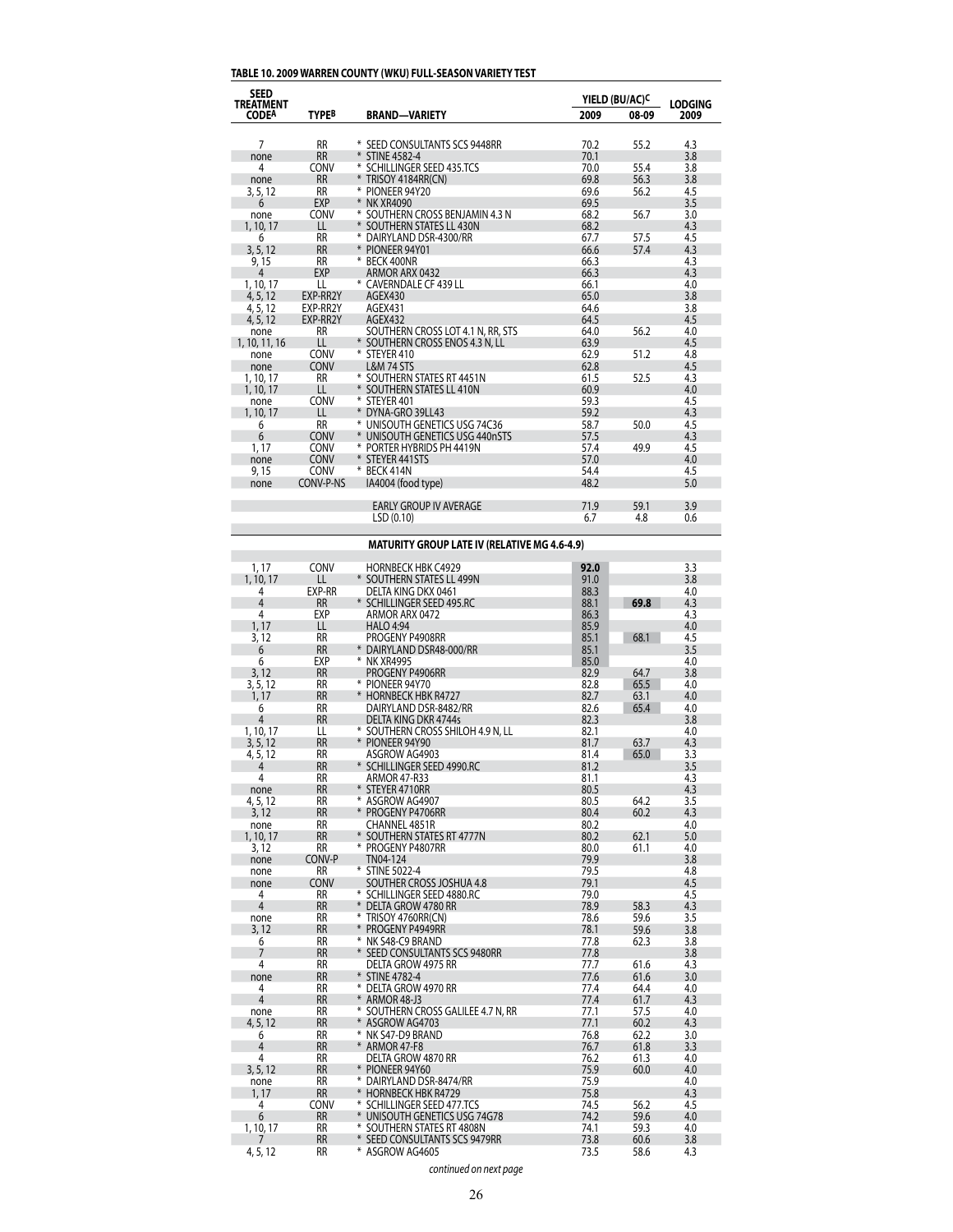#### **TABLE 10. 2009 WARREN COUNTY (WKU) FULL-SEASON VARIETY TEST**

| SEED                             |                        |                                                  |              | YIELD (BU/AC) <sup>C</sup> |                        |
|----------------------------------|------------------------|--------------------------------------------------|--------------|----------------------------|------------------------|
| <b>TREATMENT</b><br><b>CODEA</b> | <b>TYPEB</b>           | <b>BRAND-VARIETY</b>                             | 2009         | 08-09                      | <b>LODGING</b><br>2009 |
|                                  |                        |                                                  |              |                            |                        |
| 4                                | <b>RR</b>              | ¥<br>DELTA GROW 4770 RR                          | 73.5         | 58.0                       | 4.3                    |
| 6                                | <b>RR</b>              | ⋇<br>UNISOUTH GENETICS USG 74A76                 | 73.3         | 57.4                       | 4.0                    |
| none                             | <b>RR</b>              | SOUTHERN CROSS ELI 4.7 N, RR, STS                | 72.7         | 58.0                       | 3.8                    |
| 9, 15                            | RR                     | ₩<br>BECK 491NR                                  | 72.4         |                            | 3.3                    |
| none                             | <b>RR</b>              | ¥<br>STEYER 4620RR                               | 71.8         | 55.8                       | 3.0                    |
| 4, 5, 12                         | RR                     | ⋇<br>ASGROW AG4606                               | 71.7         | 57.8                       | 3.3                    |
| 1, 10, 17                        | <b>RR</b>              | ¥<br>SOUTHERN STATES RT 4996N<br>₩               | 70.6         | 57.3                       | 4.3                    |
| none<br>4                        | RR<br><b>RR</b>        | CAVERNDALE CF 470 RR/STSn<br><b>ARMOR 47-G10</b> | 69.7<br>69.7 | 56.8                       | 3.8<br>4.8             |
| none                             | RR                     | ⋇<br>DYNA-GRO 33G48                              | 69.6         |                            | 4.8                    |
| none                             | <b>RR</b>              | DYNA-GRO V47N9RS                                 | 69.3         | 58.6                       | 4.0                    |
| 6                                | RR.                    | ⋇<br>UNISOUTH GENETICS USG 74T98                 | 68.4         | 56.9                       | 4.5                    |
| 6                                | <b>CONV</b>            | DAIRYLAND DSR-4890                               | 68.4         |                            | 4.0                    |
| 9, 15                            | RR                     | ⋇<br>BECK 474NR                                  | 68.3         | 59.2                       | 4.8                    |
| none                             | RR                     | TRISOY 4788RR(CN)                                | 67.6         |                            | 3.3                    |
| 3, 12                            | RR                     | ⋇<br>PROGENY P4606RR                             | 66.5         | 56.7                       | 4.0                    |
| 4, 5, 12                         | RR                     | ASGROW AG4705                                    | 65.0         | 52.6                       | 3.8                    |
| none                             | CONV-P                 | PENNYRILE (long term check-released 1987)        | 64.2         | 52.0                       | 3.3                    |
| 1, 17                            | RR                     | * HORNBECK HBK R4924<br>⋇                        | 64.0         | 56.0                       | 4.0                    |
| none<br>4                        | RR<br>EXP              | CHANNEL 4852R<br>ARMOR ARX 0474                  | 63.8<br>63.7 | 53.2                       | 3.5<br>4.5             |
| none                             | <b>RR</b>              | * SOUTHERN CROSS RUFUS 4.7 N, RR, STS            | 63.5         | 54.8                       | 3.8                    |
| none                             | CONV-NS                | KS4607 (high protein)                            | 61.6         | 48.7                       | 4.5                    |
| 1, 17                            | LL                     | <b>HALO 4:65</b>                                 | 55.7         |                            | 4.5                    |
|                                  |                        |                                                  |              |                            |                        |
|                                  |                        | <b>LATE GROUP IV AVERAGE</b>                     | 76.2         | 59.8                       | 4.0                    |
|                                  |                        | LSD(0.10)                                        | 8.3          | 4.9                        | 0.5                    |
|                                  |                        |                                                  |              |                            |                        |
|                                  |                        | <b>MATURITY GROUP V</b>                          |              |                            |                        |
| $\overline{4}$                   | <b>RR</b>              | *<br><b>DELTA GROW 5450 RR</b>                   | 93.2         | 68.9                       | 4.0                    |
| 4                                | RR                     | DELTA GROW 5300 RR/STS                           | 92.3         | 68.2                       | 3.5                    |
| 1, 17                            | LL                     | <b>HALO 5:65</b>                                 | 90.6         |                            | 3.3                    |
| 4                                | <b>RR</b>              | * ARMOR 53-Z5                                    | 89.0         | 68.4                       | 4.0                    |
| 4                                | <b>RR</b>              | SCHILLINGER SEED 5440.R                          | 88.5         |                            | 4.3                    |
| 4                                | <b>RR</b>              | * SCHILLINGER SEED 557.RC                        | 87.8         | 67.7                       | 3.8                    |
| none                             | CONV-P                 | <b>GLENN</b>                                     | 87.2         | 68.4                       | 3.3                    |
| 1, 10, 17                        | <b>RR</b>              | * SOUTHERN STATES RT 5160N                       | 86.6         | 66.3                       | 4.3                    |
| 1, 10, 17                        | LL                     | * SOUTHERN STATES LL 511N                        | 85.3         |                            | 4.5                    |
| 6                                | <b>RR</b>              | DAIRYLAND DSR-5200/RR                            | 84.3         |                            | 3.8                    |
| 4                                | <b>RR</b><br><b>RR</b> | * DELTA GROW 5970 RR<br>PROGENY P5319RR          | 83.0<br>82.4 |                            | 4.0<br>4.0             |
| 3, 12<br>6                       | <b>CONV</b>            | UNISOUTH GENETICS USG 5601T                      | 82.2         | 67.5                       | 3.5                    |
| 4                                | RR.                    | DELTA KING DK 5363                               | 82.1         |                            | 4.0                    |
| none                             | EXP-P-RR               | <b>TN06-140-RR</b>                               | 81.9         |                            | 4.0                    |
| 6                                | <b>CONV</b>            | UNISOUTH GENETICS USG 5002T                      | 81.8         | 68.3                       | 3.3                    |
| none                             | <b>RR</b>              | SOUTHERN CROSS DAMASCUS 5.0 N, RR, STS           | 81.7         | 62.2                       | 4.3                    |
| 3, 5, 12                         | <b>RR</b>              | * PIONEER 95Y40                                  | 81.0         |                            | 3.5                    |
| 1, 17                            | <b>CONV</b>            | <b>HORNBECK HBK C5528</b>                        | 80.8         |                            | 3.5                    |
| 7                                | RR                     | SEED CONSULTANTS SCS 9530RR                      | 80.7         |                            | 4.3                    |
| 4                                | <b>RR</b>              | DELTA GROW 5280 RR                               | 80.3         |                            | 4.3                    |
| 1, 17<br>1, 4                    | LL<br><b>RR</b>        | <b>HALO 5:25</b><br>* ASGROW AG5301              | 80.1<br>80.1 |                            | 4.5<br>3.3             |
| none                             | CONV-P                 | KS5004N                                          | 79.4         | 66.9                       | 3.8                    |
| 6                                | <b>RR</b>              | DAIRYLAND DSR-8509/RR                            | 77.6         | 64.9                       | 4.5                    |
| 4                                | КK                     | * Delta Grow 5555 RR                             | /6.8         |                            | 4.3                    |
| 3, 12                            | RR                     | * PROGENY P5218RR                                | 76.7         | 59.6                       | 4.3                    |
| 1, 17                            | RR                     | * HORNBECK HBK R5229                             | 76.5         |                            | 4.0                    |
| 4                                | RR                     | * DELTA GROW 5160 RR/STS                         | 74.1         | 59.2                       | 4.0                    |
| none                             | CONV-P-NS              | TN03-217 (natto soyfood type)                    | 73.5         |                            | 4.0                    |
| none                             | CONV-P-NS              | V01-1702 (3.5% linolenic)                        | 71.9         | 57.3                       | 4.5                    |
| none                             | CONV-P                 | ESSEX (long term check-released 1974)            | 71.7         | 57.8                       | 3.8                    |
| none<br>none                     | RR<br>CONV-P-NS        | * CHANNEL 5051R<br>V01-1693 (3.5% linolenic)     | 69.9<br>69.5 | 57.9                       | 4.0<br>4.5             |
| 4                                | <b>RR</b>              | * DELTA GROW 5170 RR                             | 69.4         | 57.2                       | 3.0                    |
| 6                                | RR                     | * DAIRYLAND DSR-8512/RR                          | 69.4         | 55.8                       | 3.5                    |
|                                  |                        |                                                  |              |                            |                        |
|                                  |                        | <b>GROUP V AVERAGE</b>                           | 80.5         | 63.5                       | 3.9                    |
|                                  |                        | LSD(0.10)                                        | 8.3          | 4.6                        | 0.7                    |
|                                  |                        | <b>GRAND MEAN</b>                                | 75.4         | 60.5                       | 4.0                    |
|                                  |                        |                                                  |              |                            |                        |

*A See Table 4 forseed treatment code names.*

*B \* Resistant to soybean cyst nematode. See Table 3, Company Disease Resistance Specifications, for details.*

*P Public varieties.*<br>*NS Novel soybeans NS Novelsoybeans are special trait varieties emerging from both the public and private sectors. Some of these value-added soybean types willsupply relatively small market niches, while others may be of much broader market value. Testing novelsoybeans will enable producersto assess whether premiumsfor a given trait offset possible yield lag/drag.*

 *EXP Experimental entries are varietiesthat are still under development orsoon to be released.*

 *LL LibertyLink variety (Ignite herbicide tolerant). RR Roundup Ready variety (RR1 first generation, original trait).*

 *RR2Y Roundup Ready 2 Yield variety.*

 *CONV Conventional variety.*

C Within a maturity group, shaded yields are not significantly different (0.10 level) from the highest yielding cultivar (bold *data) of that maturity group and year column.*